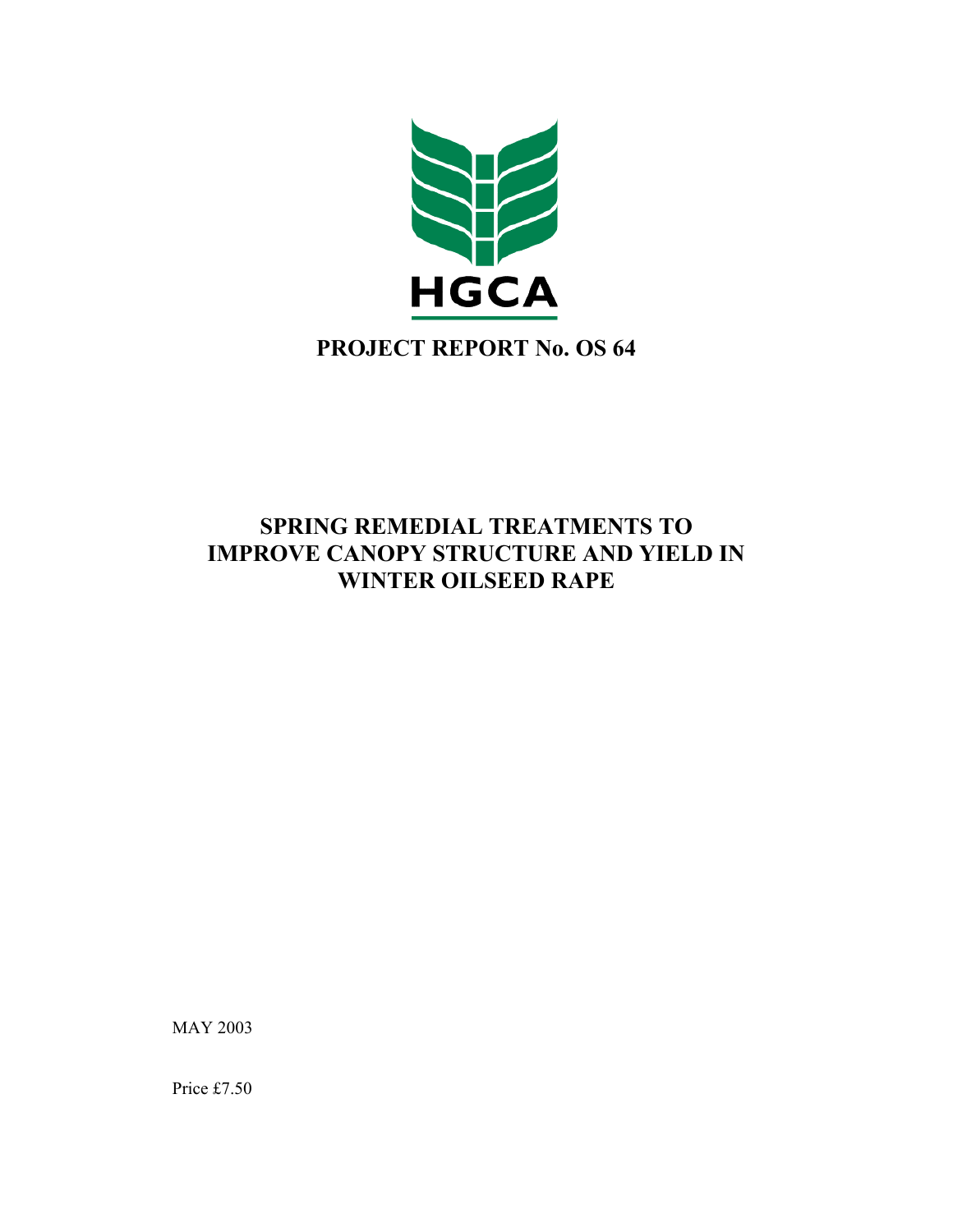### **PROJECT REPORT No. OS 64**

## **SPRING REMEDIAL TREATMENTS TO IMPROVE CANOPY STRUCTURE AND YIELD IN WINTER OILSEED RAPE**

by

## G D LUNN<sup>1</sup>, J H SPINK<sup>2</sup>, A WADE<sup>2</sup> and R W CLARE<sup>2</sup>

<sup>1</sup>Division of Agricultural Sciences, School of Biosciences, University of Nottingham, Sutton Bonington Campus, Loughborough, Leicestershire, LE12 5RD

### <sup>2</sup>ADAS Rosemaund, Preston Wynne, Herefordshire, HR1 3PG

This is the final report of a forty two month project which started in January 1999. The work was funded by a grant of £183,308 from HGCA (project no. 2097), £30,000 from BASF, £30,000 from Bayer and, £15,000 from CPB Twyford (plus £15,000 in kind from CPB Twyford and £9,000 in kind from McConnel).

The Home-Grown Cereals Authority (HGCA) has provided funding for this project but has not conducted the research or written this report. While the authors have worked on the best information available to them, neither HGCA nor the authors shall in any event be liable for any loss, damage or injury howsoever suffered directly or indirectly in relation to the report or the research on which it is based.

Reference herein to trade names and proprietary products without stating that they are protected does not imply that they may be regarded as unprotected and thus free for general use. No endorsement of named products is intended nor is any criticism implied of other alternative, but unnamed products.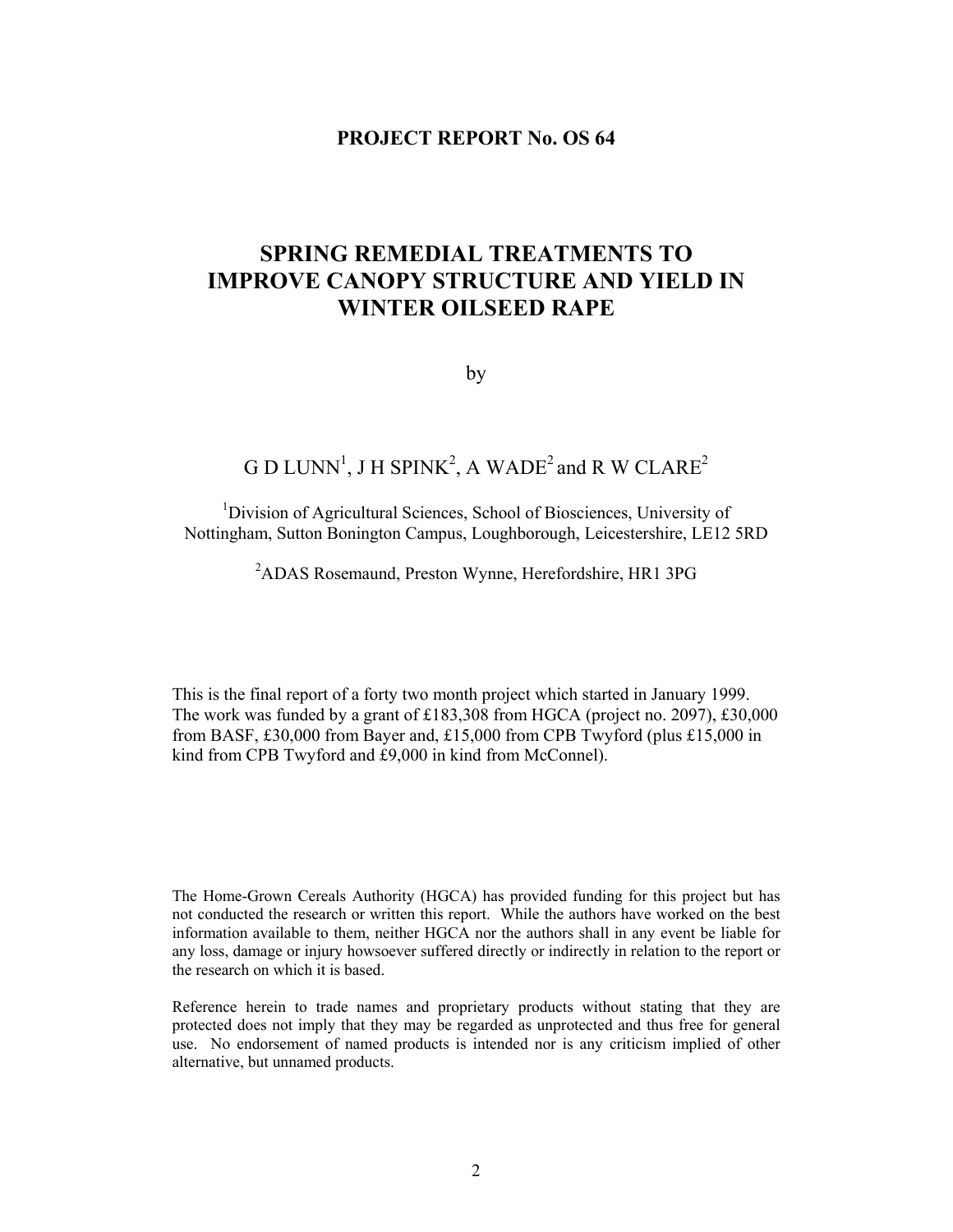### Contents

| Abstract         |                                                    | 4  |
|------------------|----------------------------------------------------|----|
| Summary          |                                                    |    |
| $\mathbf{1}$ .   | Introduction                                       | 5  |
| $\overline{2}$ . | Materials and Methods                              | 7  |
| $\mathcal{E}$    | <b>Results and Discussion</b>                      | 8  |
|                  | 4. Conclusion                                      | 16 |
| 5 <sub>1</sub>   | References                                         | 18 |
|                  | Appendix I: Effects of chemical type, timing,      |    |
|                  | dose/mixture and target variety on growth          |    |
|                  | regulation and yield responses                     |    |
|                  | 1. Introduction                                    | 19 |
| 2 <sub>1</sub>   | Materials and Methods                              | 21 |
| 3 <sub>1</sub>   | <b>Results and Discussion</b>                      | 27 |
|                  | 4. Conclusion                                      | 43 |
| 5.               | References                                         | 44 |
|                  | Appendix II: Effect of canopy size on yield        |    |
|                  | response to remediation                            |    |
| $\mathbf{1}$     | Introduction                                       | 45 |
| 2.               | Materials and Methods                              | 45 |
| 3 <sub>1</sub>   | <b>Results and Discussion</b>                      | 48 |
|                  | 4. Conclusion                                      | 88 |
|                  | Appendix III: Identification of canopies requiring |    |
|                  | spring remediation                                 |    |
| 1.               | Introduction                                       | 90 |
|                  | 2. Materials and Methods                           | 90 |
| 3.               | <b>Results and Discussion</b>                      | 90 |
|                  | 4. Guidelines for growers                          | 96 |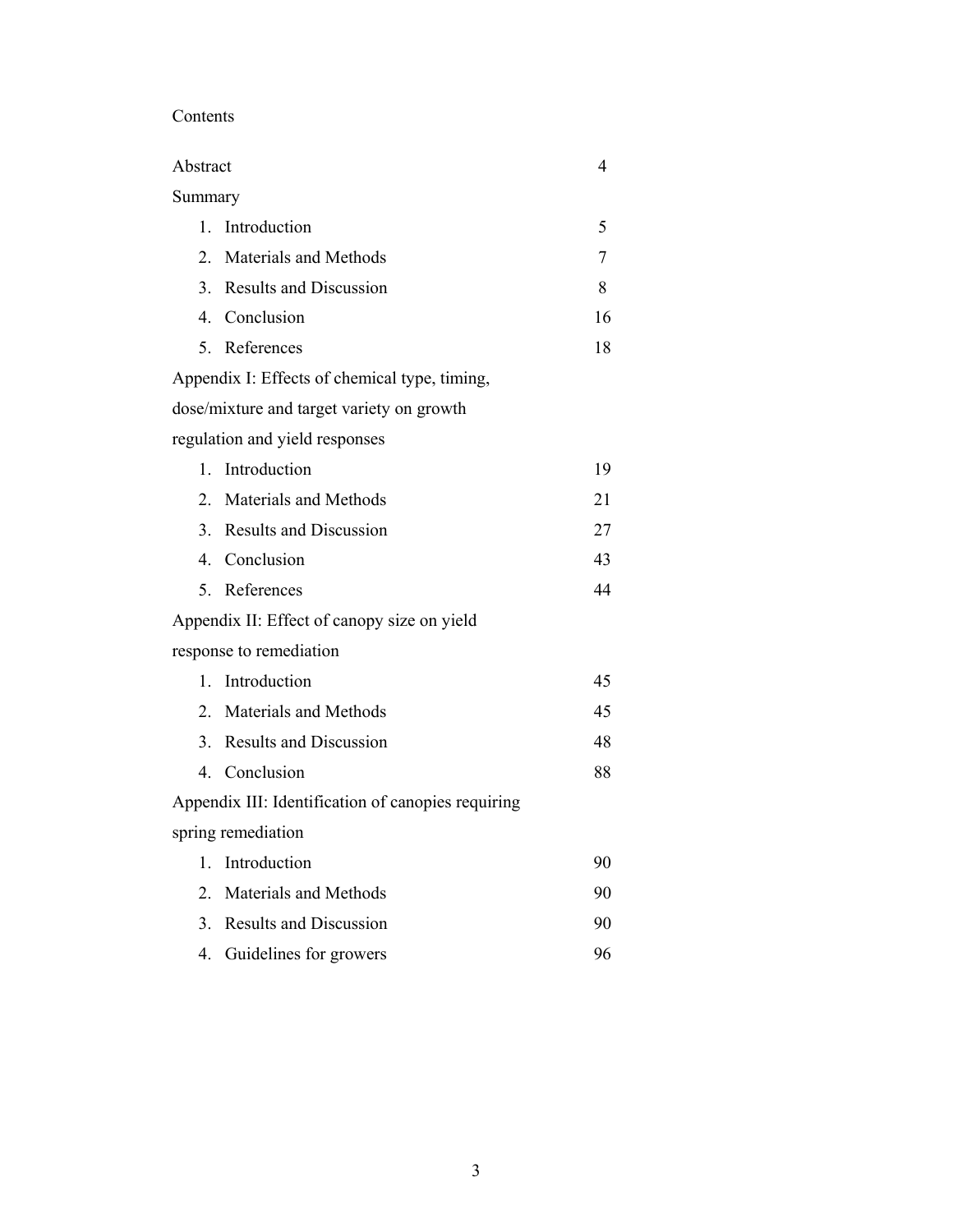#### **Abstract**

Previous research, funded by HGCA and Defra, has shown that oilseed rape green canopies can be too large, leading to poor utilisation of light and reduced yields. This may be due to early establishment, plentiful nitrogen availability and mild winter conditions.

This project aimed to identify crops requiring remediation to attain optimum size during pod filling and the most effective methods of achieving it. The triazole fungicides tebuconazole (Folicur) and metconazole (Caramba) have plant-growth-regulating activity due to their inhibition of gibberellin synthesis. Another previously investigated technique is mowing the crop in late winter. A series of experiments investigated optimum timing of the PGR chemicals, and use of mowing, in relation to canopy size and variety of oilseed rape. Crops of the conventional variety Apex and the hybrid Pronto were grown at ADAS Rosemaund and ADAS High Mowthorpe in 1999, 2000 and 2001.

In 1999, the effect of timing (March-May), dose and mixture of the PGR chemicals with chlormequat on growth and yield was studied. The chemicals significantly reduced crop height and lodging when applied at stem extension (GS 2) in March. Later applications (up to early May) at green bud – early flowering (GS  $3 - 5$ ) increased yield by up to 0.6 t ha<sup>-1</sup>.

Subsequent trials in 2000 and 2001 compared the effect of early (March, *greatest height and lodging effects previously*) and late applications (potentially more beneficial for yield) on crops of different canopy sizes. A range of canopy sizes resulted from the two sowing dates (early September/early October) and two seed rates  $(120 \text{ and } 60 \text{ seeds m}^{-2})$ . At both sites, yield improvements were produced most consistently from spraying the largest crops (early-sown, high seed rates) with PGRs, with GAIs > 0.5-1 in March or 1.5-2 in April. Spraying small crops could result in small yield losses. Benefits were possible from both March and April full rate sprays, but the April sprays were generally more consistent and gave greater yield benefits (up to  $1$  t ha<sup>-1</sup>). Yield enhancements greater than about 0.2 t ha<sup>-1</sup> were needed for an economic return.

Growth analysis data was used to derive a relationship between crop fresh weight (FW) and green area index (GAI =  $0.8*(FW \text{ in kg})$ ), which can be used to identify the crops most suitable for remediation. Yield benefits were generally due to increased numbers of seeds per square metre and increased thousand seed weight. This could be due to enhanced assimilate supply and seed survival, better light interception and partitioning and better combine harvest seed recovery.

Mowing was attempted in all years but was not possible in 1999 and 2001 due to soil conditions. In 2000 mowing generally caused small yield decreases, since the canopies being mown were not excessive to start with.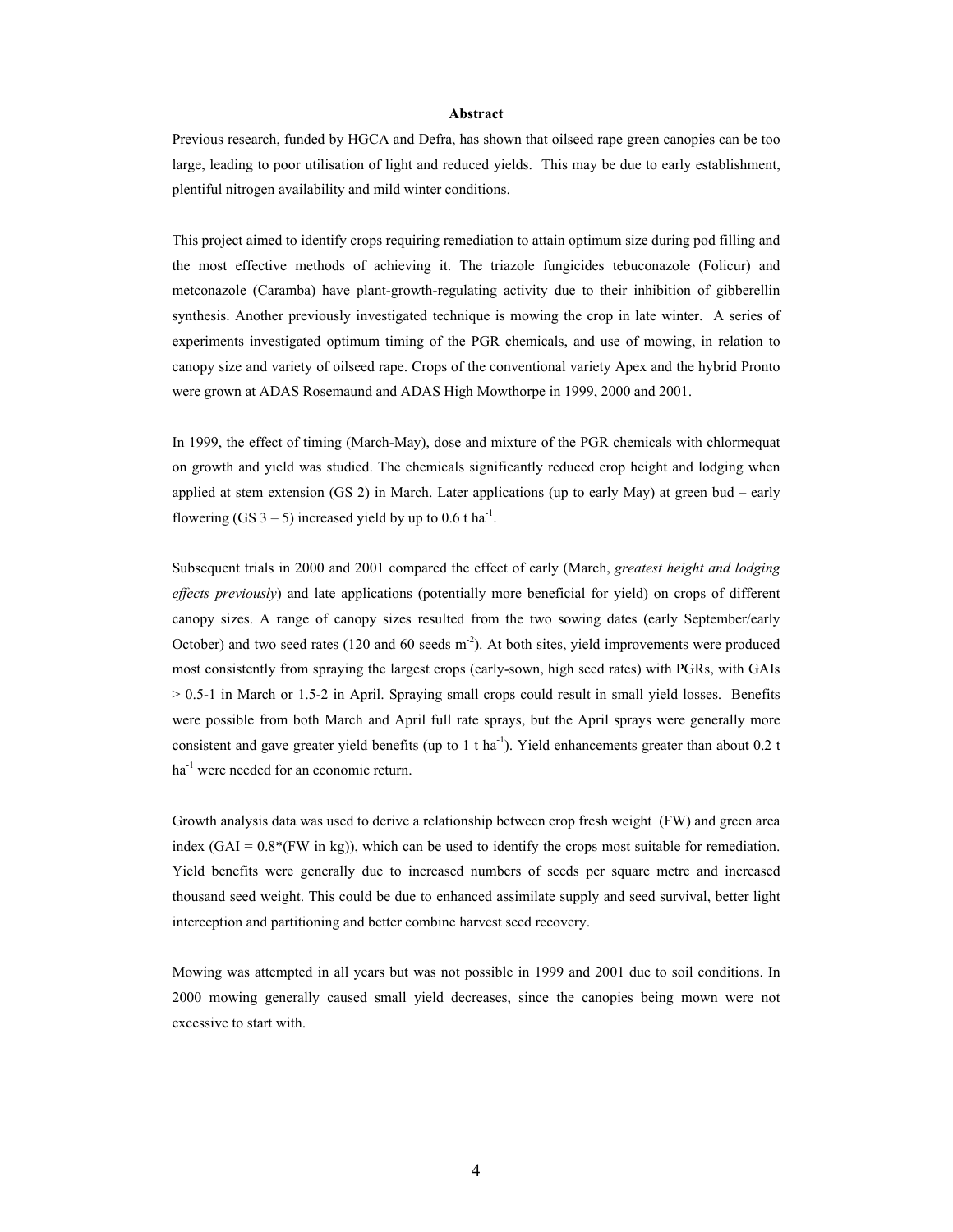#### **Summary**

#### **Introduction**

Oilseed rape (*Brassica napus*, L.) is the third most important combinable crop in the United Kingdom, with up to 0.5 Mha grown each year in the late 1990s (Defra, 2002). To maintain margins in the current economic climate, growers need to increase yields and/or reduce the unit costs of production. HGCA and Defra statistics show that the UK mean rapeseed yield has improved little since 1979 (Sylvester-Bradley *et al.*, 2002). The mean yield for 1979-2001, 2.97 t ha<sup>-1</sup>, falls well short of the 7.56 t ha<sup>-1</sup> proposed as the theoretical maximum by Daniels and Scarisbrick (1983). Inconsistency in yield is also a major problem recognised by growers, with a range of yields of  $2 - 5$  t ha<sup>-1</sup> reported around the 3 t ha<sup>-1</sup> mean. To improve profitability of oilseed rape production, then higher yields which are obtainable under UK conditions, must be achieved more consistently by more producers.

Previous research into 'canopy management' of winter oilseed rape (Lunn *et al.*, 2001), presented in HGCA Project Report OS49, has shown that large crops usually do not give the highest yields. This is because a green area index of about  $3 - 4$  units just prior to flowering is sufficient to intercept about 90-95% of the incident solar radiation. This consequently provides enough assimilate to provide sufficient flowers to produce the correct number of pods, which ultimately determines yield. Excessively dense crops (due to high plant populations and over-production of leaf and pods) do not intercept significantly greater amounts of light and produce too many flowers, which themselves reflect and absorb light (Mendham *et al.*, 1981; Fray *et al.* 1996). Production of too many flowers leads to production of more pods than necessary and also wastes resources on unfertilised flowers and aborted pods. The excess floral parts can form a reservoir of inoculum for the stem rot fungus *Sclerotinia sclerotiorum*. Dense and tall crops are also prone to lodging during flowering, which can lead to severe yield losses. Yield of oilseed rape is almost wholly determined by pod and branch photosynthesis during pod filling, since leaves fall off soon after flowering and there is little retranslocation of previously stored stem reserves (Stafford, 1996), unlike wheat where up to 30% of yield can come from remobilised soluble stem carbohydrate (Foulkes *et al.*, 1997). Our research has shown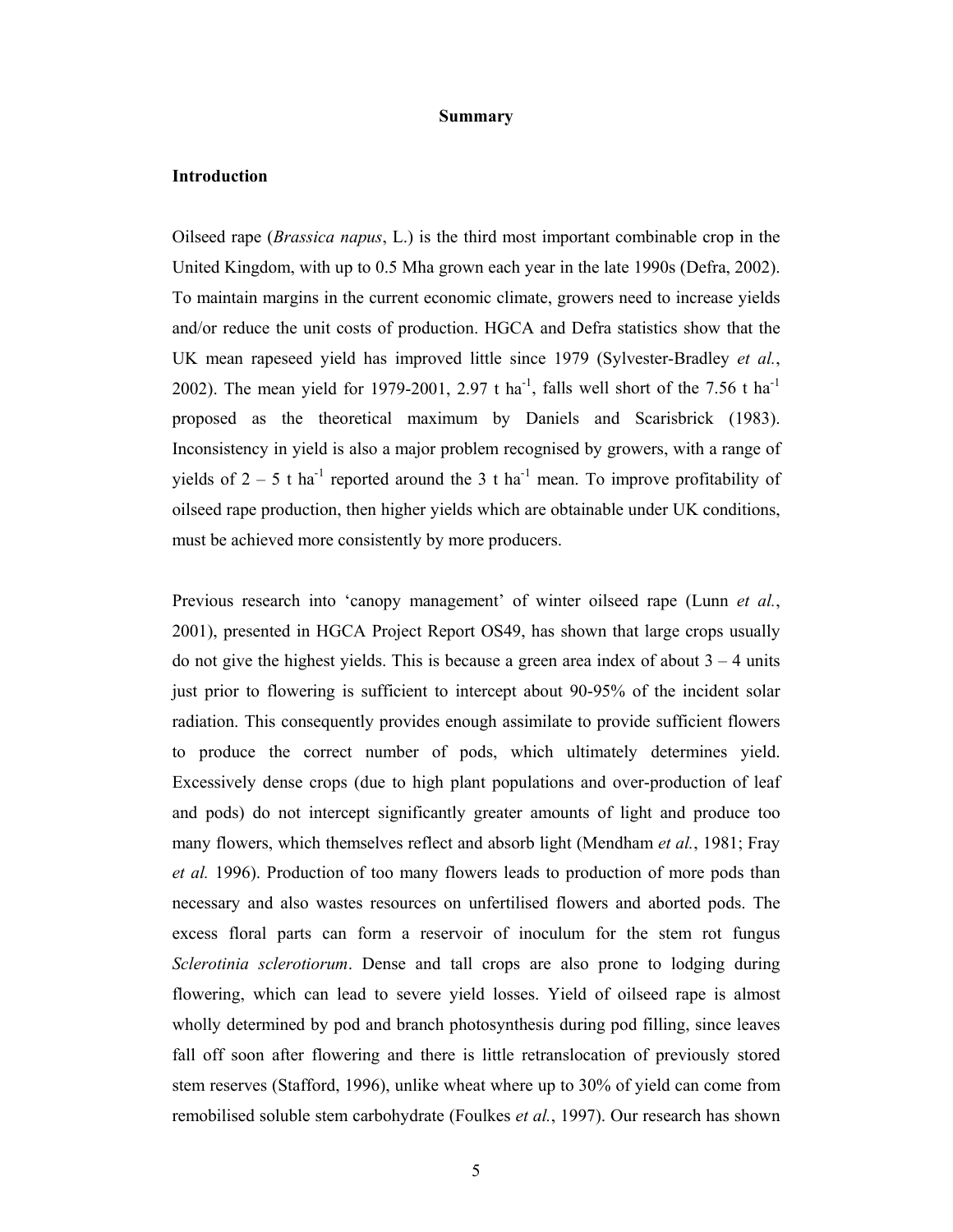that above an optimum number of pods (about  $6,000 \text{ m}^{-2}$ ), there is no significant increase in yield since the average number of seeds retained per pod declines rapidly with increases in pod density.

Consequently, similar or better yields can be obtained from sparser oilseed rape canopies, which have less foliage and fewer pods. Such canopies require lower inputs of seed and nitrogen to grow and may have lower requirements for fungicides due to smaller surface area and a less favourable microclimate for fungal growth. Canopy management work (Lunn *et al.*, 2001) has identified agronomic strategies for growing smaller canopies, including reduction in seed rates, later sowing dates and careful control of N fertilisation, taking account of soil mineral nitrogen. Current commercial practice tends to produce large and dense canopies in the spring, since relatively high seed rates are used due to fears of poor establishment and earlier sowing dates have been favoured to avoid clashes with cereal drilling. Strategies for growing smaller crops may not be applicable in certain systems or there may be resistance to their use, due to the perceived benefits of lush canopies for over winter survival, weed and pest (pigeon and slug) control.

Consequently, an alternative strategy is to establish a relatively large over winter canopy with its attendant agronomic benefits and then to take remedial action in the spring to return the canopy to the optimal size. Two strategies are possible. Certain triazole fungicides, used for control of light leaf spot (*Pyrenopeziza brassicae*), phoma leaf spot and canker (*Phoma lingam*), alternaria (*Alternaria brassicae*) and sclerotinia stem rot (*Sclerotinia sclerotiorum*) also have plant growth-regulating (PGR) activity, due to anti-gibberellin effects. Additionally, mowing in late winter (January/February) can remove excess leaf material and has been shown by past research to give some yield benefits (Spink, 1992).

The aim of this research was to assess the optimum timing and dosage of the range of PGR-active chemicals available (Appendix I) and to assess the interaction of PGR activity and mowing with crop size (Appendix II). The final objective of the research was to define a method for identifying which crops would benefit from remedial action to alter canopy size (Appendix III). Although it was originally intended to include mowing in February as a treatment throughout the work, weather conditions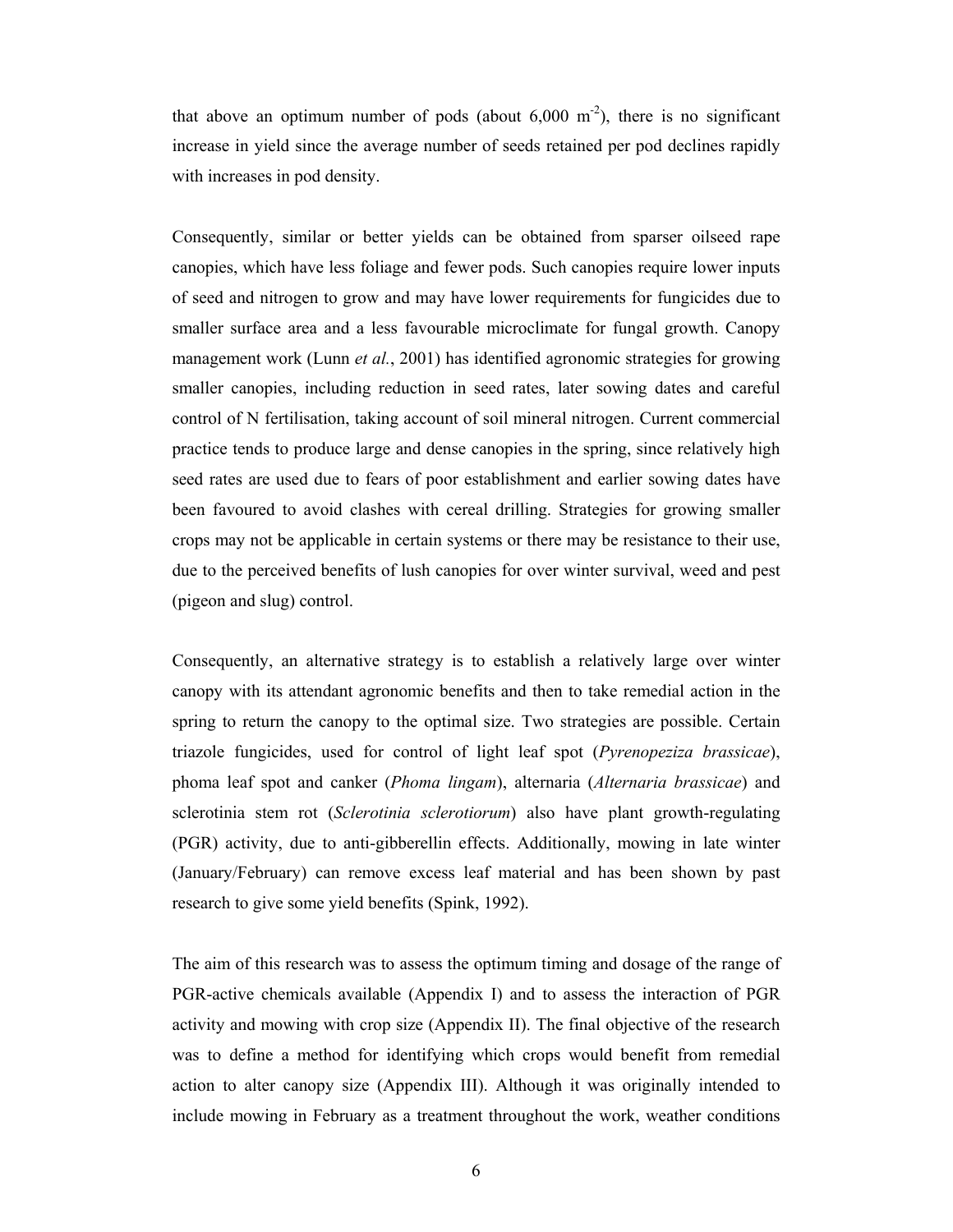prevented this treatment in 1999 and 2001. Mowing results from 2000 are discussed in Appendix II and in 2001 this treatment was replaced with half-rate applications of the PGRs. Throughout the work the conventional variety Apex and the restored hybrid Pronto were used, to determine if hybrids, which reputedly have more vigorous growth, might respond to PGR applications more favourably than conventional varieties.

#### **Materials and Methods**

Crops of the varieties Apex and Pronto were grown at ADAS Rosemaund and High Mowthorpe. In 1999, plots were cut out of commercial crops grown at standard seed rates (120 and 70 seeds  $m<sup>2</sup>$  respectively), managed by conventional agronomy. Fungicides with no known PGR activity were applied to control disease, so the yield differences observed should be due to the PGR activity of the chemical treatments. Different doses, timings and mixtures of PGR chemicals (Folicur, Caramba and chlormequat) were applied from March to May. Height was measured with a measuring pole at 5–10 random locations per plot. At intervals throughout the growing season, from February to immediately pre-harvest, all the above-ground material was harvested from 1.0  $m^2$  quadrats and was returned to the laboratory for growth analysis. Plant numbers were counted and the plants were divided into stem, leaf, pod and seed fractions as appropriate. The fresh and dry weight of each fraction and the green area index was recorded. Yield was determined at combine harvest and thousand seed weight was recorded, to allow analysis of components of yield (thousand grain weight, seeds per pod and pod and seed numbers per square metre).

In 2000 and 2001, different crop sizes of Apex and Pronto were established, with early (early September) and late (late September/early October) sowing dates and high (120 seeds m<sup>-2</sup>) and low (60 seeds m<sup>-2</sup>) seed rates at both Rosemaund and High Mowthorpe. Crop development and PGR effects were assessed by height and growth analysis as described previously. Two timings of PGR application were compared: these were in March and in April. In 2000, mowing to remove approximately 70% and 35% of leaf material in January/February was also studied. However, this was not possible in 2001 due to weather conditions and mowing treatments were replaced by half rate sprays of Folicur and Caramba in March. Finally, growth analysis data was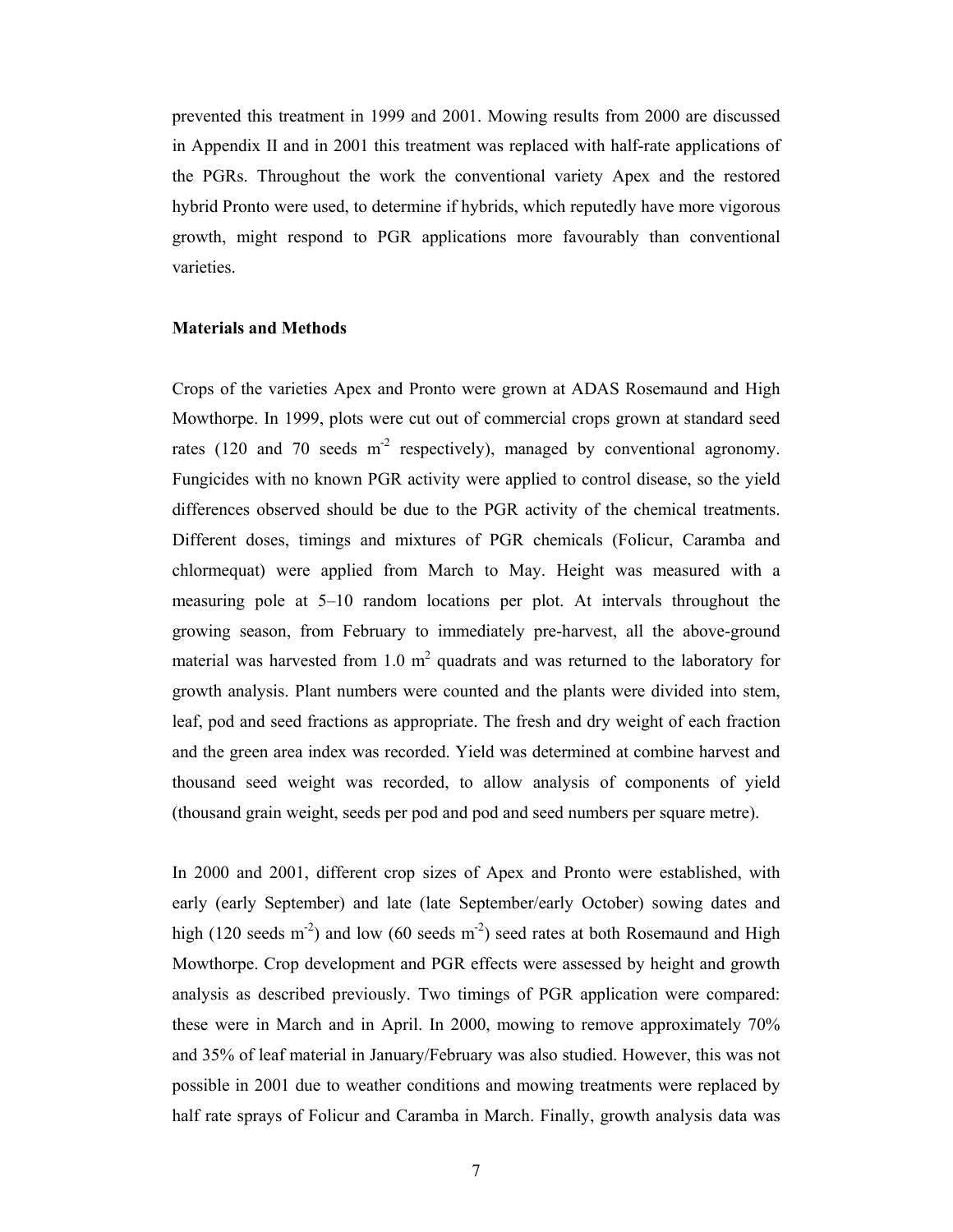used to assess the usefulness of crop knowledge, visual observation, height and fresh and dry mass for assessment of crop suitability for spraying.

#### **Results and Discussion**

#### *Chemical type, timing and dose (RM and HM, 1999)*

At Rosemaund, untreated yields were only average with control yields of about 3.7 t  $ha^{-1}$  for both Apex and Pronto (Table 1). Tebuconazole (Folicur) application to Apex, resulted in significant yield increases of  $0.45 - 0.6$  t ha<sup>-1</sup> from early April to early May applications. There was no significant increases in yield with Apex for any application of either the metconazole (Caramba) or chlormequat (or a combination of the two). The cultivar Pronto showed significant yield responses  $(0.39 - 0.46 \text{ t ha}^{-1})$ from metconazole application in mid April to early May and to tebuconazole from early April to mid May and also responded positively to half rate chlormequat.

Control yield at High Mowthorpe were similar to those at Rosemaund at 3.7 and 3.9 t/ha for Apex and Pronto respectively (Table 2). Due to poor weather conditions at High Mowthorpe, sprays in early March could not be applied. Positive yield responses were found for the cultivar Apex from a range of full rate and two split applications of tebuconazole or metconazole applied from late April to mid May. Chlormequat and mixes of the triazoles with chlormequat also gave positive yield benefits for Apex. However, there were fewer benefits from spraying Pronto with triazoles, with the largest yield increases found in mid April.

PGR treatments reduced crop size by about  $5 - 10$  cm (data not shown – see Appendix I) and also significantly reduced lodging (Appendix I), with the greatest reductions corresponding to application in late March/early April (stem extension). However, these changes in crop morphology were not related to the yield increases.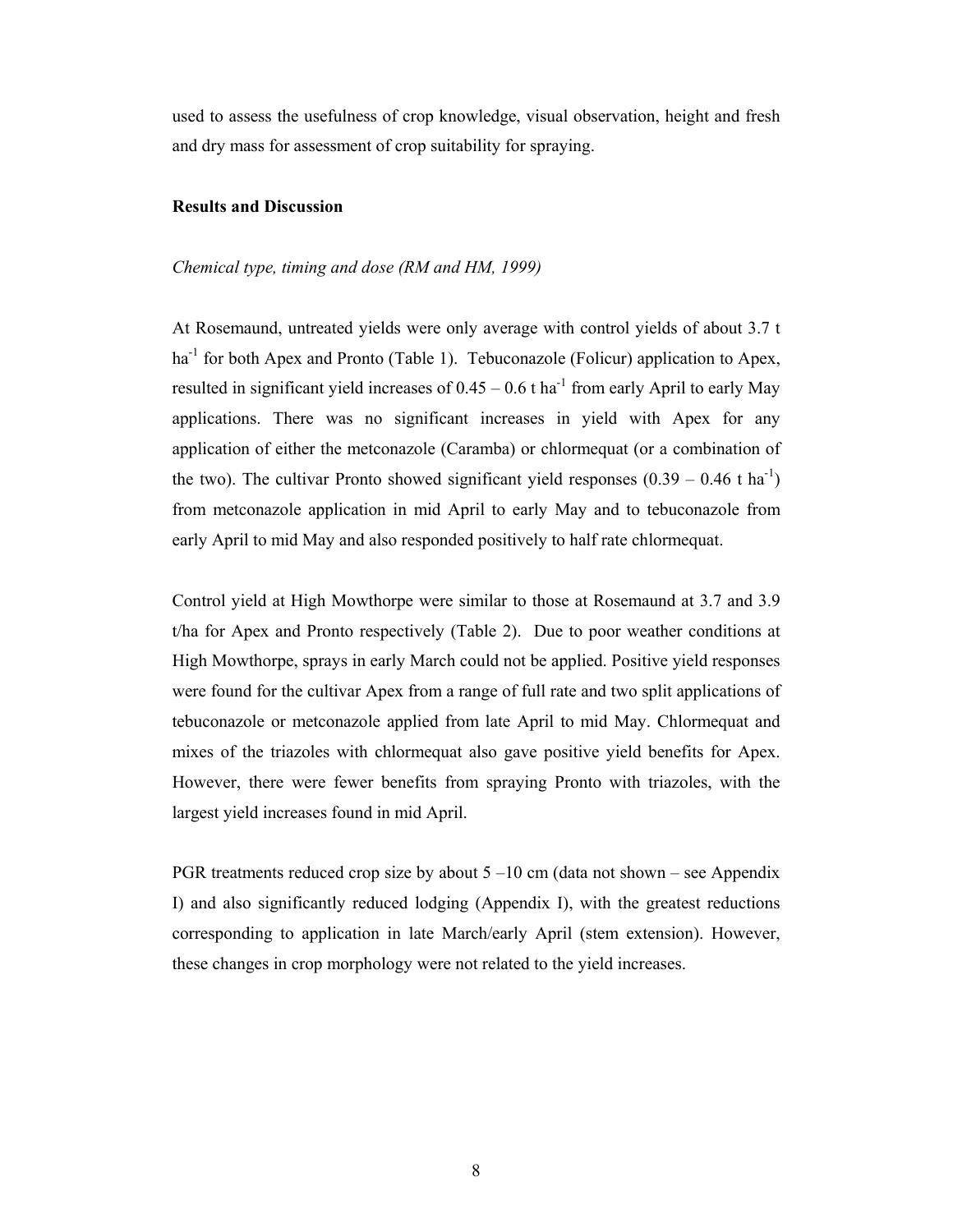| <b>Spray Timing</b>                           | Product |             | Cultivar |
|-----------------------------------------------|---------|-------------|----------|
|                                               |         | <b>Apex</b> | Pronto   |
|                                               |         |             |          |
| <b>Untreated</b>                              |         | 3.66        | 3.72     |
|                                               |         |             |          |
| Early March                                   | Folicur | 3.68        | 3.62     |
| Early March                                   | Caramba | 3.34        | 3.42     |
| Mid March                                     | Folicur | 3.66        | 3.55     |
| Mid March                                     | Caramba | 3.72        | 3.73     |
| Early April                                   | Folicur | 4.25        | 4.20     |
| Early April                                   | Caramba | 3.91        | 3.72     |
| Mid April                                     | Folicur | 4.18        | 4.03     |
| Mid April                                     | Caramba | 3.94        | 4.13     |
| Early May                                     | Folicur | 4.11        | 4.19     |
| Early May                                     | Caramba | 3.72        | 4.12     |
|                                               |         |             |          |
| Mid March/Mid April                           | Folicur | 4.16        | 4.28     |
| Mid March/Mid April                           | Caramba | 3.91        | 4.18     |
|                                               |         |             |          |
| Mid March - half rate                         | Folicur | 3.61        | 3.78     |
| Mid March - half rate                         | Caramba | 3.62        | 3.93     |
|                                               |         |             |          |
| Mid March – half rate + half rate Chlormequat | Folicur | 3.72        | 4.05     |
| Mid March - half rate + half rate Chlormequat | Caramba | 3.35        | 3.71     |
|                                               |         |             |          |
| Mid March - half rate Chlormequat             | Folicur | 3.55        | 4.07     |
|                                               |         |             |          |
| Mid March - full rate Chlormequat             | Folicur | 3.86        | 3.64     |
|                                               |         |             |          |
| SED(df)                                       |         | 0.162       | 0.173    |
|                                               |         |             |          |
| LSD(5%)                                       |         | 0.32        | 0.346    |

Table 1: Effect of spray application on yield, 1999 – Rosemaund. (see Appendix I for full explanation of spray timing codes).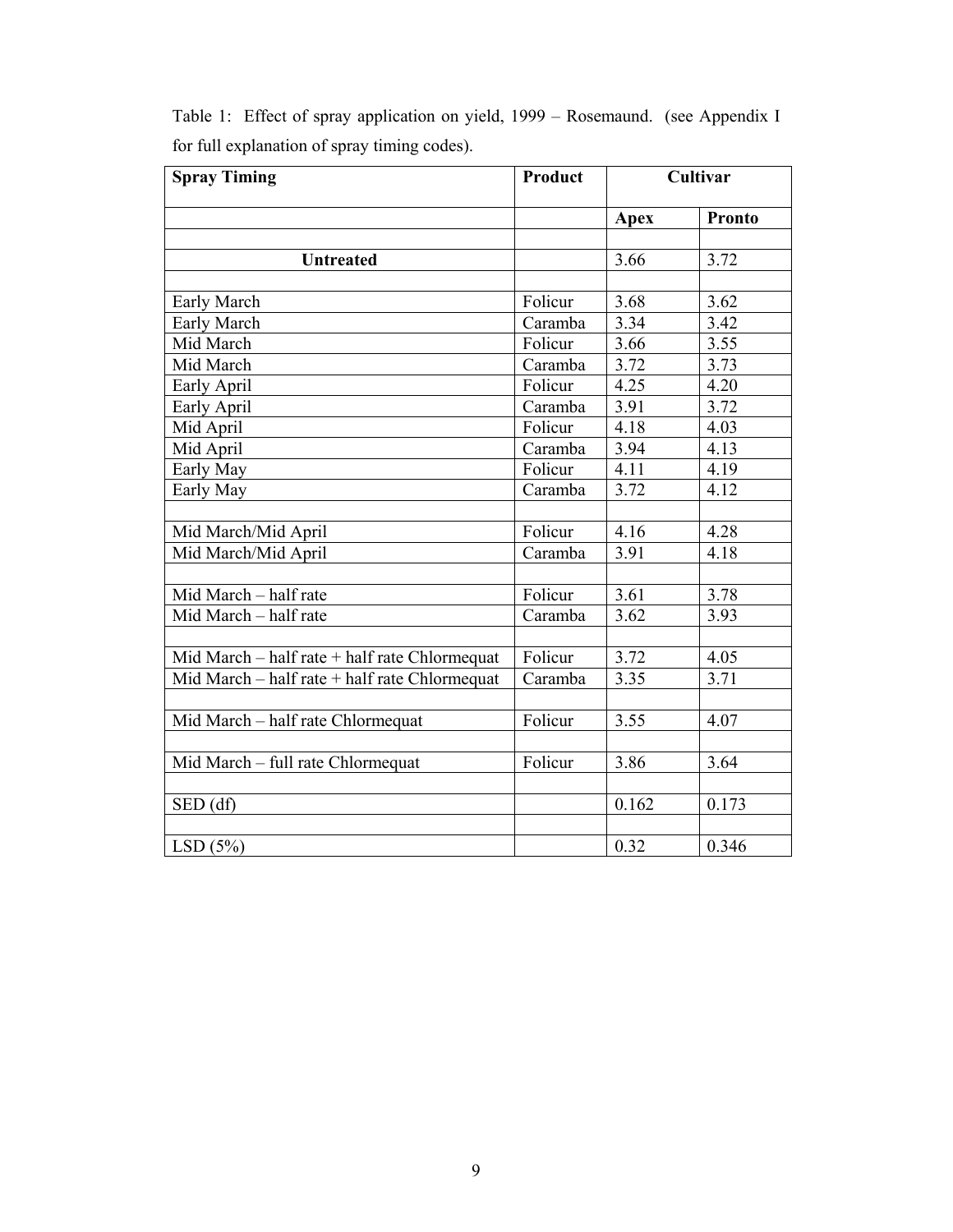| <b>Spray Timing</b>                         | Product |             | Cultivar      |
|---------------------------------------------|---------|-------------|---------------|
|                                             |         | <b>Apex</b> | <b>Pronto</b> |
|                                             |         |             |               |
| <b>Untreated</b>                            |         | 3.69        | 3.86          |
| Mid April                                   | Folicur | 3.97        | 3.95          |
| Mid April                                   | Caramba | 3.89        | 3.75          |
| Late April                                  | Folicur | 4.14        | 4.00          |
| Late April                                  | Caramba | 4.13        | 3.95          |
| Mid May                                     | Folicur | 3.81        | 3.52          |
| Mid May                                     | Caramba | 3.82        | 3.63          |
|                                             |         |             |               |
| Mid April/Late April                        | Folicur | 4.08        | 4.11          |
| Mid April/Late April                        | Caramba | 4.17        | 4.37          |
|                                             |         |             |               |
| Mid April/Mid May                           | Folicur | 3.93        | 3.91          |
| Mid April/Mid May                           | Caramba | 4.14        | 4.02          |
|                                             |         |             |               |
| Late April/Mid May                          | Folicur | 3.85        | 3.87          |
| Late April/Mid May                          | Caramba | 4.23        | 3.85          |
|                                             |         |             |               |
| Mid April Half rate                         | Folicur | 4.05        | 4.04          |
| Mid April Half rate                         | Caramba | 4.10        | 4.03          |
|                                             |         |             |               |
| Mid April Half rate + half rate Chlormequat | Folicur | 4.07        | 4.25          |
| Mid April Half rate + half rate Chlormequat | Caramba | 3.98        | 3.79          |
|                                             |         |             |               |
| Mid April Half rate Chlormequat             |         | 3.59        | 3.77          |
|                                             |         |             |               |
| Mid April Full rate Chlormequat             |         | 3.94        | 3.86          |
|                                             |         |             |               |
| SED (df)                                    |         | 0.101       | 0.162         |
|                                             |         |             |               |
| LSD(5%)                                     |         | 0.202       | 0.324         |

Table 2:Effect of spray application on yield, 1999 – High Mowthorpe. (See Appendix I for full explanation of spray timing codes).

Due to inherent variability within the crop growth analysis revealed no significant differences (*P*>0.1-0.5) in pod numbers or seed numbers per square metre, seeds per pod, thousand grain weight, harvest index, combine harvest recovery or fractional light interception (data not shown). Identification of the physiological mechanisms by which the growth regulators were improving yield was therefore not possible. The absence of any correlation between yield response and either crop height or lodging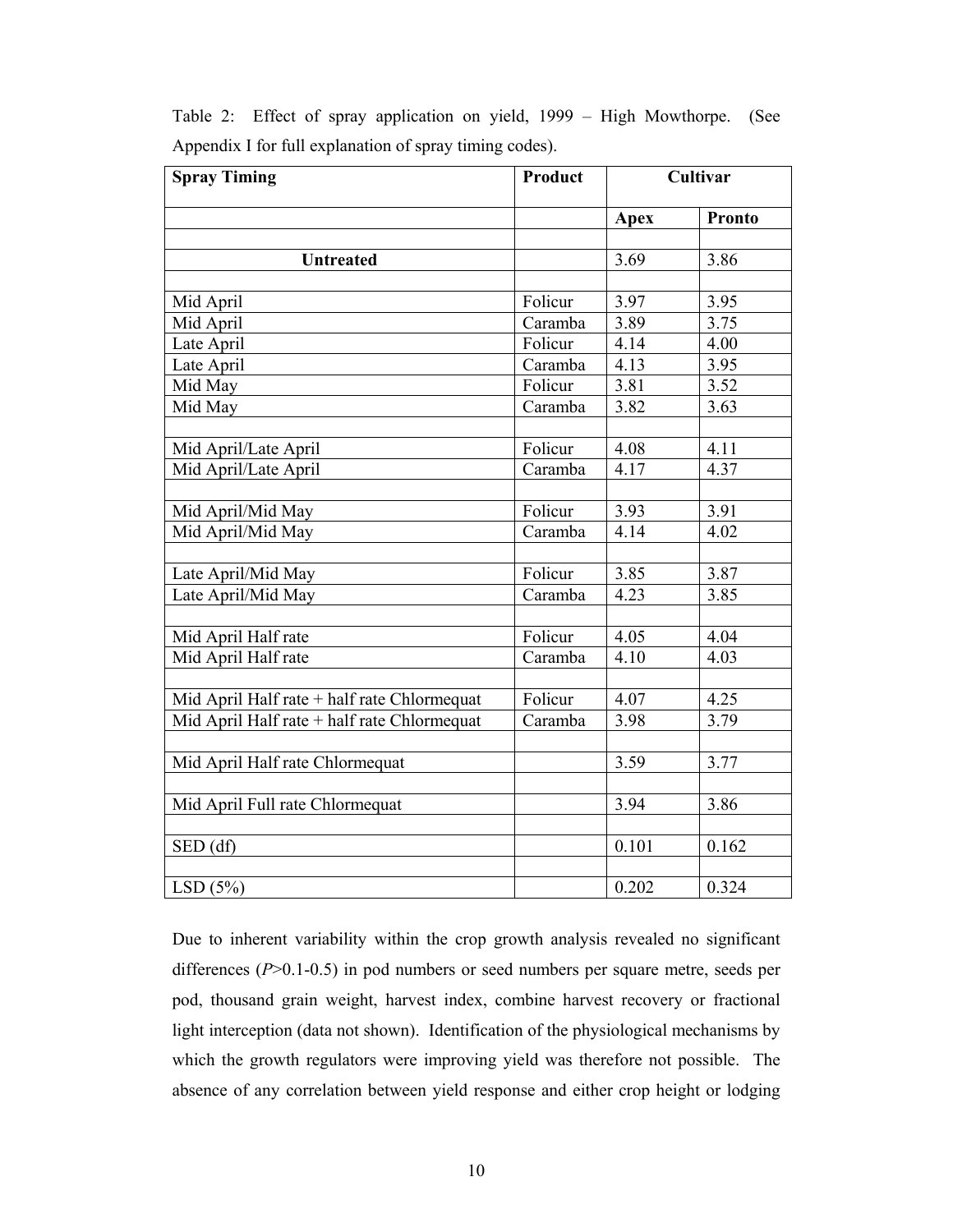indicates that some structural effect perhaps influencing resource capture or resource use efficiency is most likely.

In subsequent work the influence of crop size on response to PGR treatment was to be investigated, it was not possible, therefore, to continue with the wide range of timings and chemical combinations. The data indicated yield benefits associated with later sprayings in April and early May with potential yield deficits caused by spraying in March. However, for disease control optimum spray timings are often earlier, in February or March, and there was the possibility that in larger crops these earlier timings may be beneficial. Therefore, it was decided to compare these two spray timings (with full rate applications of the chemicals), and mechanical defoliation on crops of varying canopy size. In the final year of the study defoliation was not possible due to wet soil conditions these were therefore replaced with half rate applications. Studies of the effects of chlormequat were discontinued as its approval for application to oilseed rape was not to be renewed, and its use would cease.

## *Interaction of canopy size and chemical application or mowing (RM and HM, 2000 and 2001).*

Growth analyses of control crops revealed that seed rate rarely caused any significant difference in gross crop parameters such as height, dry matter or green area index. However, sowing date did cause significant differences in crop properties. Particularly early in the season later-sown crops were usually shorter and with significantly smaller green area indices and dry matters than the earlier crops, these effects diminished as the season progressed as the late sown crops caught up. Effects of the PGRs on crop height and lodging were less evident in 2000. Although crop height was affected immediately post-application, the crops were able to catch up so that by harvest there was usually no significant difference in height. Also, in 2000 there was very little lodging, so significant effects of the PGRs could not be further demonstrated. However, in 2001 height and lodging reduction were again evident, particularly in crops of Apex grown at ADAS Rosemaund (see Appendix II).

Due to the inherently high degree of variability in the crop, it was difficult to demonstrate statistically significant yield differences due to treatment in many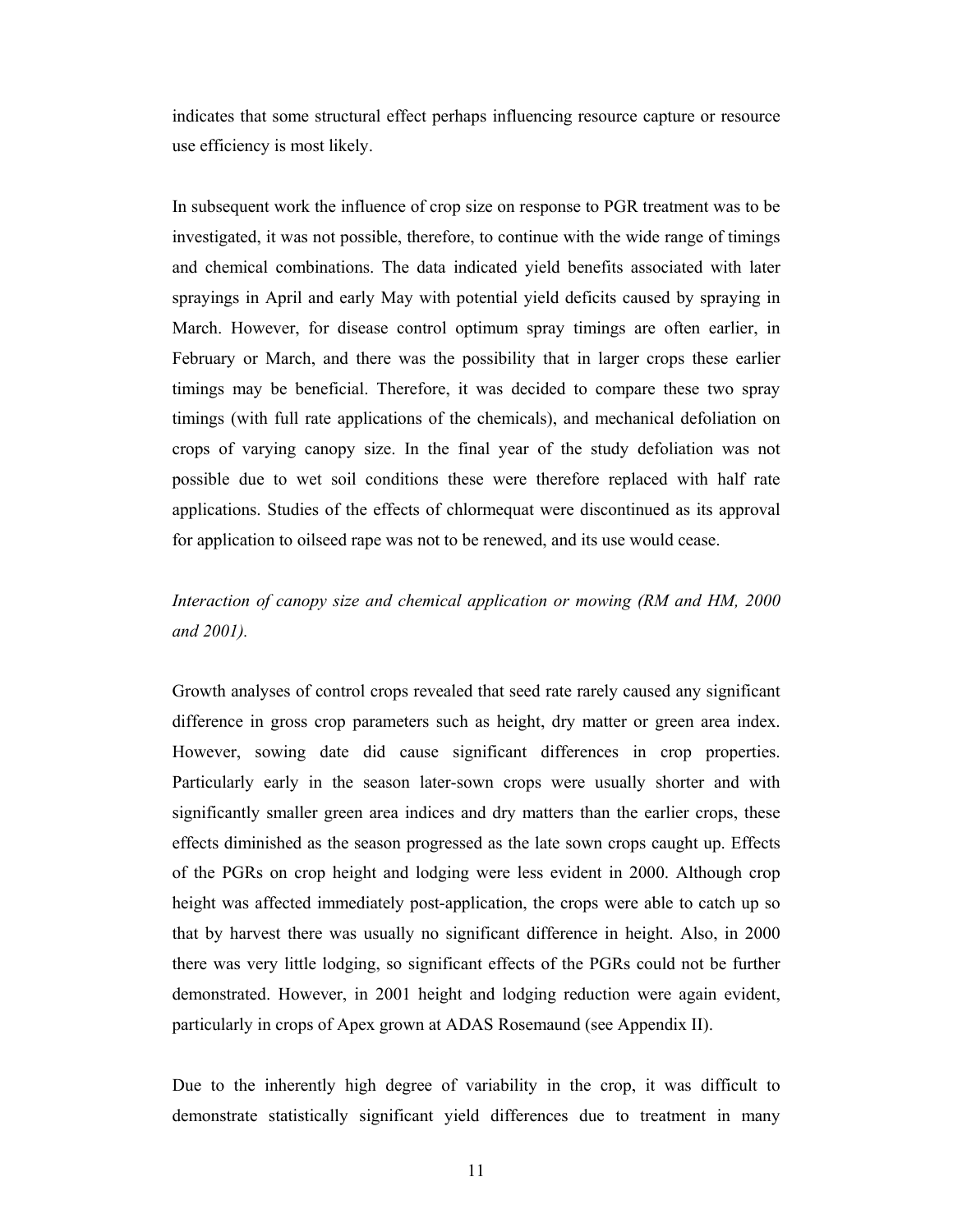instances. At Rosemaund in 2000, there were no significant effects on yield of any of the treatments on Apex or Pronto, due to large LSDs of around  $0.6$  t ha<sup>-1</sup>. At High Mowthorpe, the LSDs were lower (around  $0.2$  t ha<sup>-1</sup>) and significant benefits were found with spraying the larger (early sown, high seed rate) crops of both Apex and Pronto with both chemicals in March and April. Mowing tended to have a variable effect, with 70% mowing significantly reducing yield and 30% mowing had less severe, though inconsistent, effects. The size of the yield response from PGR spraying tended to increase with increased canopy (GAI) at application. Data for High Mowthorpe in 2001 is shown in Table 3 as an example: results for other site x season combinations were similar. Due to the large SEDs, the only significant enhancement in yield came from spraying the largest (early-sown, high seed rate) crops of Apex with Folicur or Caramba in March or April. Half-rate PGR application generally produced less benefit than full rate application. The benefit of PGR application for yield appeared to be associated with crop size, with yield enhancement obtainable from spraying large crops whereas spraying of small crops could produce yield deficits. In many cases there was a good linear relationship between the crop canopy size at spraying and yield difference from control (Figure 1, High Mowthorpe 2001 Apex as an example). However, in other instances particularly where only small differences in canopy size had been generated this relationship was not apparent (Appendix II).

Analysis of yield components and growth analysis data showed that enhanced yield was most commonly associated with increased numbers of seeds per square metre (Figure 2), although sometimes enhanced thousand seed weight contributed to yield increases. The yield differences were not realised through increased pod number per unit area, but the increased seed number per unit area being apparently due to increased numbers of seeds per pod. Overall, there was more evidence to support the hypothesis that the PGR effect was due to changes in canopy structure and light interception causing better assimilate supply and seed survival during the critical postflowering phases. No firm evidence was found to support the hypothesis of better combine harvest seed recovery, although this potential mechanism cannot be fully ruled out.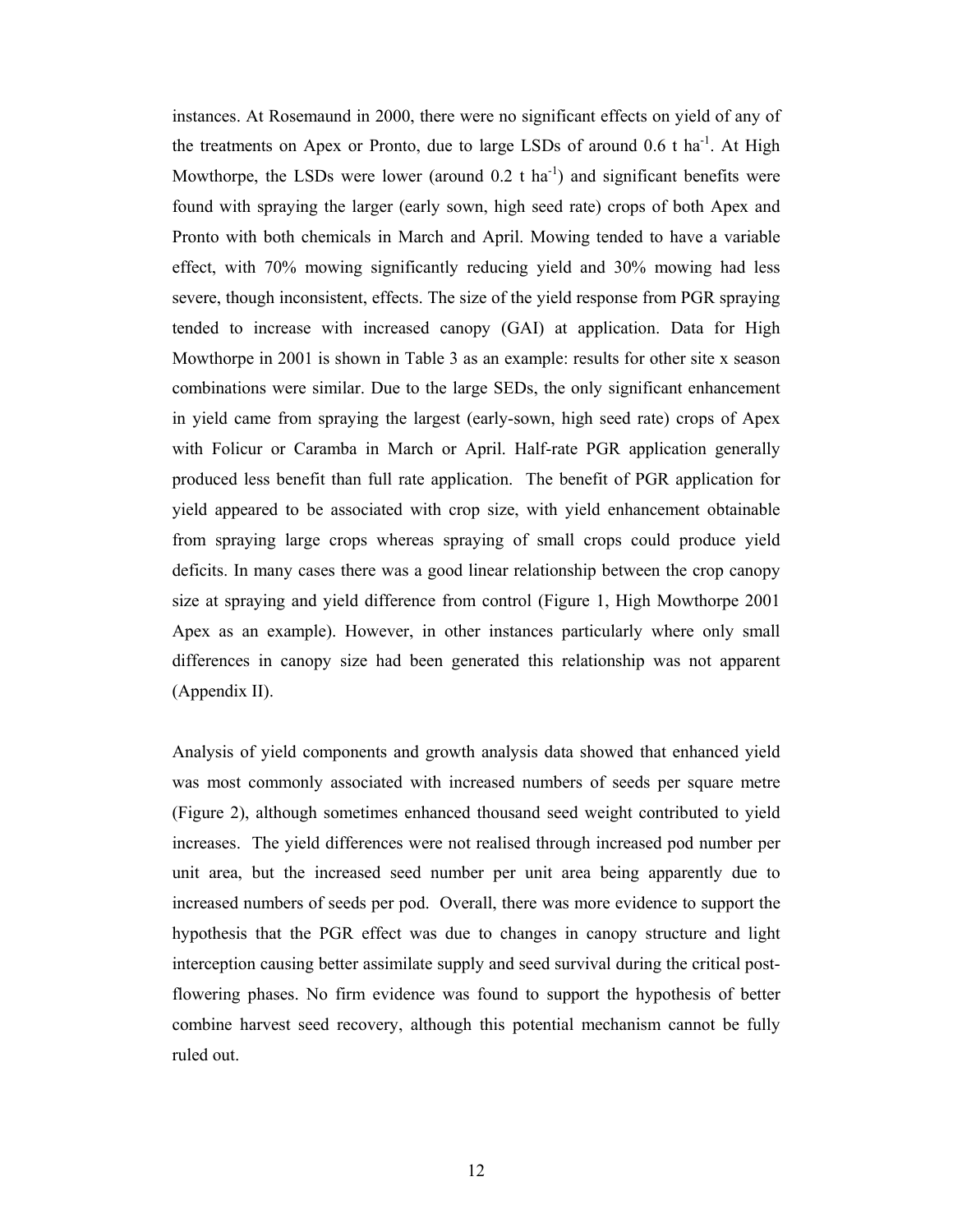| <b>Treatment</b>              |                                                               |       | Apex |      | Pronto |       |      |      |
|-------------------------------|---------------------------------------------------------------|-------|------|------|--------|-------|------|------|
|                               |                                                               | Early |      | Late |        | Early |      | Late |
|                               | 120                                                           | 60    | 120  | 60   | 120    | 60    | 120  | 60   |
| Control                       | 2.84                                                          | 2.93  | 2.91 | 3.01 | 3.50   | 3.33  | 3.13 | 3.22 |
| Full rate<br>Folicur<br>March | 3.48                                                          | 3.35  | 3.02 | 2.30 | 3.16   | 3.77  | 3.64 | 3.77 |
| Full rate<br>Caramba<br>March | 3.50                                                          | 3.30  | 2.70 | 2.65 | 3.29   | 3.11  | 3.62 | 3.61 |
| Full rate<br>Folicur<br>April | 3.50                                                          | 3.01  | 2.96 | 2.73 | 3.90   | 3.54  | 3.60 | 2.94 |
| Full rate<br>Caramba<br>April | 3.58                                                          | 3.29  | 2.99 | 2.65 | 3.41   | 3.35  | 3.32 | 3.30 |
| Half rate<br>Folicur<br>March | 3.15                                                          | 3.37  | 2.93 | 2.98 | 3.50   | 3.52  | 3.29 | 2.89 |
| Half rate<br>Caramba<br>March | 3.06                                                          | 3.07  | 2.75 | 2.62 | 3.19   | 3.38  | 3.01 | 2.74 |
| SED(df)                       | Sow date x seed rate x variety x treatment $(160 df) = 0.302$ |       |      |      |        |       |      |      |
| LSD(5%)                       | Sow date x seed rate x variety x treatment $(160 df) = 0.603$ |       |      |      |        |       |      |      |

Table 3: Effect of spray application on yield, ADAS High Mowthorpe 2001.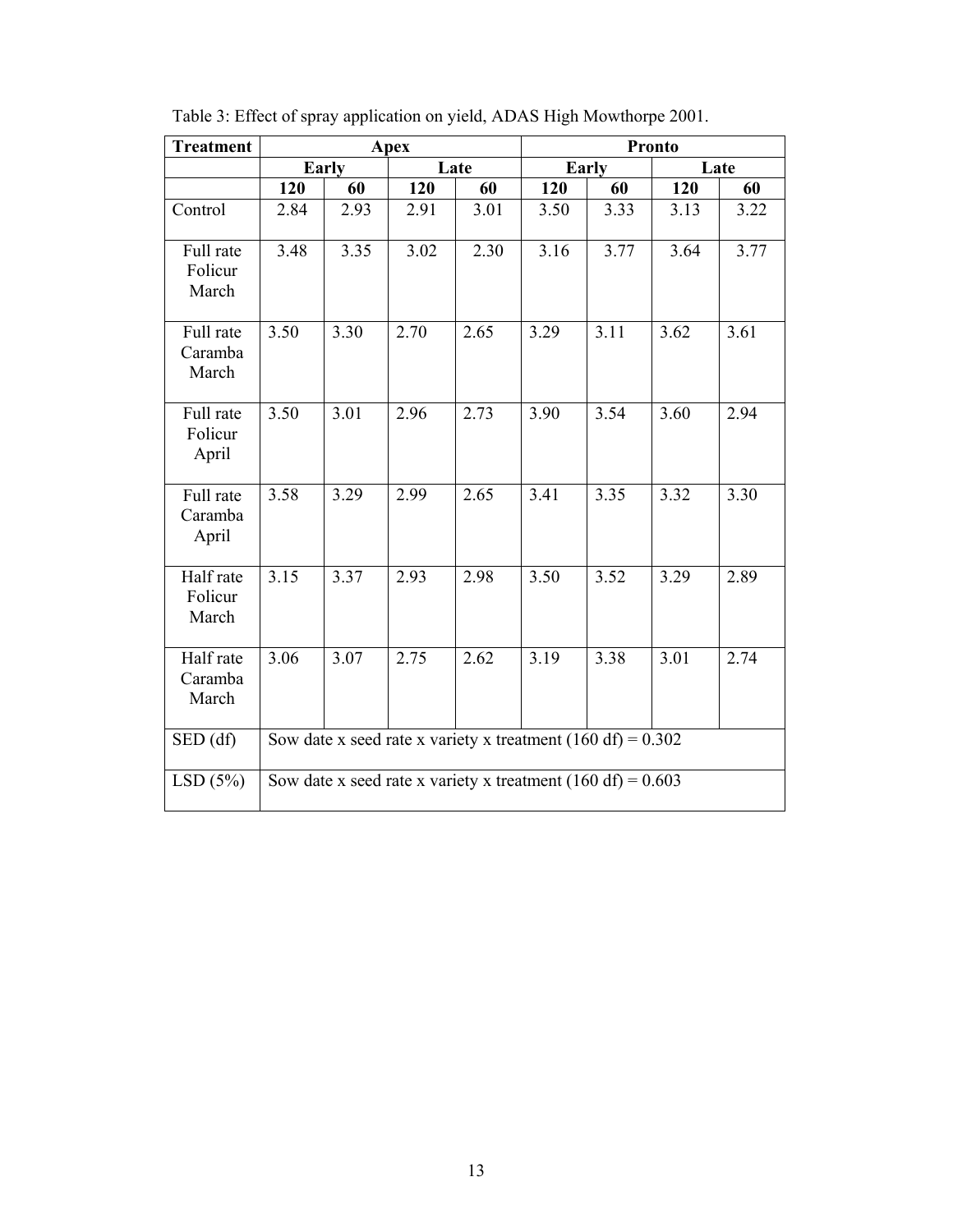



Figure 2: Relationship between seed numbers per square metre and yield, ADAS High Mowthorpe, Apex , 2001.

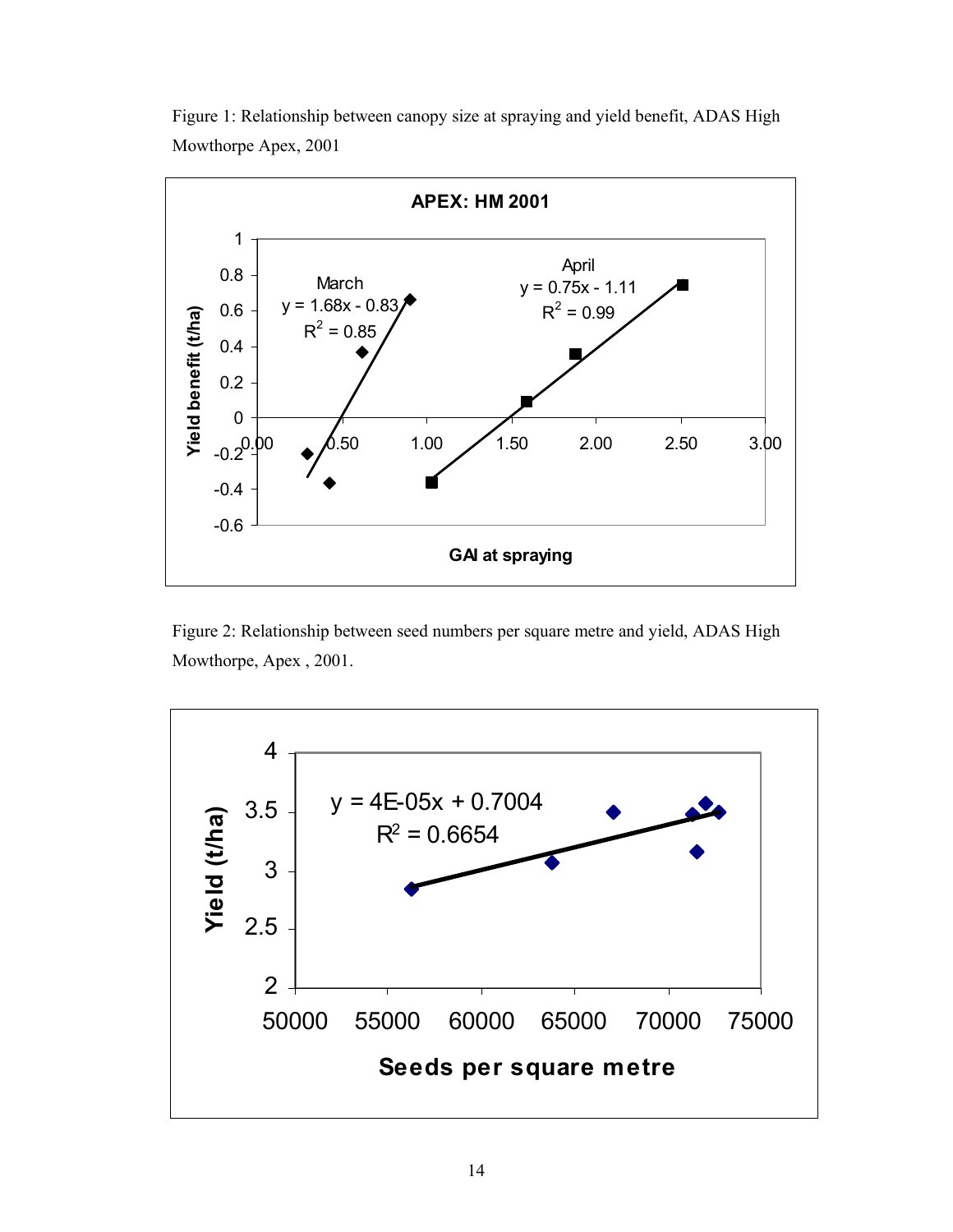From the results described above it is evident that some crops are not suitable for remediation. Throughout the work, the smaller (<GAI 0.5 in March, < GAI 1 in April) crops suffered yield deficits when PGRs were applied, whereas larger crops (GAI > 1 in March or  $> 2$  in April) usually, although not always, benefited from PGR application. Thus it is important that the use of PGRs should be avoided on small crops.

#### *Identification of crops suitable for remediation*

The results described above indicate that caution is needed with PGR use. Due to the combined fungicidal and PGR activity of Folicur and Caramba, some compromise may be needed in their use. The main timings for effective fungicidal control of phoma and light leaf spot are in October/November and February. Only very forward crops are likely to benefit from PGR activity of Folicur and Caramba at this timing and it may be better to use non-PGR fungicides on smaller crops. The PGR activity of the fungicides appears to boost yield of larger crops at later timings in March and April, where there may be some useful further control of light leaf spot, alternaria, and sclerotinia. Thus it is important to identify crop size suitable for remediation at the decision point. Investigation of a range of possible methods to identify responsive crops including; visual observation/crop knowledge, crop height and crop fresh and dry mass, identified a good relationship between crop fresh mass per square metre and green area index (Figure 3), given by the relationship GAI =  $0.0008*(FW \text{ in g/m}^2)$ , or  $GAI = 0.8*(FW in kg/m<sup>2</sup>)$ . Thus a crop with more than 1.25 kg m<sup>-2</sup> plant material in March would be suitable for PGR application, as would one with more than 2.5 kg m<sup>-</sup> <sup>2</sup> plant material in April.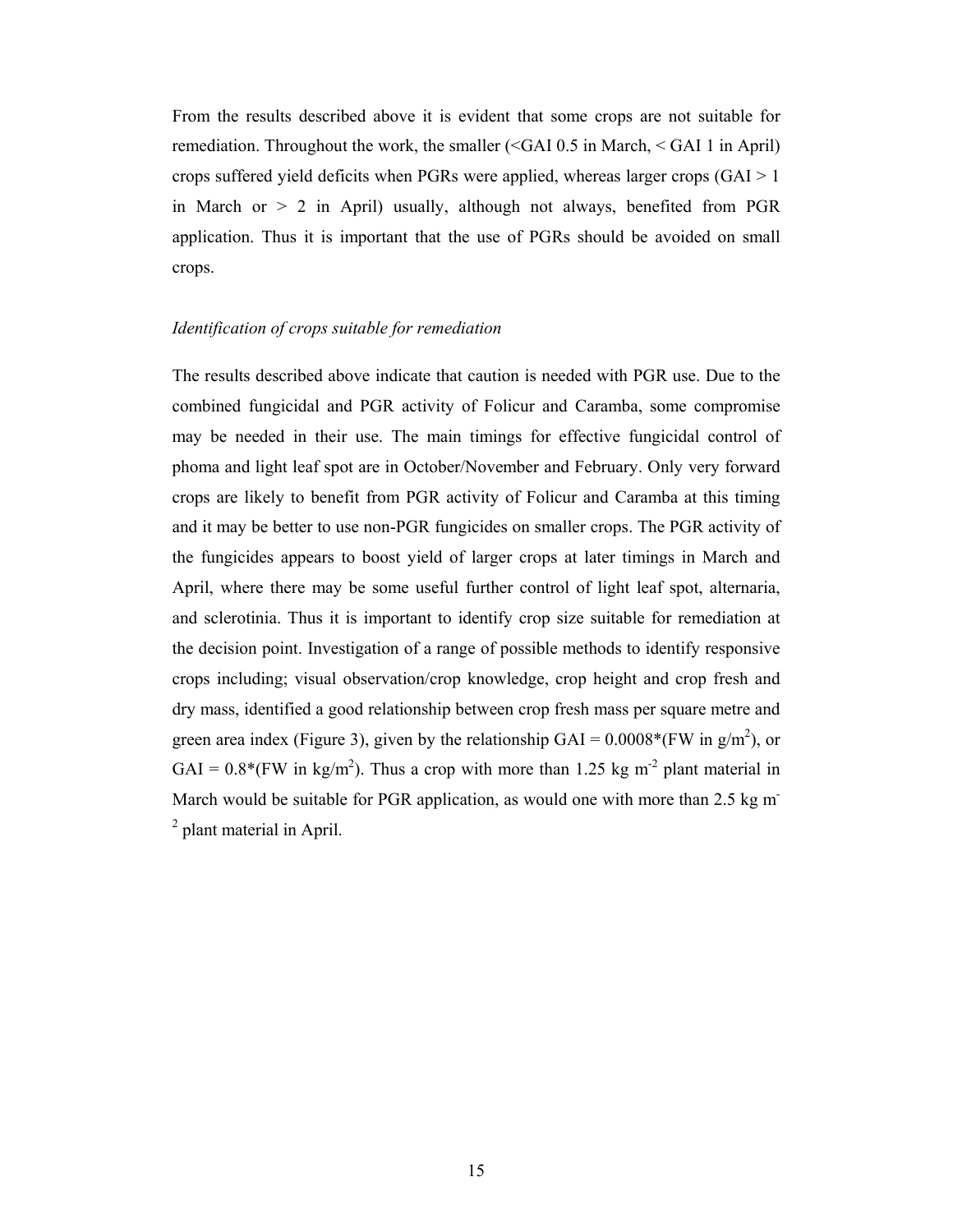

Figure 3: Relationship between crop fresh weight and green area index of oilseed rape

#### **Conclusion**

The work described above has shown that the PGR activity of the fungicides Folicur (tebuconazole) and Caramba (metconazole) can be used to reduce plant height and lodging over a range of sites and seasons and in 2 contrasting cultivars, Apex and Pronto. The cultivar Pronto (a restored hybrid) did not appear to be more responsive orhave any greater requirement for remediation. The optimum growth stage for height and lodging reduction was around stem extension in late March and early April, although the effects were variable and significant differences were not always seen.

The PGRs could also give yield benefits, although these generally appeared to come from later application than those that gave the greatest height reduction and lodging control: early applications to small crops could result in yield reduction. As with height and lodging reduction, the PGR effect on yield was somewhat variable. However, in general greater benefits were associated with spraying larger canopies,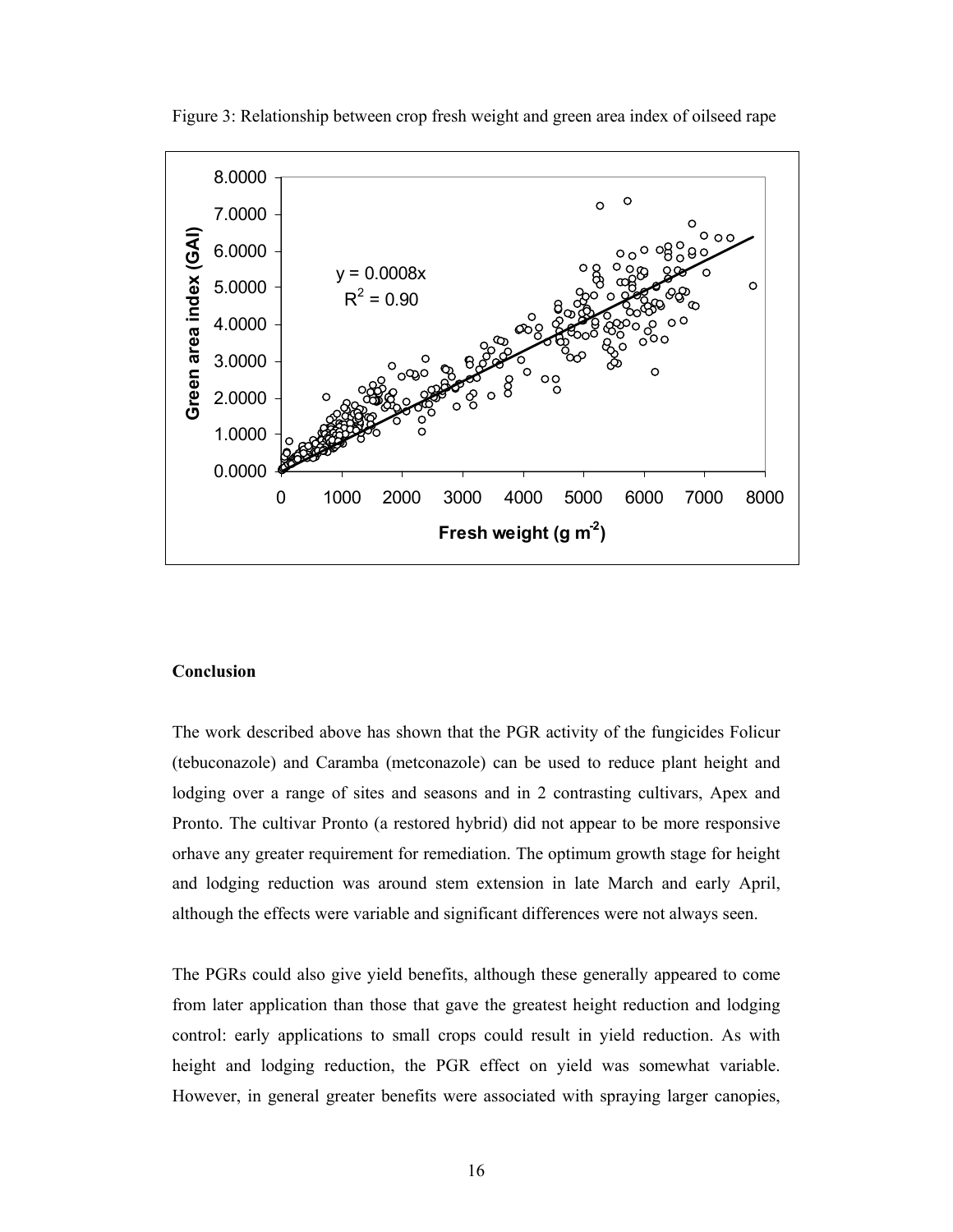and yield increases (up to 1 t ha<sup>-1</sup>) far outweighing the cost of application, could be realised. Thus the PGR activity of these triazole fungicides offers a useful mechanism of increasing the productivity of large oilseed rape canopies. However, to avoid economic loss from remediation of small canopies (i.e. cost of application plus resultant yield loss), spraying of inappropriate canopy sizes should be avoided where possible. Estimation of canopy GAI from the fresh plant biomass in a square metre area offers an inexpensive and reliable method of discriminating between crops.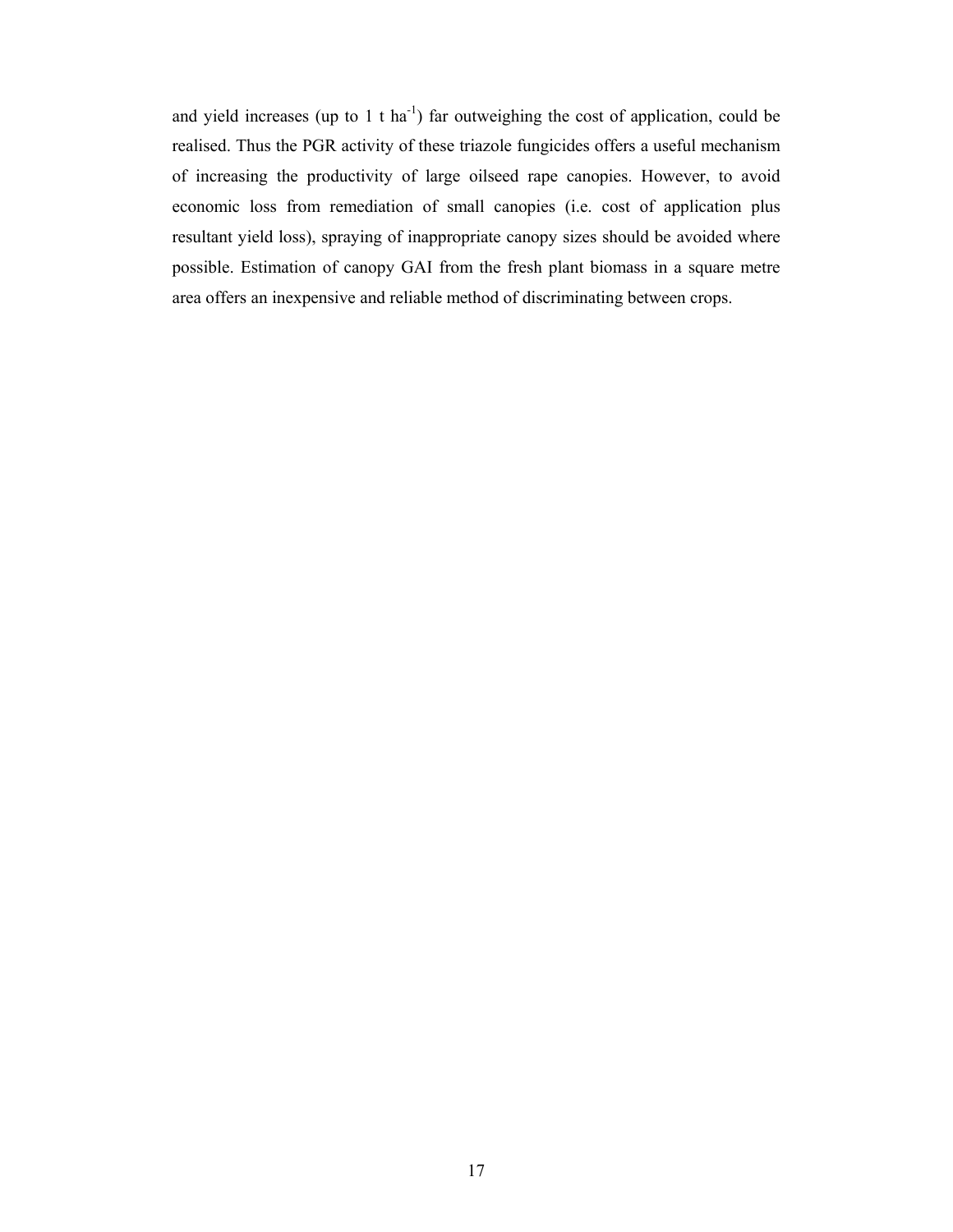#### **References**

Daniels, R.W. and Scarisbrick, D.H. (1983). Oilseed rape physiology. In: *Oilseed Rape*: National Agricultural Centre – Course Papers, pp 1-20.

Defra (2002): http://wwwe.Defra.gov.uk/esg/default.htm

Foulkes, M.J., Scott, R.K. and Sylvester-Bradley, R. (1997): Optimising winter wheat varietal selection on drought-prone soil types. *Optimising cereal inputs, its scientific basis: Aspects of Applied Biology*, **50**, 61-76.

Fray, M.J., Evans, E.J., Lydiate, D.J. and Arthur, A.E. (1996). Physiological assessment of apetalous flowers and erectophile pods in oilseed rape (*Brassica napus*). *Journal of Agricultural Science, Cambridge*, 127, 193-200

Lunn, G.D., Spink, J.H., Stokes, D.T., Wade, A., Clare, R.W. and Scott, R.K. (2001): Canopy management in winter oilseed rape. Project Report No. OS49, HGCA, London.

Mendham, N.J., Shipway, P.A. and Scott, R.K. (1981): The effect of seed size, autumn nitrogen and plant population density on the response to delayed sowing in winter oilseed rape (*Brassica napus*). *Journal of Agricultural Science, Cambridge*, **96**, 417-428.

Stafford, J. (1996): The effects of prochloraz on the growth and yield of oilseed rape. PhD thesis, University of Nottingham.

Spink, J. (1992): Winter oilseed rape: effect of partial defoliation. Project Report OS4, HGCA, London.

Sylvester-Bradley, R., Lunn, G.D., Foulkes, M.J., Shearman, V., Spink, J. and Ingram, J. (2002): Management strategies for high yields of cereals and oilseed rape. '*Agronomic intelligence: the basis for profitable production*'. Proceedings, HGCA R&D Conference, Coventry.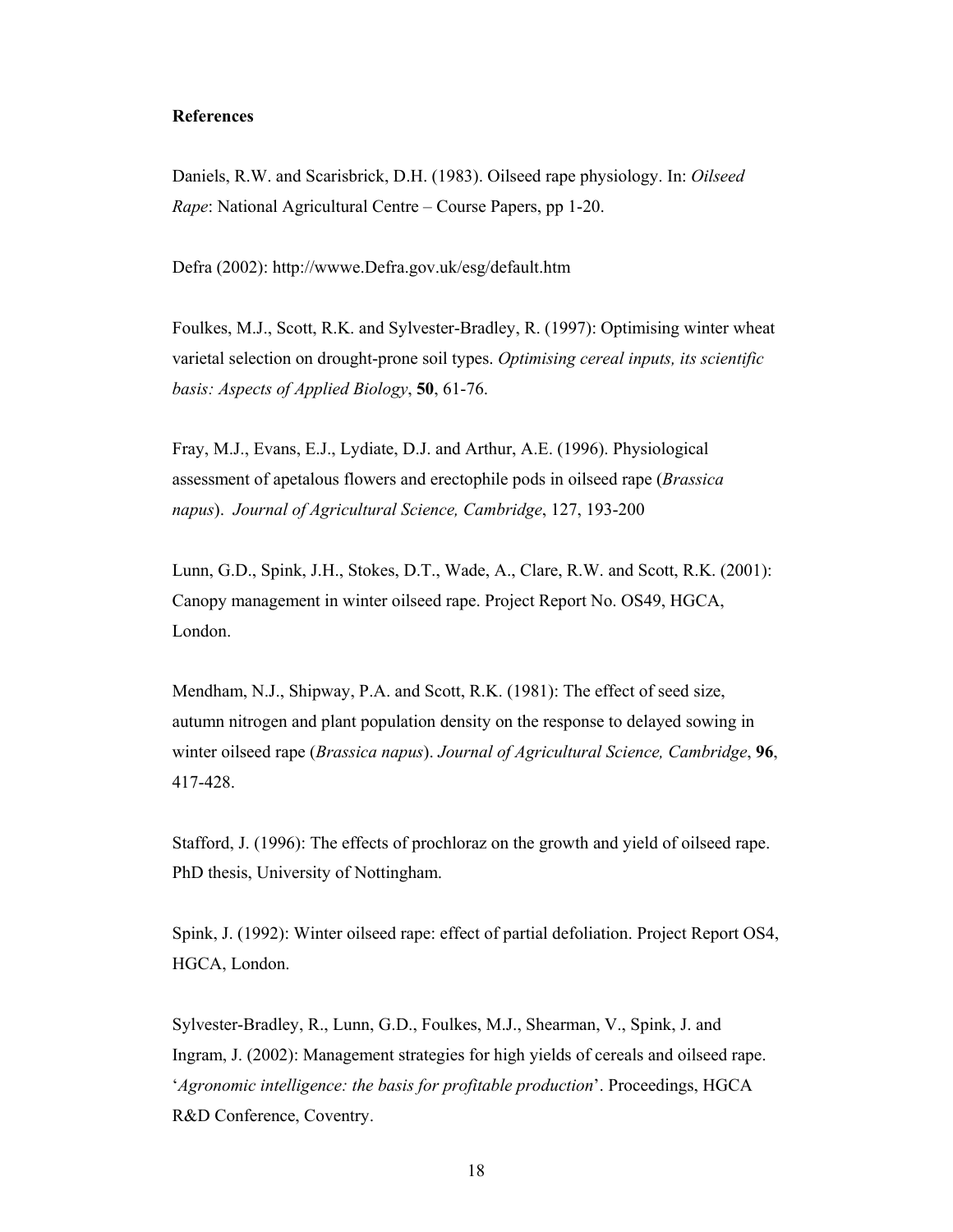#### **APPENDIX I:**

## **Effects of chemical type, timing, dose/mixture and target variety on growth regulation and yield responses**

#### **1. Introduction**

There have been numerous previous studies of the effects of various chemical plant growth regulators (PGRs) on oilseed rape, but these have usually been inconclusive. Scarisbrick and Daniels (1986) summarised studies of chlormequat, mefluidide, mepiquat chloride, 'R201', terpal (mepiquat chloride + ethephon), paclobutrazol, triapenthenol UK140 and cerone (ethephon), but made no firm conclusions other than that the response to PGRs was 'very variable' and inconsistent. Reductions in height and changes in canopy structure were often found and increases of yield up to about 118% of controls were possible. However, the yield changes were usually nonsignificant and yield reductions were also sometimes caused by PGRs.

The quaternary ammonium retardants ('onium' compounds), chlormequat and mepiquat chloride, block enzymes in the gibberellic acid synthetic pathway before the precursor *ent*-kaurene (Rademacher, 2000). These chemicals have shown the least consistent effects on oilseed rape (Bowerman, 1984) and are no longer approved for application to the crop, although they may still be applied to cereals. Approval for application of chlormequat to oilseed rape was withdrawn in 2000. Triazole fungicides (which include a nitrogen-containing heterocyclic group in their structure) inhibit sterol synthesis in fungal cell walls, which leads to their fungicidal activity. They also inhibit monooxygenase enzymes which catalyse the conversion of *ent*kaurene to *ent*-kaurenoic acid (Rademacher, 2000) and consequently lead to reduced levels of gibberellic acids, the plant hormones controlling cell elongation (Hedden *et al.*, 1989). Changes in canopy structure, increased frost tolerance, increased lodging resistance and greater synchrony of pod maturity were found with the experimental triazoles triapenthenol and BAS111..W (Child *et al.* 1987), although these failed to attain approval as PGRs on oilseed rape. Stafford (1996) reported effects of the imidazole derivative fungicide prochloraz in one year out of three, causing a yield increase of about 16%. The yield increase appeared to be due to an increase in crop green area and light interception, with a slight increase in the number of pods, the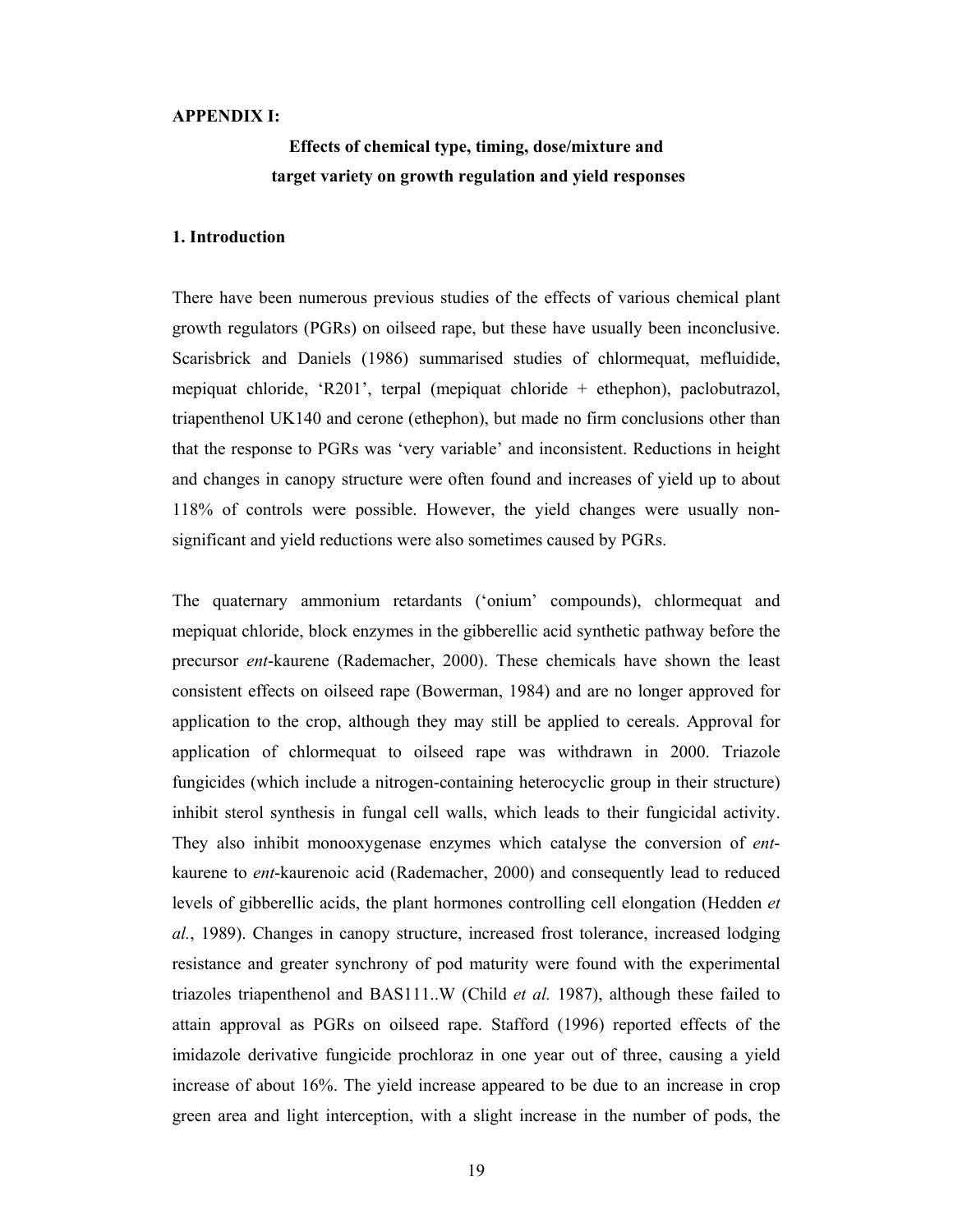number of seeds per pod and delayed senescence. The effect was not attributed to fungicidal activity. However, the effects were not replicated in subsequent trials when negative or inconclusive yield responses were found. In 1996, Stokes and Spink tested a range of chemicals including Folicur (tebuconazole, fungicide), Sportak 45 (prochloraz, fungicide), New 5C Cycocel (chlormequat/choline chloride, PGR), Moddus (trinexapac-ethyl, PGR), Opus (epoxyconazole, fungicide) and Cerone (ethephon, 2-chloroethyl phosphoric acid, PGR). In this study, only limited effects of the fungicide Folicur were found. Significant effects were found only in handharvested quadrat samples where greater yield was produced in early Folicur-treated plots due to more pods per square metre and more seeds per pod. Combine-harvested samples showed no significant yield differences.

Strong growth-retardant effects of the triazole fungicides Folicur (tebuconazole) and Caramba (metconazole) have been recognised, although they are approved for use as fungicides on oilseed rape and not currently specifically as PGRs. Consequently these two chemicals as well as chlormequat were chosen for initial study in this set of experiments. Chlormequat was chosen as the only specific PGR product still approved for use on OSR at the start of the research, although approval was withdrawn in 2000. It was considered that the variation in crop response to various PGRs noted in previous research could be related to differences in developmental stage and crop size at time of application, so a series of different timings were studied with these chemicals.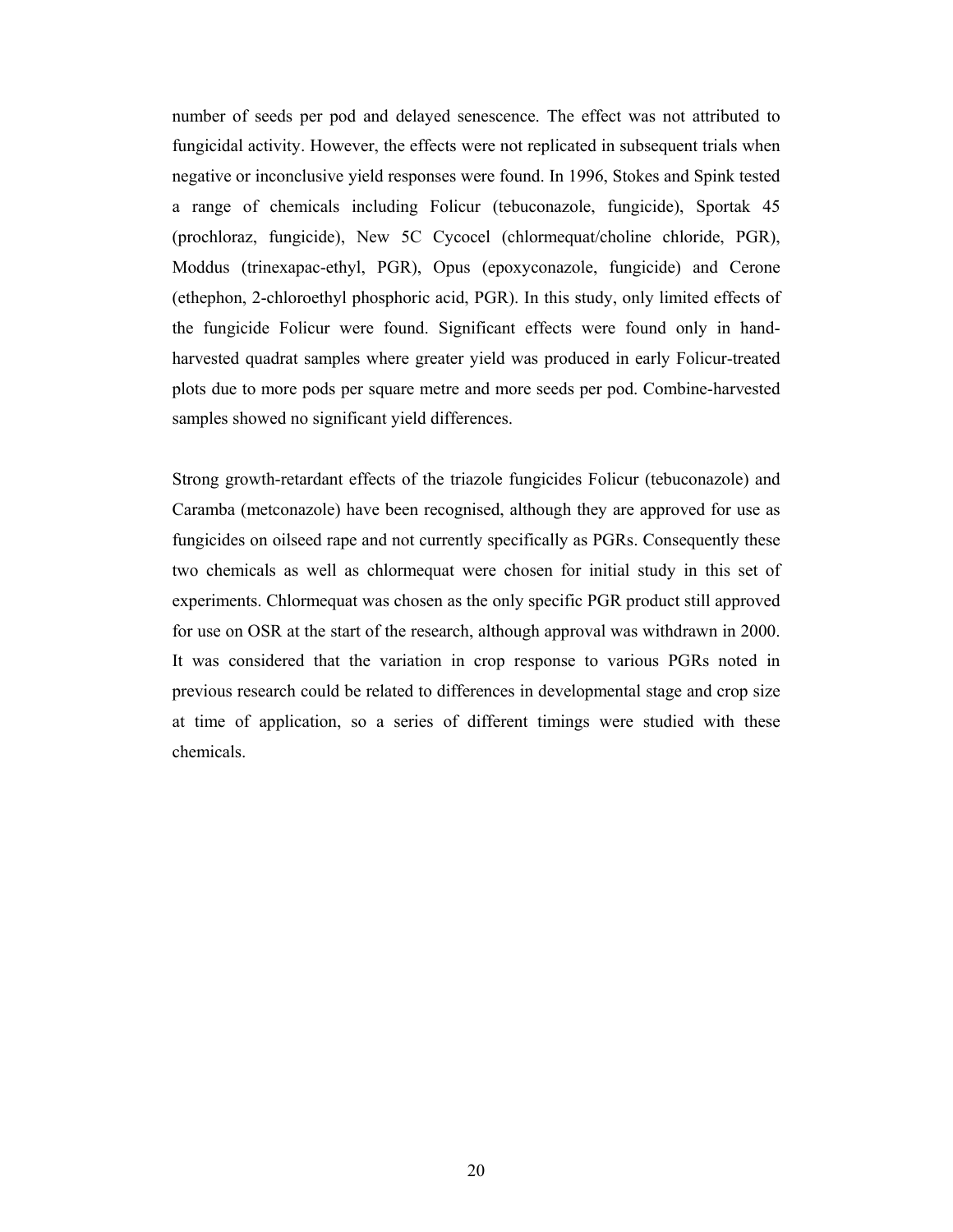#### **2. Materials and Methods**

Commercial crops were drilled at ADAS High Mowthorpe (Wold Soil Series) and ADAS Rosemaund (Bromyard Soil Series) on 27/08/98 and 11/09/98 respectively. The conventional in-bred variety Apex and the restored hybrid Pronto were sown at ADAS High Mowthorpe at 120 and 70 seeds  $m<sup>2</sup>$  respectively. Due to poor establishment, Apex was re-drilled on 10/09/98. At ADAS Rosemaund, both varieties were sown at 5.5kg ha<sup>-1</sup>, also giving seed rates of approximately 120 and 70 (67) seeds m<sup>-2</sup> for Apex and Pronto (with thousand seed weights of 47 and 8.0g) respectively). The seed dressing was Roural + Thiram (Apex) or Urtavax (Pronto) at both sites.

#### *2.1. Husbandry*

Molluscides were applied regularly throughout establishment, and weeds were controlled using the standard farm husbandry at each site.

The crops were monitored for pest infestation but at both sites pest incidence was very low and no insecticide was applied. Diseases were controlled prophylactically using Punch C, Plover and Compass

Fertiliser applications were made appropriate to the soil and site. At ADAS High Mowthorpe the crop received  $190Kg / ha^{-1}N (30:80:80 \text{ split on } 10/11/98, 22/02/99)$ and 25/03/99 respectively). At ADAS Rosemaund the crop received  $282Kg / ha^{-1}N$  $(43:100:35:104$  split on  $16/10/98$ ,  $10/02/99$ ,  $17/03/99$  and  $24/03/99$ , with  $66\text{Kg}/\text{ha}^{-1}\text{P}$ and  $99Kg / ha^{-1}K (09/99/98)$  and  $111Kg / ha^{-1}S (10/02/99)$ .

#### *2.2. Treatments*

The PGA treatments, date of application and crop growth stage are listed on Table 1. Due to sustained adverse weather conditions at ADAS High Mowthorpe the early spray applications were not possible and the spray treatments were revised as shown in Table 1.

At both sites the extremely wet winter and spring caused the intended February mowing treatment to be impractical and these plots were left untreated as additional controls.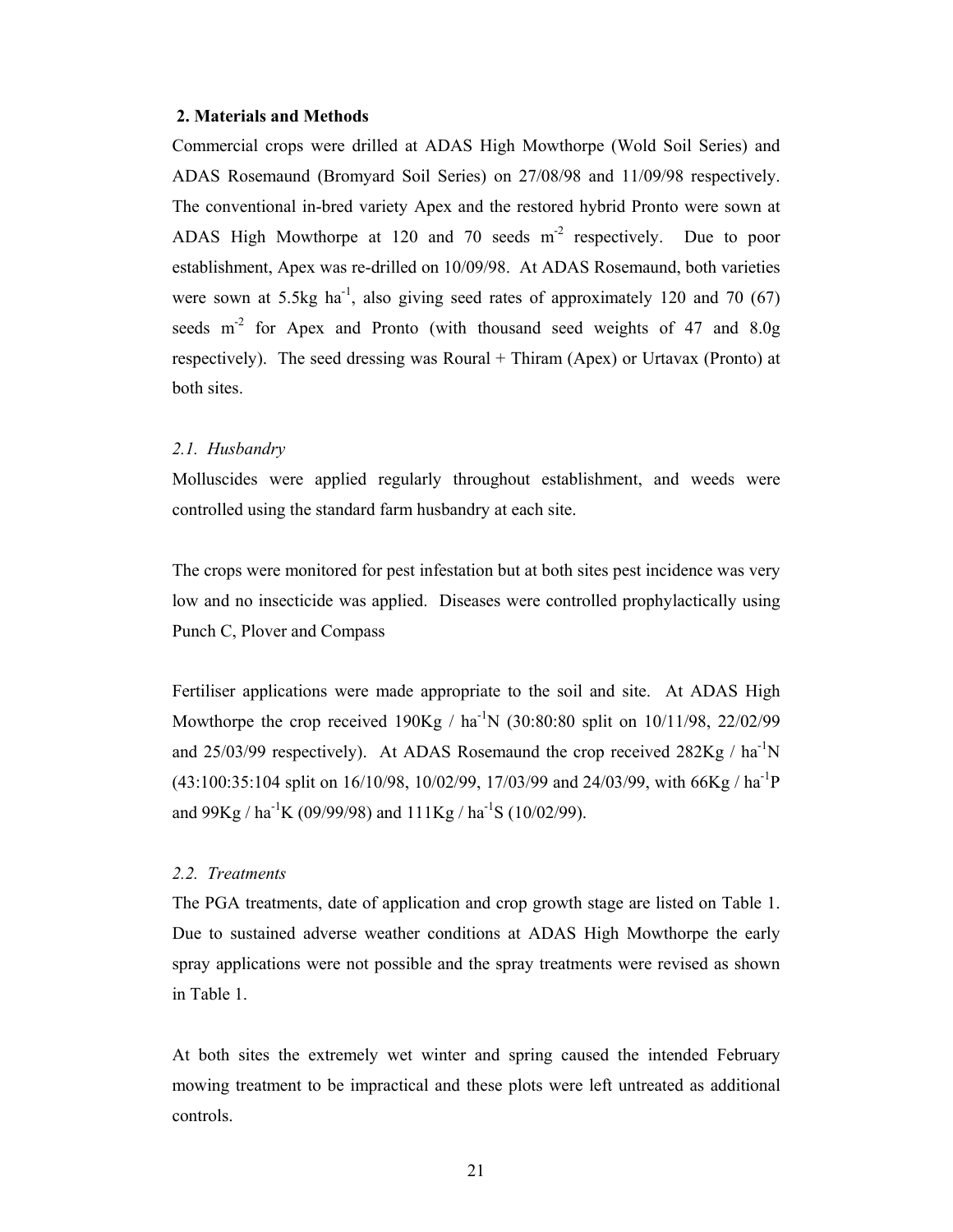| Table 1.1a: 1999 Experimental treatments - Rosemaund. |
|-------------------------------------------------------|
|-------------------------------------------------------|

| <b>Product and rate at</b>      | <b>Date</b> | <b>Growth Stage</b>     |
|---------------------------------|-------------|-------------------------|
| <b>Rosemaund</b>                |             |                         |
| Untreated                       |             | $\overline{a}$          |
| Folicur 1.0 l/ha                | 5/3/99      | 9 leaves                |
| Metconazole 1.2 l/ha            | 5/3/99      | 9 leaves                |
| Folicur 1.0 l/ha                | 18/3/99     | Early green bud         |
| Metconazole 1.2 l/ha            | 18/3/99     | Early green bud         |
| Folicur 1.0 l/ha                | 1/4/99      | Late green bud          |
| Metconazole 1.2 l/ha            | 1/4/99      | Late green bud          |
| Folicur 1.0 l/ha                | 19/4/99     | Mid flower              |
| Metconazole 1.2 l/ha            | 19/4/99     | Mid flower              |
| Folicur 1.0 l/ha                | 5/5/99      | Early pod set           |
| Metconazole 1.2 l/ha            | 5/5/99      | Early pod set           |
| Folicur 0.5 l/ha                | 18/3/99     | Early green bud         |
| Metconazole 0.6 l/ha            | 18/3/99     | Early green bud         |
| Folicur 0.5 l/ha                | 18/3/99     | Early green bud         |
| + New 5C Cycocel 1.5 l/ha       |             |                         |
| Metconazole $0.6$ l/ha + New 5C | 18/3/99     | Early green bud         |
| Cycocel 1.5 l/ha                |             |                         |
| New 5C Cycocel 1.5 l/ha         | 18/3/99     | Early green bud         |
| New 5C Cycocel 3.0 l/ha         | 18/3/99     | Early green bud         |
| Folicur fb. Folicur 1.0 l/ha    | 18/3/99     | Early green bud and Mid |
|                                 | $+19/4/99$  | flower                  |
| Metconazole fb. Metconazole 1.2 | 18/3/99     | Early green bud         |
| 1/ha                            | $+19/4/99$  | and Mid flower          |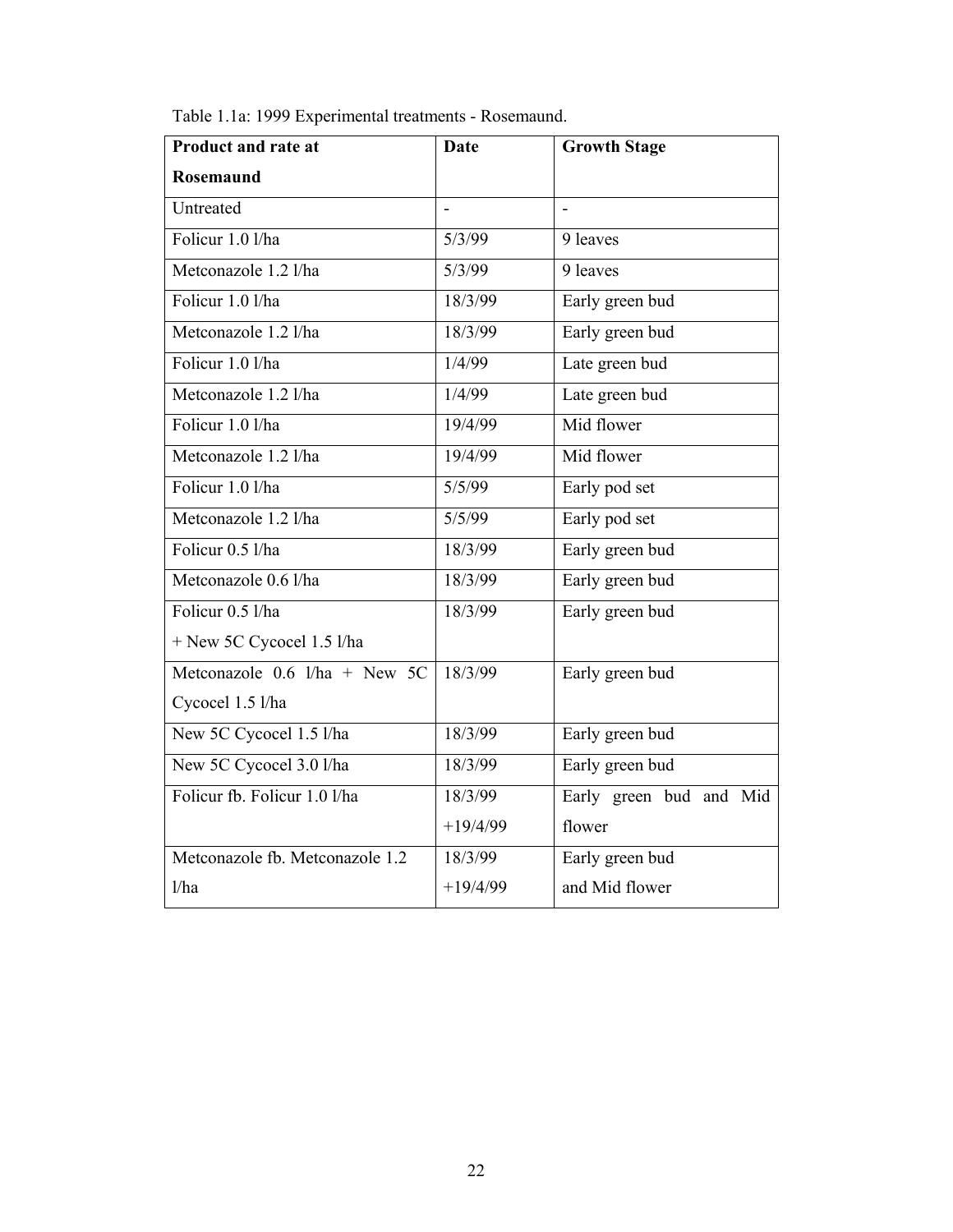| <b>Product and rate</b>           | <b>Date</b>         |
|-----------------------------------|---------------------|
| Untreated                         |                     |
| Folicur 1.0 l/ha                  | 28/4/99             |
| Metconazole 1.2 l/ha              | 28/4/99             |
| Folicur 1.0 l/ha                  | $28/4/99 + 15/5/99$ |
| Metconazole 1.2 l/ha              | $28/4/99 + 15/4/99$ |
| Folicur 1.0 l/ha                  | 16/4/99             |
| Metconazole 1.2 l/ha              | 16/4/99             |
| Folicur 1.0 l/ha                  | 28/4/99             |
| Metconazole 1.2 l/ha              | 28/4/99             |
| Folicur 1.0 l/ha                  | 15/4/99             |
| Metconazole 1.2 l/ha              | 15/4/99             |
| Folicur 0.5 l/ha                  | 16/4/99             |
| Metconazole 0.6 l/ha              | 16/4/99             |
| Folicur 0.5 l/ha                  | 16/4/99             |
| + New 5C Cycocel 1.5 l/ha         |                     |
| Metconazole $0.6$ l/ha + New 5C   | 16/4/99             |
| Cycocel 1.5 l/ha                  |                     |
| New 5C Cycocel 1.5 l/ha           | 16/4/99             |
| New 5C Cycocel 3.0 l/ha           | 16/4/99             |
| Folicur fb. Folicur 1.0 l/ha      | $16/4/99 + 28/4/99$ |
|                                   |                     |
| Metconazole<br>fb.<br>Metconazole | $16/4/99 + 28/4/99$ |
| $1.2$ $1/ha$                      |                     |
| Folicur fb. Folicur 1.0 l/ha      | $16/4/99 +$         |
|                                   | 15/5/99             |
| Metconazole fb. Metconazole       | $16/4/99 + 15/5/99$ |
| $1.2$ l/ha                        |                     |

Table 1.1b: 1999 Experimental treatments – High Mowthorpe.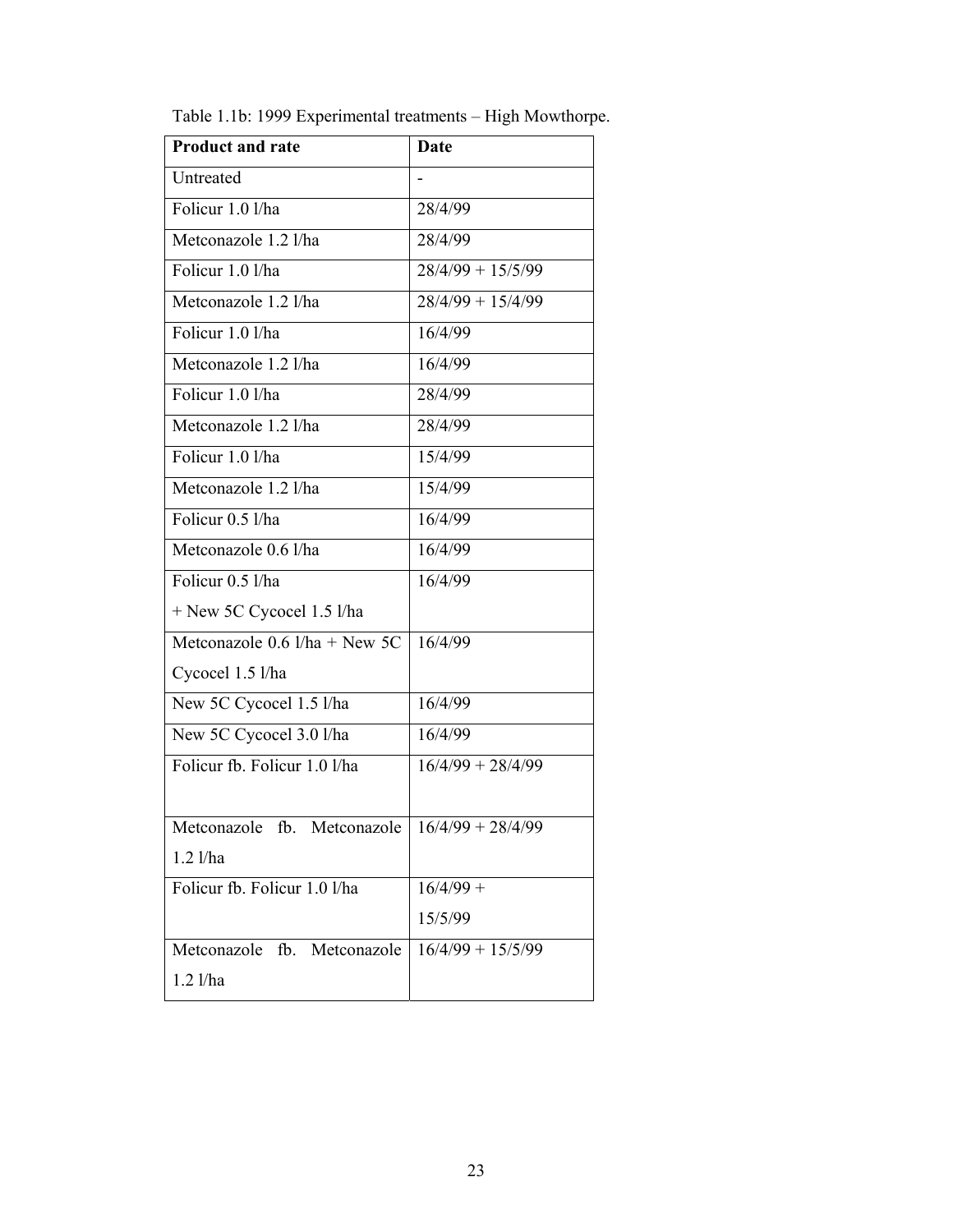At each early biomass sampling, samples were taken only from unsprayed (equivalent to control) treatments, as shown in Table 1.2. The growth stage of the crop was recorded according to the scale devised by Sylvester-Bradley (1989). Actual controls were not sampled for growth analysis until the pre-harvest analysis. At the sixth (preharvest) biomass sampling, a sub-set of treated samples was taken for growth analysis (Table 1.2). This subset was chosen on the basis of perceived differences in crop remediation. At Mowthorpe, fewer assessments were made pre-spraying due to weather conditions causing fewer spray opportunities.

| <b>Biomass</b> | Growth<br>stage | Date  | Treatments sampled |                       |  |
|----------------|-----------------|-------|--------------------|-----------------------|--|
| sample         | and date (RM)   | (HM)  | Rosemaund          | Mowthorpe             |  |
| $\mathbf{1}$   | 9<br>leaves     |       | 3,4                |                       |  |
|                | (05/03)         |       |                    |                       |  |
| $\overline{2}$ | Early<br>green  |       | 5,6                |                       |  |
|                | bud(18/03)      |       |                    |                       |  |
| 3              | Late green bud  | 19/04 | 7,8                | 7,8                   |  |
|                | (01/04)         |       |                    |                       |  |
| $\overline{4}$ | Mid flower      | 28/04 | 9,10               | 9,10,19,20            |  |
|                | (19/04)         |       |                    |                       |  |
| 5              | Early pod set   | 15/05 | 11,12              | 11, 12, 21, 22        |  |
|                | (05/05)         |       |                    |                       |  |
| 6              | Pre-harvest     |       | 1,5,6,9,10,13,     | 1,7,8,11,12,13,14,15, |  |
|                |                 |       | 14, 15, 16, 17     | 16,17                 |  |

#### **Table 1.2: Samples taken for growth assessment**

For selected treatments at each sampling, crop height was recorded within the area from which the biomass sample was to be taken. Pre-flowering, a metre rule was used to measure from the ground level to within 1 cm of the top of the crop at five locations. Post-flowering, using a suitably graduated measuring stick, the height from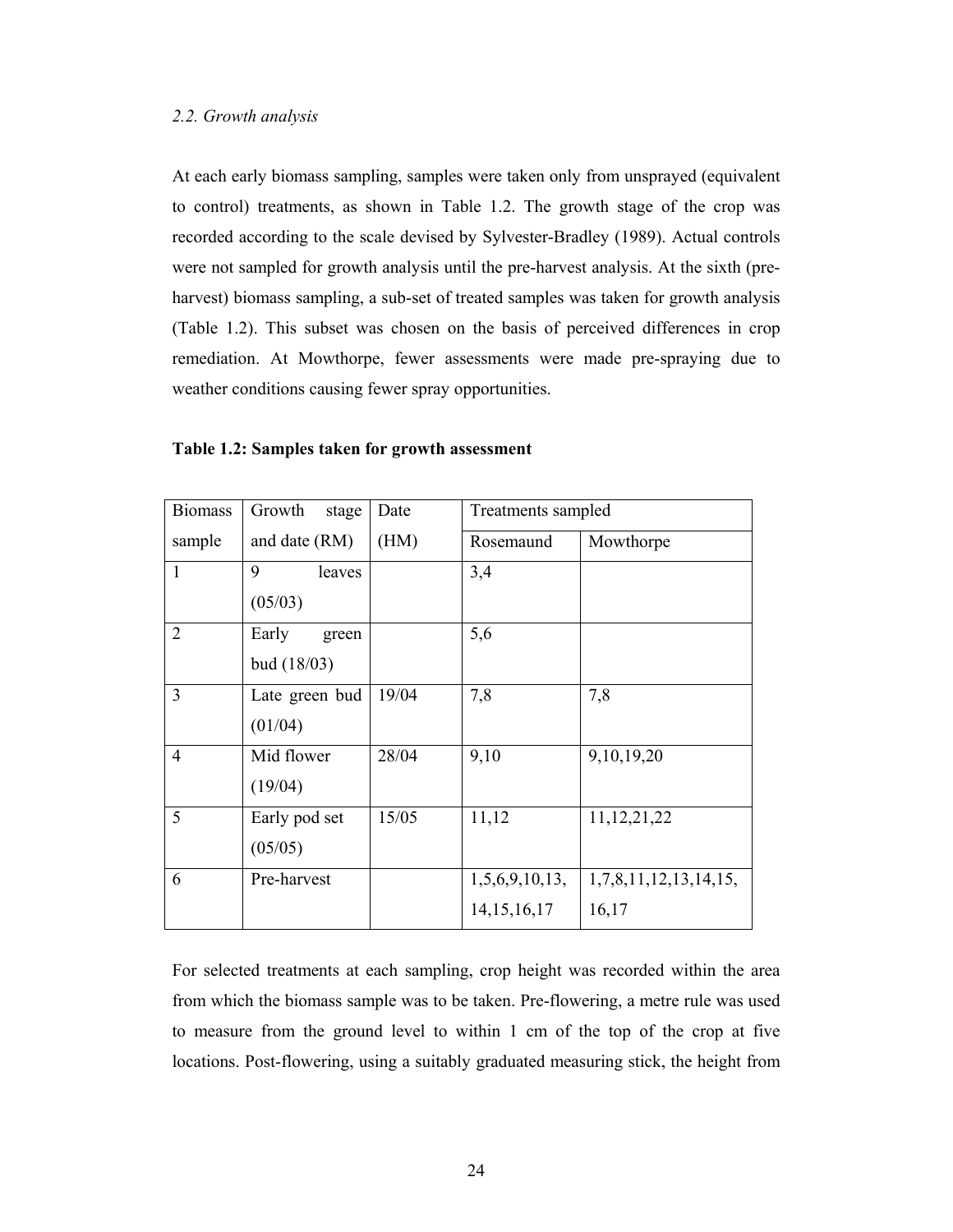the ground to the bottom of the pod layer and the overall height of the canopy was measured to within 1 cm at five locations.

Light interception measurements (ADAS Rosemaund only) were also taken at each sample point within the area for biomass sampling and in the rest of the plot. Preflowering, using two ceptometers (Delta-T Systems), five concomitant readings of photosynthetically active radiation (umol photons  $m<sup>2</sup> s<sup>-1</sup>$  in the 400-700 nm wavelength band) were taken for incident (one ceptometer above the crop) and transmitted radiation (one ceptometer at ground level) and reflected radiation (one ceptometer inverted). Post-flowering, two ceptometers were used to take five concomitant readings for incident and transmitted light at the base of the pod layer (95% of pods above ceptometer) and reflected (one ceptometer inverted above the crop). The fractional light interception of the whole crop or pods was calculated as F  $= 1 -$  (transmitted radiation/incident radiation). This value was adjusted for the fraction of reflected light,  $F_R$  which was calculated as reflected radiation (inverted above crop)/incident radiation. Thus the amount of light absorbed by the whole crop or pods was calculated as  $F_A = F - F_R$ .

At each sample point, all the above-ground material was removed from a 1.0  $m<sup>2</sup>$ quadrat with secateurs or sharp serrated knives. On each occasion, at least 0.5 m was left between sample areas and samples were taken at least 1 m from the ends and edges of plots and tramlines. The material was placed as quickly as possible into a plastic bag, with the stems oriented to the bottom of the bag to avoid contamination with soil. Samples were then stored in a cold room at 6<sup>o</sup>C for up to 2 days.

Generally, the samples were free of soil, but when necessary they were washed under a running tap and blotted dry with paper towels to remove excess water. For preflowering analyses, the whole sample was weighed fresh and plants were counted by sorting into ten piles. For two piles (SS1) the fresh weight was recorded; if it was not 20%, two other piles were sampled. The remaining eight piles  $(SS2 = 80%)$  were dried at 80°C for 48 hours and the dry weight was later recorded. The SS1 sample was divided into leaf and stem material and the projected areas of each were measured. The SS1 fractions were then dried for 48 hours at 80°C and the dry weight was determined as for SS2.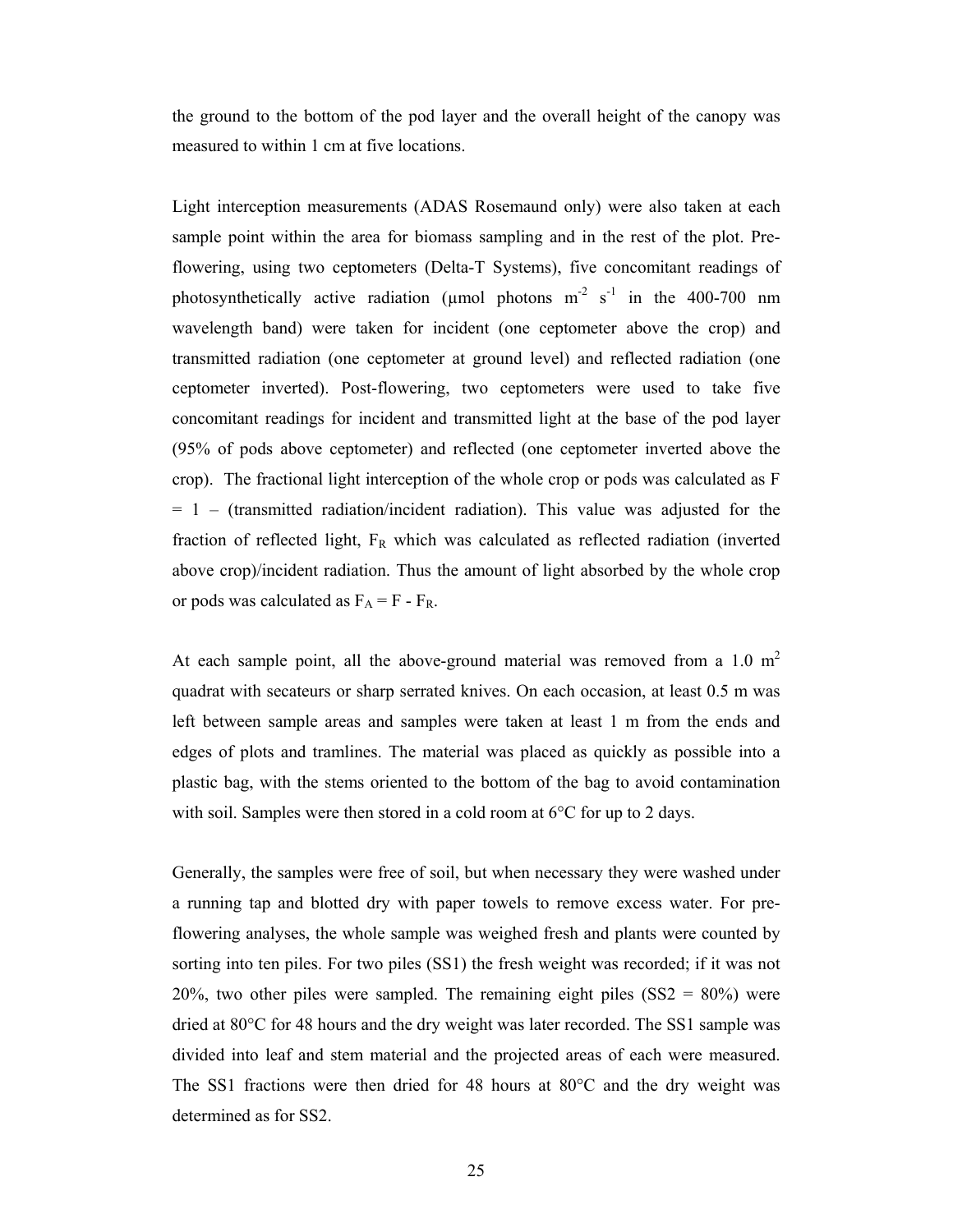For post-flowering analysis, the total fresh weight was determined and the number of plants counted. The material was spread into four piles and plants were selected from the piles to give two subsamples, each of about 15% of the total fresh weight. One subsample (SS2) was dried at 80°C for 48 hours and the dry weight was later recorded. For the other sample (SS1) the plants were split into two layers, pod (containing at least 95% of pods) and stem. The depth and weight of each layer was recorded. For each layer the green leaves, non-green leaves, flowers, buds, pods and stems were separated into trays and the fresh weight of each fraction was determined. The number of flowers, buds and pods in each layer was counted and the projected area of all green SS1 fractions was recorded. The samples were then dried at 80°C for 48 hours and the dry weights were determined.

At the pre-harvest sample point, the number of plants in each sample was counted. All the seed was threshed out and haulm and seed plus pod wall was separated. The total fresh weight of haulm was recorded and a sub-sample of 150-200 g was removed for dry weight analysis. The seeds and pod halves were separated by sieving. The total fresh weight of seeds was recorded and 1000 seeds were accurately counted and weighed. The total fresh weight of pod halves was recorded and a sub-sample of 50 g was taken and the number of pod halves counted. The haulm, seed and pod wall subsamples were then dried for 48 hours at 80°C and the dry weight was determined.

#### *2.3. Harvest*

Plots were harvested with a Sampo 2025 air-assisted plot combine at High Mowthorpe on 29-31 July 1990 and at Rosemaund on 27 and 28/7/99.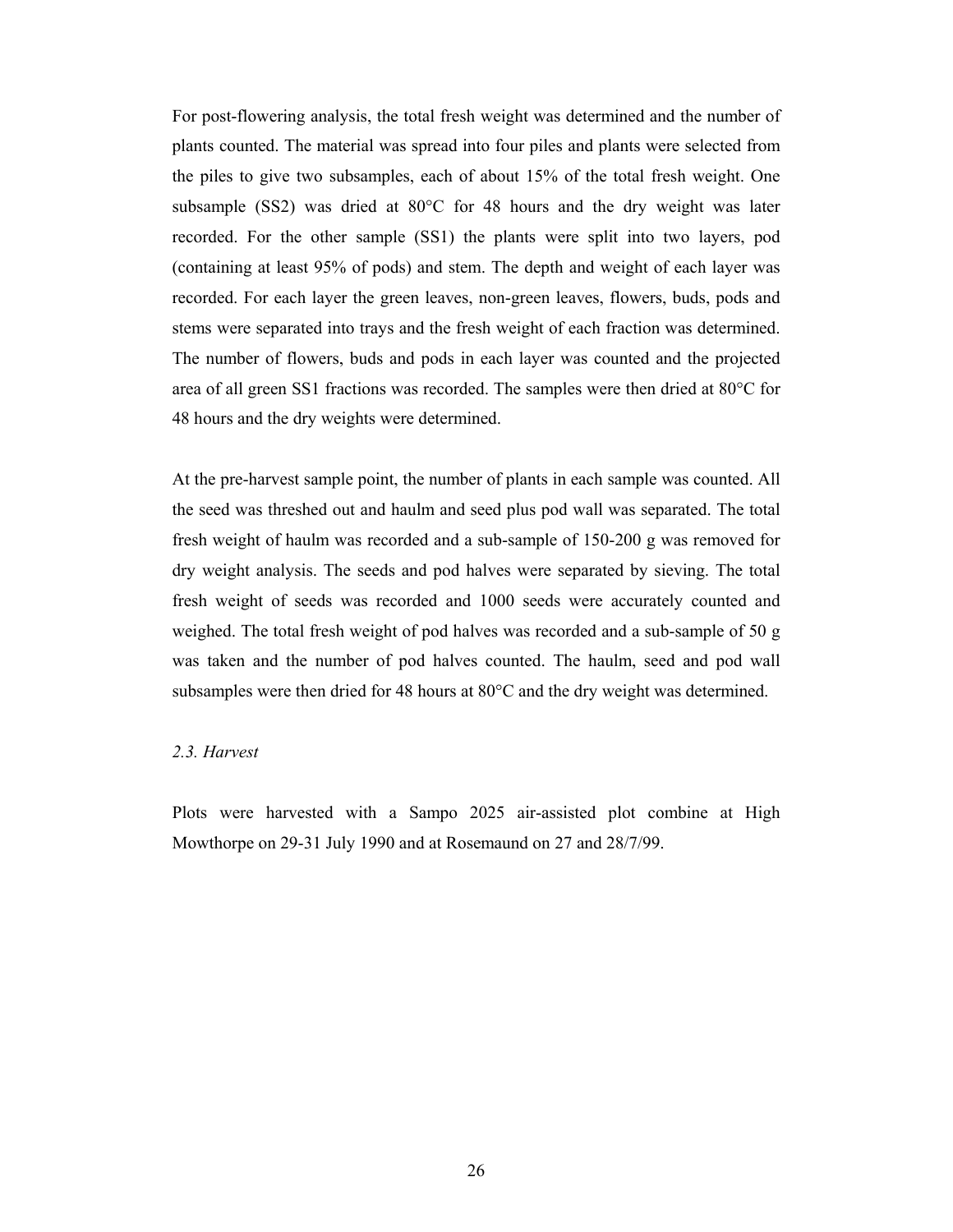#### **3. Results and Discussion**

*3.1. Effects of PGRs, timing, dose and target variety on crop height and lodging.* 

#### **3.1.1. Control (Unsprayed) Crop Development**

Table 1.3 shows the plant population and emergence data recorded in April at the first biomass assessment for High Mowthorpe (the fourth for Rosemaund). There was a significant  $(P=0.003)$  difference in plant population due to site, with greater populations at High Mowthorpe. There was also a significant difference in plant population due to cultivar (*P*<0.001). As expected, plant populations were smaller in Pronto than Apex due to the lower seed rates used with the hybrid. There was a significant difference in percentage establishment  $(P<0.001)$  due to site, with better establishment at High Mowthorpe. There was no cultivar effect on percentage establishment, or site x cultivar interaction, with percentage establishment in the range 60-80%. Hybrids are reputed to have 'hybrid vigour' and so more successful emergence and establishment could be expected from Pronto, but there was no evidence of significantly greater success of hybrid establishment at either site. Growth analysis data for the control (unsprayed) plots of Apex and Pronto grown at ADAS Rosemaund and ADAS High Mowthorpe are shown in Figures 1.2. – 1.4. Figure 1.2. shows development of crop height. At Rosemaund, before April there was no significant difference in height between the restored hybrid Pronto and the conventional variety Apex. At High Mowthorpe, early growth analysis records were not taken due to adverse weather conditions. After April, crops of Pronto at both Rosemaund and Mowthorpe were taller than those of Apex, with a more marked difference at Mowthorpe (where Apex was later-sown than Pronto due to poor establishment of the first sowing). At the final analysis point, Pronto crops were about 10 cm taller than Apex at Rosemaund and about 35 cm taller at Mowthorpe. Figure 1.3. shows the development of green area index (GAI). At Rosemaund, before April, GAI of Pronto was significantly smaller than that of Apex, due to the lower plant populations. After April, GAI of Apex and Pronto were not significantly different, indicating development of greater green area per plant of the hybrid. At Mowthorpe, GAI of Pronto was significantly smaller than that of Apex, despite the later sowing of that cultivar. All crops reached a similar maximum GAI of about 5.50, apart from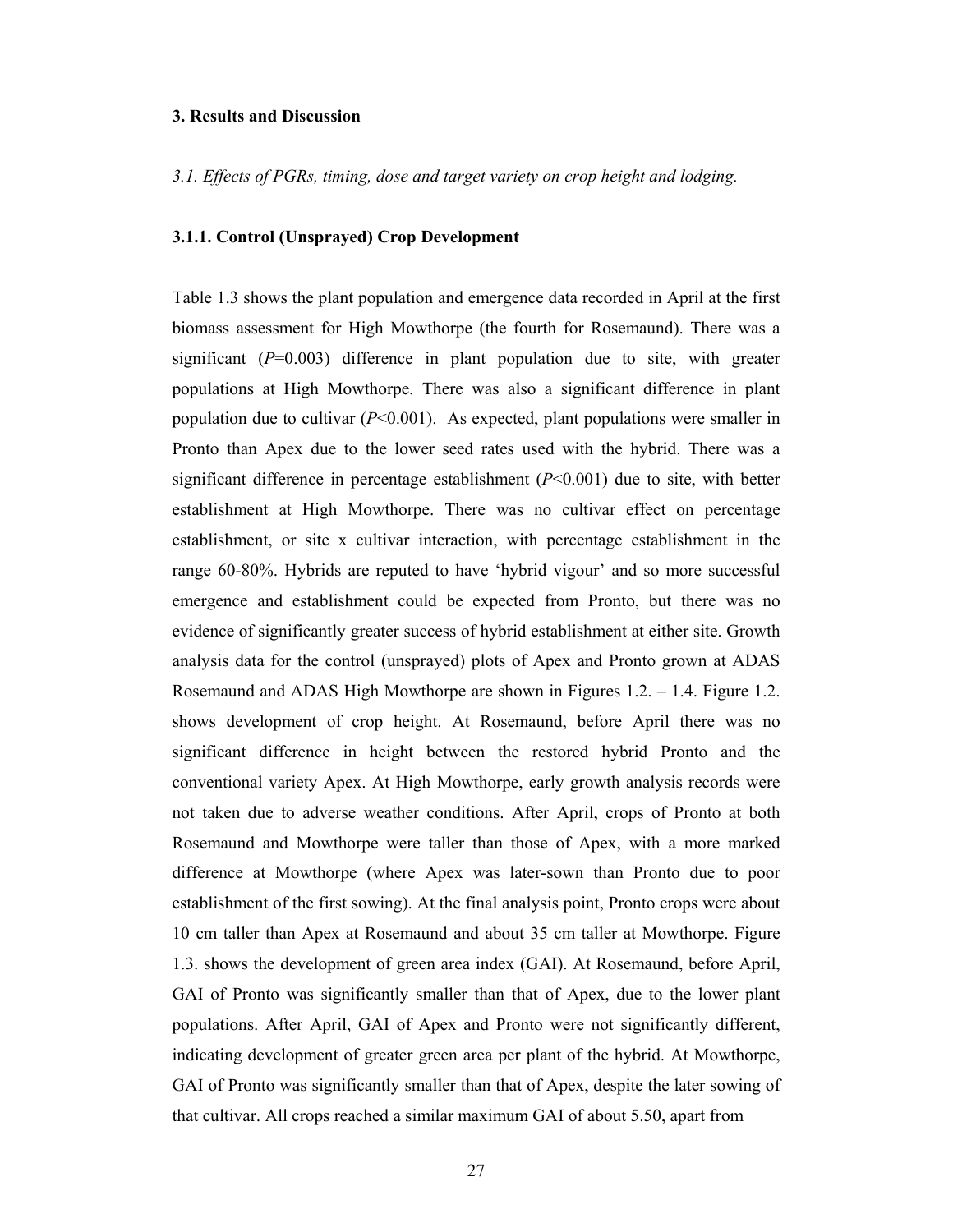| Site                  | Variety   | Plant population | Percentage    |
|-----------------------|-----------|------------------|---------------|
|                       |           |                  | establishment |
| Rosemaund             | Apex      | 72               | 51.1(60.2)    |
|                       | Pronto    | 41               | 49.7(60.6)    |
|                       | Site mean | 56               | 50.4(60.4)    |
| <b>High Mowthorpe</b> | Apex      | 86               | 59.4 (71.7)   |
|                       | Pronto    | 56               | 63.8(80.2)    |
|                       | Site mean | 71               | 61.6(75.9)    |

**Table 1.3. Plant populations and percentage emergence (analysis of angular transformed data of percentage establishment, untransformed data in brackets)**

 $df = 31$ ,  $SED<sub>pop</sub>$  (site, cultivar, site.cultivar) = 4.42, 4.42, 6.25,  $SED<sub>estab</sub>$  (site, cultivar, site.cultivar) =  $2.79, 2.79, 3.95$ .

Figure 1.1: Development of crop height (cm), control crops 1999 (error bars show SEMs)

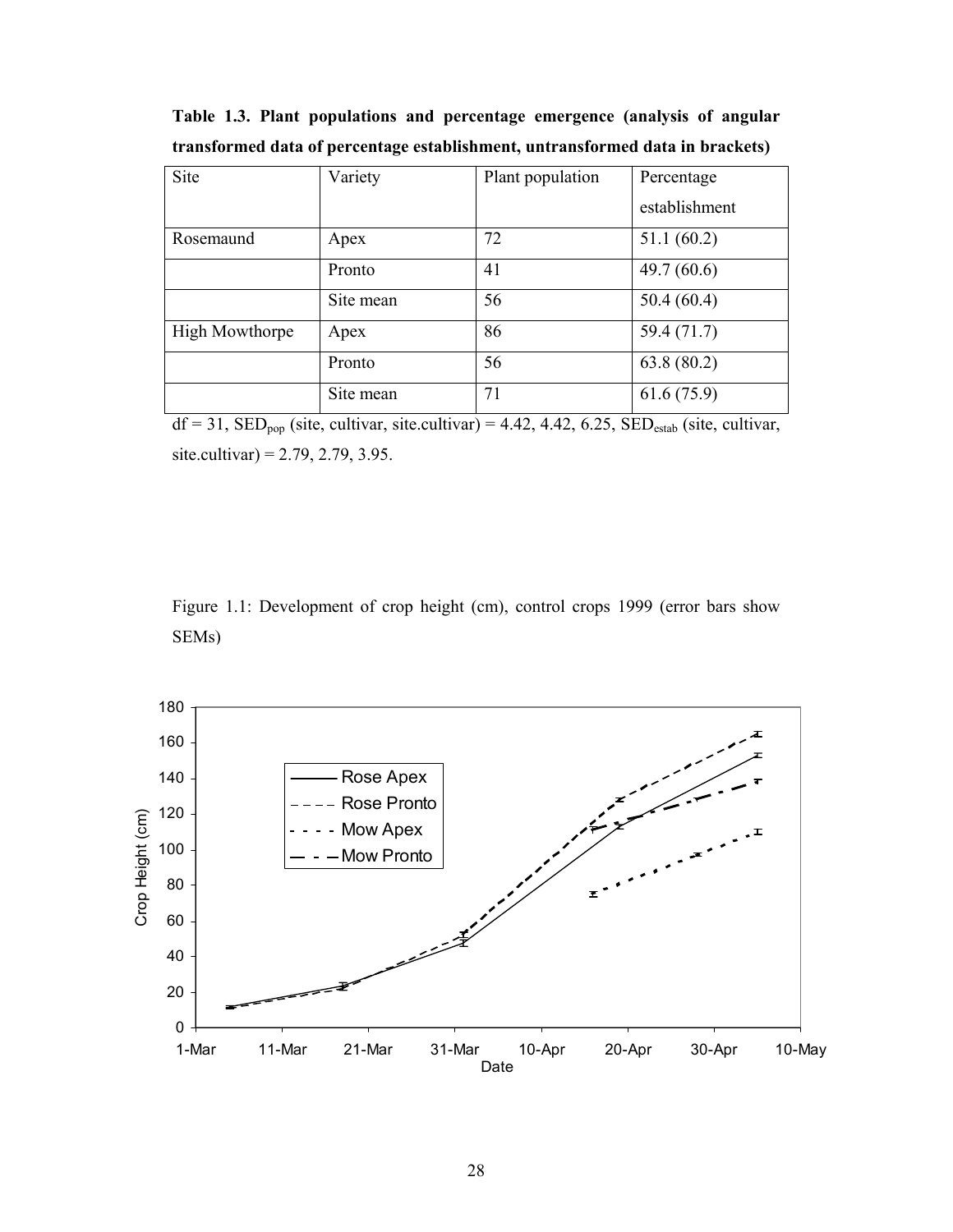Figure 1.2. Development of green area index control crops 1999 (error bars show SEMs)



Figure 1.3. Development of biomass, control crops 1999 (error bars show SEMs)

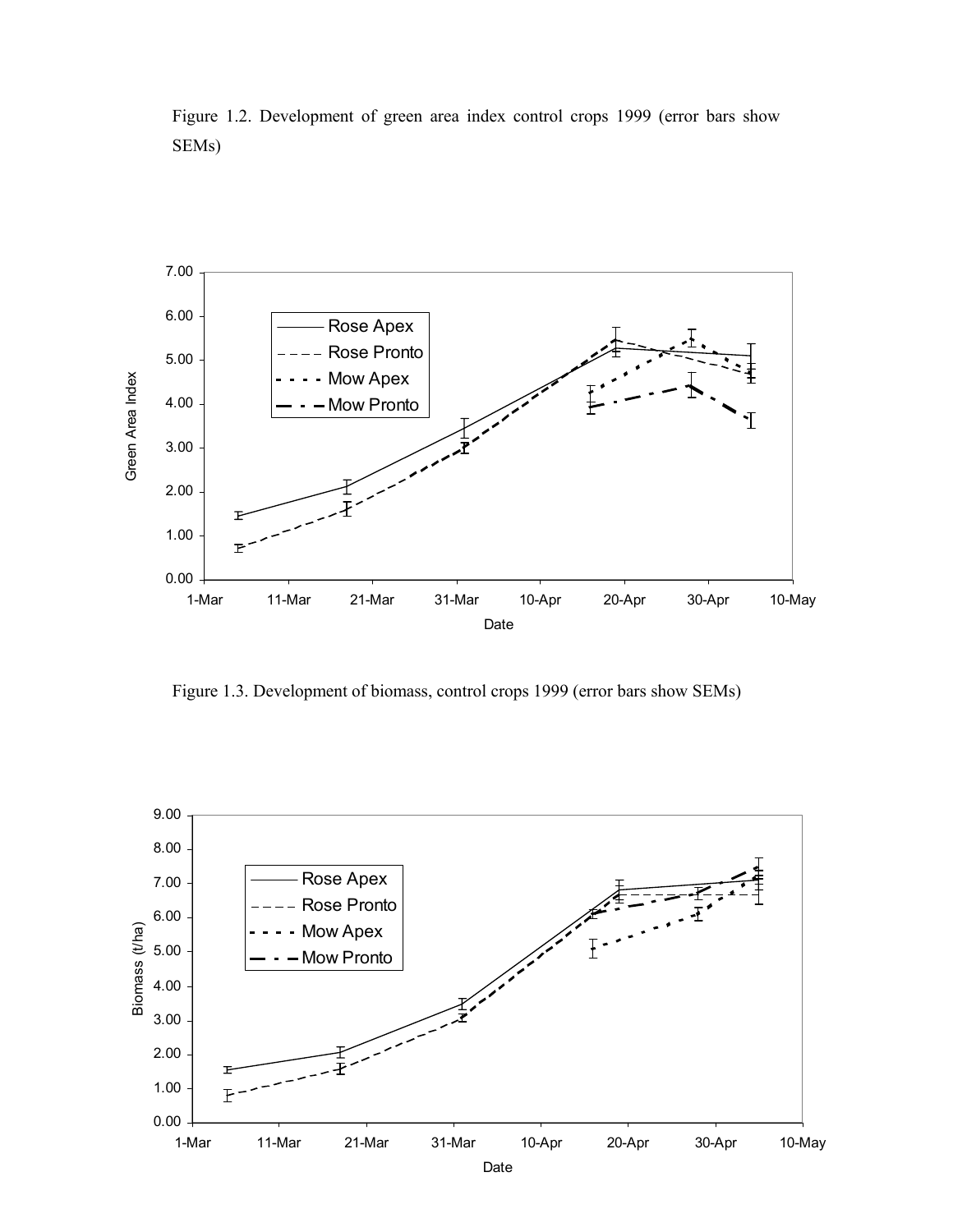Pronto at High Mowthorpe where GAI was around 4.25. Total crop biomass development (Figure 1.4) was similar to that of GAI at Rosemaund, with biomass of Pronto significantly smaller than that of Apex before April, but not significantly different afterwards (indicating greater biomass per plant of the hybrid). At Mowthorpe, however, biomass of Apex was initially smaller than that of Pronto, despite Apex's greater green area and plant population. However, at the final growth analysis sampling in May, the biomass of all crops was similar at around  $7 \text{ t}$  ha<sup>-1</sup> dry matter. One of the initial hypotheses of this work was that more vigorous hybrid Pronto might lead to larger crops, which could therefore benefit more from PGR spraying. However, there was no evidence of significantly greater hybrid *crop* size in this experiment, which may be explained by the lower seed rates and populations. Individual hybrid plants were larger than those in the in-bred crops (Figure 1.5 and 1.6). Figure 1.5. shows green area per plant and Figure 1.6 shows biomass per plant. Individual plants of Pronto had greater green areas than Apex at both sites, although the difference was most marked at Rosemaund. Individual plants of Pronto had much greater green areas at Rosemaund than at Mowthorpe, whereas green areas of Apex at both sites were similar. However, these effects cannot be deconvoluted from the effects of compensatory growth due to plant population and therefore cannot be attributed conclusively to hybrid vigour. Having said this, the difference in the plant sizes composing the hybrid and in-bred crops could theoretically affect the responsivity to PGR chemicals.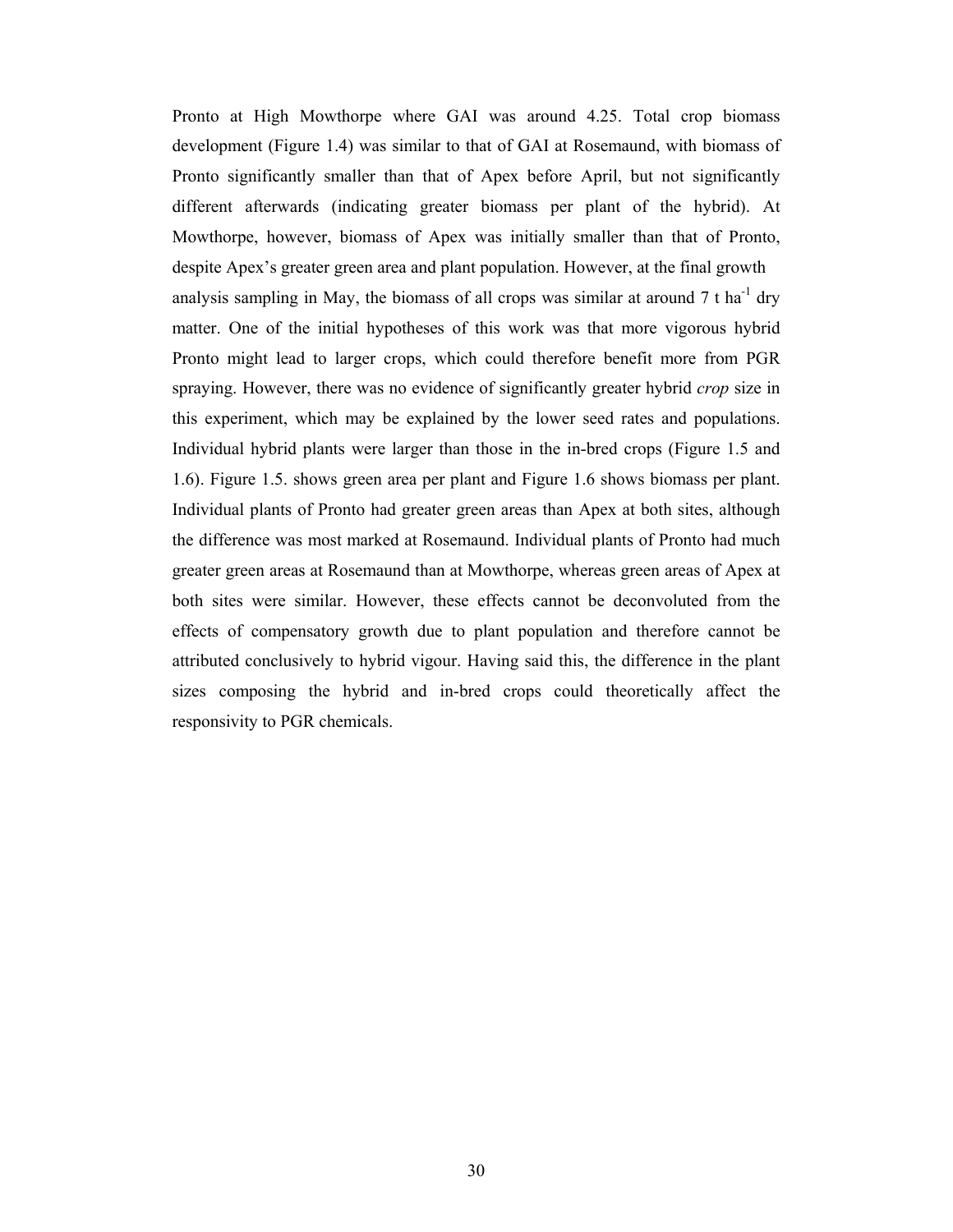Figure 1.5. Development of green area per plant, control crops 1999 (error bars show SEMs)



Figure 1.6. Development of dry matter per plant, control crops 1999 (error bars show SEMs)

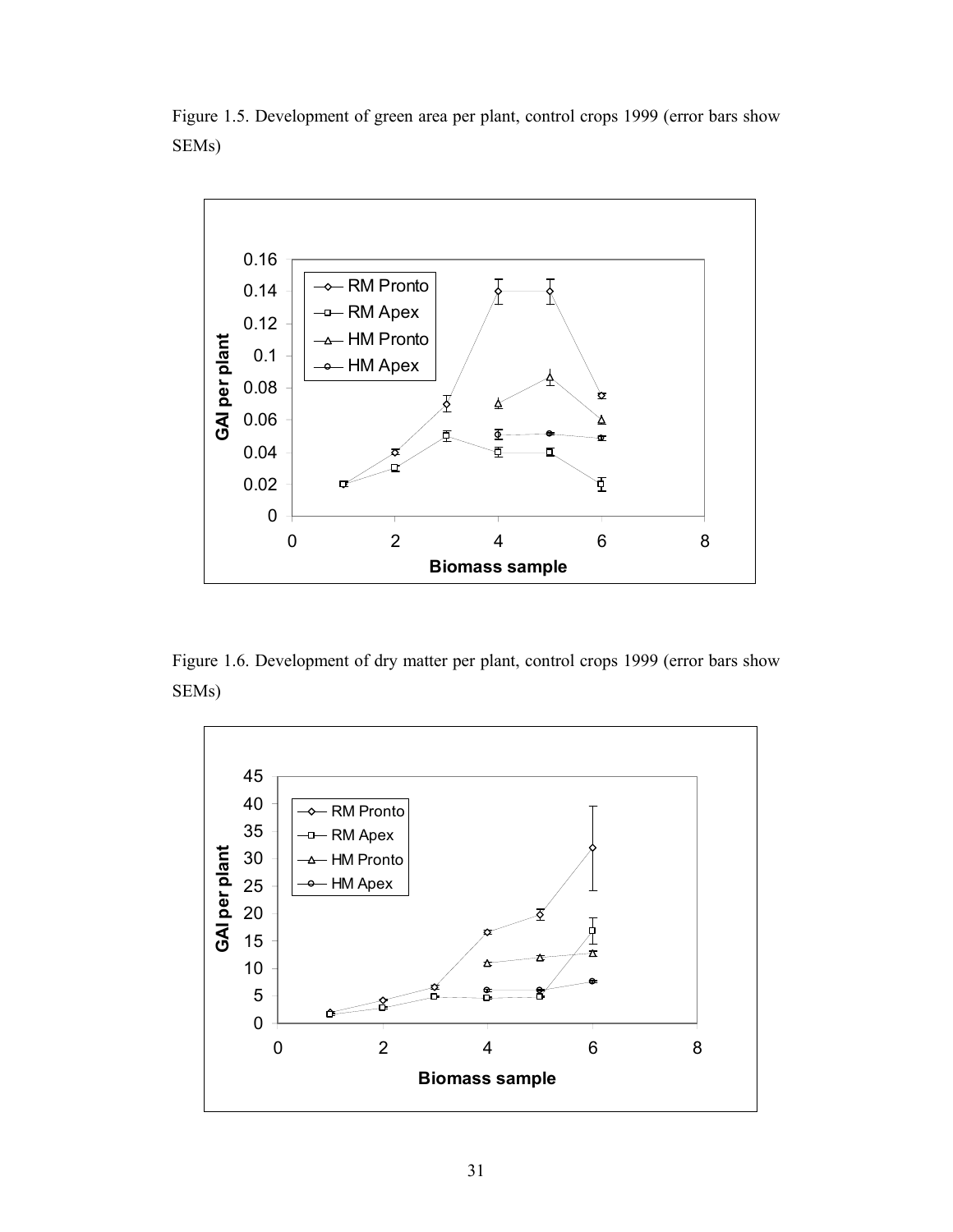#### **3.1.2. Effects of PGRs on crop height**

The greatest differences in crop height were seen in the weeks directly after PGR application (D. Turley and A. Wade, pers. comms.) when sprayed crop growth was immediately retarded. However, as re-growth commenced, the differences between controls and sprayed treatments diminished. As spray applications occurred at different times and frequent early height measurements of sprayed treatments were not taken, direct comparisons of the effects of all treatments on crop height could only be made with final biomass sample (May) and the pre-harvest height measurements (June). Due to re-growth after spraying, effects on height were generally small and only the pre-harvest data is presented. Overall, the effect of PGRs on the height of Apex was significant (*P*<0.001) at Mowthorpe and Rosemaund, for Pronto significant (*P*<0.001) at Rosemaund and non-significant (*P*=0.44) at Mowthorpe. At the preharvest assessment, the maximum height reduction was 19.4 cm, gained from half rate application of Folicur and chlormequat to Apex in mid March at Rosemaund. In many cases, height reductions were not significant. The pre-harvest crop heights are summarised in Table 1.4. The effect of PGRs on crop height was variable, with only 43% of applications resulting in significantly reduced crop height. Application of full rate chlormequat resulted in no significant height reduction, and of half-rate chlormequat a height reduction in only two cases (both Apex at Mowthorpe). The greatest height reductions appeared to come most consistently from early application (Mid March at Rosemaund and Mid April at Mowthorpe), at about the time of stem extension/green bud (GS 2-3), with most consistent decreases occurring with the halfrate application of either tebuconazole or metconazole mixed with chlormequat. The half rate triazole application alone was less consistent, but a programme of two applications of triazole was effective at height reduction. However, for Pronto grown at High Mowthorpe, none of the spray programmes caused a significant decrease in crop height.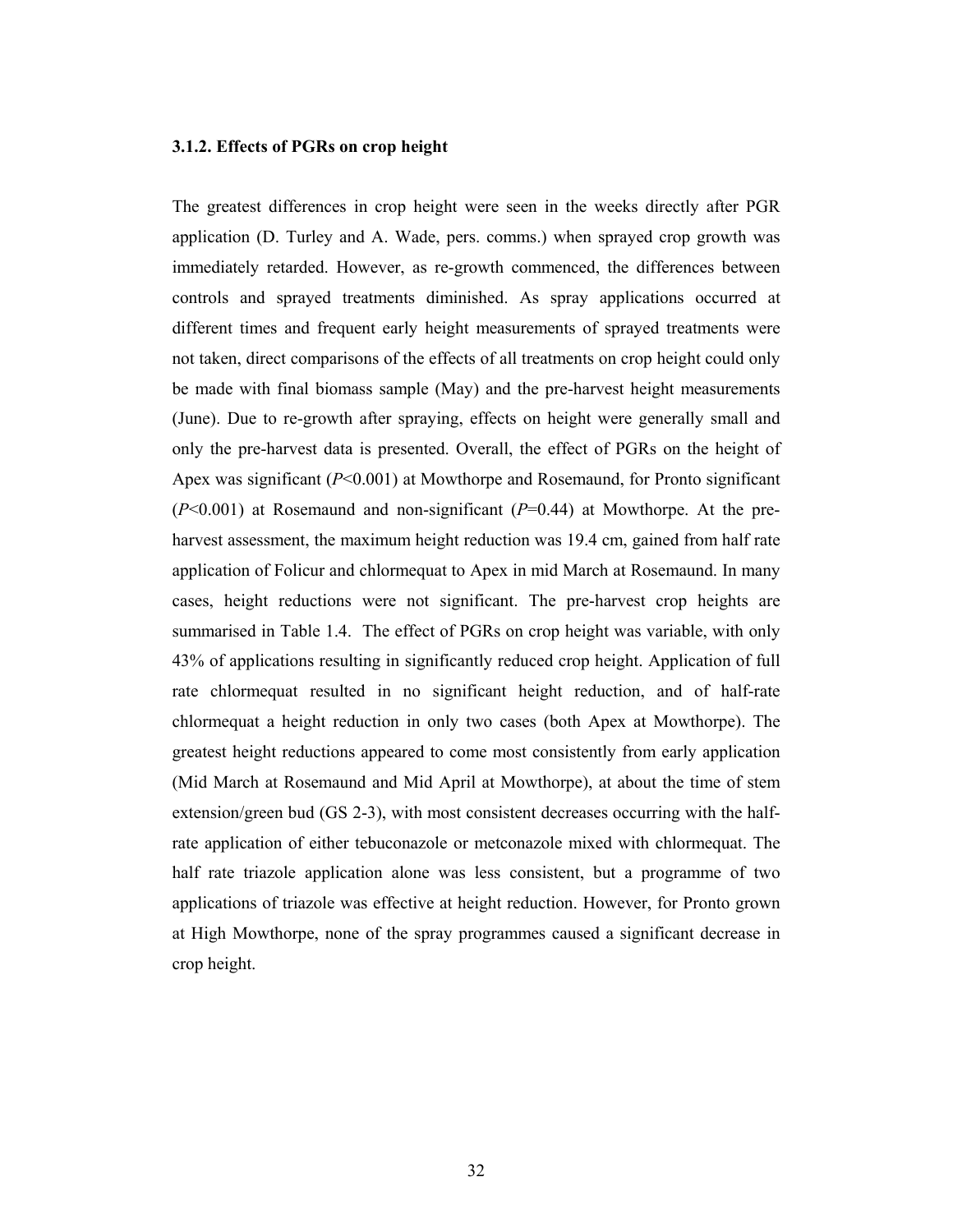| <b>Spray Timing</b>                           | <b>Product</b>              |             | Cultivar           |
|-----------------------------------------------|-----------------------------|-------------|--------------------|
|                                               |                             | <b>Apex</b> | <b>Pronto</b>      |
|                                               |                             |             |                    |
| <b>Untreated</b>                              |                             | 164.9       | 178.3              |
| Early March                                   | Folicur                     | 162.0       | 172.5              |
| Early March                                   | Caramba                     | 157.0       | 173.5              |
|                                               |                             |             |                    |
| Mid March                                     | Folicur                     | 153.0       | 173.5              |
| Mid March                                     | Caramba                     | 153.5       | 169.0              |
| Early April                                   | Folicur                     | 164.5       | 167.5              |
| Early April                                   | Caramba                     | 157.5       | 175.0              |
|                                               |                             |             |                    |
| Mid April                                     | Folicur                     | 164.3       | 176.8              |
| Mid April                                     | $\overline{\text{Caramba}}$ | 161.5       | 175.8              |
|                                               |                             |             |                    |
| Early May                                     | Folicur                     | 162.5       | $\overline{165.5}$ |
| Early May                                     | Caramba                     | 166.5       | 176.5              |
|                                               |                             |             |                    |
| Mid March/Mid April                           | Folicur                     | 158.5       | 171.5              |
| Mid March/Mid April                           | Caramba                     | 150.0       | 167.0              |
|                                               |                             |             |                    |
| Mid March - Half rate                         | Folicur                     | 158.5       | 178.0              |
| Mid March - Half rate                         | $\overline{C}$ aramba       | 158.0       | 168.0              |
|                                               |                             |             |                    |
| Mid March - Half rate - Half rate Chlormequat | Folicur                     | 145.5       | 169.0              |
| Mid March - Half rate - Half rate Chlormequat | Caramba                     | 149.5       | 172.5              |
| Mid March - Half rate Chlormequat             |                             | 163.0       | 179.0              |
|                                               |                             |             |                    |
| Mid March - Full rate Chlormequat             |                             | 169.5       | 180.5              |
|                                               |                             |             |                    |
| SED (df)                                      |                             | 4.09        | 2.80               |
| $LSD$ (df)                                    |                             | 8.36        | 5.70               |

Table 1.4: Effects of PGR application on pre-harvest crop height (cm) – Rosemaund.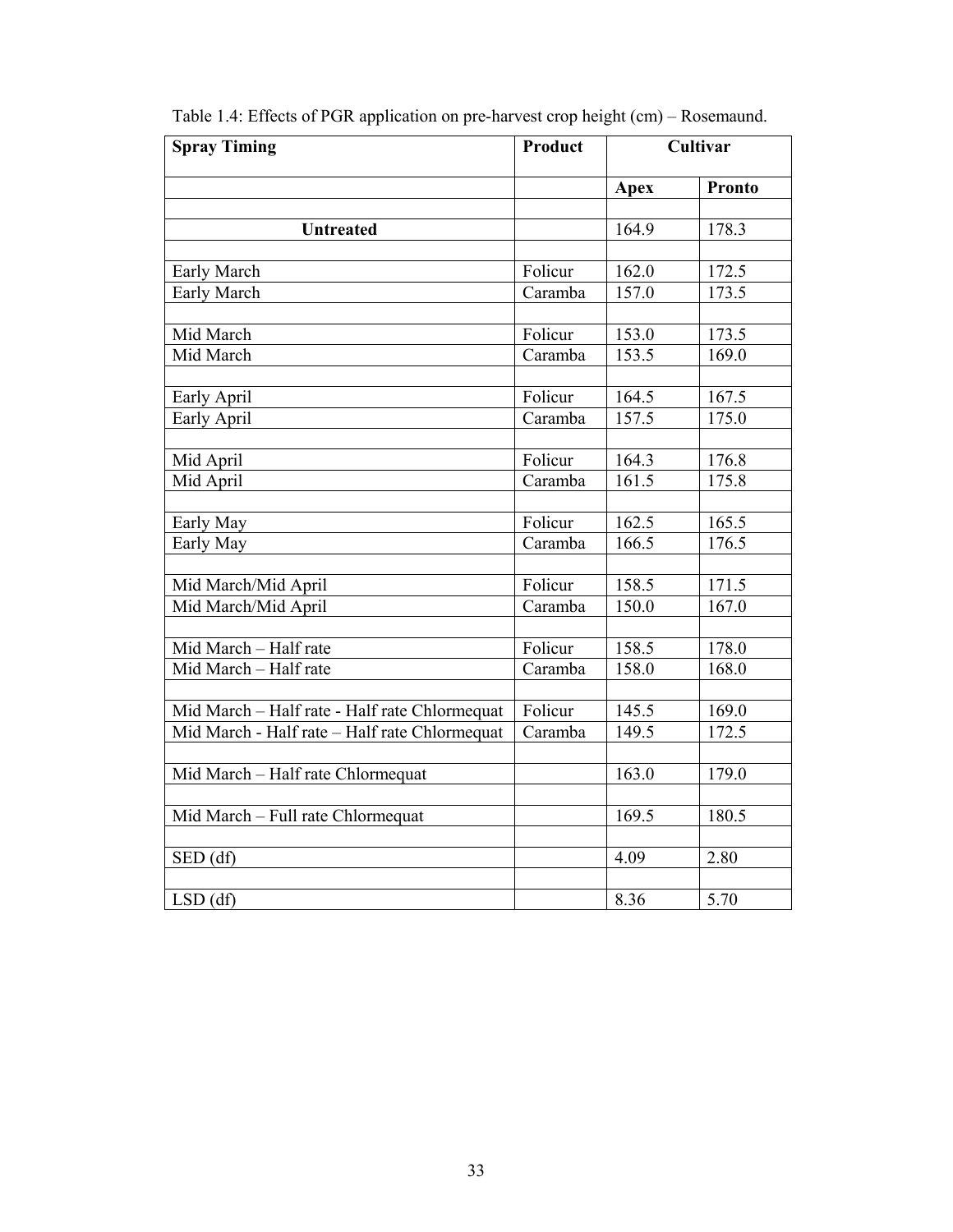| <b>Spray Timing</b>                           | Product | Cultivar    |               |
|-----------------------------------------------|---------|-------------|---------------|
|                                               |         | <b>Apex</b> | <b>Pronto</b> |
|                                               |         |             |               |
| <b>Untreated</b>                              |         | 154.0       | 152.1         |
|                                               |         |             |               |
| Mid April                                     | Folicur | 146.3       | 153.8         |
| Mid April                                     | Caramba | 146.6       | 152.7         |
|                                               |         |             |               |
| Late April                                    | Folicur | 152.2       | 152.2         |
| Late April                                    | Caramba | 149.4       | 150.0         |
|                                               |         |             |               |
| Mid May                                       | Folicur | 151.6       | 152.0         |
| Mid May                                       | Caramba | 149.2       | 150.7         |
|                                               |         |             |               |
| Mid April/Late April                          | Folicur | 150.1       | 150.1         |
| Mid April/Late April                          | Caramba | 147.5       | 153.3         |
|                                               |         |             |               |
| Mid April/Mid May                             | Folicur | 146.2       | 157.3         |
| Mid April/Mid May                             | Caramba | 153.0       | 153.5         |
|                                               |         |             |               |
| Late April/Mid May                            | Folicur | 148.3       | 156.2         |
| Late April/Mid May                            | Caramba | 152.3       | 150.3         |
|                                               |         |             |               |
| Mid April - Half rate                         | Folicur | 157.8       | 152.6         |
| Mid April - Half rate                         | Caramba | 151.3       | 151.8         |
|                                               |         |             |               |
| Mid April - Half rate + Half rate Chlormequat | Folicur | 142.8       | 154.1         |
| Mid April - Half rate + Half rate Chlormequat | Caramba | 140.0       | 152.2         |
|                                               |         |             |               |
| Mid April - Half rate Chlormequat             |         | 147.1       | 151.3         |
|                                               |         |             |               |
| Mid April - Full rate Chlormequat             |         | 149.5       | 153.8         |
|                                               |         |             |               |
| SED (df)                                      |         | 2.68        | 2.65          |
|                                               |         |             |               |
| LSD(5%)                                       |         | 5.49        | 5.42          |

Table 1.5: Effects of PGR application on pre-harvest crop height (cm) – High Mowthorpe.

### **3.1.3. Effects of PGRs on lodging**

At ADAS Rosemaund, applications of Folicur to Apex resulted in significant (*P*<0.001) reductions in lodging except for the early May spraying (Table 1.5a). Full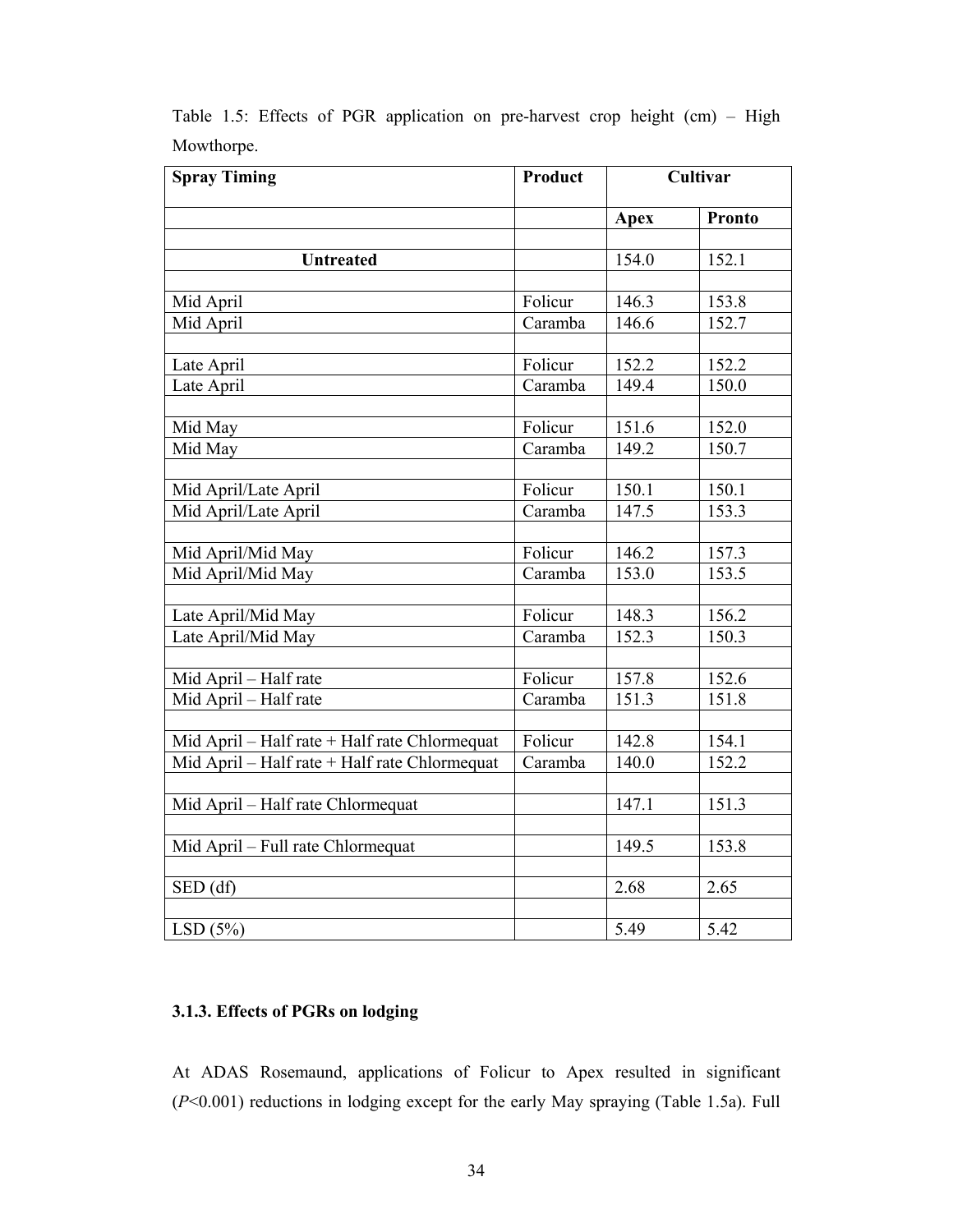rate chlormequat in mid March significantly reduced lodging, but not as much as the fungicide sprays did. Half rate chlormequat application did not significantly reduce lodging of Apex. Applications of Caramba showed exactly the same pattern. Applications of Folicur to Pronto also significantly (*P*<0.001) reduced lodging. Again many applications significantly reduced lodging, except the mid April and early May sprays. The mid March full rate, half rate and half-rate plus chlormequat applications were nearly statistically significant. However, for Pronto sprayed with Caramba, only the early March full rate, and mid March half rate applications significantly reduced lodging.

At High Mowthorpe, there was a significant effect of spraying on lodging in both Apex ( $P<0.001$ ) and Pronto ( $P=0.004$ ) (Table 1.5b). For Apex, all the Folicur timings significantly reduced percentage lodging except the half rate application in mid April. However, the half rate application with half rate chlormequat, and full rate chlormequat applied in mid April did significantly reduce lodging. An application of half-rate chlormequat did not reduce lodging significantly, although it was numerically lower than the control in this treatment. For Pronto sprayed with Folicur, only the half rate application mixed with half rate chlormequat in mid April significantly reduced lodging. The situation with Caramba (metconazole) sprays at High Mowthorpe was similar. On Apex, all but the mid May application significantly reduced lodging. However, for Pronto, only the mid April full and half rate applications significantly reduced percentage lodging

 Thus spraying with Folicur and Caramba both reduced the percentage lodging at ADAS Rosemaund, as did some of the other combinations of chemicals. The greatest reductions came from spraying in March to Mid April at around the time of stem extension (GS 2), with fewer effects on lodging reduction found with later sprays. The effects of the two chemicals appeared to be similar.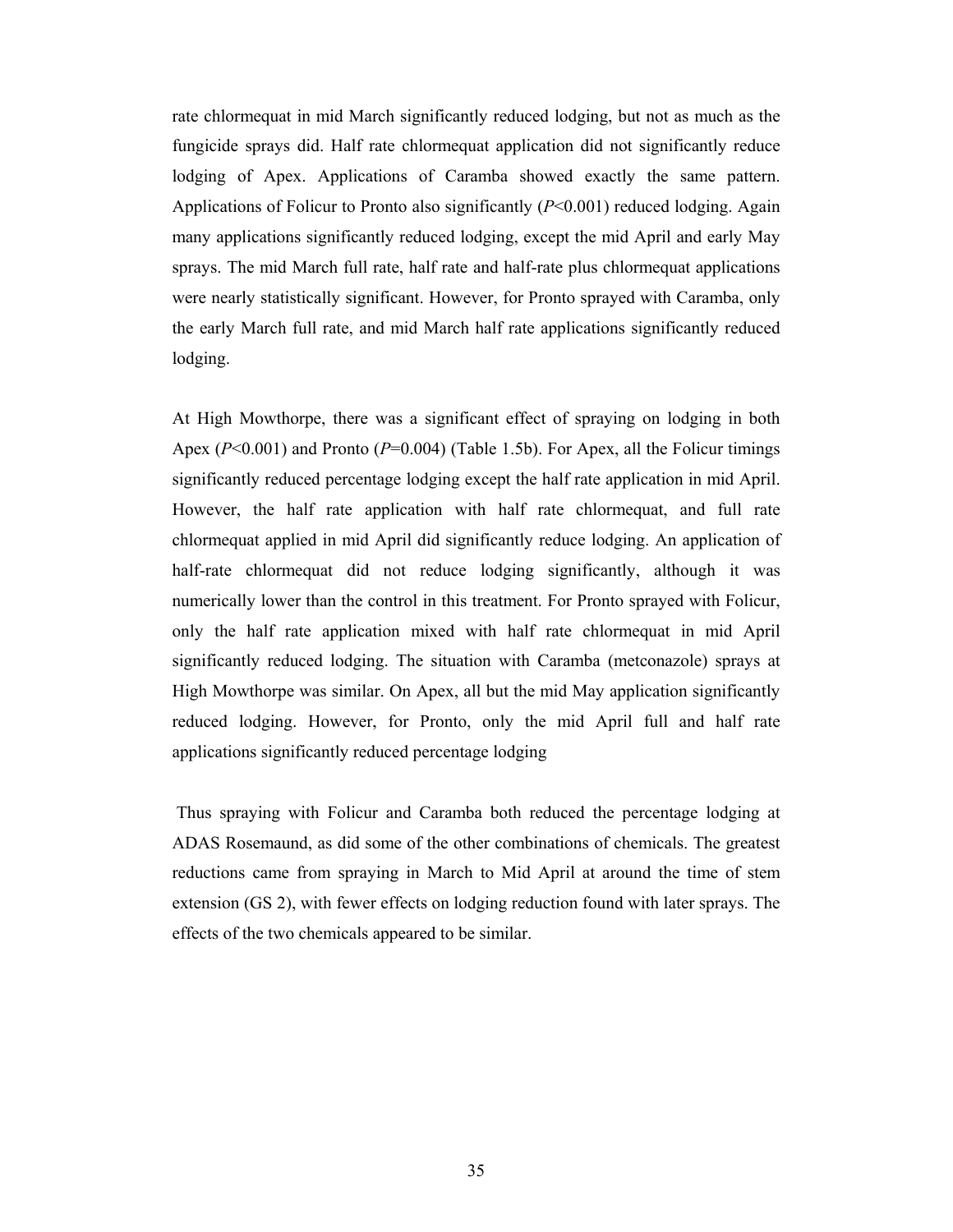| <b>Spray Timing</b>                           | <b>Product</b> |                  | Cultivar         |
|-----------------------------------------------|----------------|------------------|------------------|
|                                               |                | <b>Apex</b>      | <b>Pronto</b>    |
|                                               |                |                  |                  |
| <b>Untreated</b>                              |                | 64.0             | 18.5             |
|                                               |                |                  |                  |
| Early March                                   | Folicur        | 34.5             | 5.50             |
| Early March                                   | Caramba        | 29.5             | 2.0              |
| Mid March                                     | Folicur        | 9.0              | 7.5              |
| Mid March                                     | Caramba        | 9.5              | 7.7              |
| Early April                                   | Folicur        | 8.0              | $\overline{0.2}$ |
| Early April                                   | Caramba        | 6.0              | 1.0              |
| Mid April                                     | Folicur        | 13.7             | 16.8             |
| Mid April                                     | Caramba        | 30.6             | 12.0             |
| Early May                                     | Folicur        | 46.2             | 23.0             |
| Early May                                     | Caramba        | 70.5             | 29.0             |
|                                               |                |                  |                  |
| Mid March/Mid April                           | Folicur        | $\overline{3.7}$ | $\overline{1.2}$ |
| Mid March/Mid April                           | Caramba        | $3.0\,$          | 0.2              |
|                                               |                |                  |                  |
| Mid March - half rate                         | Folicur        | 20.5             | 2.0              |
| Mid March - half rate                         | Caramba        | 18.8             | 7.5              |
|                                               |                |                  |                  |
| Mid March – half rate + half rate Chlormequat | Folicur        | 8.7              | 5.2              |
| Mid March - half rate + half rate Chlormequat | Caramba        | 10.2             | 8.5              |
|                                               |                |                  |                  |
| Mid March - half rate Chlormequat             |                | 62.5             | 8.8              |
|                                               |                |                  |                  |
| Mid March - full rate Chlormequat             |                | 36.2             | 21.5             |
|                                               |                |                  |                  |
| SED (df)                                      |                | 6.60             | 5.90             |
|                                               |                |                  |                  |
| LSD(5%)                                       |                | 13.10            | 11.80            |

Table 1.5a Effects of PGR application on percentage lodging – Rosemaund.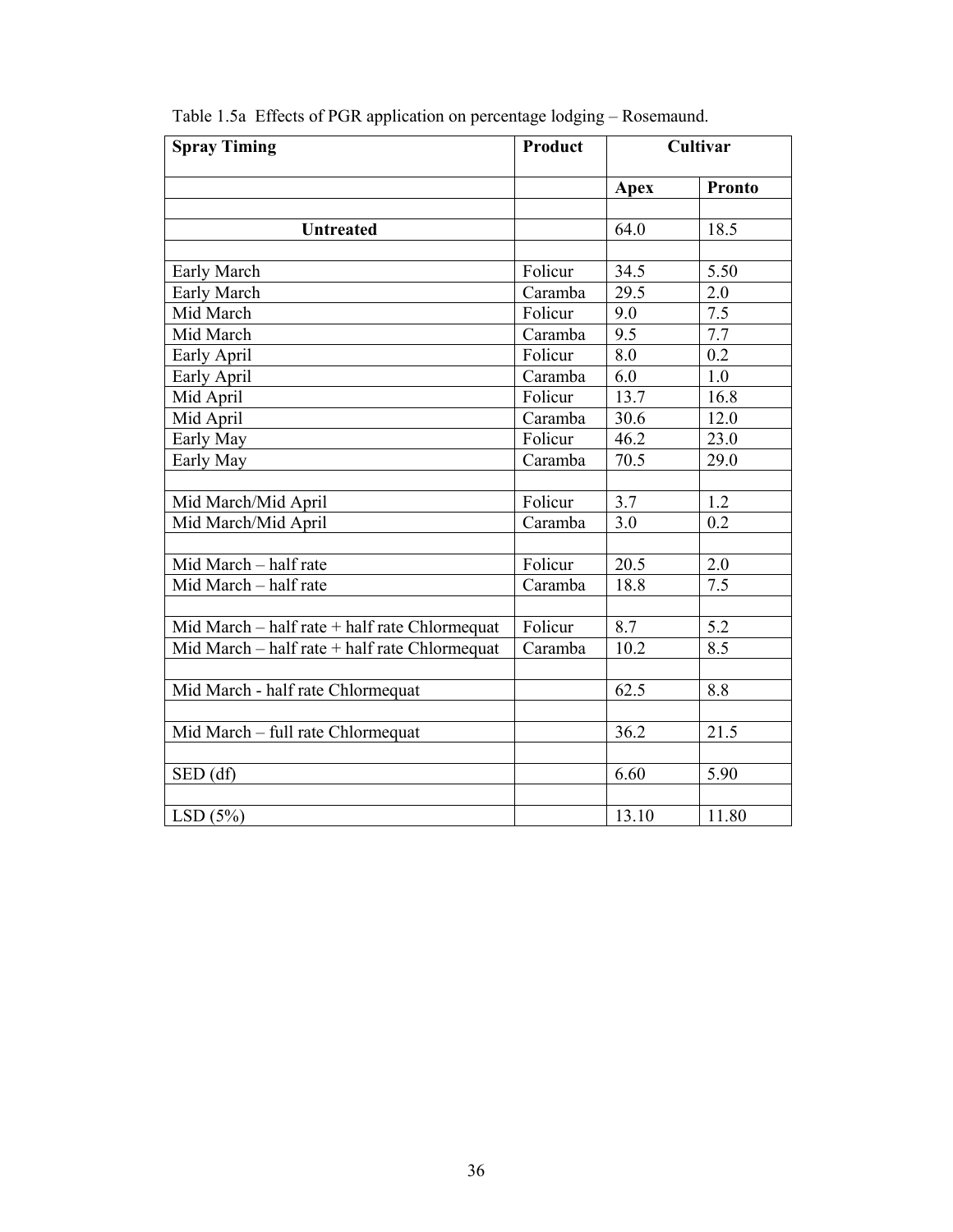| <b>Spray Timing</b>                           | Product | Cultivar    |               |  |
|-----------------------------------------------|---------|-------------|---------------|--|
|                                               |         | <b>Apex</b> | <b>Pronto</b> |  |
|                                               |         |             |               |  |
| <b>Untreated</b>                              |         | 38.7        | 31.0          |  |
|                                               |         |             |               |  |
| Mid April                                     | Folicur | 5.0         | 36.2          |  |
| Mid April                                     | Caramba | 2.5         | 14.0          |  |
| Late April                                    | Folicur | 11.3        | 29.9          |  |
| Late April                                    | Caramba | 10.0        | 46.2          |  |
| Mid March                                     | Folicur | 12.5        | 41.2          |  |
| Mid March                                     | Caramba | 26.3        | 56.2          |  |
| Mid April / Late April                        | Folicur | 3.7         | 30.0          |  |
| Mid April / Late April                        | Caramba | 0.0         | 26.2          |  |
| Mid April / Mid May                           | Folicur | 8.7         | 43.7          |  |
| Mid April / Mid May                           | Caramba | 0.0         | 27.5          |  |
|                                               |         |             |               |  |
| Late April / Mid May                          | Folicur | 15.0        | 48.7          |  |
| Late April / Mid May                          | Caramba | 3.7         | 43.7          |  |
|                                               |         |             |               |  |
| Mid April - half rate                         | Folicur | 20.0        | 22.5          |  |
| Mid April - half rate                         | Caramba | 11.2        | 22.5          |  |
|                                               |         |             |               |  |
| Mid April – half rate + half rate Chlormequat | Folicur | 0.0         | 13.7          |  |
| Mid April - half rate + half rate Chlormequat | Caramba | 0.0         | 16.2          |  |
|                                               |         |             |               |  |
| Mid April - half rate Chlormequat             |         | 28.8        | 25.0          |  |
|                                               |         |             |               |  |
| Mid April – full rate Chlormequat             |         | 7.5         | 17.5          |  |
|                                               |         |             |               |  |
| $SED$ (df)                                    |         | 10.49       | 7.80          |  |
|                                               |         |             |               |  |
| LSD(5%)                                       |         | 20.89       | 15.54         |  |

Table 1.5b Effects of PGR application on percentage lodging – High Mowthorpe

## **3.2. Effects of PGR application on combine harvest yield**

The effects of the PGR fungicide sprays on combine-harvested yield are shown in Table 1.6. The effects of PGRs on yield were significant (*P*<0.05) for both varieties at both sites. Sprays resulted in significant changes (including one significant yield decrease) in yield in 37% of the 76 possible treatment combinations. The maximum yield benefit was  $0.59$  t ha<sup>-1</sup> at Rosemaund and  $0.54$  t ha<sup>-1</sup> at High Mowthorpe. Folicur caused a significant yield increase in 47% of combinations and a decrease in 3%.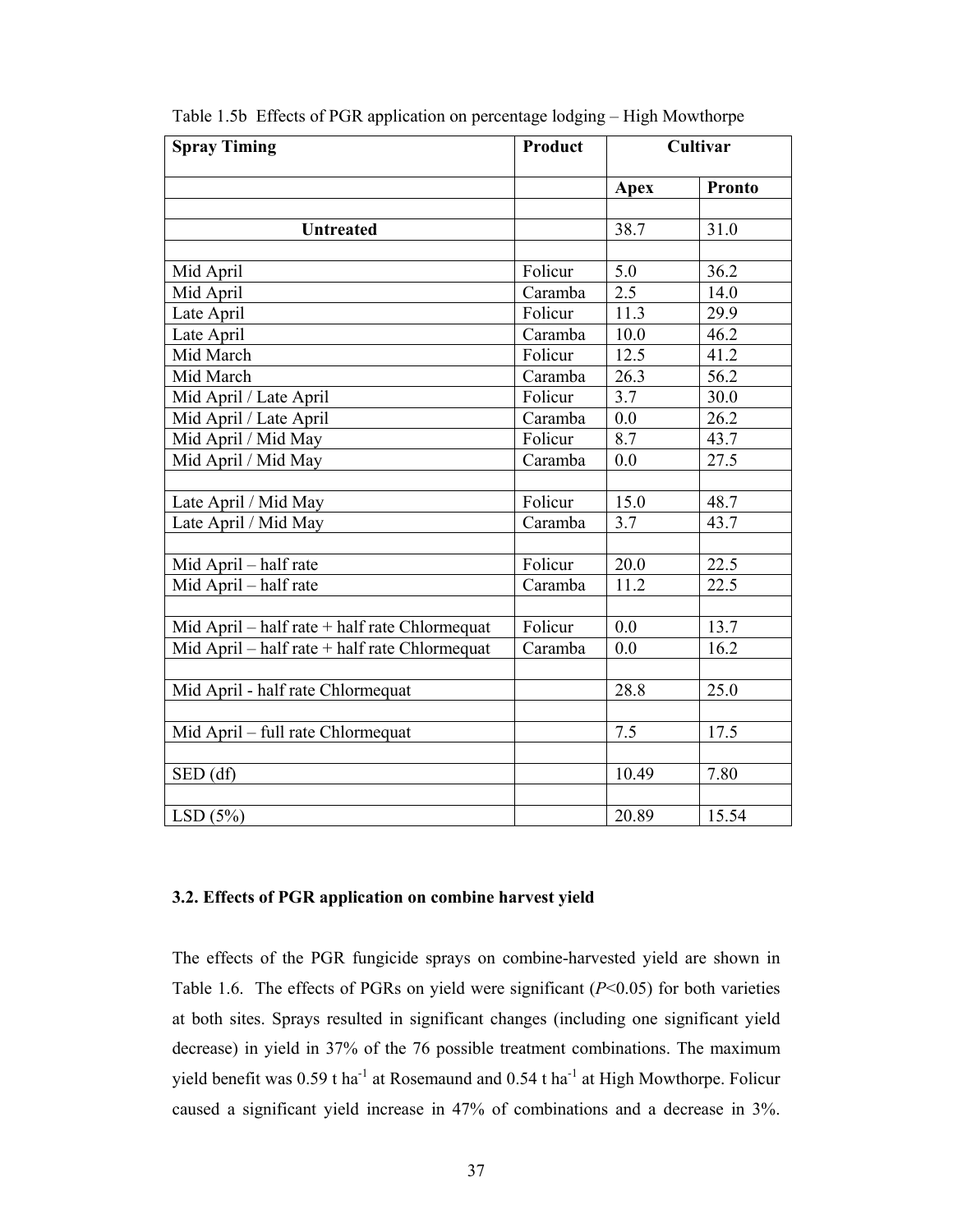Caramba caused a significant yield increase in 34% of its possible combinations and chlormequat in only 12.5%. The yield increases were not directly related to effects on crop height or percentage lodging.

Nix (2002) gives a cost of between £10-£20 ha<sup>-1</sup> for tebuconazole application, according to different application rate. Assuming the higher value for a full rate application, and a current price for oilseed rape of £130  $t^{-1}$ , at least an extra 0.153 t ha<sup>-</sup>  $<sup>1</sup>$  of extra yield would be required from the tebuconazole spray to break even. This</sup> emphasises the importance of identifying crops that will benefit from PGR spray applications.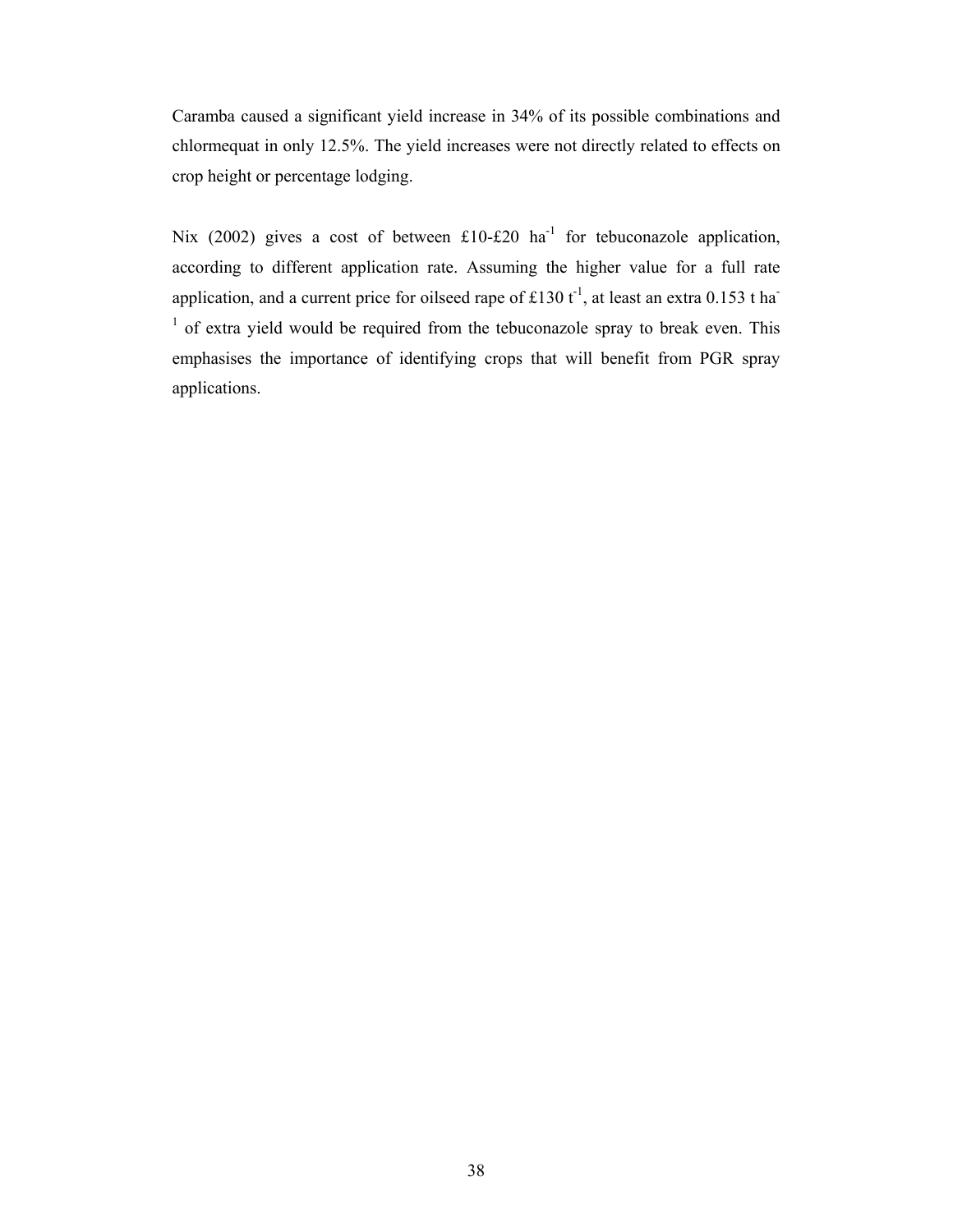| <b>Spray Timing</b>                           | Product |             | Cultivar          |
|-----------------------------------------------|---------|-------------|-------------------|
|                                               |         | <b>Apex</b> | <b>Pronto</b>     |
|                                               |         |             |                   |
| <b>Untreated</b>                              |         | 3.66        | 3.72              |
|                                               |         |             |                   |
| Early March                                   | Folicur | 3.68        | 3.62              |
| Early March                                   | Caramba | 3.34        | 3.42              |
|                                               |         |             |                   |
| Mid March                                     | Folicur | 3.66        | 3.55              |
| Mid March                                     | Caramba | 3.72        | 3.73              |
| Early April                                   | Folicur | 4.25        | 4.20              |
| Early April                                   | Caramba | 3.91        | 3.72              |
|                                               |         |             |                   |
| Mid April                                     | Folicur | 4.18        | 4.03              |
| Mid April                                     | Caramba | 3.94        | 4.13              |
|                                               |         |             |                   |
| Early May                                     | Folicur | 4.11        | 4.19              |
| Early May                                     | Caramba | 3.72        | $4.\overline{12}$ |
|                                               |         |             |                   |
| Mid March/Mid April                           | Folicur | 4.16        | 4.28              |
| Mid March/Mid April                           | Caramba | 3.91        | 4.18              |
|                                               |         |             |                   |
| Mid March - half rate                         | Folicur | 3.61        | 3.78              |
| Mid March - half rate                         | Caramba | 3.62        | 3.93              |
|                                               |         |             |                   |
| Mid March - half rate + half rate Chlormequat | Folicur | 3.72        | 4.05              |
| Mid March - half rate + half rate Chlormequat | Caramba | 3.35        | 3.71              |
|                                               |         | 3.55        | 4.07              |
| Mid March - half rate Chlormequat             |         |             |                   |
| Mid March - full rate Chlormequat             |         | 3.86        | 3.64              |
|                                               |         |             |                   |
| SED (df)                                      |         | 0.162       | 0.173             |
|                                               |         |             |                   |
| LSD(5%)                                       |         | 0.324       | 0.346             |

Table 1.6: Effects of PGR treatments on yield - Rosemaund.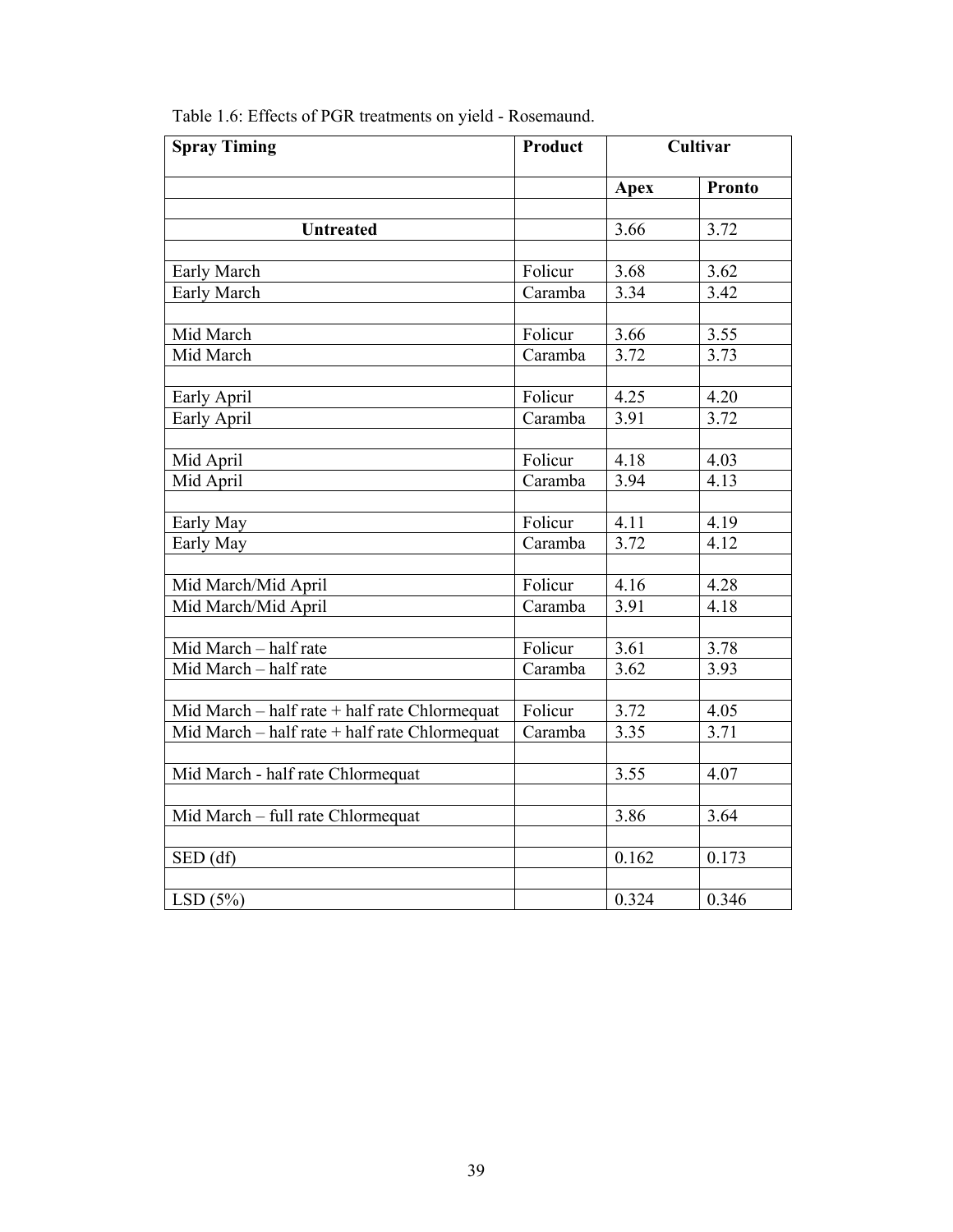| <b>Spray Timing</b>                           | Product |             | Cultivar      |
|-----------------------------------------------|---------|-------------|---------------|
|                                               |         | <b>Apex</b> | <b>Pronto</b> |
|                                               |         |             |               |
| <b>Untreated</b>                              |         | 3.69        | 3.86          |
|                                               |         |             |               |
| Mid April                                     | Folicur | 3.97        | 3.95          |
| Mid April                                     | Caramba | 3.89        | 3.75          |
|                                               |         |             |               |
| Late April                                    | Folicur | 4.14        | 4.00          |
| Late April                                    | Caramba | 4.13        | 3.95          |
|                                               |         |             |               |
| Mid May                                       | Folicur | 3.81        | 3.52          |
| Mid May                                       | Caramba | 3.82        | 3.63          |
|                                               |         |             |               |
| Mid April/Late April                          | Folicur | 4.08        | 4.11          |
| Mid April/Late April                          | Caramba | 4.17        | 4.37          |
|                                               |         |             |               |
| Mid April/Mid May                             | Folicur | 3.93        | 3.91          |
| Mid April/Mid May                             | Caramba | 4.14        | 4.02          |
|                                               |         |             |               |
| Late April/Mid May                            | Folicur | 3.85        | 3.87          |
| Late April/Mid May                            | Caramba | 4.23        | 3.85          |
|                                               |         |             |               |
| Mid April - Half rate                         | Folicur | 4.05        | 4.04          |
| Mid April - Half rate                         | Caramba | 4.10        | 4.03          |
|                                               |         |             |               |
| Mid April - Half rate - Half rate Chlormequat | Folicur | 4.07        | 4.25          |
| Mid April - Half rate - Half rate Chlormequat | Caramba | 3.98        | 3.79          |
|                                               |         |             |               |
| Mid April-Half rate Chlormequat               |         | 3.59        | 3.77          |
|                                               |         |             |               |
| Mid April - Full rate Chlormequat             |         | 3.94        | 3.86          |
|                                               |         |             |               |
| SED(df)                                       |         | 0.101       | 0.162         |
|                                               |         |             |               |
| LSD(5%)                                       |         | 0.202       | 0.324         |

Table 1.7: Effects of PGR treatments on yield – High Mowthorpe.

# **3.3. Effects of PGR on yield components (pre-harvest growth analysis)**

Pre-harvest growth analyses and analyses of yield components were completed to allow the mechanism of yield improvement due to PGR activity to be assessed. Due to the highly labour intensive nature of the growth analyses, a sub-set of treatments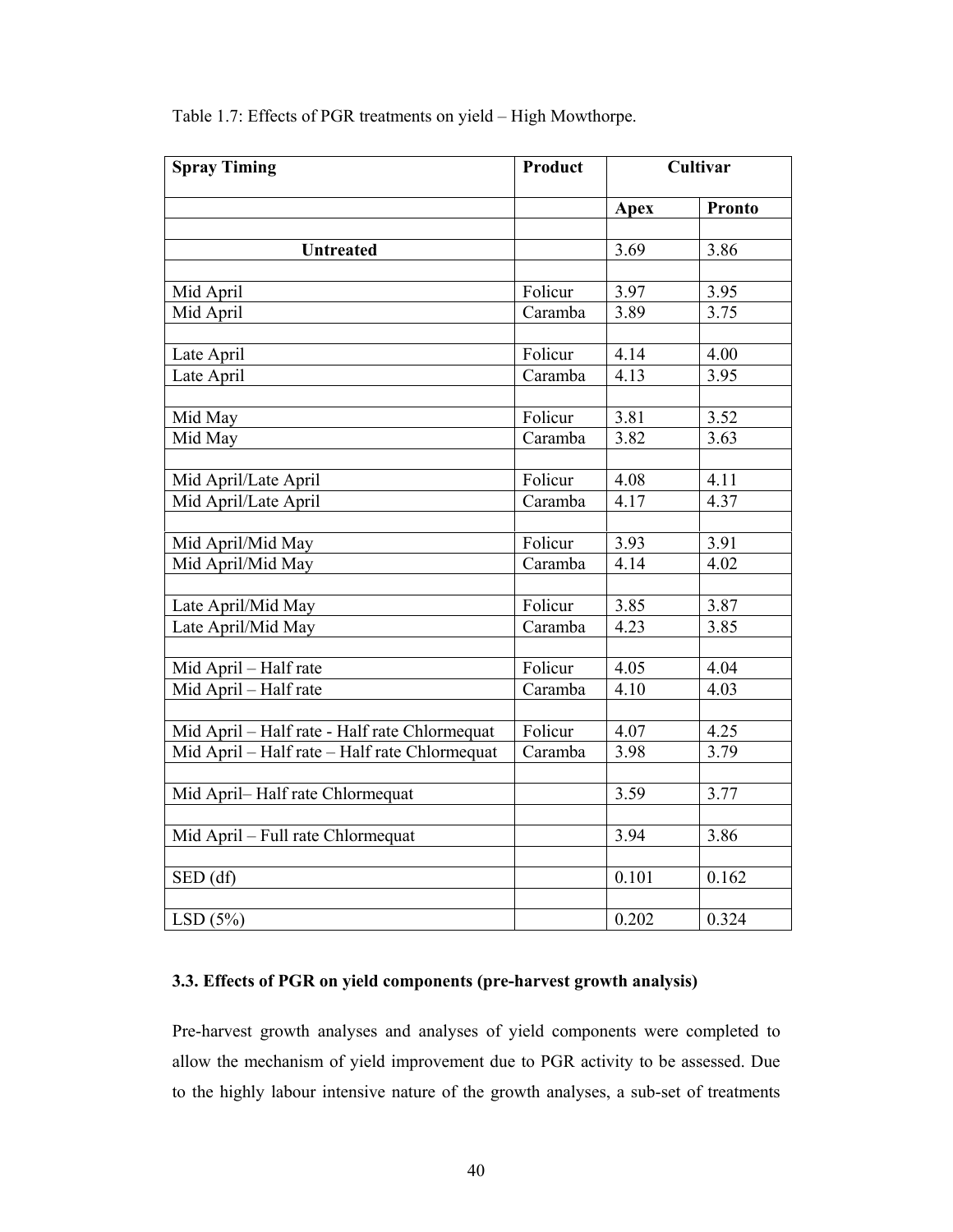was chosen for pre-harvest analysis (Table 1.2) based on the greatest height differences observed post-spraying, which were considered likely to have the greatest effect on yield. Treatments 1, 5, 6, 9, 10, 15, 16 and 17 were analysed at ADAS Rosemaund and treatments 1, 7, 8, 11,1 2, 13, 14, 15, 16, 17 were analysed at High Mowthorpe (analysed treatments are identified on Table 1.6 by light blue shading).

A number of hypotheses may be forwarded to explain the yield differences resulting from PGR application. One hypothesis is that there is an optimum canopy size for light interception in oilseed rape and that retardation of canopy growth with plant growth regulators could lead to sprayed crops achieving the optimum canopy size, with excess growth of unsprayed crops causing yield limitation (Lunn *et al.*, 2001). Another hypothesis is that the shortening of the crop can lead to a more open pod canopy, which allows more efficient light interception by the first-formed basal pods. This may lead to retention of more seeds per pod and more seeds per square metre, hence greater yield. The result of more seeds per square metre could also be achieved by formation of more pods per square metre, although greater pod densities tend to reduce the number of seeds retained per pod. Another mechanism of yield improvement could be greater combine recovery of seed (Child). A large amount of seed is lost by premature pod shatter, and PGRs could alter the propensity for seed shedding by delaying maturity/altering pod structure *etc.* These hypotheses were assessed by growth analyses and analysis of light interception measurements made by ceptometry. However, light interception measurements were not made at ADAS High Mowthorpe in 1999. The data from ADAS Rosemaund showed no significant difference  $(P>0.5)$  in fractional light interception by the pod layer or whole crop, reflection of incident light, or in the fraction of light absorbed by the canopy for either cultivar studied (data not shown).

Unfortunately, at ADAS Rosemaund the treatments selected for growth analysis did not correlate well with the greatest yield differences. Only treatment 9 (Folicur mid April, on Apex) and 10 (Metconazole mid April, on Pronto) resulted in any significant yield differences from control plots. Analysis of variance (data not shown) did not reveal any significant differences between pod or seed numbers per square metre, seed numbers per pod, harvest index or estimates of shed seed (*P*>0.5), since there was a large degree of variation between replicates and thus standard errors were large.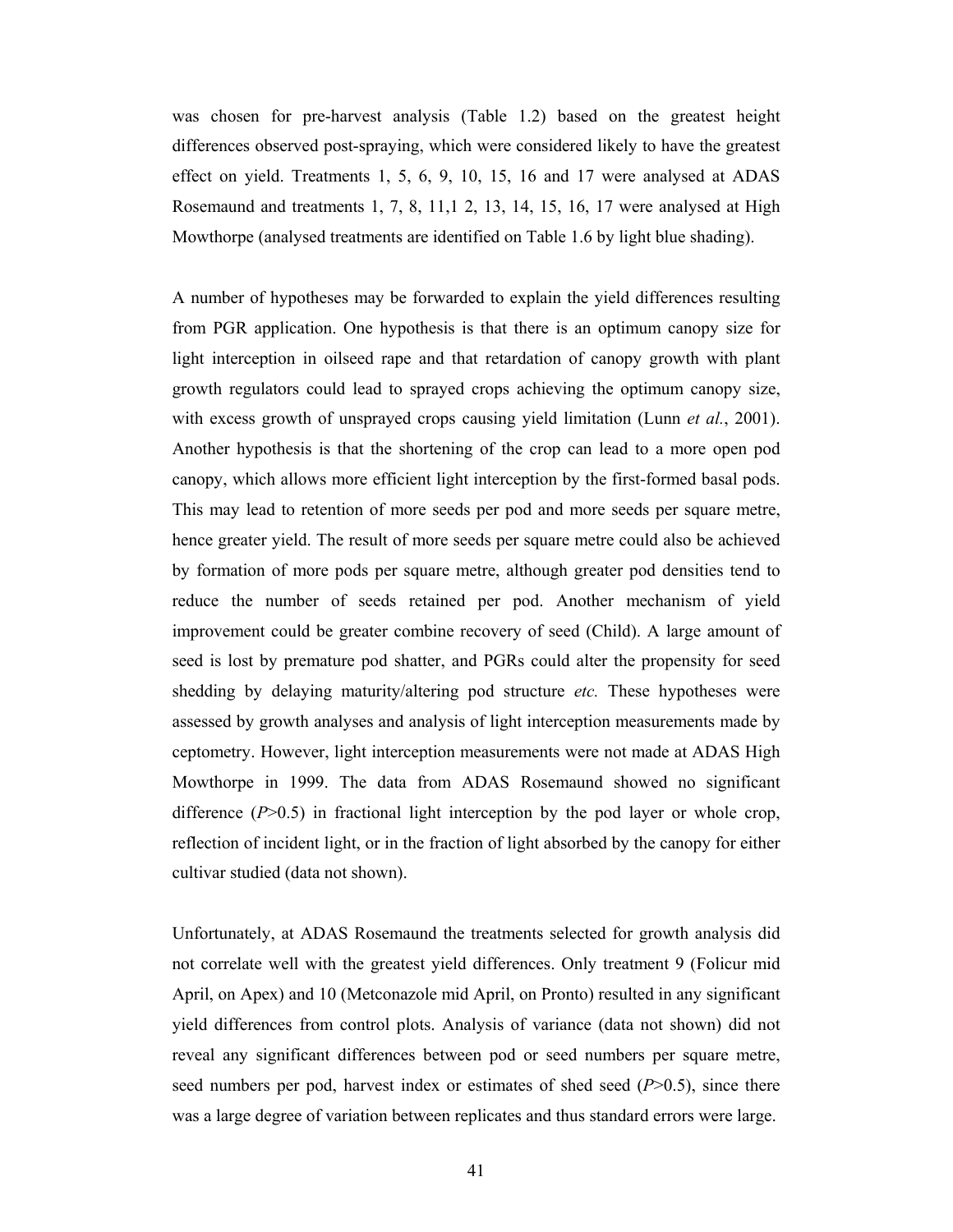The situation at ADAS High Mowthorpe for the cultivar Pronto was similar. There were few significant yield effects and these treatments did not correlate with those chosen for growth analysis, which showed no significant differences or patterns between yield components to explain the PGR effect. However, for Apex at High Mowthorpe, there was better correlation between the treatments chosen for growth analysis and yield differences caused by spraying. This data is therefore presented.

Peak green area index (achieved around full flowering in late April/early May), to assess the effect of PGR application on attainment of crop size, could not be assessed as only unsprayed treatments were analysed in early growth analyses, although untreated controls reached GAIs of about 4-5 (see previous section). Sprayed treatments were analysed post-flowering when leaves had started to senesce and canopy sizes were thus smaller than the peak values. However, green areas of the stem and pod layers and the whole crop were assessed at this timing. Figure 1.X shows the green area index at the pre-harvest sample: there was no significant difference in total GAI ( $P=0.223$ ), which ranged from 2.60 – 3.22, nor in the GAIs of the pod or stem layer analysed separately  $(P=0.107$  and  $P=0.426$ )

Analysis of yield component data pre-harvest was also not significant. There was no significant effect  $(P=0.554)$  of PGR spraying on numbers of pods per square metre. One treatment (sprayed with Folicur in mid April and mid May) had numerically greater numbers of pods per square metre, but there was no discernible pattern in pod numbers in the plots that yielded significantly more than the controls. There was no significant difference  $(P=0.324)$  in the number of aborted pods between postflowering and pre-harvest analyses, when about 6,500 pods per square metre (30%) were lost on average. There was also no significant difference or discernible pattern (data not shown) for seed numbers per square metre  $(P=0.703$ , control value 83,370), or seeds per pod  $(P=0.562$ , control value 11.08). There was no significant difference (P=0.348, control value 36.4%) in harvest index or the weight of shed seed (*P*=0.838, control value  $0.65$  t ha<sup>-1</sup>), calculated from the difference between the weights of handharvested seed in the pre-harvest sample and combine harvested seed. The percentage of the seed in pre-harvest grab samples recovered by the combine harvester also did not vary significantly (*P*=0.809, control value 84%).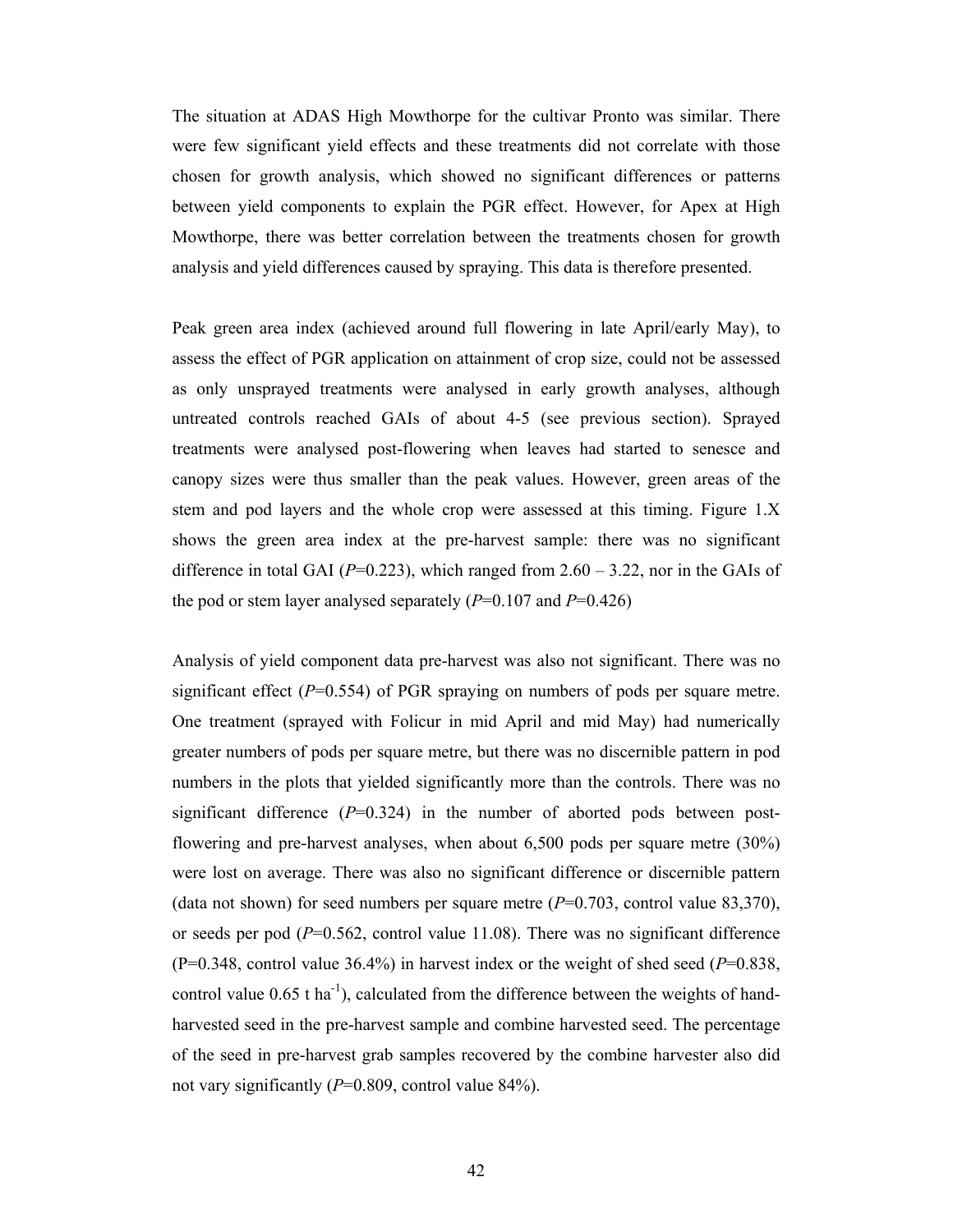## **4. Conclusion**

These experiments verify the expected effects of PGR application on crop growth, with small reductions in crop height at harvest in some cases and reduction in percentage lodging. Increases in yield were also found, with greater benefits appearing to come with later sprays (green to yellow bud growth stage) than those associated with reduction in height and lodging (stem extension in early March). Indeed, there was no relationship between lodging, crop height and yield. However, effects on height and lodging and yield increases were observed in fewer than 50% of applications. No supporting evidence could be found to decide between any of the alternative hypotheses for the mechanism of yield improvement by PGR activity. The currently approved PGR chlormequat appeared to have little benefit, and since approval was withdrawn in 2000, this was not studied further. Due to the indication of the benefit of later timings for yield (later than the optimum timing in February/March for spring disease control), in the subsequent work studying the effects of PGR application to different crop sizes, both early (March) and late (April) timings were studied.

- The earlier applications (stem extension in early March) gave the better control of lodging.
- PGA application increased yield with the largest resulting from later applications (green to yellow bud growth stage).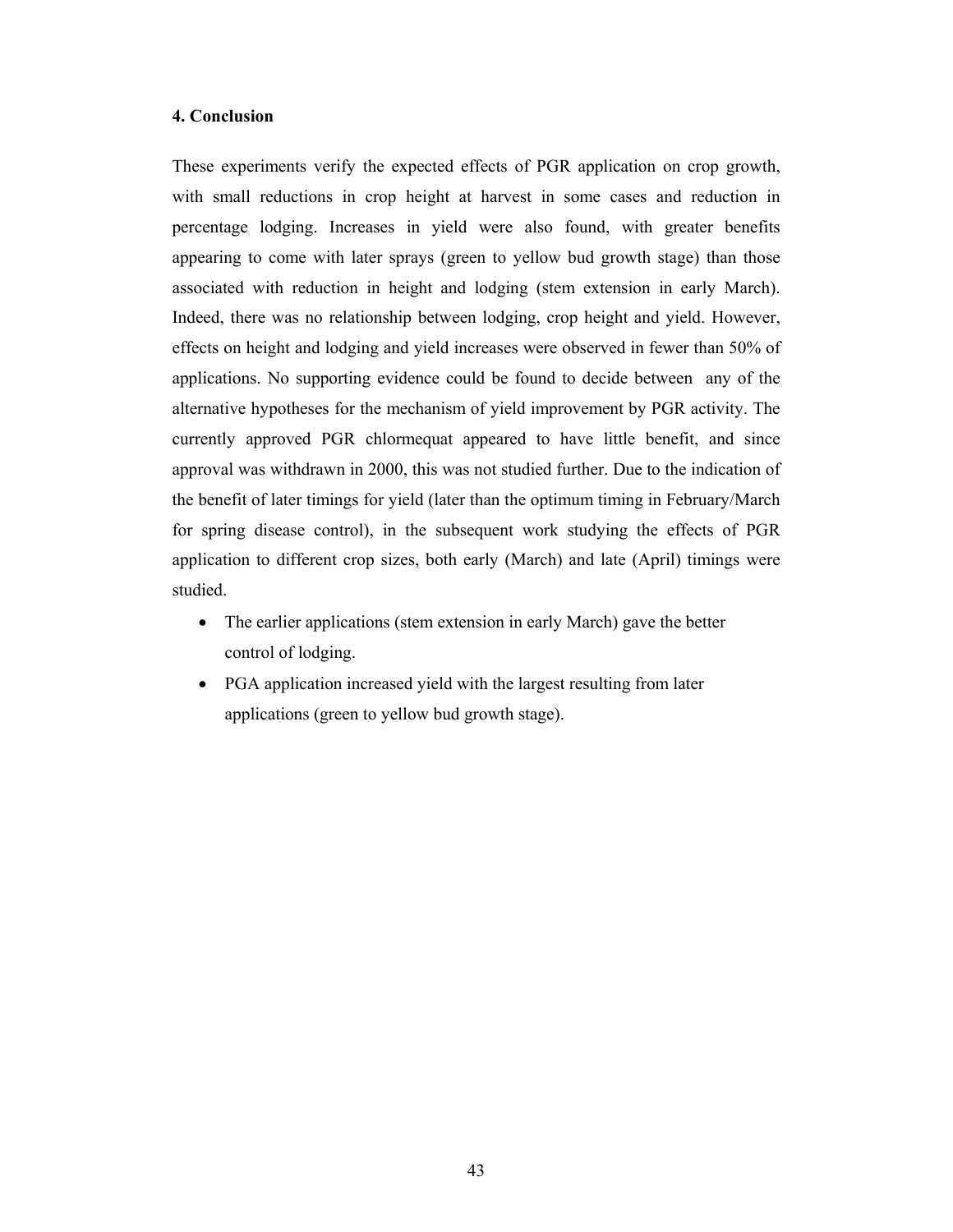### **5. References**

Bowerman, P. (1984). Plant growth regulators on oilseed rape? – an unresolved problem. In: Agronomy, physiology, plant breeding and crop protection of oilseed rape. Aspects of Applied Biology, 6, 151-156.

Child, R.D., Butler, D.R., Sims, I.M., Johnson, W. and Thorne, M. (1987). Control of canopy structure in oilseed rape with growth retardants and consequences for yield. '*Plant Growth Regulators for Agricultural and Amenity Uses*', A.F. Hawkings and A.D. Stead (Eds,), BCPC Publications, Croydon.

Hedden, P., Croker, S.J., Rademacher, W. and Jung, J. (1989): Effects of the triazole plant growth retardant BAS 111..W on gibberellin levels in oilseed rape, *Brassica napus*. *Physiologia Plantarum*, **75**: 445-451.

Rademacher, W. (2000): Growth retardants: effects on gibberellin biosynthesis and other metabolic pathways. *Annual Review of Plant Physiology and Plant Molecular Biology*, **51**: 501-31.

Scarisbrick, D.H. and Daniels, R.W. , Eds (1986). '*Oilseed rape*', Collins, London

Stafford, J. (1996). The effects of prochloraz on the growth and yield of oilseed rape. PhD thesis, University of Nottingham.

Spink, J. and Stokes, D.T. (1997): Evaluation of the effect of plant growth regulators and fungicides on light interception, growth and yield of oilseed rape. HGCA Project Report No. OS24, HGCA, London.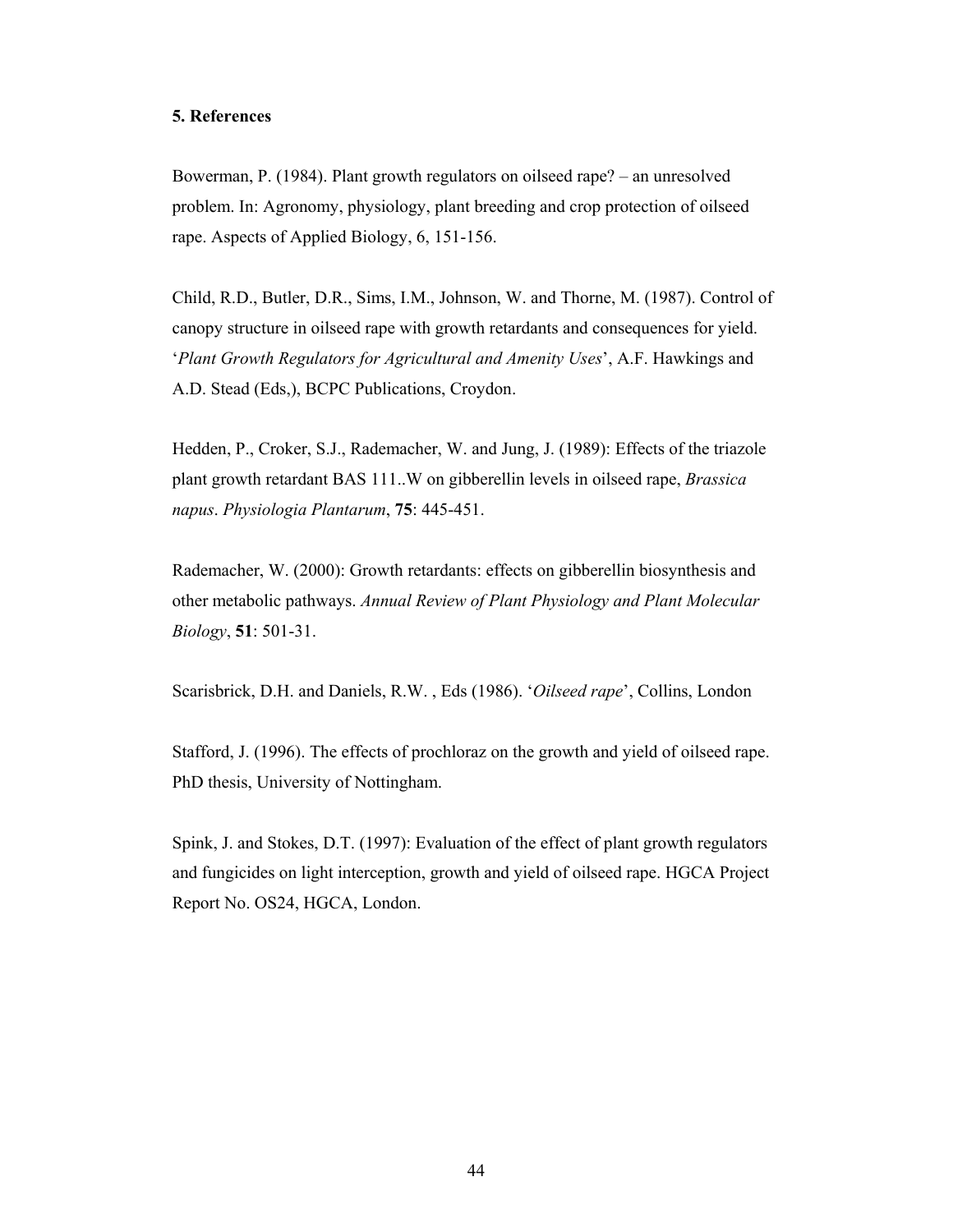#### **APPENDIX II: Effect of canopy size on yield response to remediation**

#### **1. Introduction**

As summarised in Appendix I, application to oilseed rape of a range of chemicals with reputed growth-regulatory activity has lead to very inconsistent results, especially on yield. Although height and lodging have often been restricted by PGR application (as shown in Appendix I), effects on yield have been very variable. In 1999, the yield benefits were not correlated with reductions in height or lodging. Also, although yield increases due to PGR activity are possible, no change or yield decreases were also observed in 1999.

Consideration of 'canopy management' principles (Lunn *et al.*, 2001) has lead to the hypothesis that effects of PGRs on yield may be associated with the size of the crops pod canopy that would have been achieved, had the crop not been sprayed. Spraying a crop which would otherwise produce a moderate or small canopy, could lead to 'over-remediation' and failure to reach the optimum canopy size for yield formation, resulting in yield loss. Spraying a crop which otherwise would produce an excessively large canopy, could remediate its growth sufficiently so that it reaches the optimum size for yield formation, resulting in a yield benefit. it was further hypothesised that canopy size of the crop in March or April at the time of spraying would be a good indicator of eventual canopy size. This hypothesis was tested in the next phase of this work in 1999/2000 and 2000/2001 field trials. Accurate identification of crops likely to be responsive to PGRs according to their canopy size would be useful to producers in order to target application of PGRs only to responsive crops.

#### **2. Materials and Methods**

At both sites and in both years, weeds and insect pests were controlled using standard farm inputs of agrochemicals. Slugs were controlled using slug pellets at drilling and as necessary afterwards to ensure good establishment. all crops were kept free of disease through the use of non-pgr fungicides (primarily Punch C and Plover) according to need.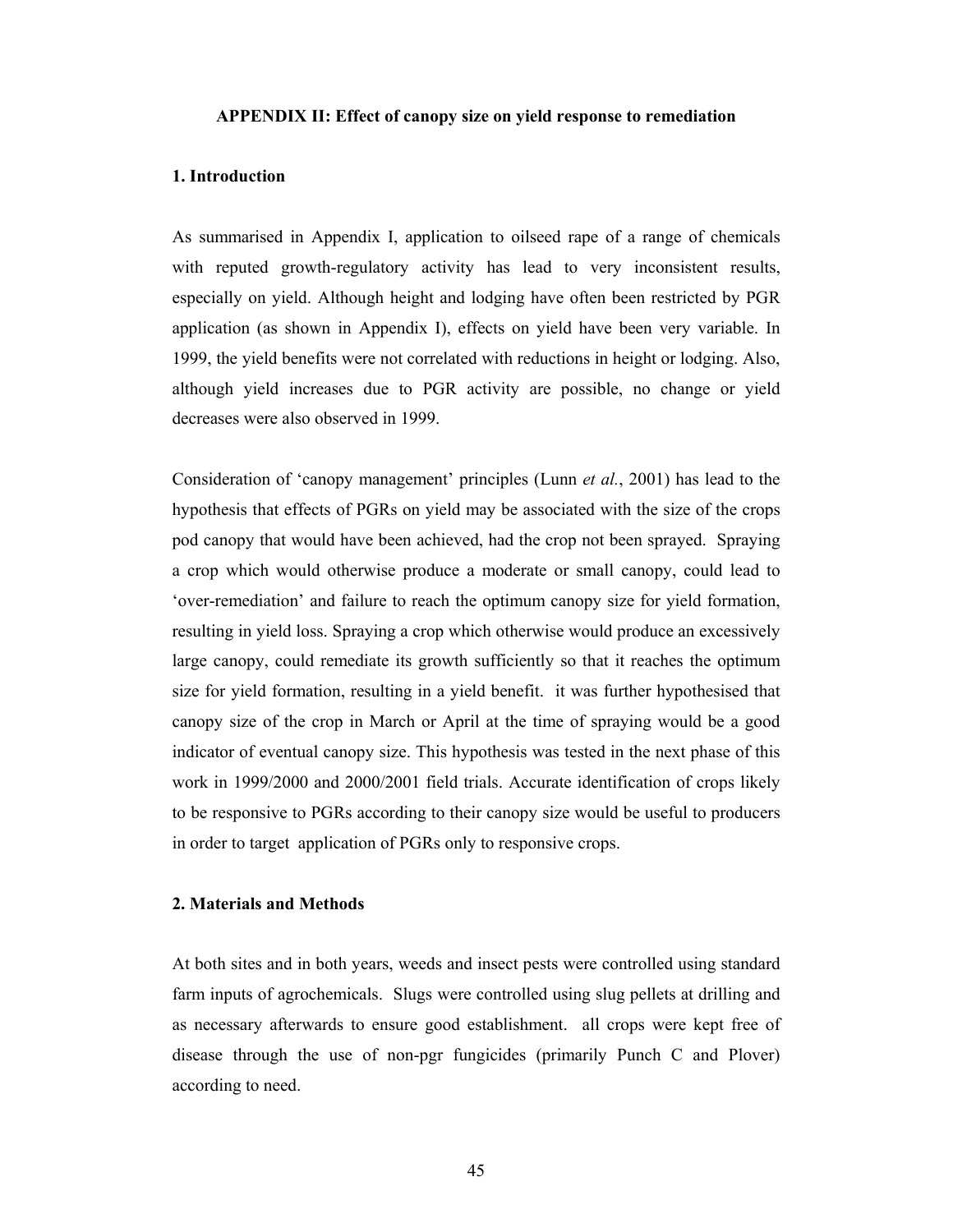#### *2.1. Husbandry – 1999/2000*

Trial areas of Apex and Pronto were drilled at ADAS Rosemaund on a silty clay loam soil (Bromyard series) at seed rates of 120 seeds  $m<sup>2</sup>$  (high) and 60 seeds  $m<sup>2</sup>$  (low). The early sowing dates for Pronto and Apex were 2/9/99 and 3/9/99 respectively and the late sowing date was 6/10/99. The 'early' sowing date was actually close to the optimum for oilseed rape, with much commercial practice now leading to sowing in August. At High Mowthorpe, the same seed rates were drilled into a shallow silt clay loam overlying chalk (Wold series) on 17/8/00 and 12/9/00.

Fertiliser was applied at ADAS Rosemaund as 117 kg ha<sup>-1</sup> N on 7/3/00, 70 kg ha<sup>-1</sup> N on  $28/3/00$  and  $26$  kg ha<sup>-1</sup> S on  $7/3/00$ . At High Mowthorpe, N fertiliser was split into applications of 30, 120 and 65 kg ha<sup>-1</sup> and 70 kg ha<sup>-1</sup> S was applied.

Early sowing date trials at ADAS Rosemaund were harvested on 5/8/00 and the late sowing date on 21-22/8/00. At High Mowthorpe, crops were swathed on 1/8/00 and harvested on 17/8/00.

## *2.1.1. Treatments – 1999/2000*

At ADAS Rosemaund, crops were mown to remove approximately 70% and 35% of foliage on  $28/1/00$ . Full rate sprays  $(1.0 \text{ 1 ha}^{-1}$  Folicur and  $1.2 \text{ 1 ha}^{-1}$  Caramba) were applied on 15/3/00 ('mid March') and 10/4/00 ('mid April'), with growth analyses taken subsequently. At High Mowthorpe, a non-flailing mower was used to remove excess crop material on 13/3/00 (mowing treatment was delayed from January/February due to limited over winter growth). At High Mowthorpe, sprays were applied on 17 March ('mid March') and 19 April ('mid April').

#### *2.2. Husbandry 2000/2001*

Trial areas of Apex and Pronto were drilled at ADAS Rosemaund on a silty clay loam soil (Bromyard series) at seed rates of 120 seeds  $m<sup>2</sup>$  (high) and 60 seeds  $m<sup>2</sup>$  (low).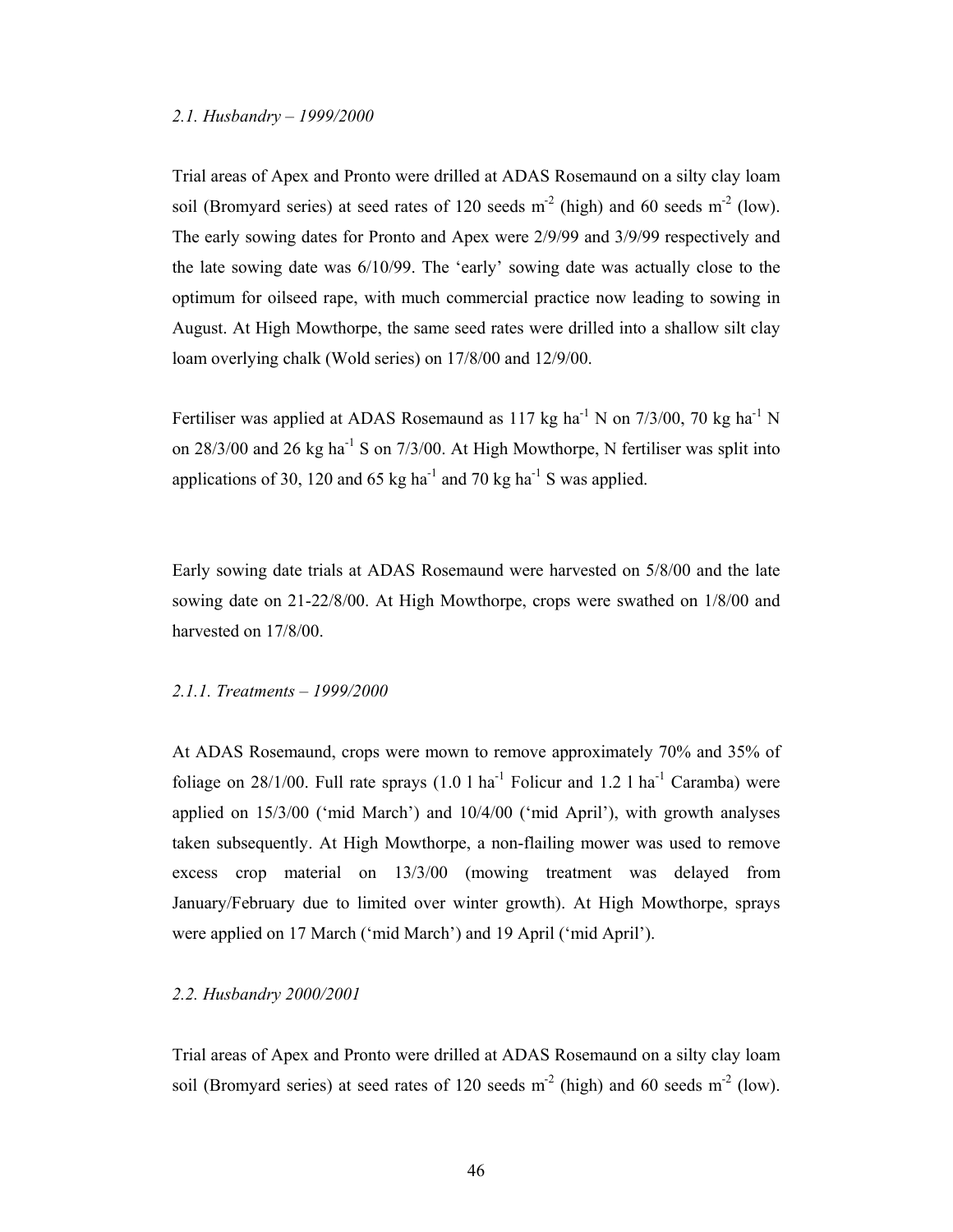The early and late sowing dates for Pronto and Apex were 6/9/00 and 30/9/00 respectively

Fertiliser was applied at ADAS Rosemaund as  $41.4 \text{ kg}$  ha<sup>-1</sup> N on 22/9/00, 62.3 kg ha<sup>-1</sup> N on 27/2/01 and 105.7 kg ha<sup>-1</sup> on 2/4/01. 69.2 kg ha<sup>-1</sup> S was added on 27/2/01. At High Mowthorpe, N fertiliser was split into applications of 65 and 145 kg ha<sup>-1</sup> and 87 kg ha<sup>-1</sup> S, 48 kg ha<sup>-1</sup> P and 43 kg ha<sup>-1</sup> K were also applied.

Rosemaund trials were harvested on15-16/8/01. At High Mowthorpe, early and latesown crops were harvested on 7 and 16/8/2000 respectively

## *2.2.1. Treatments - 2000/2001*

In 2000/2001, weather condtions in January and February prevented mowing, so these treatments were replaced by half rate spray applications  $(0.5 1 \text{ ha}^{-1})$  Folicur and  $(0.6 1)$ ha<sup>-1</sup> Caramba) at the March spray date. Full rate sprays  $(1.0 1 ha<sup>-1</sup>$  Folicur and 1.2 l ha<sup>-1</sup> <sup>1</sup> Caramba) were applied on 19/3/00 ('mid March') and 11/4/00 ('mid April') at ADAS Rosemaund, with growth analyses taken subsequently. At High Mowthorpe, full and half rate metconazole sprays were applied on 30 March ('mid March'), then wind delayed further spray application of tebuconazole until 12 April. The late sprays were applied on 25 April ('mid April').

## *2.3. Growth Analysis*

Growth analyses and light measurements were completed as described in the Materials and Methods section of Appendix I. The controls of all crop types were analysed; only the treatments of the largest crop type (early-sown, high seed-rate) were analysed.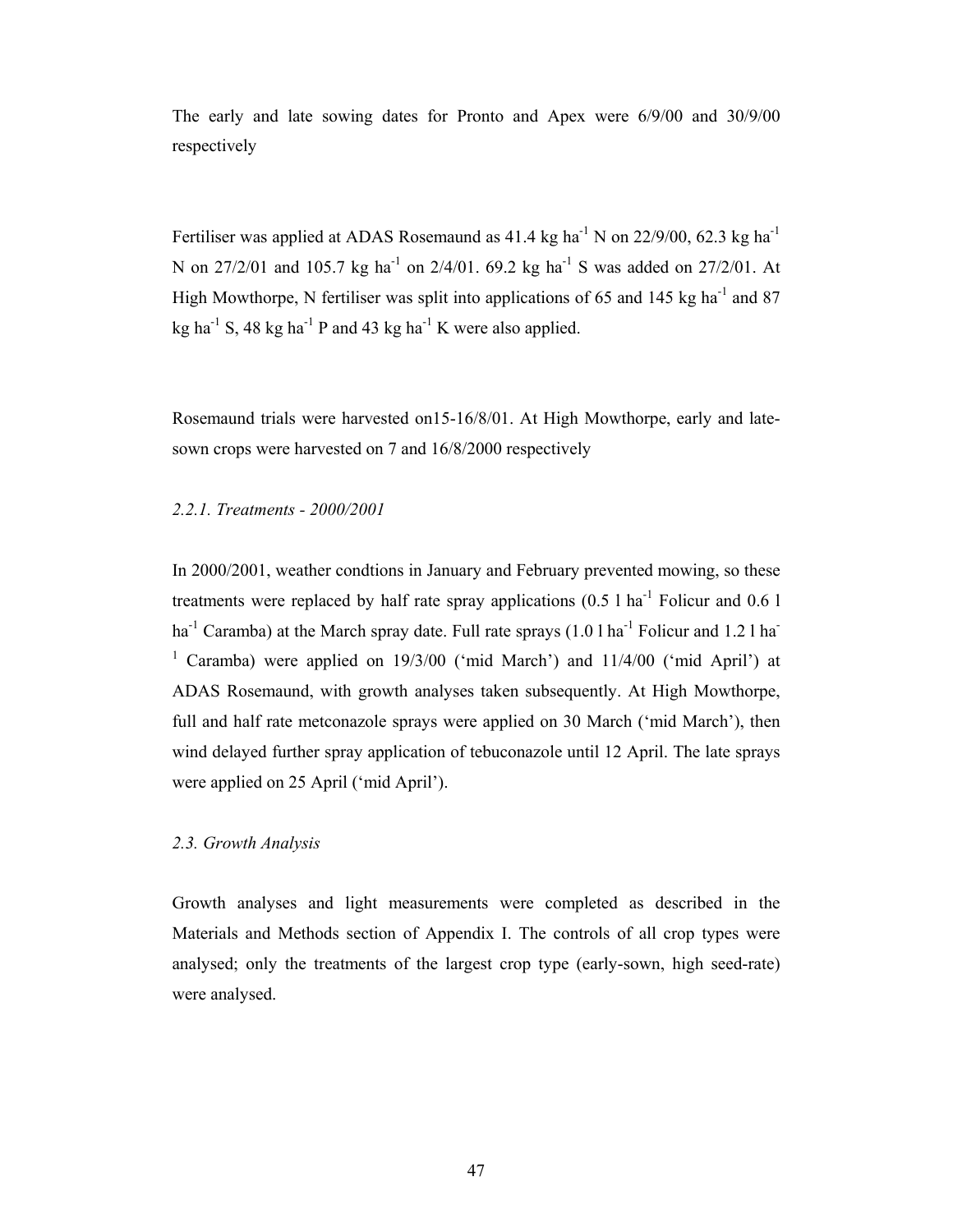All statistical analyses were carried out with Genstat 5 software for Microsoft Windows. Before the post-flowering and pre-harvest analyses, Analysis of Variance (ANOVA) of the control plots was possible in a balanced design. For post-flowering and pre-harvest growth analysis, all control plots and the treated plots from the earlysown, high seed rate (E120) treatment were analysed. These had to be separated into separate data structures (controls and E120 samples only) for analysis in balanced design. Harvest measurements of yield, thousand seed weight etc. were done on all samples and were included in a balanced ANOVA. Due to the high numbers of zero lodging values skewing the analysis, a value of 0.5 was added to the zero values and all values were natural log transformed before ANOVA, to ensure normality of the data.

## **3. Results**

*3.1. 2000* 

### **3.1.1. Control crop development**

#### 3.1.1.1. ADAS Rosemaund

Establishment was most successful in the early-sown low seed rate crops, at about 80% of seeds sown. Establishment was less successful in the early-sown high seed rate and the late-sown crops, where it was around 42-55%. Seed rate had little effect on most crop parameters, with the major effects observed due to sowing date, with later development of late-sown crops. Crop height (Figure 2.1) showed a similar pattern between Apex and Pronto. Seed rate caused no significant difference, but early-sown crops initiated stem extension sooner: in April they were about four times taller than late-sown crops. However, by the post-flowering and pre-harvest assessments in May, there was no significant difference between crops, except those of Pronto were slightly shorter. Again, as in 1999, no evidence was found for greater 'hybrid vigour' requiring more remediation; emergence of Pronto was poorer than Apex and GAI, biomass and height of Pronto were all very similar (numerically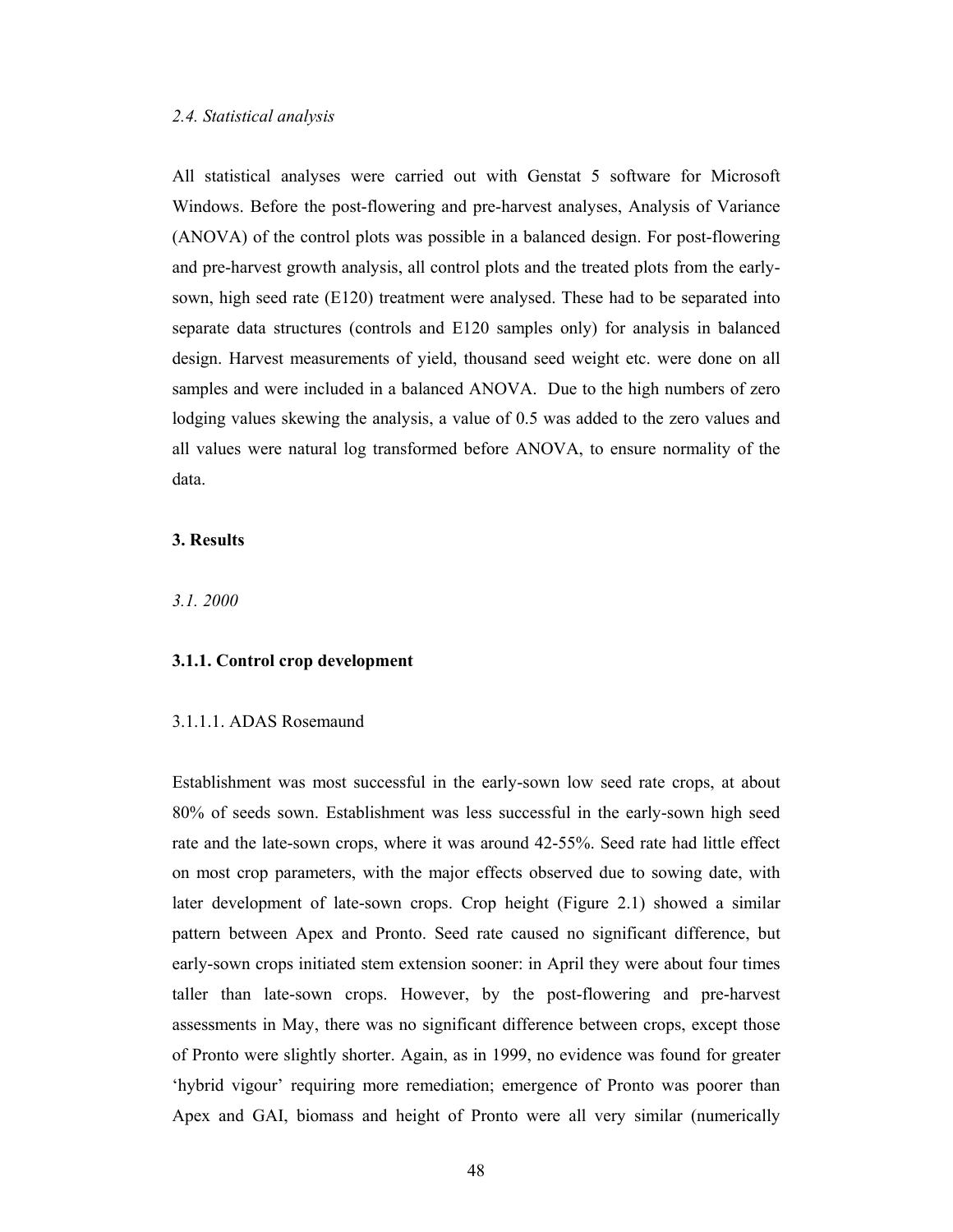slightly smaller) than Apex. There was little significant difference in green area index (GAI) due to seed rate (Figure 2.2). For the early-sown Apex crops, the high seed rate crops had slightly greater green area in early development, but by April GAI was not significantly different, at around GAI 4. For the late-sown Apex crops, seed rate had no significant effect throughout development. Expansion of green area occurred later than in the early-sown crops and by May, the late-sown crops reached GAIs of only about 2. For early-sown Pronto, GAIs early in the season were similar, but in April the GAI of the high seed rate crop was much larger than that of the low seed rate crop. However, by May the GAIs were again similar, but smaller than those of Apex at about GAI 3. The late-sown Pronto crops showed a similar pattern to late sown Apex: there was no significant effect of seed rate on GAI and post-flowering GAI was about 2. Crop biomass increased steadily throughout the season (Figure 2.3). For Apex, seed rate did not significantly affect biomass accumulation. For the early sown crops, considerable biomass ( $\sim 2$  t ha<sup>-1</sup>) had accumulated by February, and by May crop biomass was about 10 t ha<sup>-1</sup>. In the late-sown crops, biomass accumulation was much later, with less than  $0.5$  t ha<sup>-1</sup> in March. However, post March the rate of increase in biomass was greater in late-sown than early-sown crops, so a similar (although numerically slightly lower) level of biomass was accumulated by late compared to early sown crops. The Pronto crops showed a similar pattern, although the high seed rate early sown crop had greater biomass earlier in the season. However, by the end of the season there was no significant difference in biomass accumulated  $(8-9 \text{ t ha}^{-1})$ , which was slightly lower than that of Apex.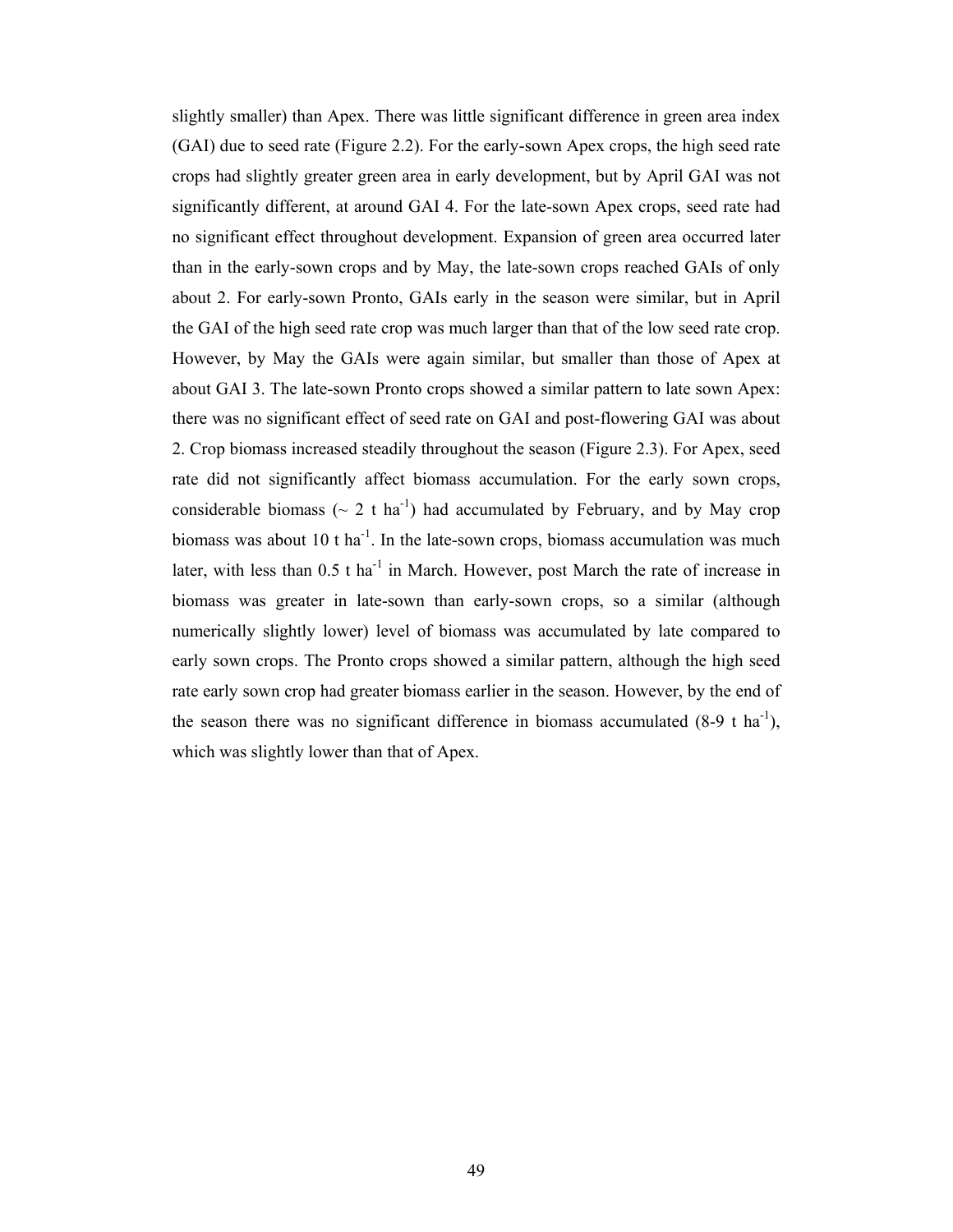Figure 2.1: Control crop heights, Rosemaund 2000.



Figure 2.2: Control crop green area index, Rosemaund 2000





Figure 2.3: Control crop biomass, Rosemaund 2000.



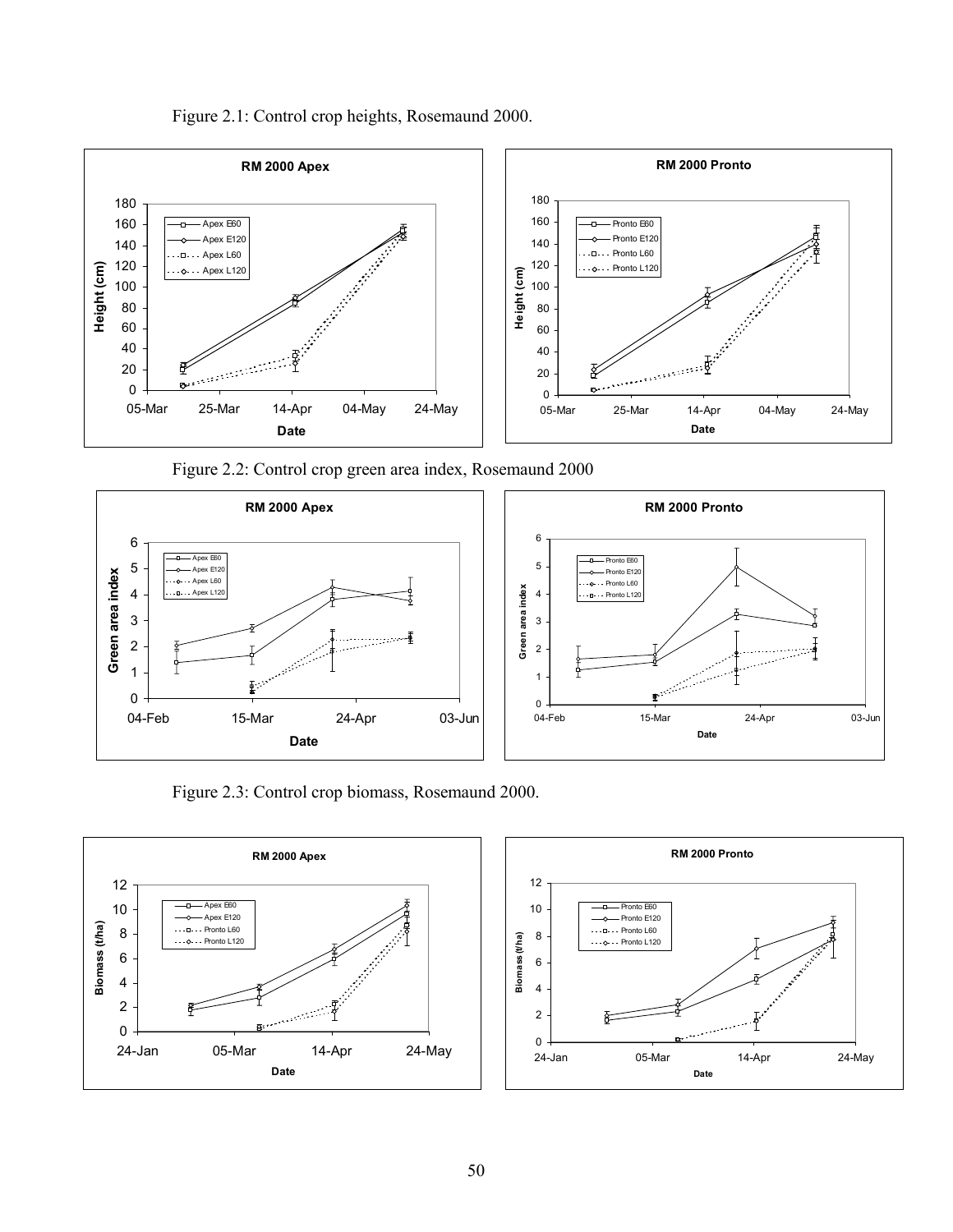### 3.1.1.2. High Mowthorpe

 Patterns of growth and development at High Mowthorpe were similar to those at ADAS Rosemaund (Figures  $2.4 - 2.6$ ). Height showed exactly the same pattern, with no effect of seed rate but with late-sown crops significantly shorter in April. By May, however, late-sown crops had reached similar heights to the early-sown crops, reaching heights of 150-160 cm, values very similar to those recorded at Rosemaund. Green area index showed a similar pattern with Apex, with later-sown crops having significantly smaller GAIs than early-sown crops in April. However, for Pronto, the early-sown high seed rate crop had the largest GAI, but the other three crops had very similar GAIs and did not differ significantly. By the May sample, all crops at Mowthorpe had similar GAIs ( $\sim$  3), in contrast to Rosemaund, where GAIs of earlysown and late-sown crops were significantly different ( $\sim$  4 and  $\sim$  2 respectively). The pattern of biomass accumulation at High Mowthorpe was similar to that at Rosemaund, with delayed accumulation in the late-sown crops followed by more rapid accumulation compared to early-sown crops from April to May. By May, biomass did not differ significantly between crops and for most was similar to the 9- 10 t ha-1 accumulated at ADAS Rosemaund. However, early-sown crops of Pronto did surprisingly show numerically lower biomass than the late-sown Pronto crops.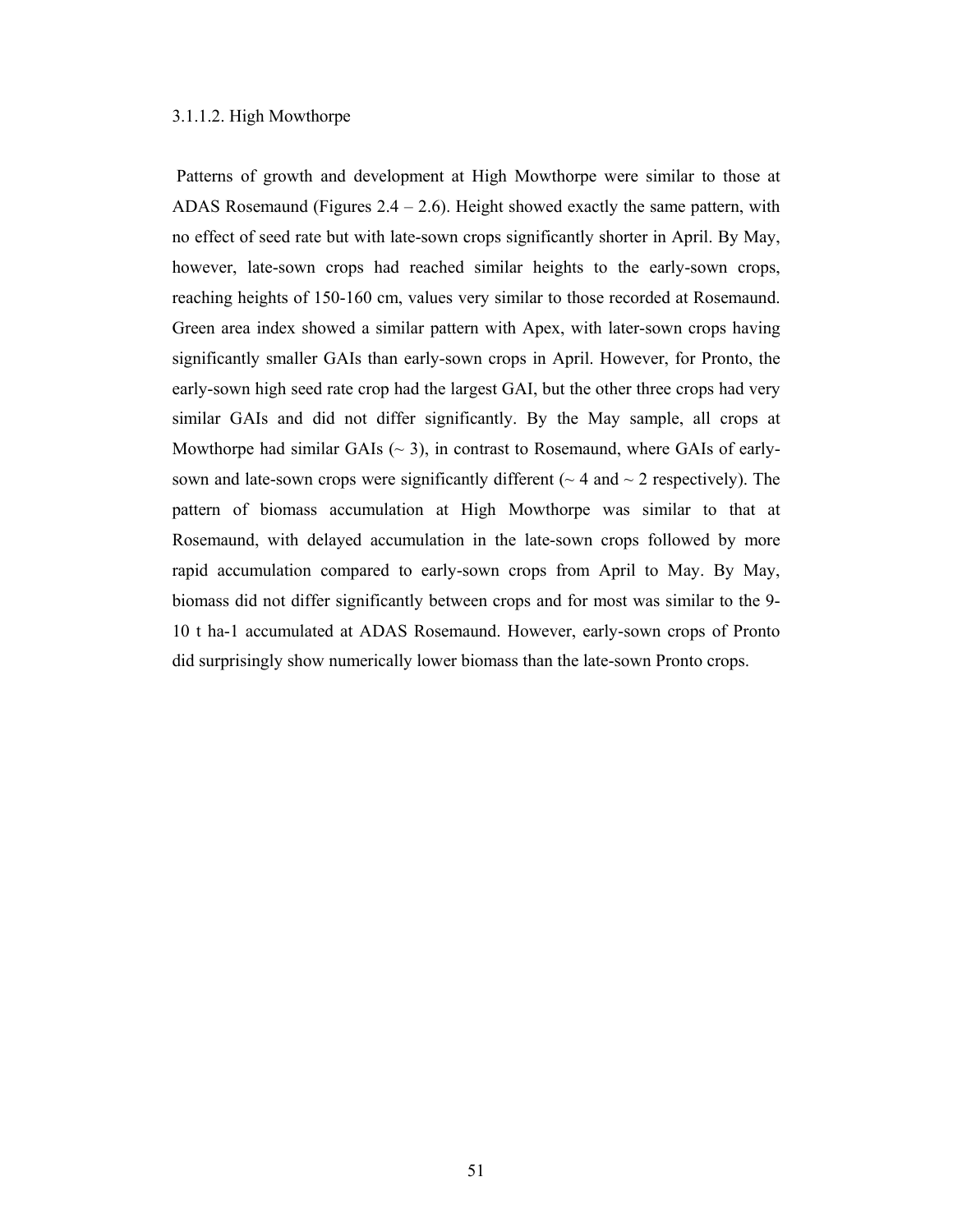

Figure 2.4: Control crop height, High Mowthorpe 2000.



Figure 2.6: Control crop biomass, High Mowthorpe 2000.



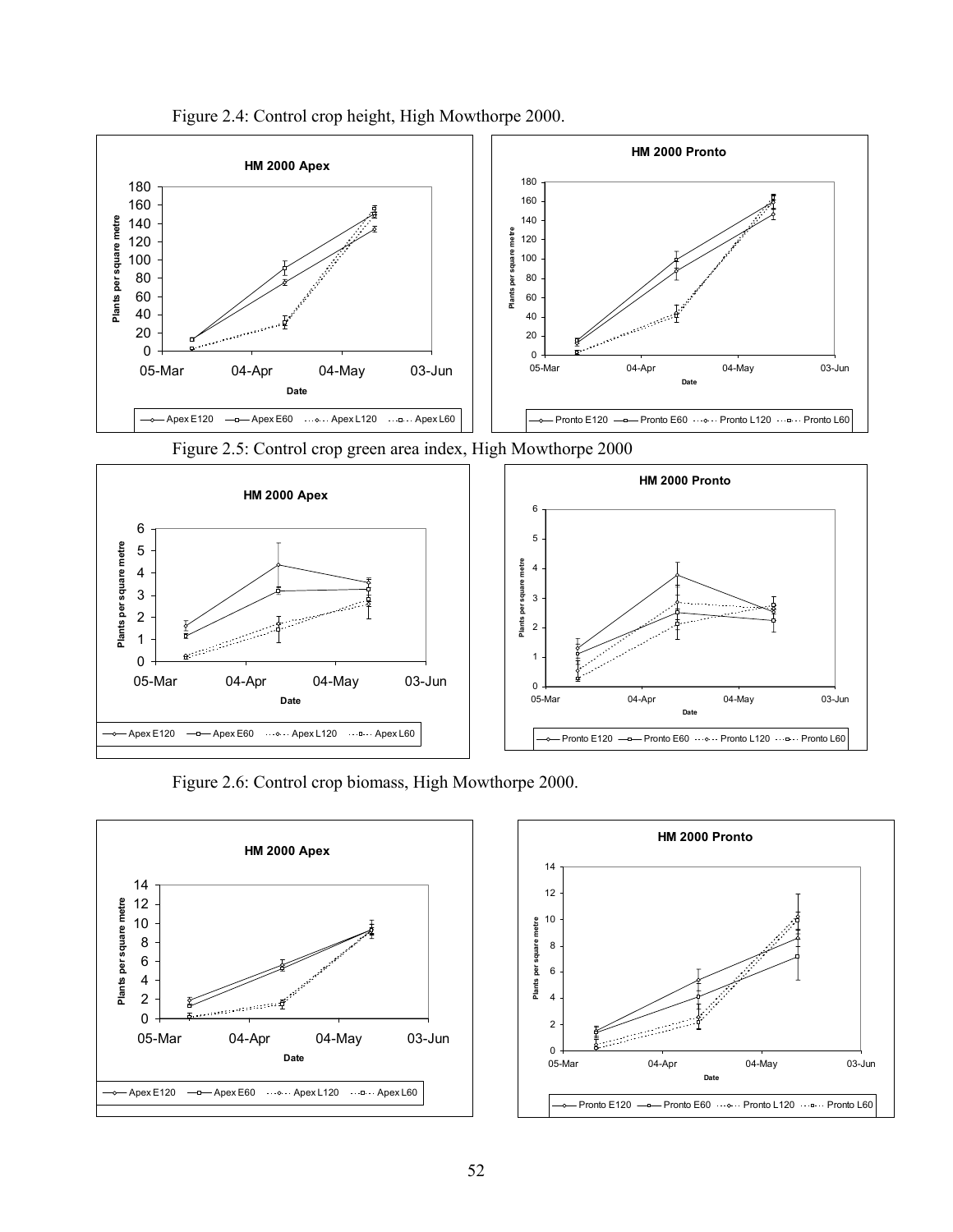## **3.1.2. Height and lodging**

Assessments of crop height and lodging were taken at harvest on all plots.

At ADAS Rosemaund, there was a nearly significant  $(P=0.055)$  effect of variety, with generally taller crops of Pronto than Apex. These measurements averaged across all treatments contrast with the earlier measurements on controls only which indicated that Apex was slightly taller than pronto, perhaps indicating that the PGR treatements shortened Apex slightly more than Pronto. However, there was no significant effect of treatment ( $P=0.322$ ) and no variety x treatment interaction ( $P=0.468$ ), due in part to variation between replicate plots. Numerically, all the treated Apex crops were shorter than the control, but for Pronto, all treatments were taller than the controls.

At ADAS High Mowthorpe, there was no significant variety effect  $(P=0.09)$ , but there were significant differences (*P*<0.001) in pre-harvest height between treatments, but with no variety x treatment effect  $(P=0.572)$ . However, for Apex all the significant differences caused by PGR sprays (Table 2.1), were due to increases in crop height. For Pronto, the two crops sprayed in April were significantly taller than the unsprayed control, and only the 70% mowing treatment was significantly shorter.

| <b>Treatment</b>          | Rosemaund |        |       | <b>High Mowthorpe</b> |  |  |
|---------------------------|-----------|--------|-------|-----------------------|--|--|
|                           | Apex      | Pronto | Apex  | Pronto                |  |  |
| Untreated                 | 152.1     | 139.6  | 100.9 | 98.5                  |  |  |
| March – Full rate Folicur | 153.8     | 156.8  | 113.5 | 103.3                 |  |  |
| March – Full rate Caramba | 130.6     | 154.1  | 113.5 | 104.2                 |  |  |
| April – Full rate Folicur | 146.8     | 158.2  | 118.0 | 108.3                 |  |  |
| April – Full rate Caramba | 144.1     | 160.6  | 124.9 | 124.8                 |  |  |
| Feb – Mown $70\%$         | 137.0     | 151.2  | 102.5 | 92.6                  |  |  |
| Feb – Mown $35%$          | 133.8     | 140.3  | 97.0  | 104.0                 |  |  |
| $\mathrm{SED}$ (26 df)    | 11.81     |        | 2.80  |                       |  |  |
| LSD(5%)                   | 24.30     |        | 5.76  |                       |  |  |

Table 2.1: Pre-harvest height, treated early-sown high seed rate crops, 2000.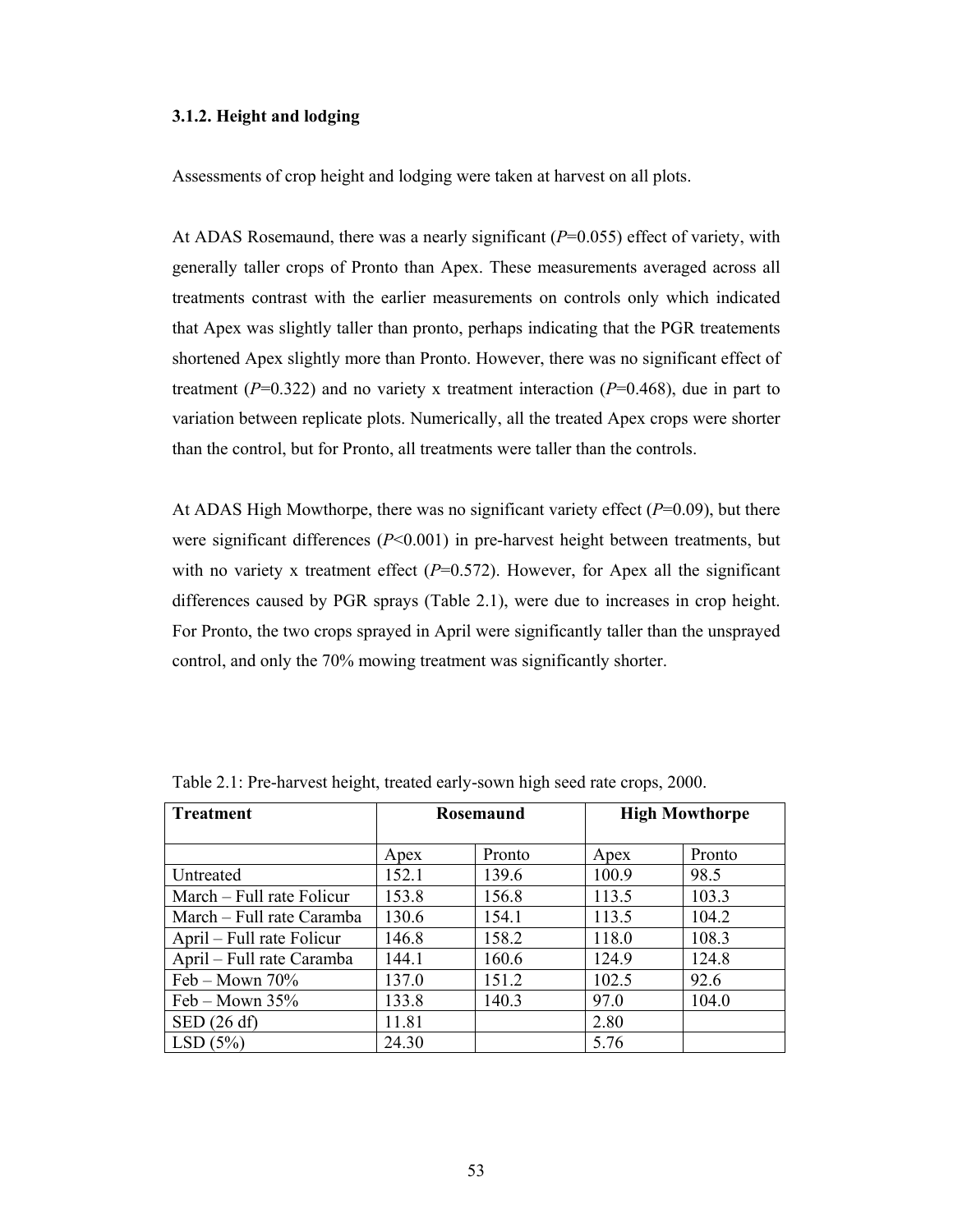Table 2.2 shows that there was very little lodging at ADAS Rosemaund in 2000 compared to 1999 (Appendix 1). The high numbers of zero values skewed the analysis and made the conventional analysis of percentage values by angular transformation invalid. To achieve normality, zero values were converted to 0.5 and ANOVA was performed after natural log transformation. This produced approximately normally distributed residuals.

This showed a significant difference between varieties, with more lodging in Pronto than Apex. As the ANOVA could not be completed on the whole sowing date x seed rate x variety x treatment hierarchy, the two varieties were analysed separately. However, there were no significant effects ( $P > 0.05$ ) of sowing date, seed rate or PGR/mowing treatment.

| <b>Treatment</b> | Apex      |           |           |           | <b>Pronto</b> |           |           |        |
|------------------|-----------|-----------|-----------|-----------|---------------|-----------|-----------|--------|
|                  |           | Early     |           | Late      | <b>Early</b>  |           | Late      |        |
|                  | 120       | 60        | 120       | 60        | 120           | 60        | 120       | 60     |
| Control          | 0.0       | 5.0       | 7.3       | 3.7       | 31.7          | 0.0       | 7.3       | 4.0    |
|                  | $(-0.69)$ | (0.44)    | (1.32)    | (0.34)    | (2.21)        | $(-0.69)$ | (0.57)    | (0.92) |
|                  |           |           |           |           |               |           |           |        |
| FR Folicur       | 0.0       | 0.0       | 0.0       | 1.0       | 0.0           | 0.0       | 3.0       | 5.0    |
| March            | $(-0.69)$ | $(-0.69)$ | $(-0.69)$ | $(-0.10)$ | $(-0.69)$     | $(-0.69)$ | (0.77)    | (1.07) |
| <b>FR</b>        | 0.0       | 0.0       | 1.0       | 1.7       | 0.3           | 0.0       | 6.7       | 5.7    |
| Caramba          | $(-0.69)$ | $(-0.69)$ | $(-0.10)$ | (0.07)    | $(-0.46)$     | $(-0.69)$ | (0.54)    | (1.13) |
| March            |           |           |           |           |               |           |           |        |
| FR Folicur       | 0.0       | 0.0       | 2.3       | 2.3       | 20.0          | 0.0       | 1.0       | 6.0    |
| April            | $(-0.69)$ | $(-0.69)$ | (0.54)    | (0.54)    | (0.90)        | $(-0.69)$ | $(-0.10)$ | (0.50) |
| FR Folicur       | 0.0       | 0.0       | 0.0       | 2.0       | 1.7           | 0.0       | 4.0       | 7.7    |
| April            | $(-0.69)$ | $(-0.69)$ | $(-0.69)$ | (0.14)    | (0.07)        | $(-0.69)$ | (0.77)    | (1.27) |
| 30%              | 0.3       | 0.0       | 1.7       | 2.0       | 0.0           | 0.0       | 10.0      | 1.3    |
| Mowing           | $(-0.46)$ | $(-0.69)$ | (0.14)    | (0.14)    | $(-0.69)$     | $(-0.69)$ | (1.38)    | (0.00) |
| February         |           |           |           |           |               |           |           |        |
| 70%              | 0.0       | 1.3       | 4.7       | 4.0       | 1.7           | 0.0       | 7.7       | 9.0    |
| Mowing           | $(-0.69)$ | (0.00)    | (0.37)    | (0.37)    | (0.07)        | $(-0.69)$ | (1.13)    | (1.07) |
| February         |           |           |           |           |               |           |           |        |
| <b>SED</b> (54   | 0.091     |           |           |           | 1.14          |           |           |        |
| df)              |           |           |           |           |               |           |           |        |
| LSD(5%)          |           |           | 2.070     |           | 2.74          |           |           |        |

Table 2.2: Percentage lodging, ADAS Rosemaund 2000. Transformed data in brackets to which statistics apply.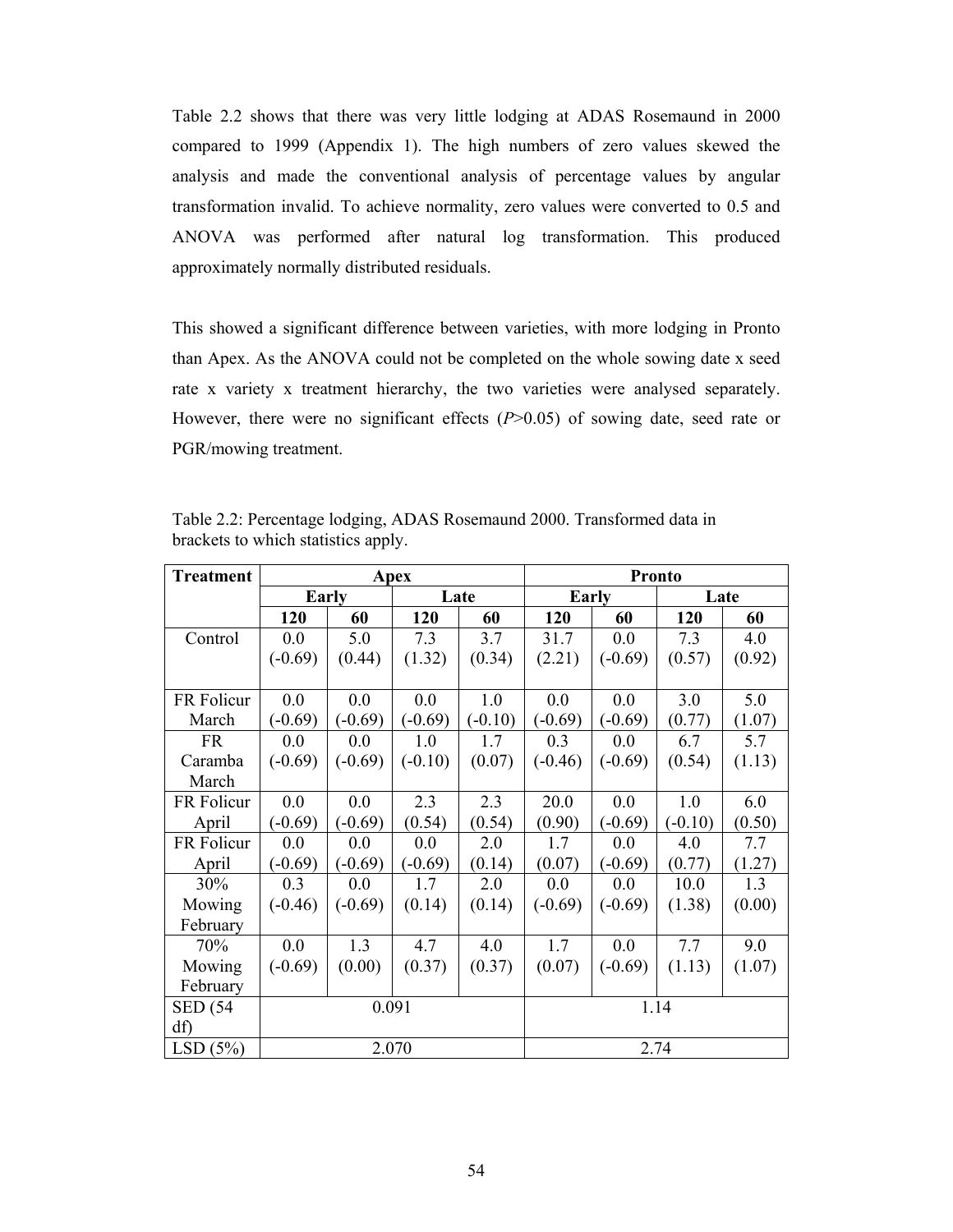Table 2.3 shows the lodging data for High Mowthorpe. Similarly to Rosemaund, there was little lodging at Mowthorpe in 2000 compared to 1999. Seed rate had a significant effect for Apex ( $P<0.001$ ) and Pronto ( $P=0.019$ ) as lodging was only observed in a few early-sown high seed rate crops; sowing date was however, not significant  $(P>0.1)$ . Treatment had a significant effect  $(P=0.012)$  on lodging (due to the low levels in the PGR-sprayed plots of early-sown high seed rate crops). However, the lodging in mown plots of the early-sown high seed rate crops was similar to the control, and lodging in other crops was negligible. For Pronto, the effect of PGR treatment or mowing was just non-significant (*P*=0.094).

Due to the low levels of lodging in 2000, no further firm evidence for the reduction in lodging caused by PGR application in 1999 can be given from 2000 results.

| <b>Treatment</b> | Apex      |                |           |           | <b>Pronto</b> |              |           |           |
|------------------|-----------|----------------|-----------|-----------|---------------|--------------|-----------|-----------|
|                  |           | Early          |           | Late      |               | <b>Early</b> |           | Late      |
|                  | 120       | 60             | 120       | 60        | 120           | 60           | 120       | 60        |
| Control          | 31.7      | 0.0            | 0.0       | 0.0       | 6.67          | 0.0          | 0.0       | 0.0       |
|                  | (1.78)    | $(-2.30)$      | $(-2.30)$ | $(-2.30)$ | $(-0.54)$     | $(-2.30)$    | $(-2.30)$ | $(-2.30)$ |
|                  |           |                |           |           |               |              |           |           |
| FR Folicur       | 0.0       | 0.0            | 0.0       | 0.0       | 0.0           | 0.0          | 0.0       | 0.0       |
| March            | $(-2.30)$ | $(-2.30)$      | $(-2.30)$ | $(-2.30)$ | $(-2.30)$     | $(-2.30)$    | $(-2.30)$ | $(-2.30)$ |
| <b>FR</b>        | 0.0       | 0 <sub>0</sub> | 0.0       | 0.0       | 0.0           | 1.67         | 0.0       | 0.0       |
| Caramba          | $(-2.30)$ | $(-2.30)$      | $(-2.30)$ | $(-2.30)$ | $(-2.30)$     | $(-1.00)$    | $(-2.30)$ | $(-2.30)$ |
| March            |           |                |           |           |               |              |           |           |
| FR Folicur       | 0.0       | 0.0            | 0.0       | 0.0       | 0.0           | 0.0          | 0.0       | 0.0       |
| April            | $(-2.30)$ | $(-2.30)$      | $(-2.30)$ | $(-2.30)$ | $(-2.30)$     | $(-2.30)$    | $(-2.30)$ | $(-2.30)$ |
| <b>FR</b>        | 0.0       | 0.0            | 0.0       | 0.0       | 0.0           | 0.0          | 0.0       | 0.0       |
| Caramba          | $(-2.30)$ | $(-2.30)$      | $(-2.30)$ | $(-2.30)$ | $(-2.30)$     | $(-2.30)$    | $(-2.30)$ | $(-2.30)$ |
| April            |           |                |           |           |               |              |           |           |
| 30%              | 25.0      | 0.0            | 1.7       | 0.0       | 33.33         | 0.0          | 0.0       | 0.0       |
| Mowing           | (1.39)    | $(-2.30)$      | $(-1.00)$ | $(-2.30)$ | (1.84)        | $(-2.30)$    | $(-2.30)$ | $(-2.30)$ |
| February         |           |                |           |           |               |              |           |           |
| 70%              | 33.3      | 0.0            | 11.7      | 0.0       | 0.0           | 0.0          | 0.0       | 0.0       |
| Mowing           | (1.83)    | $(-2.30)$      | $(-0.35)$ | $(-2.30)$ | $(-2.30)$     | $(-2.30)$    | $(-2.30)$ | $(-2.30)$ |
| February         |           |                |           |           |               |              |           |           |
| <b>SED</b>       | 1.14      |                |           |           | 0.783         |              |           |           |
| (54 df)          |           |                |           |           |               |              |           |           |
| LSD(5%)          | 2.307     |                |           |           | 1.570         |              |           |           |
|                  |           |                |           |           |               |              |           |           |

Table 2.3: Percentage lodging (ADAS High Mowthorpe) Transformed data in brackets to which the statistics apply.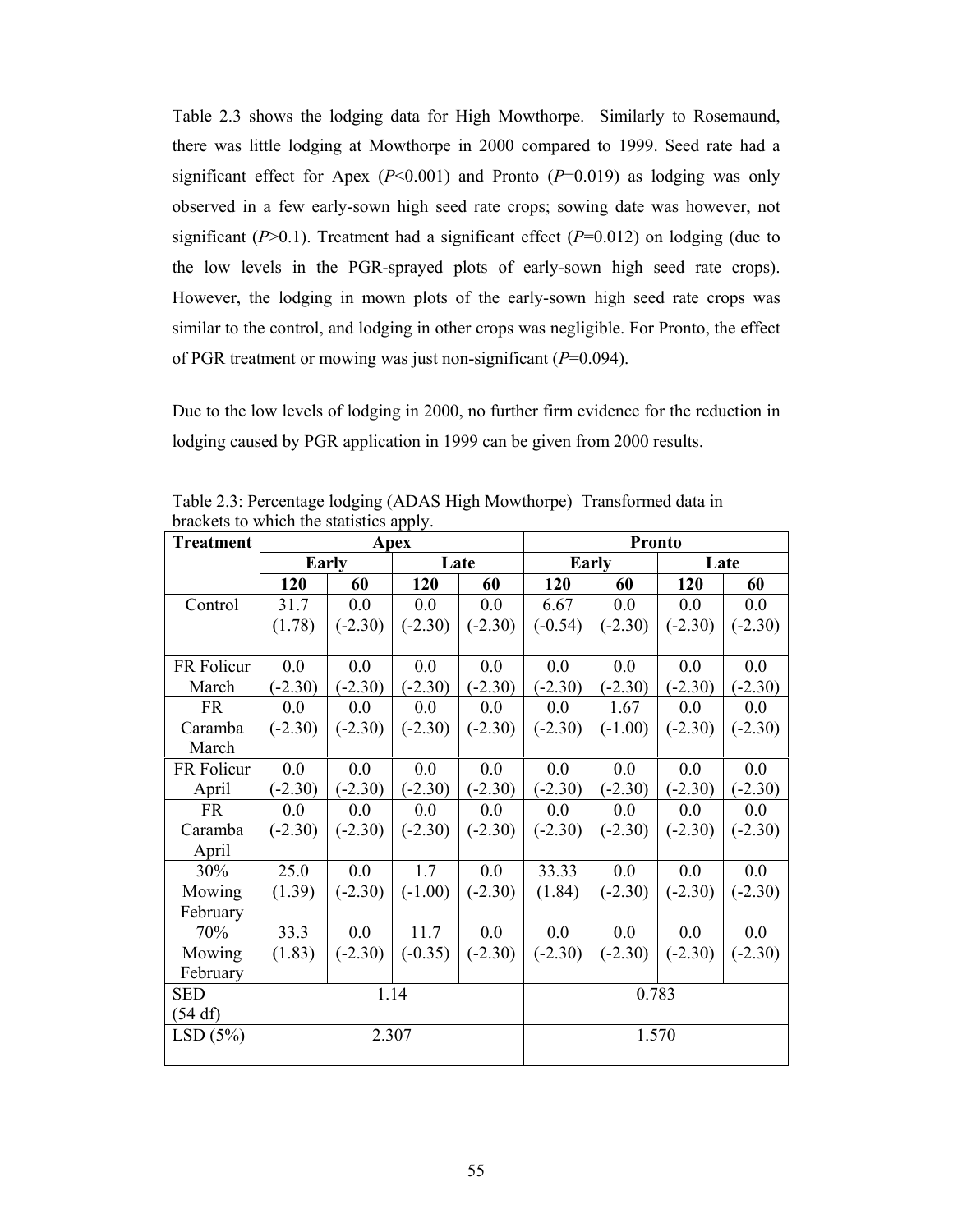### **3.1.3.Yield**

### 3.1.3.1. ADAS Rosemaund

Table 2.4 shows the yields at ADAS Rosemaund in 2000. There was no significant effect of sowing date  $(P=0.116)$ , variety  $(P=0.43)$  or treatment  $(P=0.147)$ , although seed rate was significant  $(P=0.002)$ , with higher yields in the higher seed rate on average (3.37 compared to 3.18 t ha<sup>-1</sup>, LSD (5%) = 0.121). Only the treatment with FR Caramba applied to the late-sown high seed rate Apex crop in March caused a yield difference greater than the  $5\%$  LSD (a decrease of 0.668 t ha<sup>-1</sup>). For Apex, only 12.5% of the treatments caused numerical yield increases, whereas for Pronto, 58.3% of the treatments caused numerical yield increases. All mowing treatments of Apex caused numerical yield decreases; for Pronto, 50% caused numerical yield increase and 50% decrease.

| <b>Treatment</b>          | Apex                                                            |                                                                                                                                  |            |      | <b>Pronto</b> |       |            |      |
|---------------------------|-----------------------------------------------------------------|----------------------------------------------------------------------------------------------------------------------------------|------------|------|---------------|-------|------------|------|
|                           | Early                                                           |                                                                                                                                  |            | Late |               | Early |            | Late |
|                           | 120                                                             | 60                                                                                                                               | <b>120</b> | 60   | 120           | 60    | <b>120</b> | 60   |
| Control                   | 4.01                                                            | 4.09                                                                                                                             | 3.04       | 2.76 | 3.58          | 3.63  | 3.05       | 2.64 |
| March - Full rate Folicur | 4.09                                                            | 3.80                                                                                                                             | 2.98       | 2.63 | 4.13          | 3.74  | 2.83       | 2.36 |
| March – Full rate Caramba | 3.78                                                            | 3.87                                                                                                                             | 2.37       | 2.68 | 3.99          | 3.93  | 2.79       | 2.49 |
| April – Full rate Folicur | 4.13                                                            | 3.86                                                                                                                             | 2.93       | 2.35 | 4.09          | 3.81  | 3.58       | 2.79 |
| April – Full rate Caramba | 3.70                                                            | 3.94                                                                                                                             | 3.19       | 2.36 | 3.96          | 4.06  | 2.60       | 2.37 |
| February $-70\%$ Mowing   | 3.52                                                            | 3.79                                                                                                                             | 2.61       | 2.61 | 3.65          | 3.34  | 3.22       | 2.88 |
| February $-35%$ Mowing    | 3.46                                                            | 3.24                                                                                                                             | 2.71       | 2.65 | 3.55          | 3.37  | 2.94       | 3.12 |
| SED(df)                   |                                                                 | Sow date x seed rate x variety x treatment $(6.5) = 0.563$ , in the same                                                         |            |      |               |       |            |      |
|                           | level of sow x seed rate x variety $(133 \text{ df}) = 0.323$ . |                                                                                                                                  |            |      |               |       |            |      |
| LSD(5%)                   |                                                                 | Sow date x seed rate x variety x treatment $(6.5) = 1.356$ , in the same<br>level of sow x seed rate x variety $(133df) = 0.639$ |            |      |               |       |            |      |

Table 2.4: Yield at ADAS Rosemaund 2000

#### 3.1.3.2. High Mowthorpe

Yield results for High Mowthorpe are shown in Table 2.5. There was no significant effect of sowing date  $(P=0.212)$ , but seed rate, variety and treatment were all significant  $(P<0.001)$ . On average the high seed rates yielded more than the low  $(3.92)$ cf 3.65, 5% LSD 0.087) and Pronto yielded more than Apex (3.94 cf. 3.63, 5% LSD 0.087). Full rate Folicur in March, full rate Folicur and Caramba in April significantly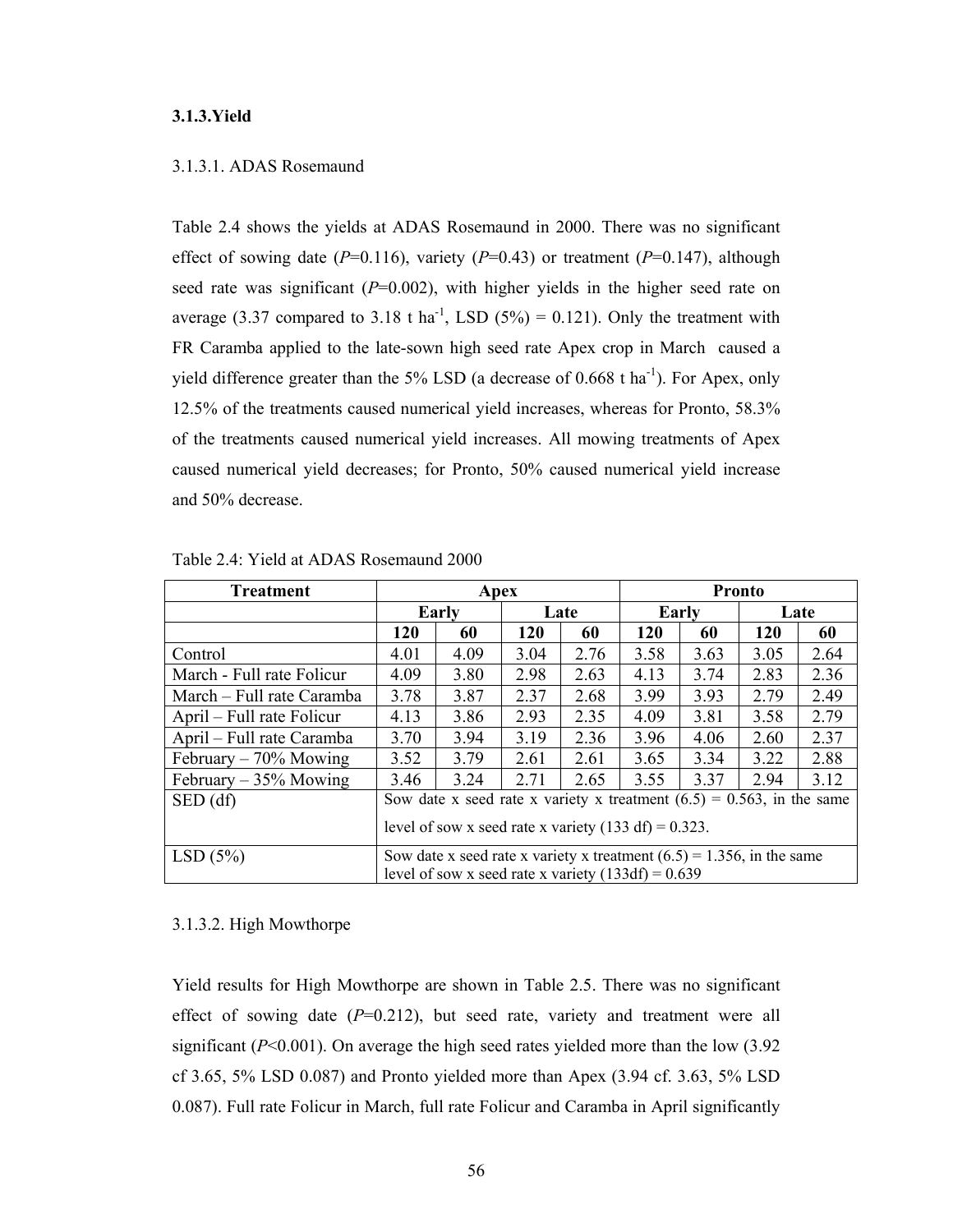increased yield, these effects were due mainly to large increases when applied to early sown high seed rate plots. On average the 70% mowing treatment significantly decreased yield.

However, overall there was a greater response to PGR treatment at Mowthorpe than Rosemaund, with 50% of treated Apex crops and 75% of treated Pronto crops resulting in numerical increases in yield. The yield changes were not associated with height and lodging reduction.

| <b>Treatment</b>          | Apex                                                                  |                                                            |      |      | <b>Pronto</b> |       |            |      |
|---------------------------|-----------------------------------------------------------------------|------------------------------------------------------------|------|------|---------------|-------|------------|------|
|                           |                                                                       | Early                                                      |      | Late |               | Early |            | Late |
|                           | 120                                                                   | 60                                                         | 120  | 60   | 120           | 60    | <b>120</b> | 60   |
| Control                   | 3.61                                                                  | 3.49                                                       | 3.71 | 3.51 | 4.12          | 3.85  | 3.77       | 3.62 |
| March - Full rate Folicur | 4.16                                                                  | 3.77                                                       | 3.94 | 3.53 | 4.53          | 3.99  | 3.89       | 3.63 |
| March – Full rate Caramba | 3.60                                                                  | 3.62                                                       | 3.75 | 3.45 | 4.68          | 4.15  | 3.88       | 3.58 |
| April – Full rate Folicur | 3.91                                                                  | 3.87                                                       | 3.77 | 3.38 | 4.28          | 4.17  | 3.90       | 3.72 |
| April – Full rate Folicur | 3.95                                                                  | 3.92                                                       | 3.78 | 3.46 | 4.57          | 4.30  | 4.10       | 3.74 |
| February $-30\%$ Mowing   | 3.50                                                                  | 3.37                                                       | 3.36 | 3.29 | 4.09          | 3.47  | 3.81       | 3.40 |
| February $-70\%$ Mowing   | 3.54                                                                  | 3.46                                                       | 3.70 | 3.21 | 4.04          | 3.85  | 3.76       | 3.52 |
| $SED$ (df)                | Sow date x seed rate x variety x treatment (21 df) = $0.287$ , in the |                                                            |      |      |               |       |            |      |
|                           | same level of sow x seed rate x variety $(161 df) = 0.232$            |                                                            |      |      |               |       |            |      |
| LSD(5%)                   | Sow date x seed rate x variety x treatment (21 df) = $0.597$ , in the |                                                            |      |      |               |       |            |      |
|                           |                                                                       | same level of sow x seed rate x variety $(161 df) = 0.459$ |      |      |               |       |            |      |

Table 2.5. Yield at ADAS High Mowthorpe, 2000

### **3.1.4. Relationship between GAI and yield benefit**

## 3.1.4.1. ADAS Rosemaund

The relationship between crop size (canopy green area index) at spraying and the yield benefit over unsprayed control plots is shown in Figures 2.7-2.10. For Apex sprayed with Folicur at Rosemaund, there were few yield increases (maximum 0.118 t ha<sup>-1</sup>), although there were weak associations with canopy size at spraying and yield difference from control in both March and April, with smaller canopies experiencing greater yield loss and *vice versa* (Figure 2.7). Yield losses from spraying in March were less than in April, presumably because the March-sprayed canopies had longer to recover from 'over-remediation'. For Apex sprayed with Caramba at Rosemaund,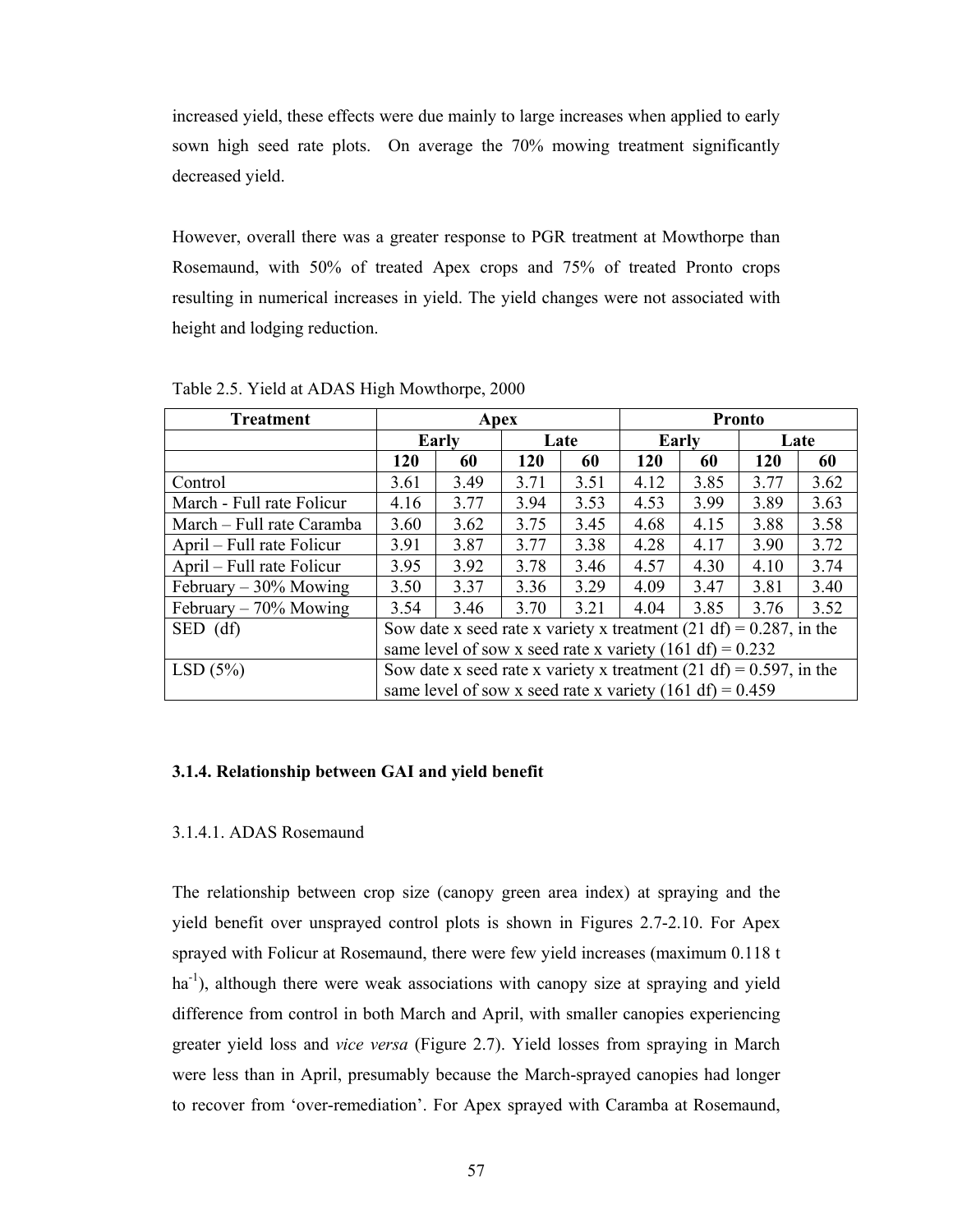there was little yield benefit (maximum  $0.154$  t ha<sup>-1</sup>) and no significant relationship between crop size at spraying and yield difference from control (Figure 2.8). At current prices, yield benefits of above  $0.153$  t ha<sup>-1</sup>would be needed to outweigh the cost of the spray and application.

For Pronto at Rosemaund sprayed with Folicur, there was a strong, positive, linear association between canopy size at spraying in March and yield difference from control. Canopies with  $GAIs < 0.5$  (also at earlier growth stages than larger crops) suffered yield penalties up to about 0.3 t ha<sup>-1</sup>. Canopies with GAIs of 1.5-2 at spraying in March gave a yield benefit of  $0.1$ - $0.5$  t ha<sup>-1</sup> (Figure 2.7). There was no such linear correlation with spraying of Pronto in April, when all canopies were  $>$ GAI 1, and all sprayed crops gave yield benefits of  $0.1 - 0.5$  t ha<sup>-1</sup>. For Pronto at Rosemaund sprayed with Caramba (Figure 2.8), there were strong, positive, linear correlations between canopy size at spraying and yield difference from control for both March and April spraying. In March, canopies with GAI < 0.5 gave yield deficits of 0.2 t ha<sup>-1</sup>, and canopies > GAI 1.5 gave a benefit of around 0.4 t ha<sup>-1</sup>. In April, similar yield benefits and deficits were gained from canopies of  $GAI < 2$  and  $> 3$ respectively.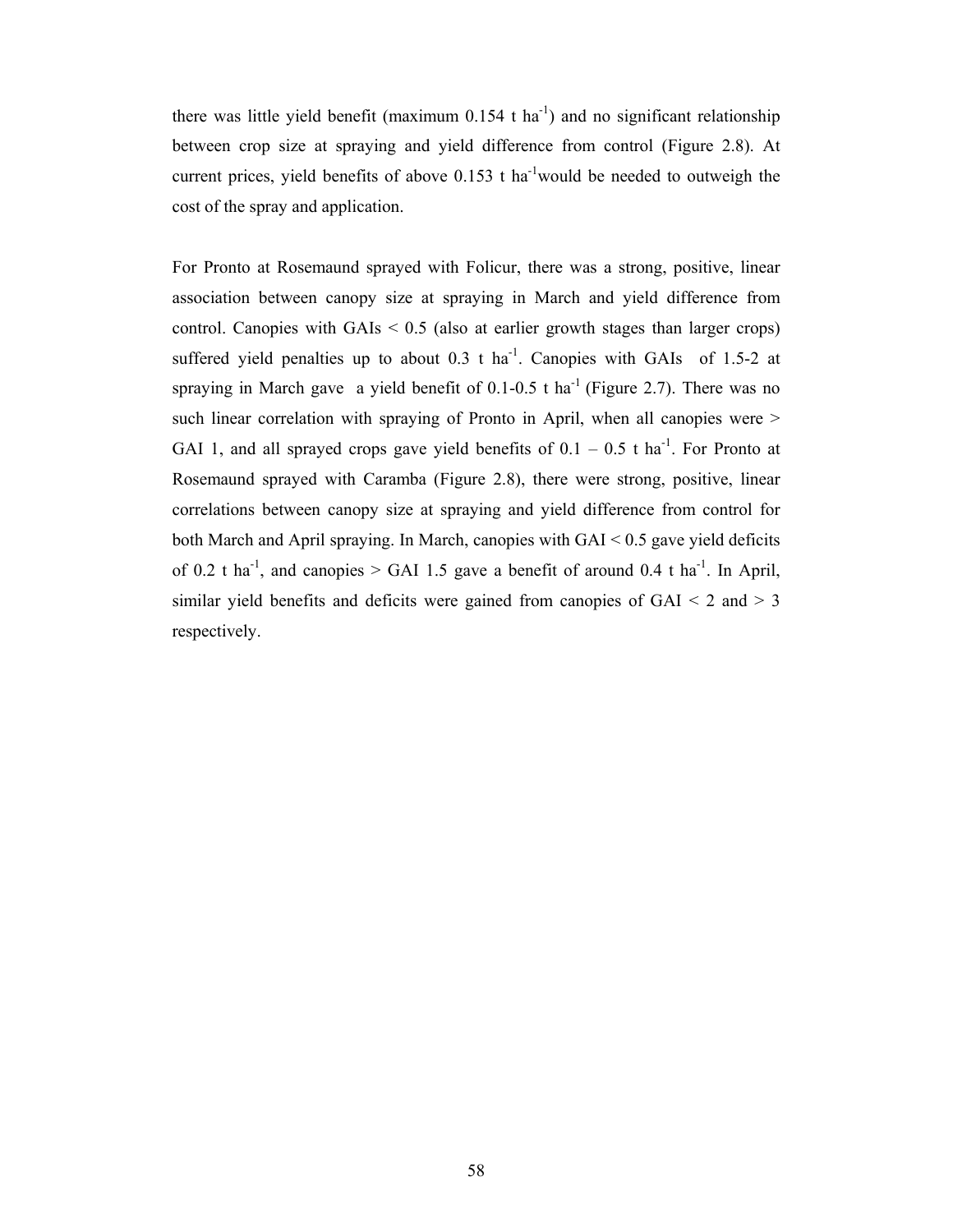



Figure 2.8: Effect of Caramba at ADAS Rosemaund 2000.

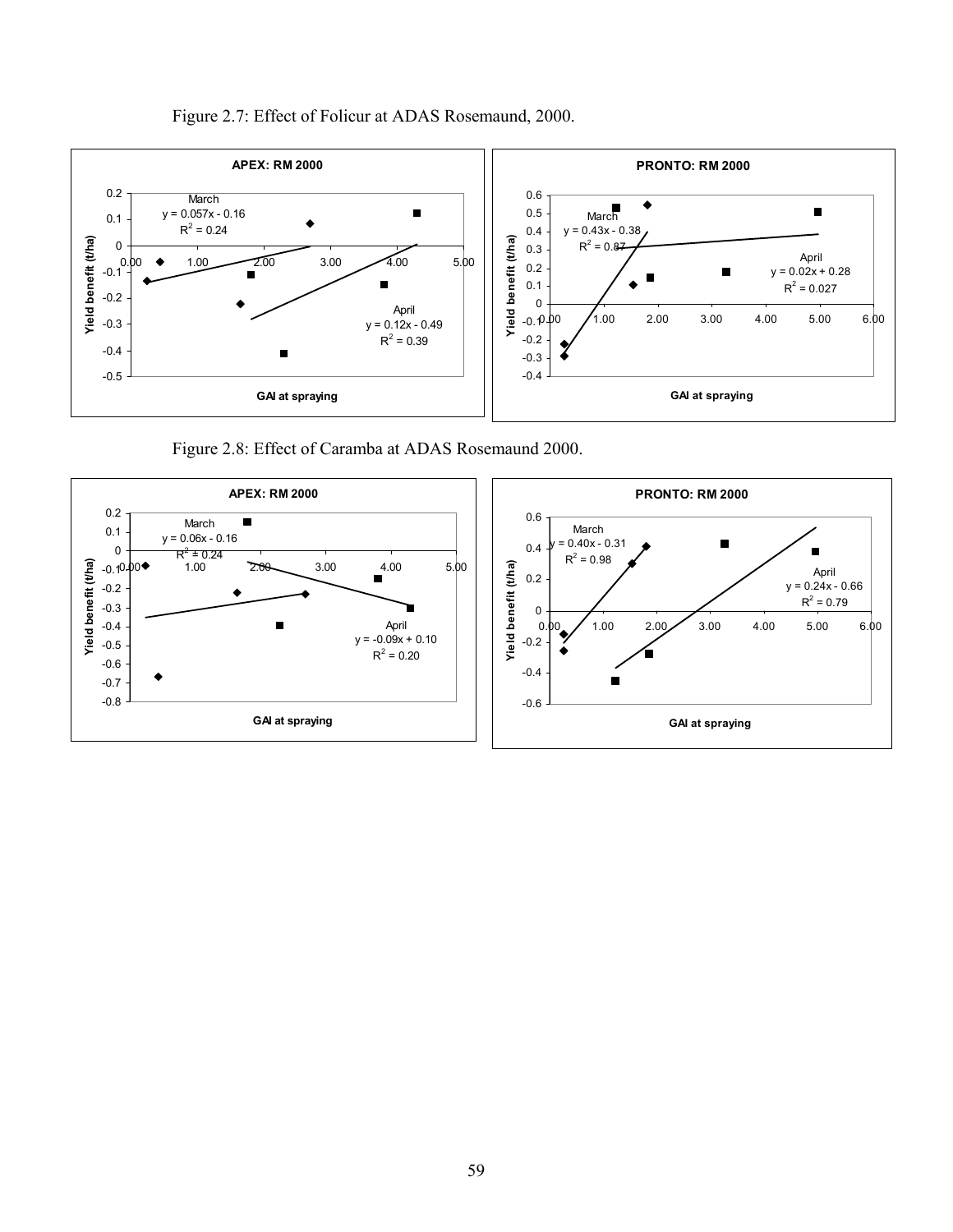

# Figure 2.9: Effect of Folicur at High Mowthorpe, 2000.



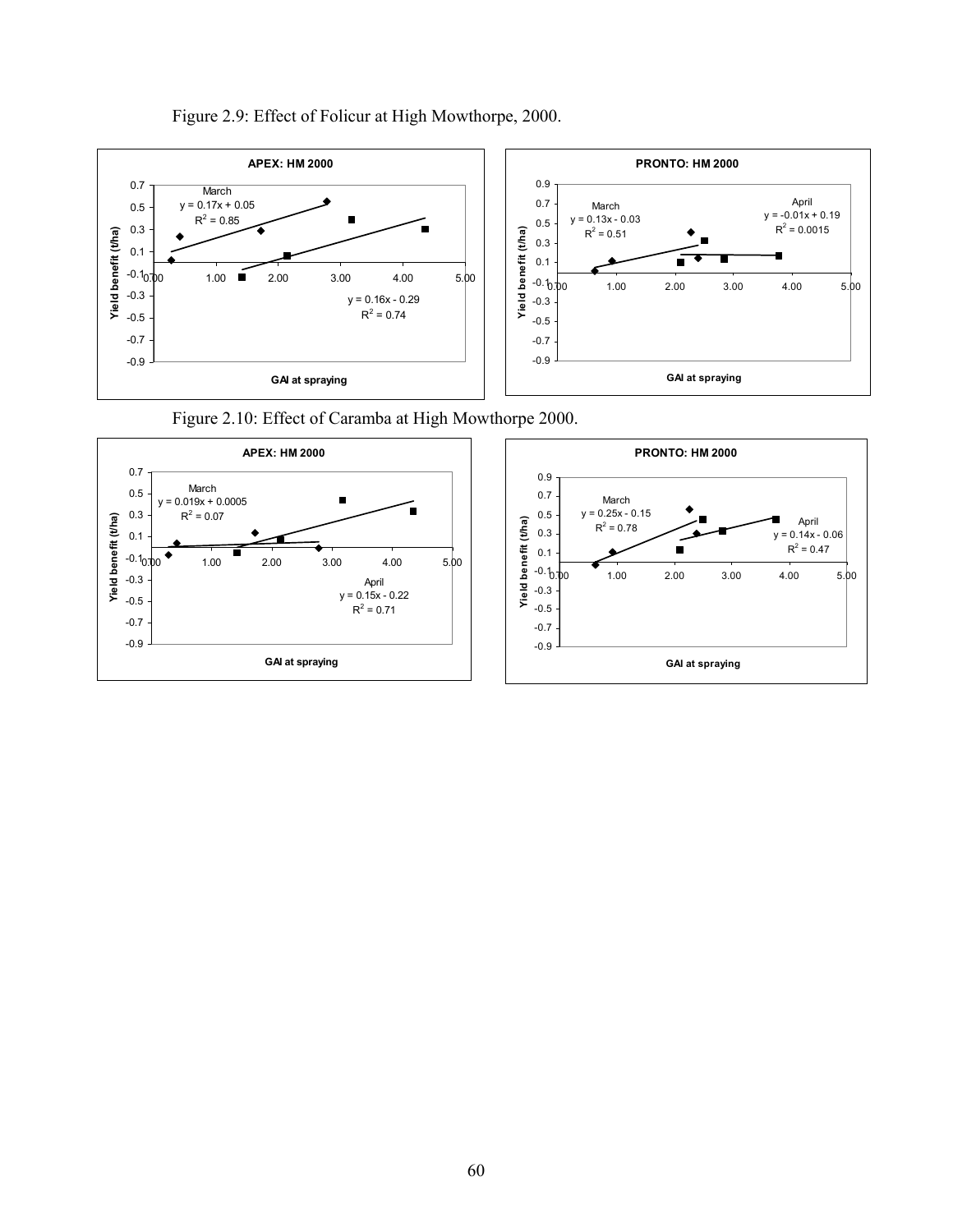#### 3.1.4.2. High Mowthorpe

At High Mowthorpe, Apex sprayed with Folicur gave positive linear correlations between yield difference and GAI at spraying in both March and April (Figure 2.9). In March, canopies  $\leq 0.5$  GAI gave little response, while canopies  $\geq 1.5$  yielded 0.3-0.6 t ha<sup>-1</sup> more than controls. For April spraying, canopies  $\le$  GAI 2.5 gave no response, while those with GAI > 3 yielded about 0.3 t ha<sup>-1</sup> more. Spraying Apex with Caramba in March did not produce such a correlation (Figure 2.10): yield of sprayed plots did not differ from controls. However, in April, canopies < 2.5 did not respond whilst those  $> 3$  yielded up to about 0.5 t ha<sup>-1</sup> more than controls.

For Pronto, spraying with Folicur in March produced up to about  $0.4$  t ha<sup>-1</sup> for canopies of  $GAI > 2$ , with no response at  $GAI < 1$ . For April spraying, there was no effect of canopy size, with all sprayed plots yielding  $0.1$ - $0.25$  t ha<sup>-1</sup> extra (Figure 2.9). For Pronto sprayed with Caramba, there were linear correlations between yield benefit and GAI at spraying in both March and April (Figure 2.10). Canopies > 1.5 in March yielded 0.3-0.6 t ha<sup>-1</sup> extra, but with GAIs  $<$  1 there was no response. In April, GAIs  $>$ 2 yielded  $0.1$ - $0.3$  t ha<sup>-1</sup> more.

3.1.5. Mechanism of PGR action (effects on yield components and growth analysis parameters)

Due to the time-consuming and intensive nature of growth analysis of oilseed rape, only the early-sown high seed rate crops were studied, in an attempt to elucidate the mechanism of PGR action.

#### 3.1.5.1. ADAS Rosemaund.

As shown in Table 2.4, sprays on Apex at Rosemaund 2000 produced no significant differences in yield; LSDs were large because of a high degree of variability between replicates. However, spraying with Folicur in March or April produced a numerical increase of  $0.08 - 0.12$  t ha<sup>-1</sup>. Spraying with Caramba or mowing resulted in numerical yield decreases of  $0.2 - 0.54$  t ha<sup>-1</sup>.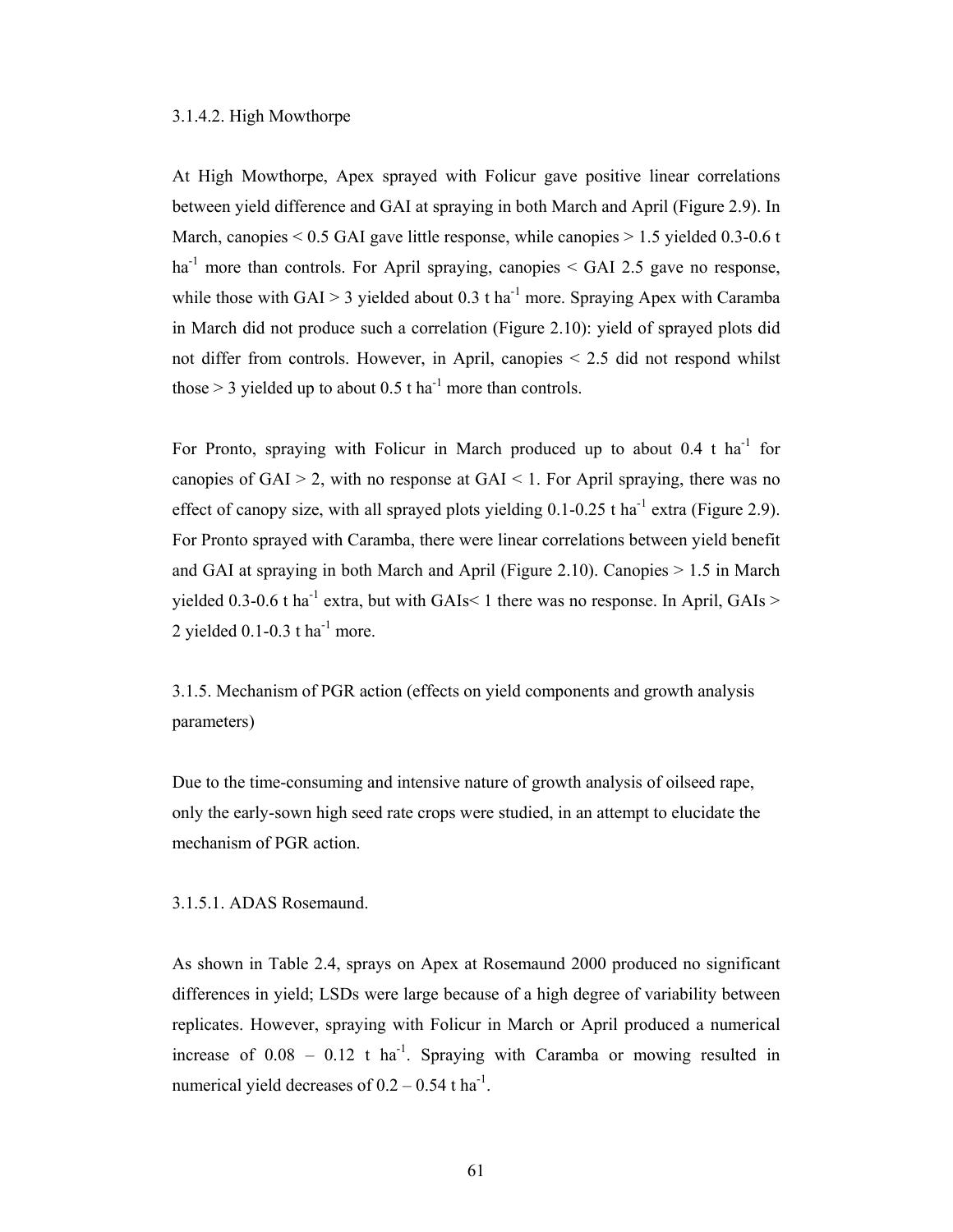Potential pod numbers per square metre (set pods + flowers + buds) did not differ significantly  $(P>0.1)$ . However, potential pod numbers were close to the grand mean of  $23,000 \text{ m}^2$  in most cases, except for the mown treatments, which were numerically substantially lower, about  $18,000 \text{ m}^2$  (Figure 2.11). The final number of pods in the harvest sample around  $5,900 \text{ m}^2$  (Figure 2.11) also did not differ significantly (*P*>0.1). Pod abortion or failure of pod set was very high, with only around 33% of potential pod sites remaining as fertile pods at harvest there was, however, no significant difference in the degree of 'pod abortion' between treatments. There was no significant difference in the number of seeds per square metre (Figure 2.12) or in the number of seeds per pod (Figure 2.13) (both  $P>0.1$ ). There was a significant (*P*<0.001) effect of treatment on harvest thousand seed weight. Treatments did not differ significantly from controls, but mowing treatments had significantly smaller TSW values than the April spray treatments (Figure 2.14).

Figure 2.11: Potential and final pod numbers, Apex RM 2000



Figure 2.12: Numbers of seeds per square metre, Apex RM 2000.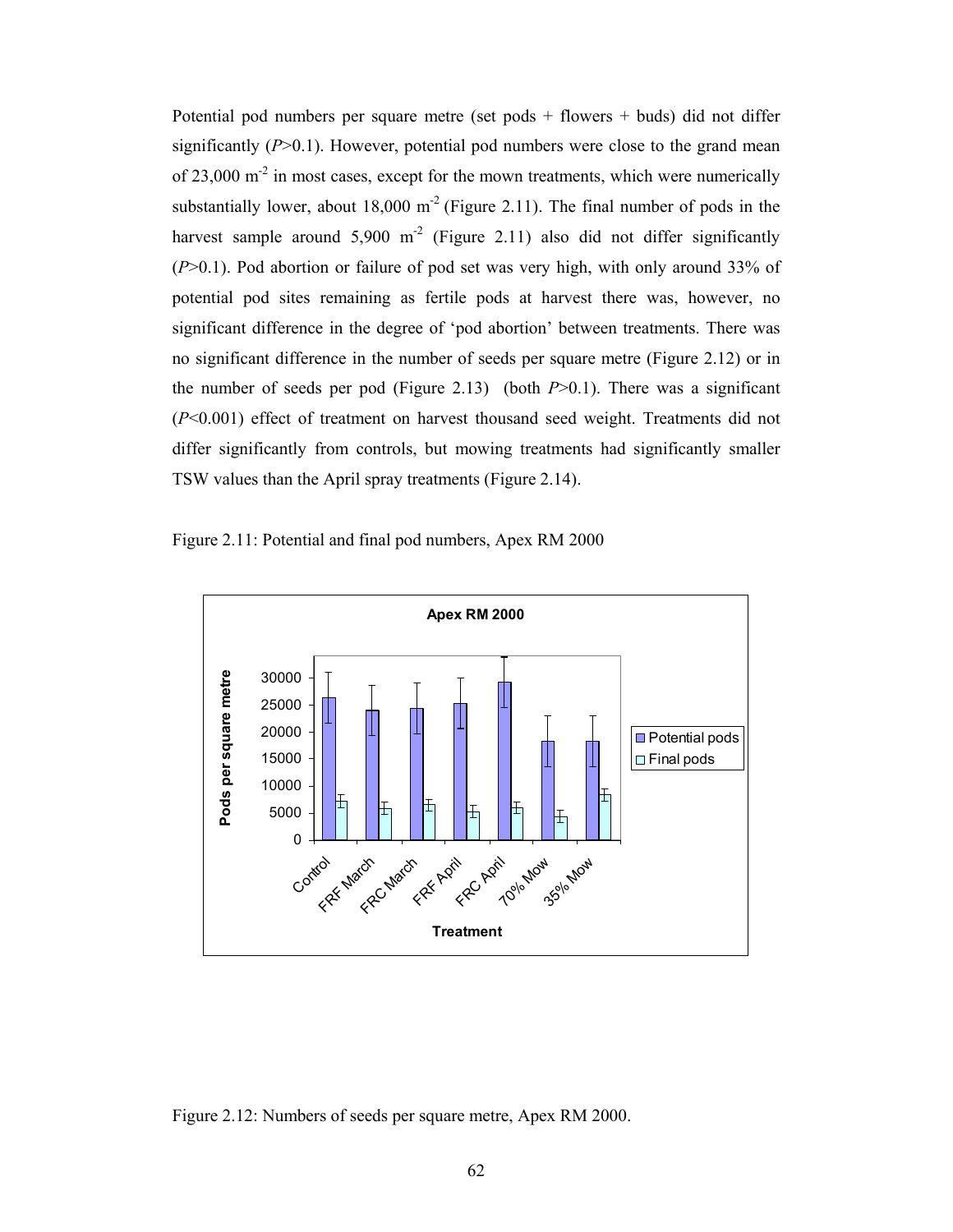

Figure 2.13: Numbers of seeds per pod, Apex RM 2000



Figure 2.14: Thousand seed weight, Apex RM 2000.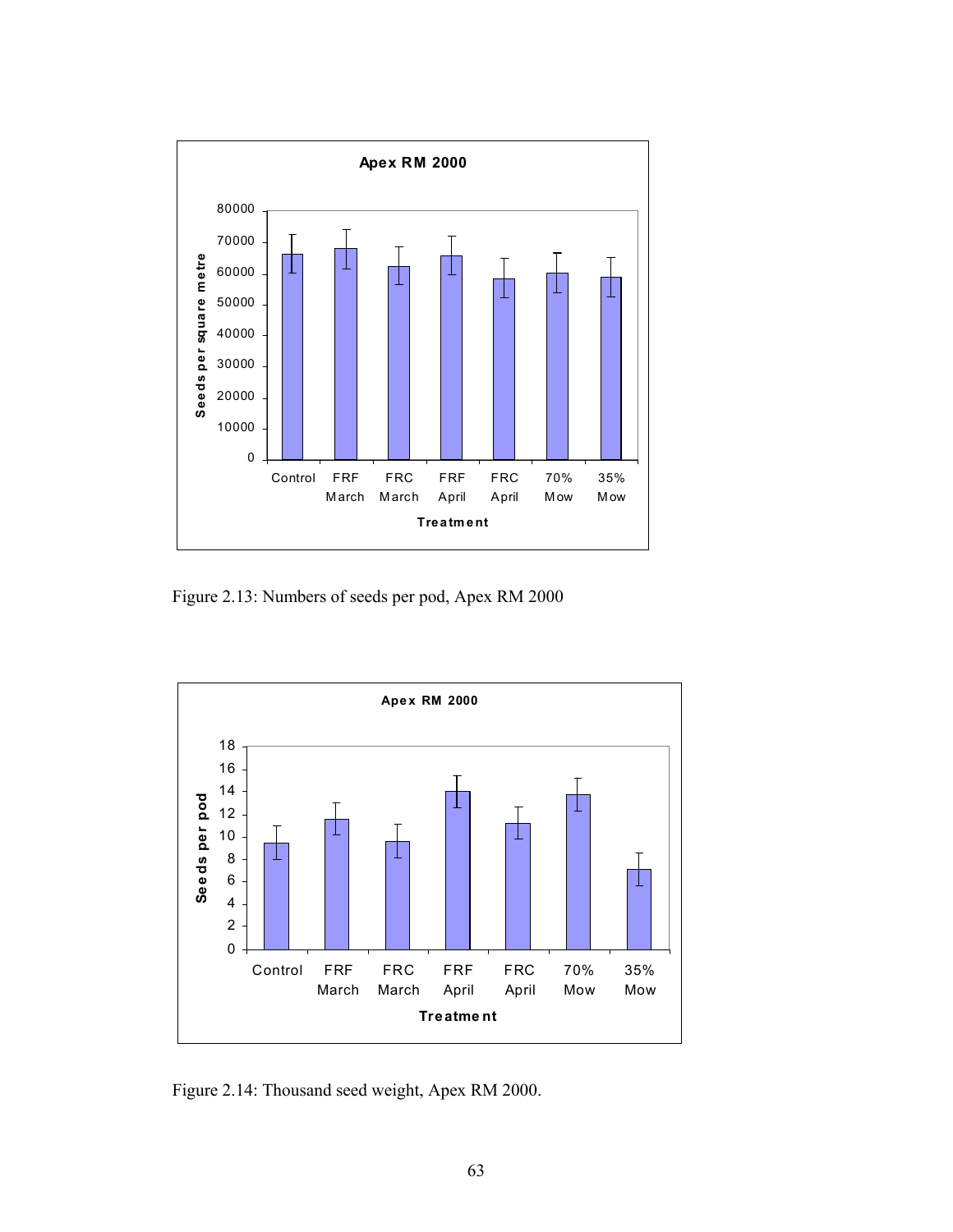

Due to the lack of significance according to analysis of variance of most of the components of yield, the causes of yield differences were further assessed by regression analysis, plotting the various characters against yield. Final pod numbers did not account for the variation in yield of Apex at RM in 2000. Numbers of seeds per pod and thousand seed weight showed slight correlation with final yield, but did not account for much of the variance (data not shown). However, there was a strong correlation between the number of seeds per square metre and yield, with the highest yield produced from greater numbers of seeds per square metre (Figure 2.15). This relationship accounted for most of the variance in yield.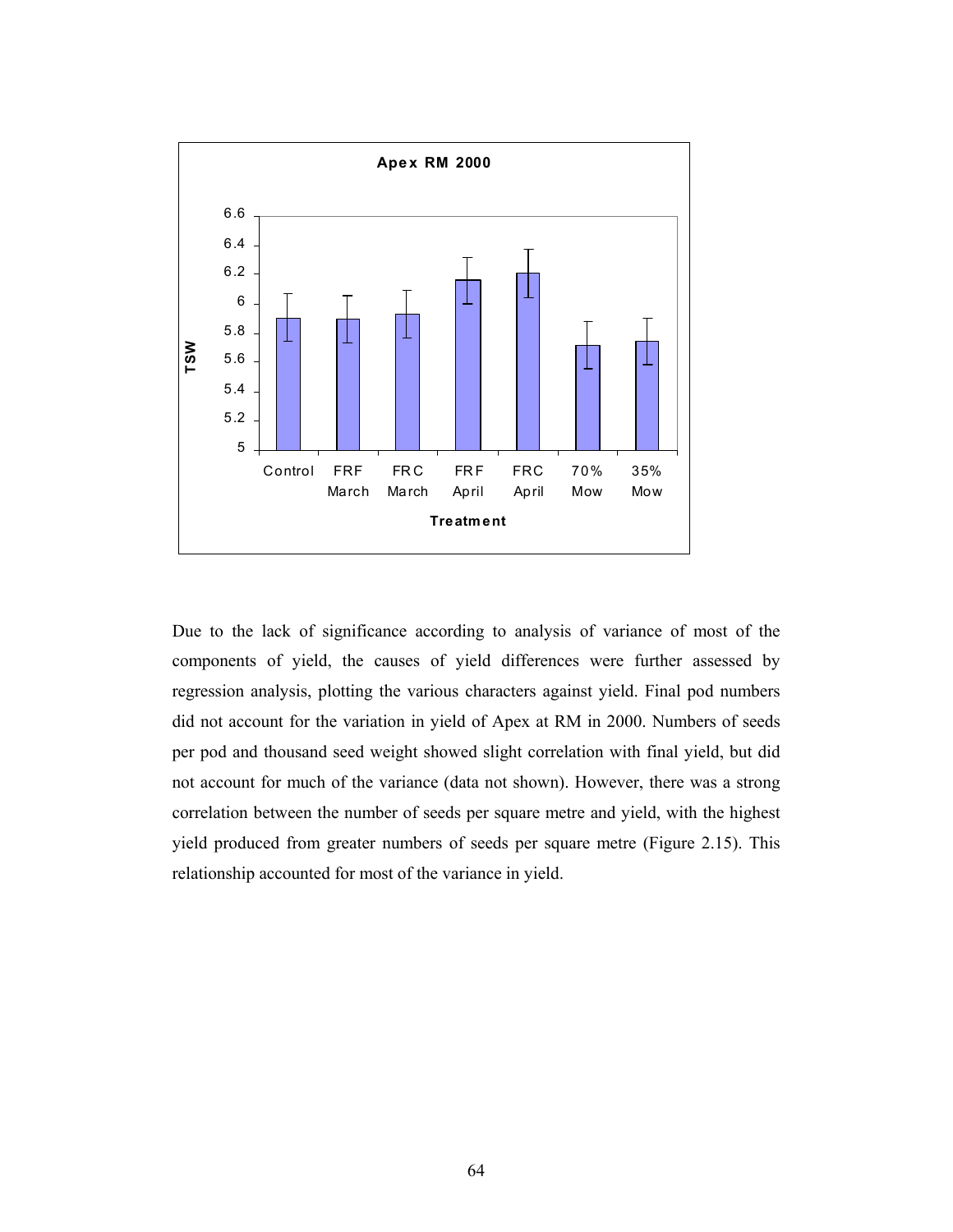



Several alternate hypotheses can be forwarded to explain the variation in seed numbers. Differences in canopy structure, due to PGRs, could lead to enhanced light interception and better assimilate partitioning, potentially leading to better assimilate supply and consequently pod and seed survival during the critical phase determining seed numbers immediately post-flowering. Alternatively, delayed senescence, altered pod characteristics or altered canopy structure could lead to better recovery of seeds during combine harvesting. Growth analysis data was assessed to see if evidence could be found to support one or other of these hypotheses.

At the pre-harvest growth analysis, remediation treatment had a nearly significant (*P*=0.056) effect on total crop dry matter and a significant (*P*=0.047) effect on pod layer total dry matter and on pod dry matter all were reduced by spraying with Caramba or by mowing (Figure 2.16). Total crop total dry matter was closely associated with yield (Figure 2.17), with reduction in total dry matter due to remediation associated with reduction in yield. Pod green area index showed a similar effect, with lower GAI in the remediation treatments (Figure 2.18), indicating that Apex (which was only very slightly above optimum GAI without treatment) was 'over-remediated' by Caramba or mowing in this case. Pod numbers did not vary significantly. Although this indicated that over-remediation may have limited assimilate supply and thus limited seed numbers per square metre, assessment of light interception data showed no significant differences in light absorption by the different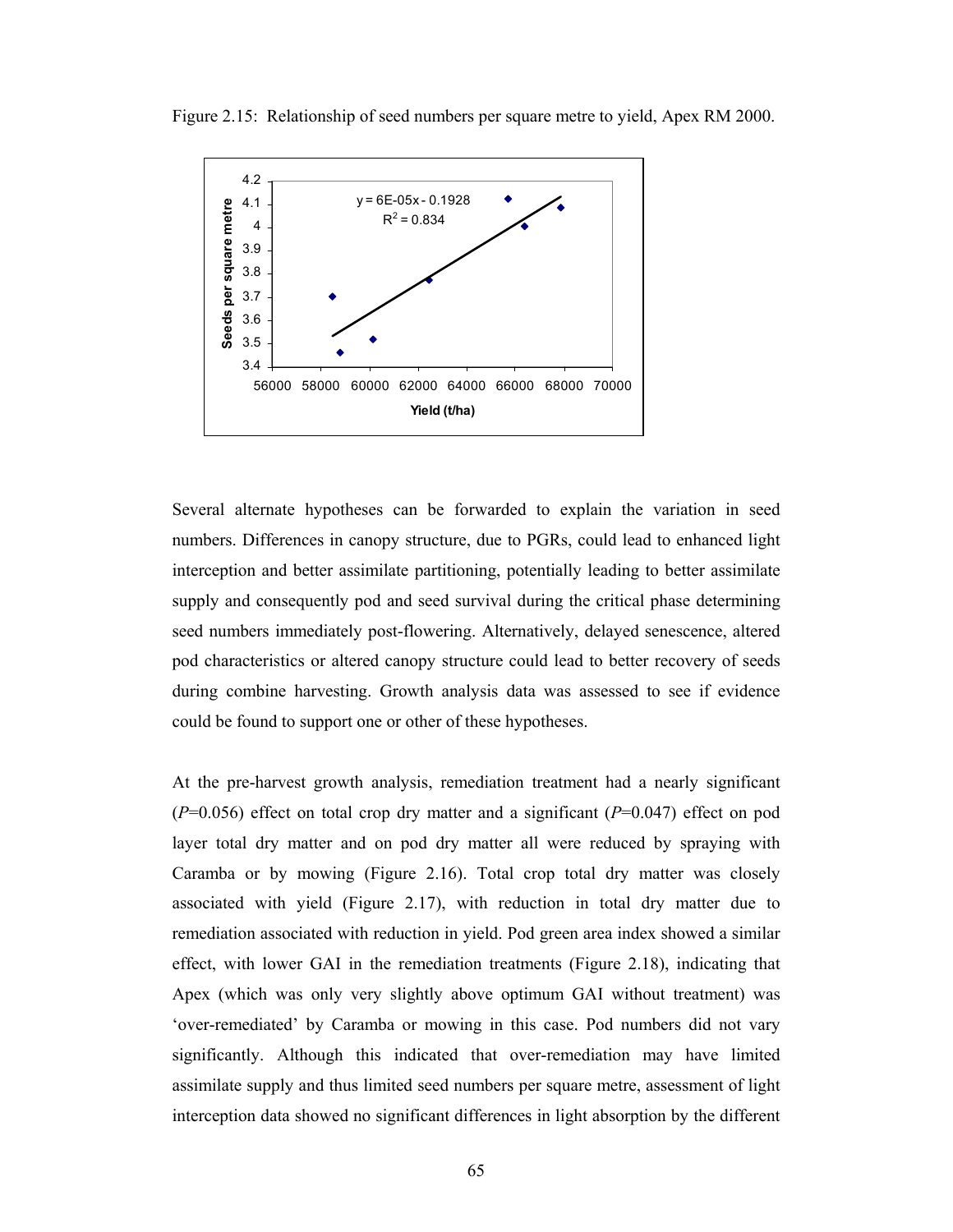canopies (*P*>0.1). An attempt was made to assess the second hypothesis, concerning seed recovery at combine harvest, but no significant differences (*P*>0.1) were found in estimates of losses, between pre-harvest and harvest.

Figure 2.16: Variation in total crop and pod layer dry matter



Figure 2.17: Relationship between total crop dry matter and yield.

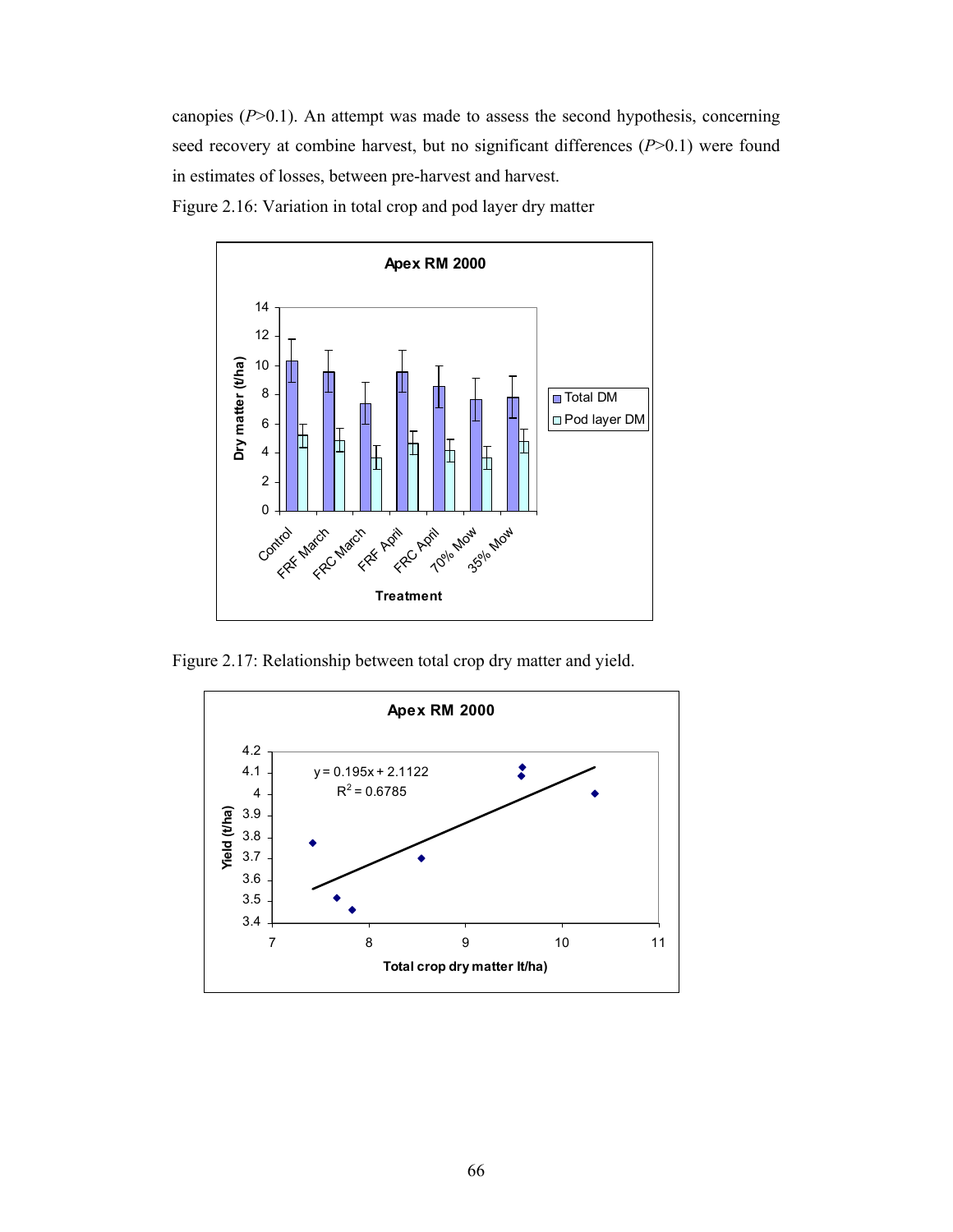A weak relationship was also seen between crop total green area index post-flowering and yield (Figure 2.18)



Figure 2.18: Relationship between total crop GAI and yield, Apex RM 2000.

For Pronto at RM 2000, only the Folicur treatment in March produced a significantly enhanced yield; however, the other spray treatments produced numerical increases in yield. Whilst the 70% mowing treatment hardly affected yield, 35% mowing treatment produced a numerical decrease in yield. Similarly to Apex, therewere no statistically significant differences between yield components (data not shown). Also similarly to Apex, the difference in yield for Pronto was largely explained by the numbers of seeds per square metre by regression analysis (Figure 2.19).



Figure 2.19: Relationship between yield and seed numbers per square metre, Pronto RM 2000.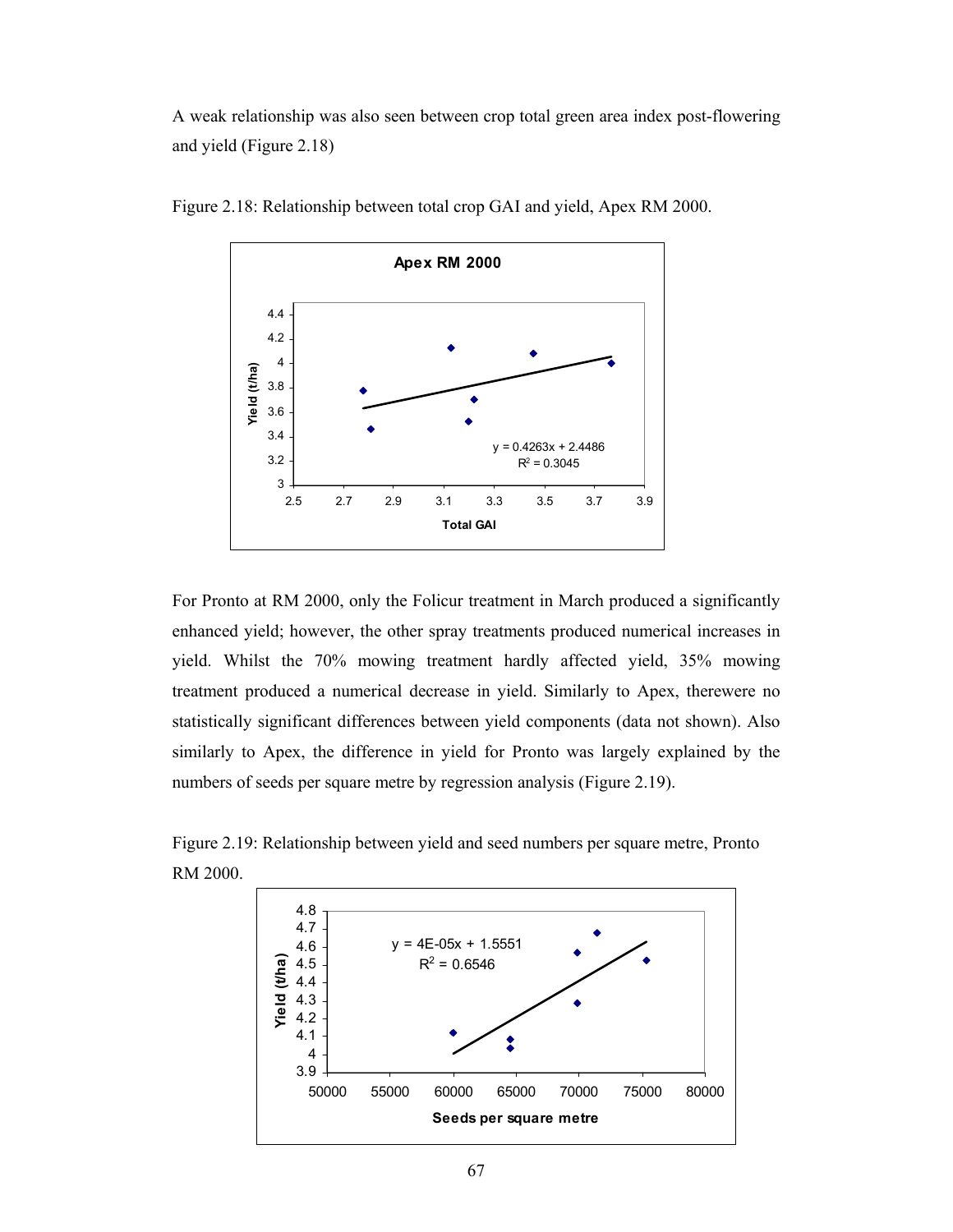Figure 2.20: Relationship of seed numbers per pod to yield, Pronto RM 2000.



The increased numbers of seeds per square metre were due to increased numbers of seeds per pod (Figure 2.20). Differences in yield and seed numbers were not related to the number of pods, and there was no significant variation in thousand seed weight. Again, light interception measurements showed no significant differences between treatments (*P*>0.1, data not shown). Unlike for Apex, the additional yield could not be associated with changes in crop dry mass, pod layer dry mass, pod green area or pod layer total green area which did not vary significantly (data not shown).

#### 3.1.5.2. ADAS High Mowthorpe

Analysis of variance of yield components again showed few significant differences. The only significant differences were due to cultivar rather than to treatment. Apex had more pods per square metre than Pronto at harvest (*P*<0.01), but fewer seeds per square metre and fewer seeds per pod  $(P< 0.05$ , data not shown). For Apex at High Mowthorpe, only spraying with full rate Folicur in March significantly enhanced yield, although the April sprays resulted in numerical increases in yield. As for Rosemaund, the yield differences due to spray treatment were best explained by increased numbers of seeds per square metre, for both Apex (Figure 2.21) and Pronto (Figure 2.22). Thousand seed weight also contributed to a small extent for Apex, although the relationship between seed numbers per pod and yield was not significant.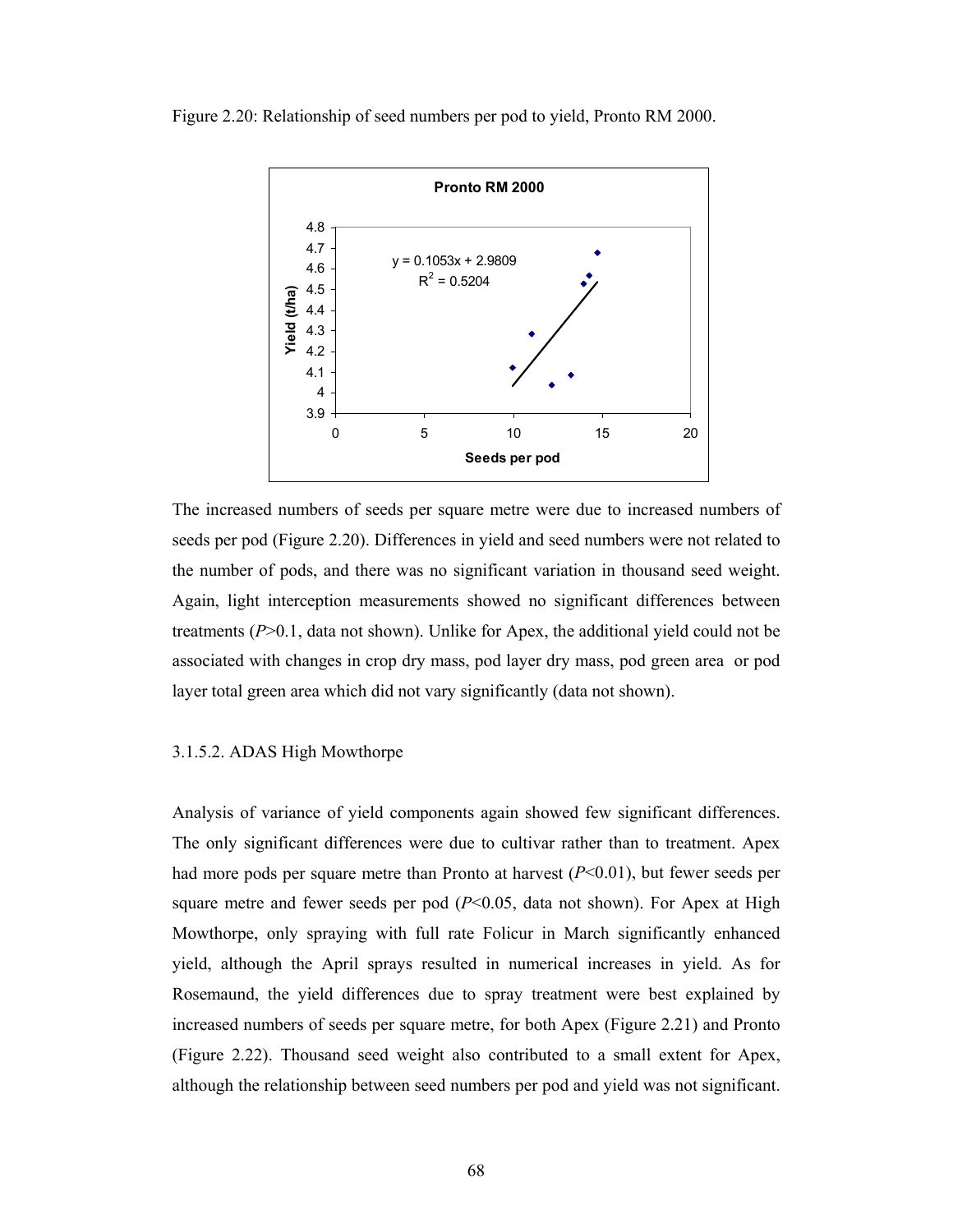For Pronto, the opposite was found, with a stronger relationship between seeds per pod and yield and a weaker effect of thousand seed weight.





Figure 2.22: Relationship between seed numbers per square metre and yield, Pronto HM 2000



As was found at ADAS Rosemaund, light interception data showed no significant treatment differences and no evidence could be found for differences in seed recovery. Unlike the situation at ADAS Rosemaund, the high yields at High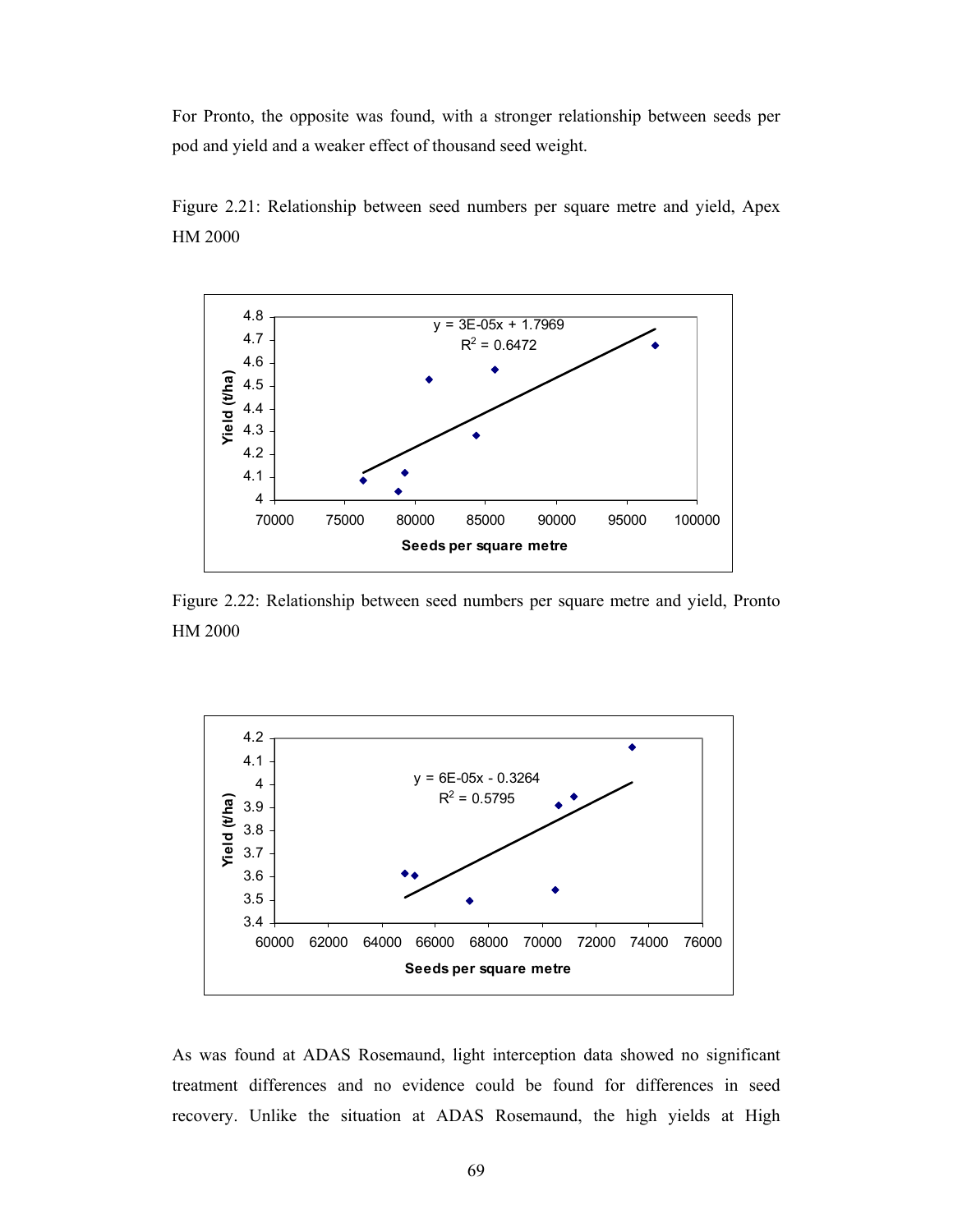Mowthorpe could not be significantly associated with crop or pod layer dry matter, although there was a similar numerical trend. However, for Pronto, there were close associations between a number of components of green area and greater yields (Figure 2.23). For Pronto at High Mowthorpe, no such relationships could be found as the data was more variable (data not shown).

Figure 2.23: Relationship between pod layer total green area (post-flowering sample) and yield, Apex HM 2000.

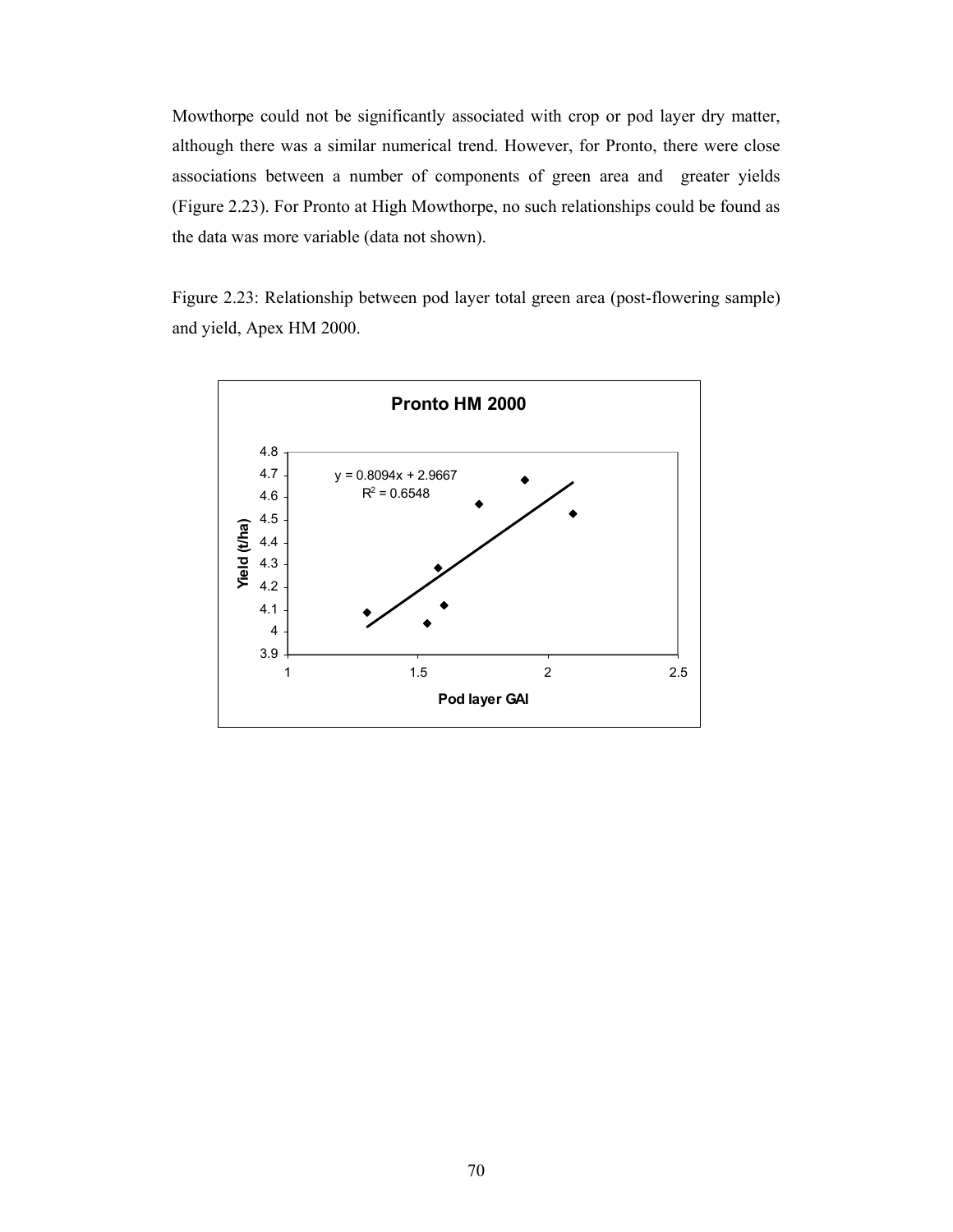*3.2. 2001*

#### **3.2.1. Control crop development**

#### 3.2.1.1. ADAS Rosemaund

Final crop height, its development through the season and treatment effects were very similar to the previous year (Figure 2.24). Green area index was not significantly affected by seed rate in either cultivar, with similar green area indices from high and low seed rates at both sowing dates, although there were numerically higher GAIs from the high seed rate of Apex (Figure 2.25). The late-sown crops of both cultivars displayed very delayed development of GAI compared to the early-sown crops (and the previous year), with GAIs  $\leq 1$  in April compared to GAIs  $\geq 2$  in early sown crops. However, After April, GAI increased rapidly in the late-sown crops to produce maximum canopy sizes only slightly smaller than early sown crops. Canopy size in Pronto was numerically smaller than those of Apexalthough the size of both cultivars was less than the optimum value of 3. The canopies were smaller than those achieved at Rosemaund in 2000, and smaller than those produced at High Mowthorpe.

As with GAI, seed rate had no significant effect at either sowing date, with either cultivar on biomass accumulation (Figure 2.26). However, sowing date had a significant effect with much lower biomass accumulated up until april, in the latesown crops of both Pronto and Apex. After April, biomass accumulatedat the same rate in the late-sown and early-sown crops, so the difference was preserved. Biomass accumulation was slightly lower in Pronto than in Apex. The early-sown crops produced similar biomass to that produced in 2000 and to High Mowthorpe in this year, but the late-sown crops produced markedly less biomass.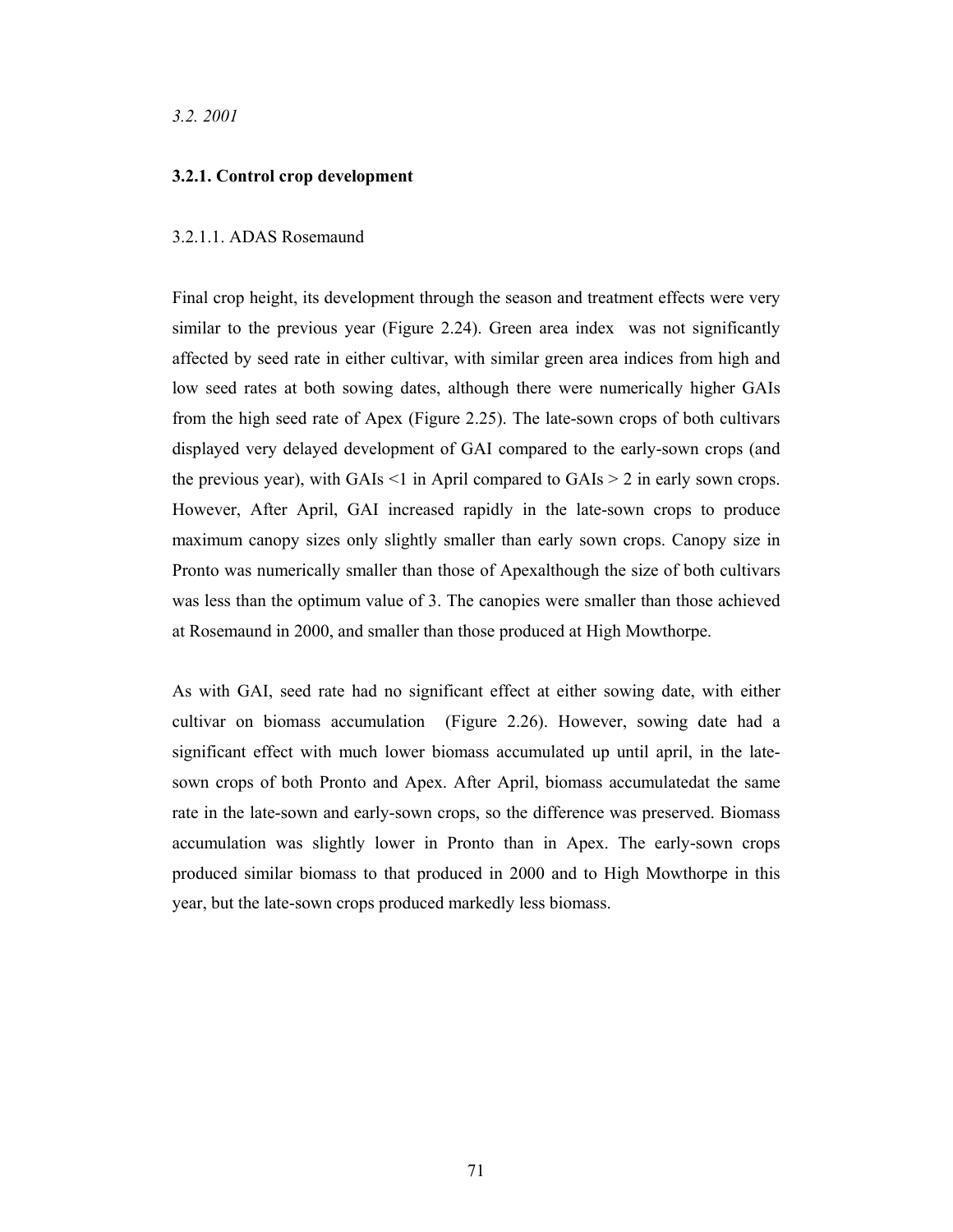

Figure 2.25: Control crop green area index, ADAS Rosemaund, 2001



Figure 2.26: Control crop Biomass, ADAS Rosemaund 2001



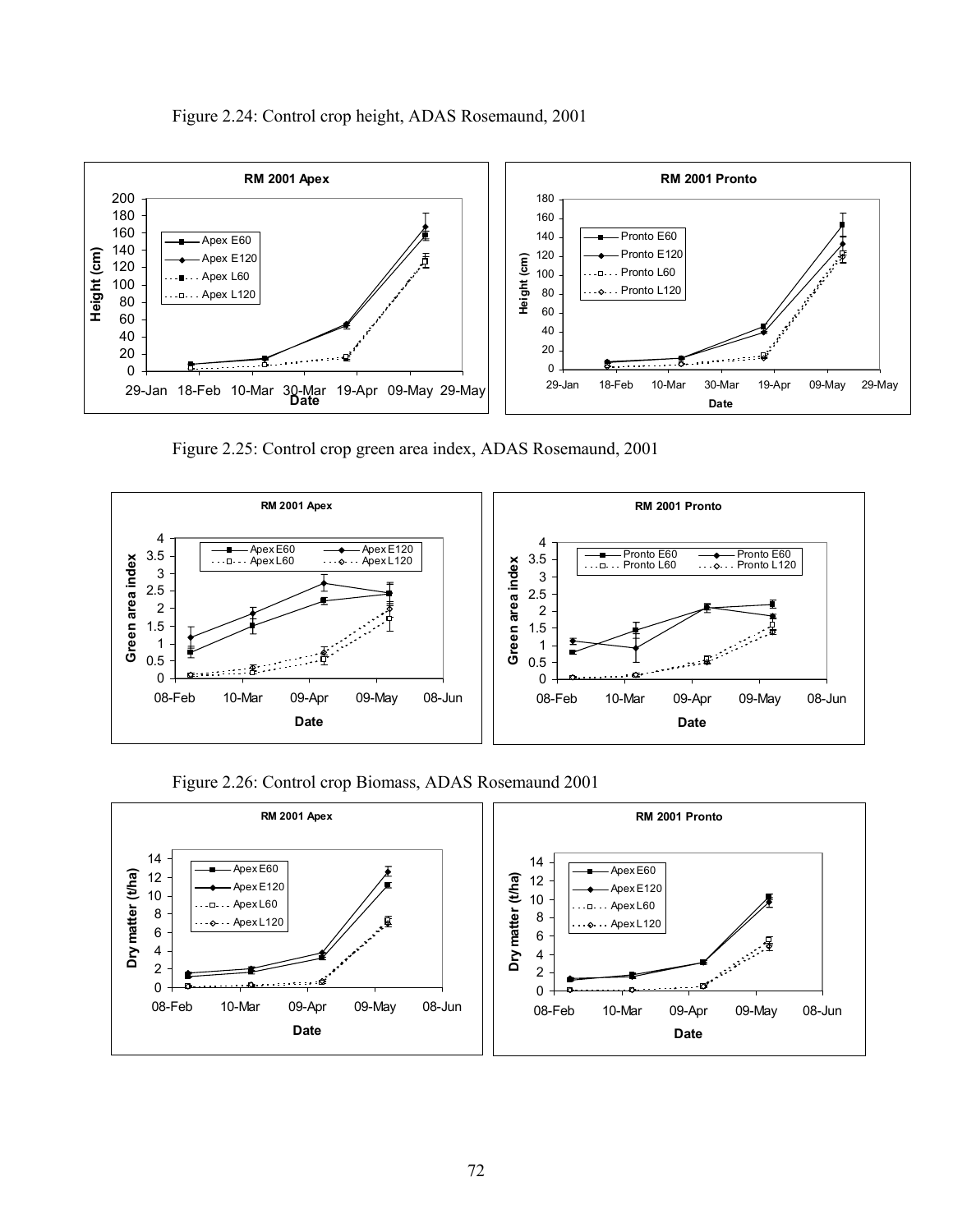#### 3.2.1.2. ADAS High Mowthorpe

Early-sown crops of Apex, were significantly taller than late-sown crops at the April sample point, there was no significant difference due to seed rate (Figure 2.27 (a)).By the post-flowering sample point there was no significant difference in height, with late-sown crops gaining similar height to the early-sown crops due to more rapid height increase post-April. The Pronto crops (Figure 2.27 (b)) showed exactly the same pattern as Apex, but by May were about 10 cm taller.

Green area index showed a similar pattern of development to crop height (Figure 2.28), although some effects of seed rate were apparent. In April, green area indices of the early-sown crops were greater than for the late-sown crops in both Apex and Pronto. In Apex, the high and low seed rate crops from the early sowing did not have significantly different GAIs, but for Pronto, the high seed rate had a greater GAI. For the late-sown-crops, high seed rates of both Apex and Pronto gave greater GAIs in April. However, after April, the late-sown low seed rate crops of both Apex and Pronto showed the most rapid increase in GAI and by May had numerically the greatest GAI, although there were no significant differences between treatments. Canopy size of both Apex and Pronto covered a similar range, from  $2 - 3.5$  GAI.

Biomass accumulated through the season in a very similar way height (Figure 2.29), with no effect of seed rate but with late-sown crops of both cultivars showing significantly less biomass accumulated by April. However, after the April sample point, biomass accumulation was more rapid in the late-sown crops than the earlysown crops, leading to similar amount of biomass post-flowering. Pronto crops had produced greater biomass than Apex by May  $(10.7 \text{ cf } 8.9 \text{ tha}^{-1} \text{ on average})$ .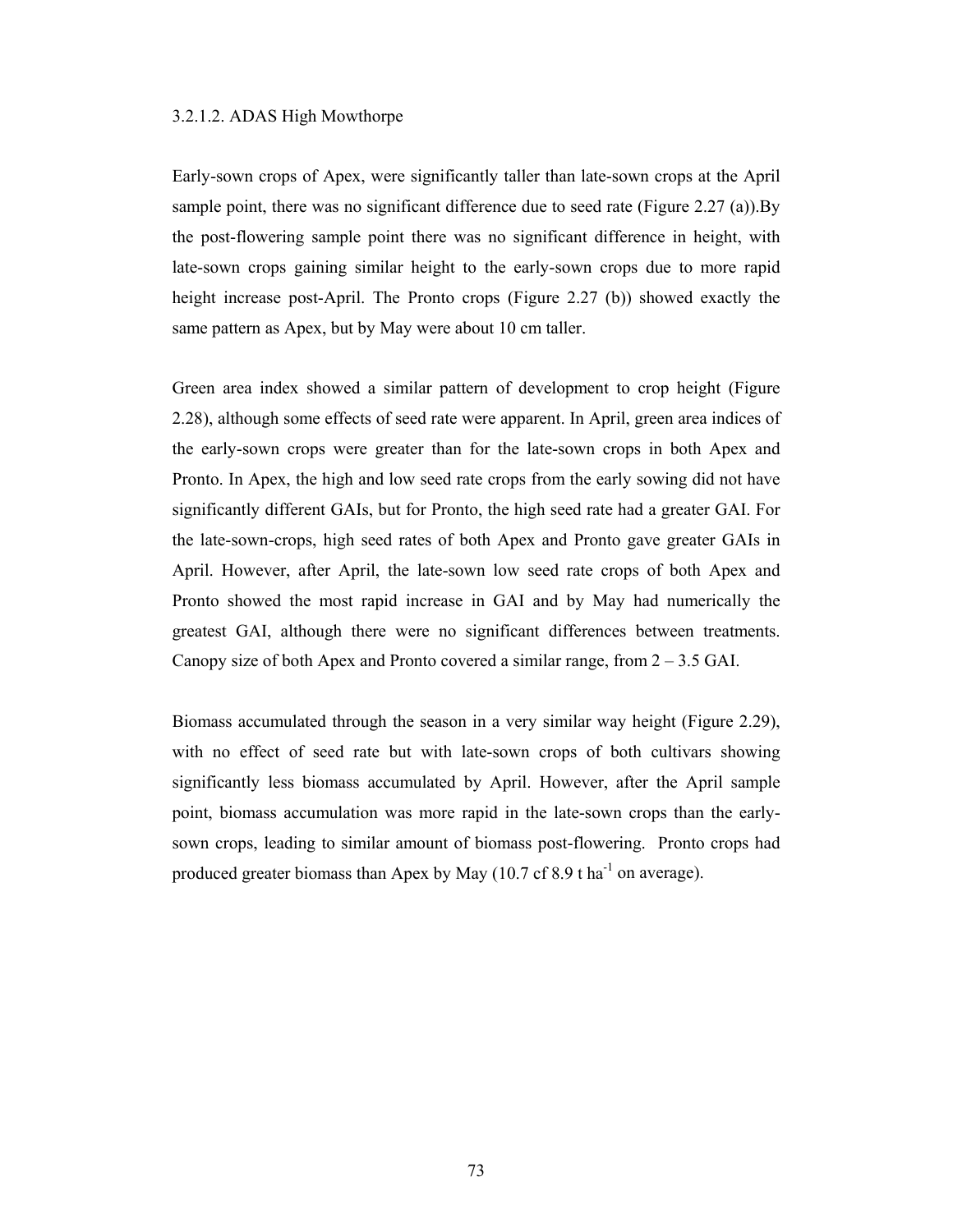



Figure 2.28: Control crop green area index, ADAS High Mowthorpe 2001



Figure 2.29: Control crop biomass, ADAS High Mowthorpe 2001



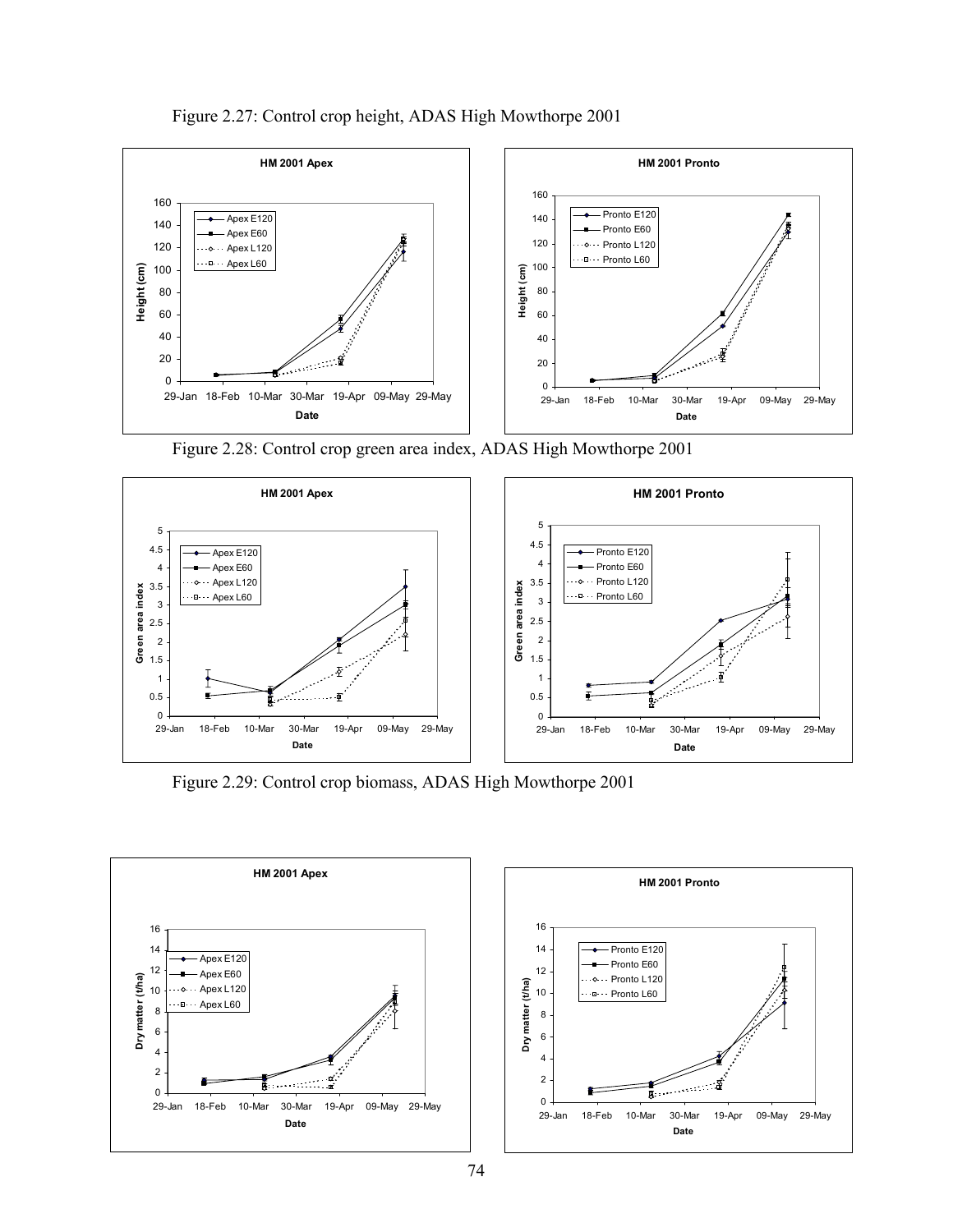## 3.2.2. Height and lodging

#### 3.2.2.1. ADAS Rosemaund

There was a significant (*P*<0.001) effect of variety, with Apex crops taller than Pronto  $(146.9 \text{ cf } 134.3 \text{ cm}$ . SED 2.33). There were no significant treatment effects  $(P=0.588)$ or a variety x treatment interaction  $(P=0.236)$ . However, most treatments resulted in small numerical reductions in height of between  $3.5 - 11.9$  cm  $(2.5 - 7.8%)$  (Table 2.6).

Due to the large number of treatments with no lodging, the data was transformed as in the previous year (see section 2.4), the transformed data are presented in brackets in table 2.7. Lodging was greater in Apex than Pronto, with 93.7% lodging in the early sown high seed rate control tretment of Apex compared to 27.5% for the same Pronto treatment. Lodging was least sever in late sown low seed rate treatments and intermediate in early sown low seed rate and late sown high seed rate plots. The greatest reductions in lodging were achieved by full rate applications of Folicur or Caramba in April. Full rate applications in March were less effective and half rates in March had little effect.

#### 3.2.1.2. ADAS High Mowthorpe

At High Mowthorpe, there was again a significant  $(P<0.001)$  effect of variety, except here Pronto crops were taller than Apex crops (124.4 cf 108.8 cm). Again there was no significant treatment effect (*P*=0.124) or treatment x variety interaction (*P*=0.936). As at Rosemaund, however, most of the treatments resulted in numerical decreases in height of  $4.2 - 15$ -0 cm (max  $3.6 - 12.9\%$ ) (table 2.6). In contrast to Rosemaund no lodging occurred at High Mowthorpe in 2001.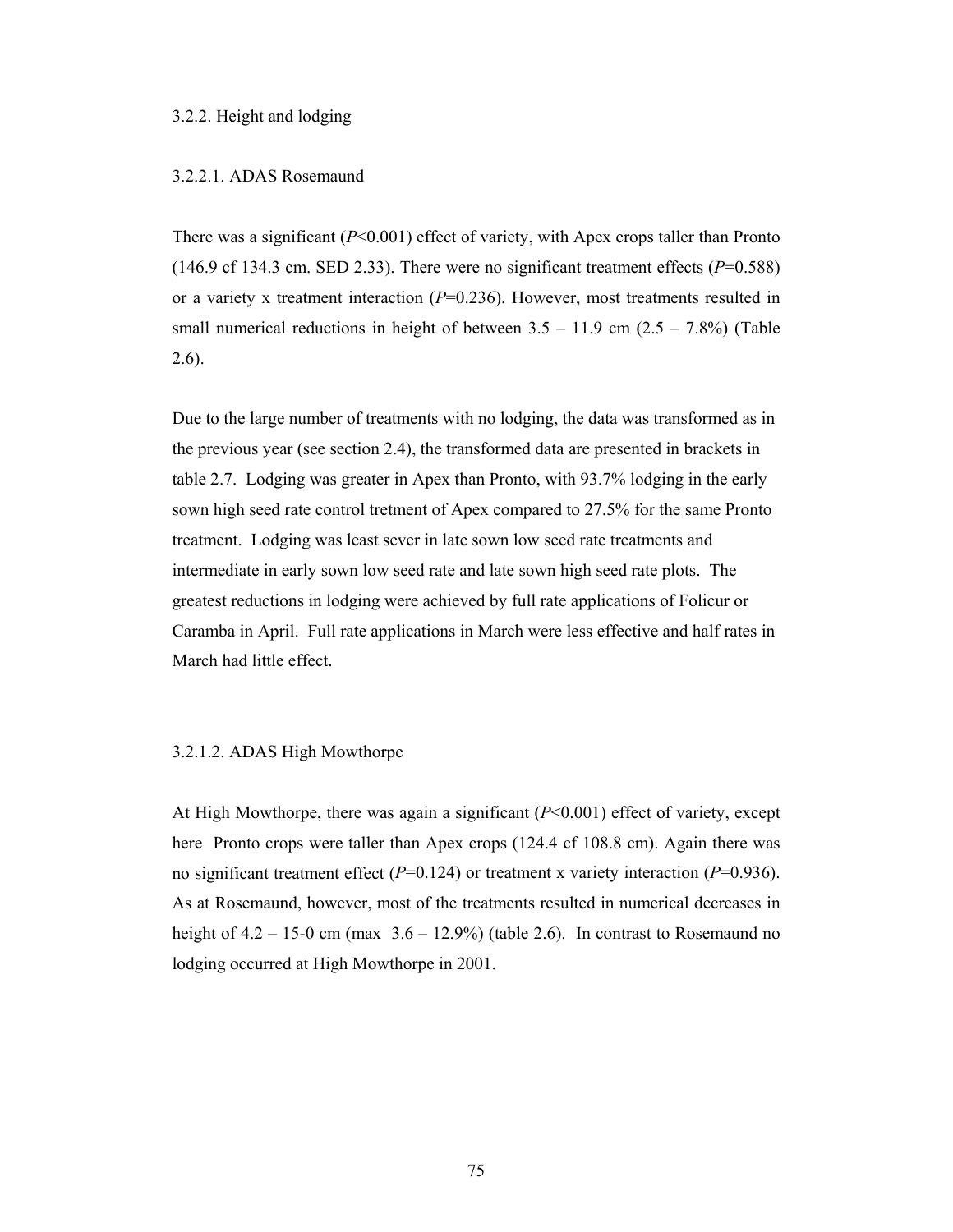| <b>Treatment</b>          | Rosemaund             |       | <b>High Mowthorpe</b> |               |  |
|---------------------------|-----------------------|-------|-----------------------|---------------|--|
|                           | <b>Pronto</b><br>Apex |       | Apex                  | <b>Pronto</b> |  |
|                           |                       |       |                       |               |  |
| Untreated                 | 153.2                 | 138.9 | 116.1                 | 129.7         |  |
| March – Full rate Folicur | 143.6                 | 135.4 | 108.9                 | 125.5         |  |
| March – Full rate Caramba | 145.9                 | 129.2 | 105.9                 | 119.7         |  |
| April – Full rate Folicur | 145.1                 | 137.7 | 101.1                 | 122.9         |  |
| April – Full rate Caramba | 149.7                 | 129.7 | 99.9                  | 120.7         |  |
| March – Half rate Folicur | 149.2                 | 128.4 | 118.9                 | 130.3         |  |
| March – Half rate Caramba | 141.3                 | 140.7 | 110.7                 | 121.9         |  |
| $\mathrm{SED}$ (26 df)    | 6.17                  |       | 8.02                  |               |  |
| LSD(5%)                   | 12.69                 |       | 16.49                 |               |  |

Table 2.6: Height measurements taken at the post-flowering growth analysis, May 2001.

 Table 2.7: Lodging at ADAS Rosemaund, 2001. Transformed data in brackets to which the statistics apply.

| <b>Treatment</b> | Apex                                                                         |         |                   |                   | Pronto            |         |                  |                  |
|------------------|------------------------------------------------------------------------------|---------|-------------------|-------------------|-------------------|---------|------------------|------------------|
|                  | Early                                                                        |         | Late              |                   | Early             |         | Late             |                  |
|                  | 120                                                                          | 60      | 120               | 60                | 120               | 60      | 120              | 60               |
| Control          | 93.7                                                                         | 52.8    | 52.5              | 27.5              | 27.5              | 11.2    | 0.0              | 1.2              |
|                  | (4.533)                                                                      | (2.378) | (3.008)           | (2.159)           | (2.103)           | (1.181) | $\overline{(-)}$ | $\overline{(-)}$ |
|                  |                                                                              |         |                   |                   |                   |         | 0.693)           | 0.118)           |
|                  |                                                                              |         |                   |                   |                   |         |                  |                  |
| FR Folicur       | 62.5                                                                         | 5.0     | 25.0              | 3.7               | 21.2              | 7.5     | 2.5              | 3.7              |
| March            | (3.938)                                                                      | (0.733) | (1.441)           | (0.157)           | (2.577)           | (0.978) | (0.056)          | (0.631)          |
|                  |                                                                              |         |                   |                   |                   |         |                  |                  |
| <b>FR</b>        | 67.5                                                                         | 7.5     | 17.5              | 2.5               | 10.0              | 11.3    | 6.2              | 3.7              |
| Caramba          | (4.152)                                                                      | (1.380) | (0.542)           | (0.458)           | (1.727)           | (1.655) | (0.285)          | (0.157)          |
| March            |                                                                              |         |                   |                   |                   |         |                  |                  |
| FR Folicur       | 42.5                                                                         | 5.0     | 0.0               | 0.0               | 5.0               | 3.8     | 0.0              | 2.5              |
| April            | (2.733)                                                                      | (0.805) | $\left( -\right)$ | $\overline{(-)}$  | (0.733)           | (0.157) | $\left($ =       | (0.056)          |
|                  |                                                                              |         | 0.693)            | 0.693)            |                   |         | 0.693)           |                  |
| <b>FR</b>        | 32.5                                                                         | 5.0     | 0.0               | 0.0               | 1.2               | 8.7     | 0.0              | 0.0              |
| Caramba          | (1.727)                                                                      | (0.733) | $\overline{(-)}$  | $\overline{(-)}$  | $\left( -\right)$ | (1.583) | (−               | (−               |
| April            |                                                                              |         | 0.693)            | 0.693)            | 0.118)            |         | 0.693)           | 0.693)           |
| HR Folicur       | 87.5                                                                         | 32.5    | 20.0              | 21.2              | 28.8              | 5.0     | 0.0              | 0.0              |
| March            | (4.468)                                                                      | (1.739) | (1.374)           | (0.591)           | (2.450)           | (0.733) | (−               | (−               |
|                  |                                                                              |         |                   |                   |                   |         | 0.693)           | 0.693)           |
| <b>HR</b>        | 82.5                                                                         | 11.3    | 3.8               | 1.2               | 41.2              | 10.0    | 0.0              | 1.2              |
| Caramba          | (4.398)                                                                      | (1.711) | (0.631)           | $\left( -\right)$ | (2.575)           | (1.655) | (−               | (−               |
| March            |                                                                              |         |                   | 0.118             |                   |         | 0.693)           | 0.118            |
| <b>SED</b>       | Sow date x variety x seedrate x treatment = $1.12$ (df 34.3), 0.972 (161 df) |         |                   |                   |                   |         |                  |                  |
|                  | in the same level of TOS x variety x seedrate                                |         |                   |                   |                   |         |                  |                  |
| LSD(5%)          | Sow date x variety x seedrate x treatment = $2.284$ (df 34.3), 1.9202 (161)  |         |                   |                   |                   |         |                  |                  |
|                  | df) in the same level of TOS x variety x seedrate                            |         |                   |                   |                   |         |                  |                  |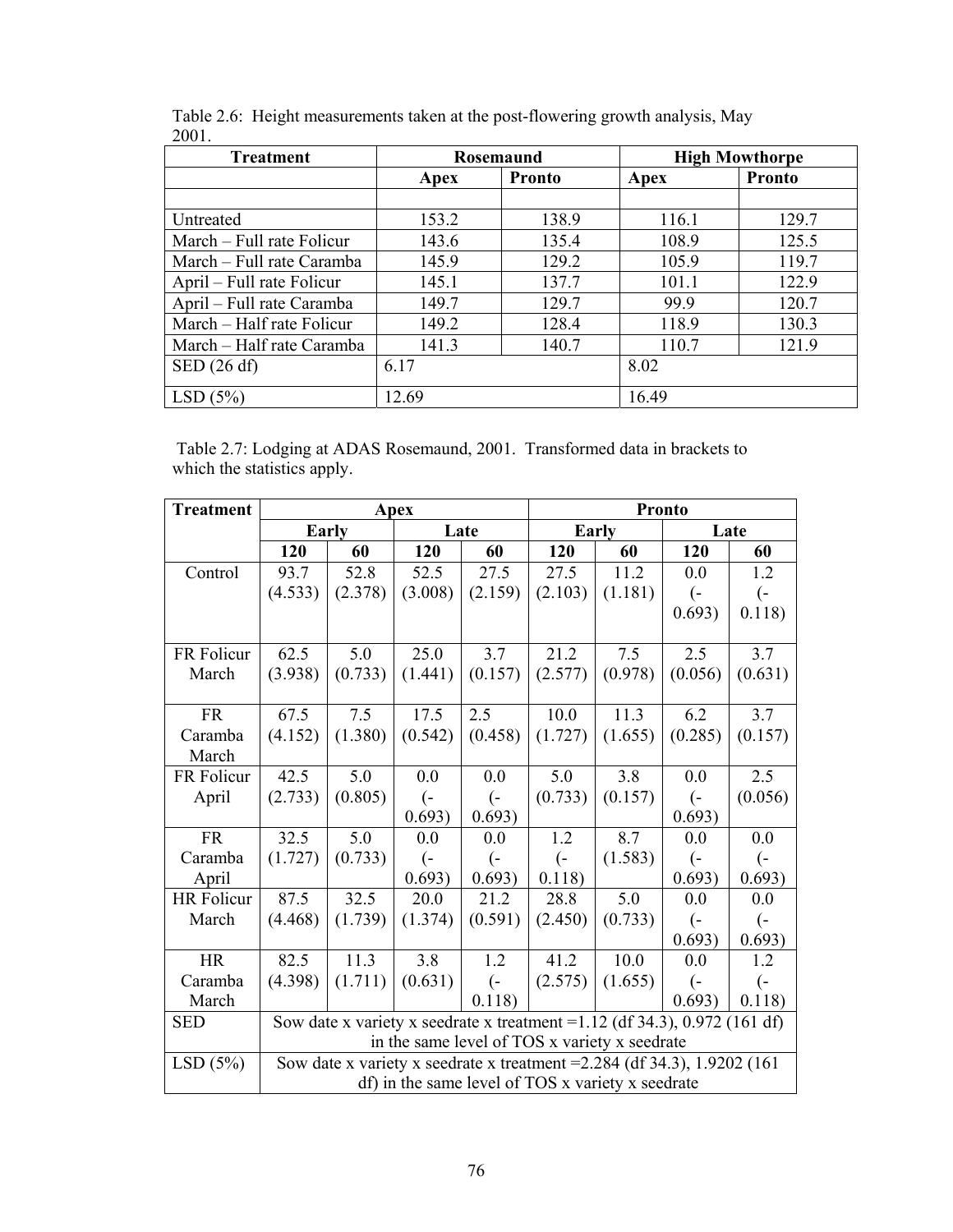# 3.2.3. Yield

# 3.2.3.1. ADAS Rosemaund

The difficult autumn and winter growing conditions were reflected at Rosemaund in 2001 in the performance of the later sowing date with significantly lower (*P*=0.004) yields averaging 1.52 cf. 3.56t/ha in the early sowing (Table 2.8). There was also a significant effect of variety (*P*<0.001), with higher yields from Apex (2.77 cf 2.31, SED 0.05), however, there were no significant effects of seed rate. PGR treatment effects were significant  $(P=0.008)$ , but the only significant yield increases resulted from spraying early-sown high seed rate crops. The greatest yield increases (upto >1t/ha) came from the April applications which had given the biggest reductions in lodging, however, there was also a significant increase due to half rate Folicur applied in March which had given no reduction in lodging. PGR treatments generally resulted in yield decreases on late sown (particularly at low seed rate) plots with reductions of upto 0.6 t/ha. However, 43.8% of the combinations gave numerical yield increases compared to controls of greater than  $0.1$  t ha<sup>-1</sup>.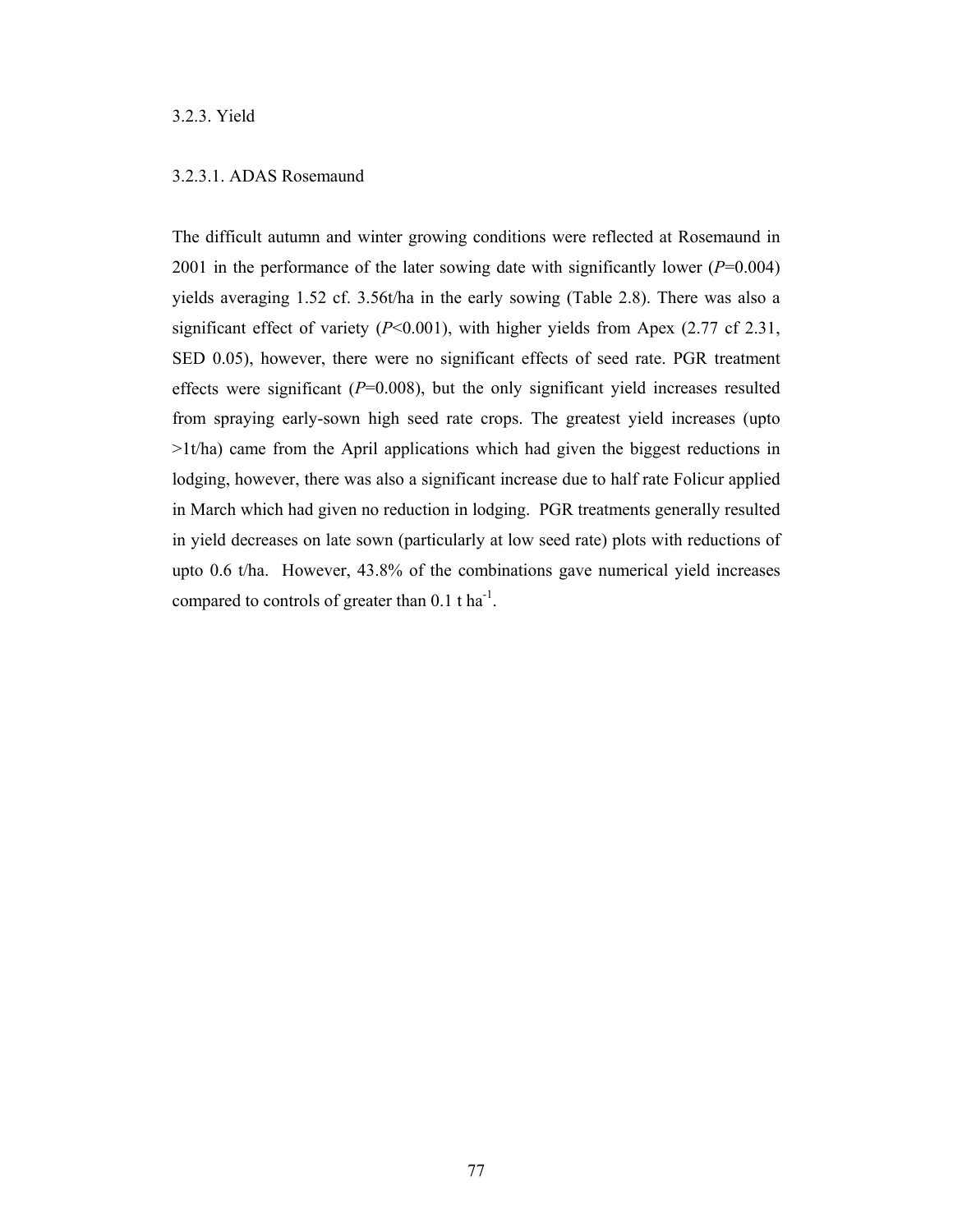| <b>Treatment</b>              |                                                                                                                                          |      | Apex |      | <b>Pronto</b> |      |      |      |
|-------------------------------|------------------------------------------------------------------------------------------------------------------------------------------|------|------|------|---------------|------|------|------|
|                               | Early                                                                                                                                    |      | Late |      | Early         |      | Late |      |
|                               | 120                                                                                                                                      | 60   | 120  | 60   | 120           | 60   | 120  | 60   |
| Control                       | 2.71                                                                                                                                     | 3.17 | 1.42 | 1.41 | 3.31          | 3.81 | 1.92 | 1.84 |
| Full rate                     | 3.40                                                                                                                                     | 3.10 | 1.48 | 1.18 | 3.63          | 4.07 | 2.30 | 1.75 |
| Folicur<br>March              |                                                                                                                                          |      |      |      |               |      |      |      |
| Full rate<br>Caramba<br>March | 3.15                                                                                                                                     | 3.12 | 1.31 | 1.35 | 3.76          | 3.11 | 1.88 | 1.55 |
| Full rate<br>Folicur<br>April | 3.79                                                                                                                                     | 3.43 | 1.58 | 1.20 | 4.14          | 4.11 | 1.87 | 1.61 |
| Full rate<br>Caramba<br>April | 3.44                                                                                                                                     | 3.41 | 1.29 | 1.20 | 3.81          | 3.35 | 1.53 | 1.83 |
| Half rate<br>Folicur<br>March | 3.36                                                                                                                                     | 3.26 | 1.40 | 1.19 | 3.84          | 3.79 | 1.70 | 1.48 |
| Half rate<br>Caramba<br>March | 3.19                                                                                                                                     | 3.42 | 1.42 | 1.32 | 3.20          | 3.38 | 1.83 | 1.22 |
| <b>SED</b>                    | Sow date x seed rate x variety x treatment (13 df) = $0.356$ , in the same<br>level of sow date x seed rate x variety $(161 df) = 0.262$ |      |      |      |               |      |      |      |
| LSD(5%)                       | Sow date x seed rate x variety x treatment (13 df) = 0.770, in the same<br>level of sow date x seed rate x variety (161 df) = $0.517$    |      |      |      |               |      |      |      |

Table 2.8. ADAS Rosemaund yield, 2001.

# 3.2.3.2. ADAS High Mowthorpe

As at Rosemaund sowing date had a significant (*P*<0.001) effect on yield although the penalty for late sowing was relatively small , with early-sown crops outyielding latesown crops on average  $(3.33 \text{ t} \text{ ha}^{-1} \text{ cf } 3.06 \text{ t} \text{ ha}^{-1} \text{ SED } 0.06)$  (Table 2.9). Again as at Rosemaund, variety had a highly significant effect (*P*<0.001), although here there were greater yields from Pronto than Apex  $(3.36 \text{ t} \text{ ha}^{-1} \text{ cf } 3.02 \text{ t} \text{ ha}^{-1} \text{ SED } 0.06)$ . There was, however, a significant sowing date x variety ( $P=0.007$ ) interaction, with Apex producing higher yields from late sowing cf. early sowings and the reverse for Pronto. In contrast to Rosemaund there was a significant (*P*=0.047) effect of seed rate, with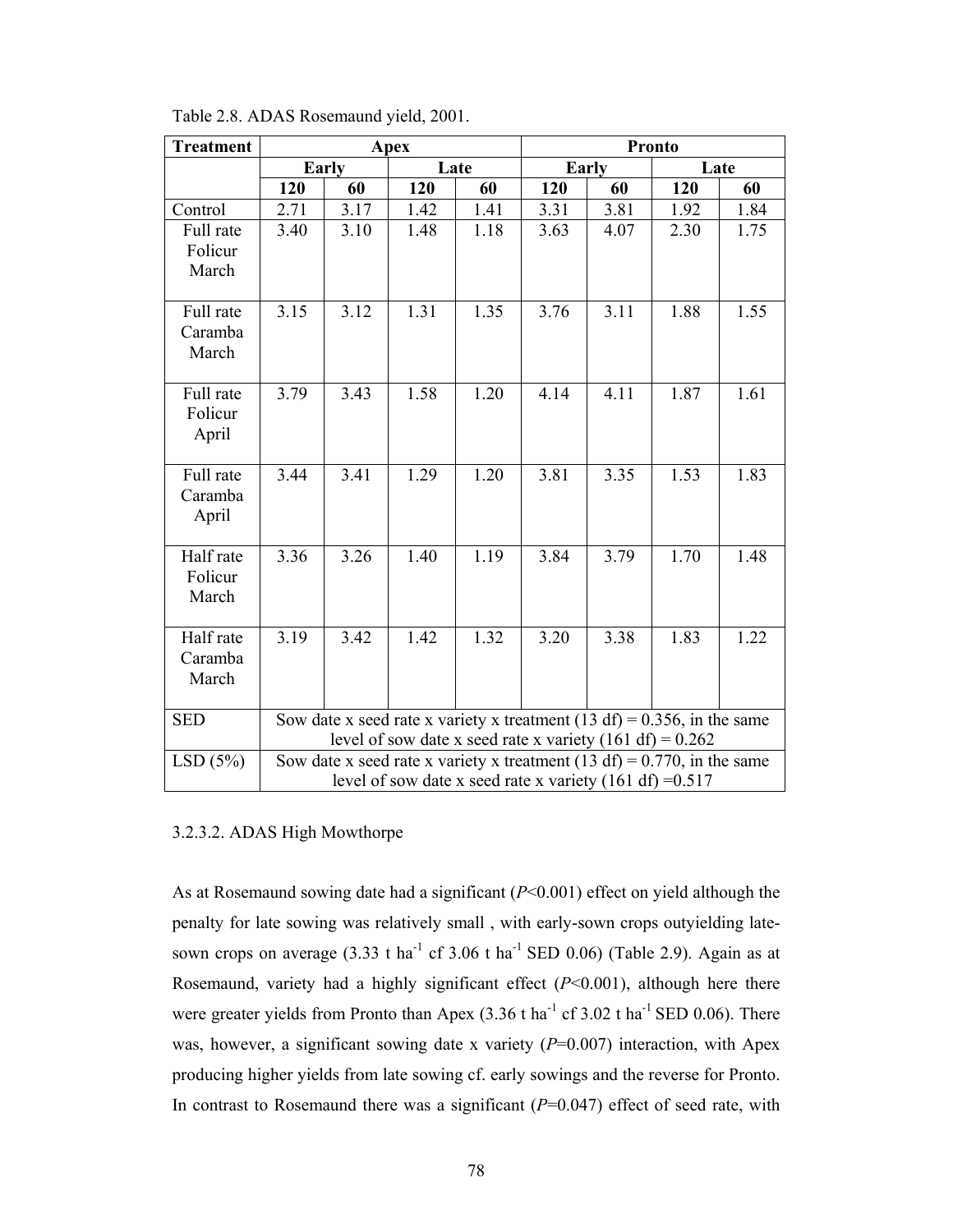the high seed rate yielding more than the low seed rate on average  $(3.25 \text{ tha}^{-1} \text{ cf } 3.13 \text{ t})$ ha<sup>-1</sup> SED 0.06). PGR treatments again had significant effects  $(P=0.04)$ , there was however a significant sowing date x variety x treatment ( $P=0.002$ ) interaction. Yield responses to PGR treatment were greatest in early sown high seed rate plots of Apex reflecting the results at Rosemaund. The greatest yield responses in Pronto were however achieved in the late sown high seed rate plots, although these responses were not significant. There were yield decreases due to PGR use, however there was only one statistically significant decrease in late sown low seed rate Apex. There were positive yield responses in excess of 0.1 t/ha in 54% of the possible combinations.

| <b>Treatment</b>     | <b>Apex</b>                                                                |      |      |      | <b>Pronto</b> |      |                                                                            |      |
|----------------------|----------------------------------------------------------------------------|------|------|------|---------------|------|----------------------------------------------------------------------------|------|
|                      | Early                                                                      |      | Late |      | Early         |      | Late                                                                       |      |
|                      | 120                                                                        | 60   | 120  | 60   | 120           | 60   | 120                                                                        | 60   |
| Control              | 2.84                                                                       | 2.93 | 2.91 | 3.01 | 3.50          | 3.33 | 3.13                                                                       | 3.22 |
| Full rate            | 3.48                                                                       | 3.35 | 3.02 | 2.30 | 3.16          | 3.77 | 3.64                                                                       | 3.77 |
| Folicur              |                                                                            |      |      |      |               |      |                                                                            |      |
| March                |                                                                            |      |      |      |               |      |                                                                            |      |
|                      |                                                                            |      |      |      |               |      |                                                                            |      |
| Full rate            | 3.50                                                                       | 3.30 | 2.70 | 2.65 | 3.29          | 3.11 | 3.62                                                                       | 3.61 |
| Caramba              |                                                                            |      |      |      |               |      |                                                                            |      |
| March                |                                                                            |      |      |      |               |      |                                                                            |      |
|                      |                                                                            |      |      |      |               |      |                                                                            |      |
| Full rate            | 3.50                                                                       | 3.01 | 2.96 | 2.73 | 3.92          | 3.54 | 3.60                                                                       | 2.94 |
| Folicur              |                                                                            |      |      |      |               |      |                                                                            |      |
| April                |                                                                            |      |      |      |               |      |                                                                            |      |
|                      |                                                                            |      |      |      |               |      |                                                                            |      |
| Full rate<br>Caramba | 3.58                                                                       | 3.29 | 2.99 | 2.65 | 3.41          | 3.35 | 3.32                                                                       | 3.30 |
| April                |                                                                            |      |      |      |               |      |                                                                            |      |
|                      |                                                                            |      |      |      |               |      |                                                                            |      |
| Half rate            | 3.15                                                                       | 3.37 | 2.93 | 2.98 | 3.50          | 3.52 | 3.29                                                                       | 2.89 |
| Folicur              |                                                                            |      |      |      |               |      |                                                                            |      |
| March                |                                                                            |      |      |      |               |      |                                                                            |      |
|                      |                                                                            |      |      |      |               |      |                                                                            |      |
| Half rate            | 3.06                                                                       | 3.07 | 2.75 | 2.62 | 3.19          | 3.38 | 3.01                                                                       | 2.74 |
| Caramba              |                                                                            |      |      |      |               |      |                                                                            |      |
| March                |                                                                            |      |      |      |               |      |                                                                            |      |
|                      |                                                                            |      |      |      |               |      |                                                                            |      |
| <b>SED</b>           | Sow date x seed rate x variety x treatment (13 df) = $0.356$ , in the same |      |      |      |               |      |                                                                            |      |
|                      | level of sow date x seed rate x variety $(161 df) = 0.262$                 |      |      |      |               |      |                                                                            |      |
| LSD(5%)              |                                                                            |      |      |      |               |      | Sow date x seed rate x variety x treatment (13 df) = $0.770$ , in the same |      |
|                      | level of sow date x seed rate x variety (161 df) = $0.517$                 |      |      |      |               |      |                                                                            |      |

Table 2.9: Yield, ADAS High Mowthorpe 2001.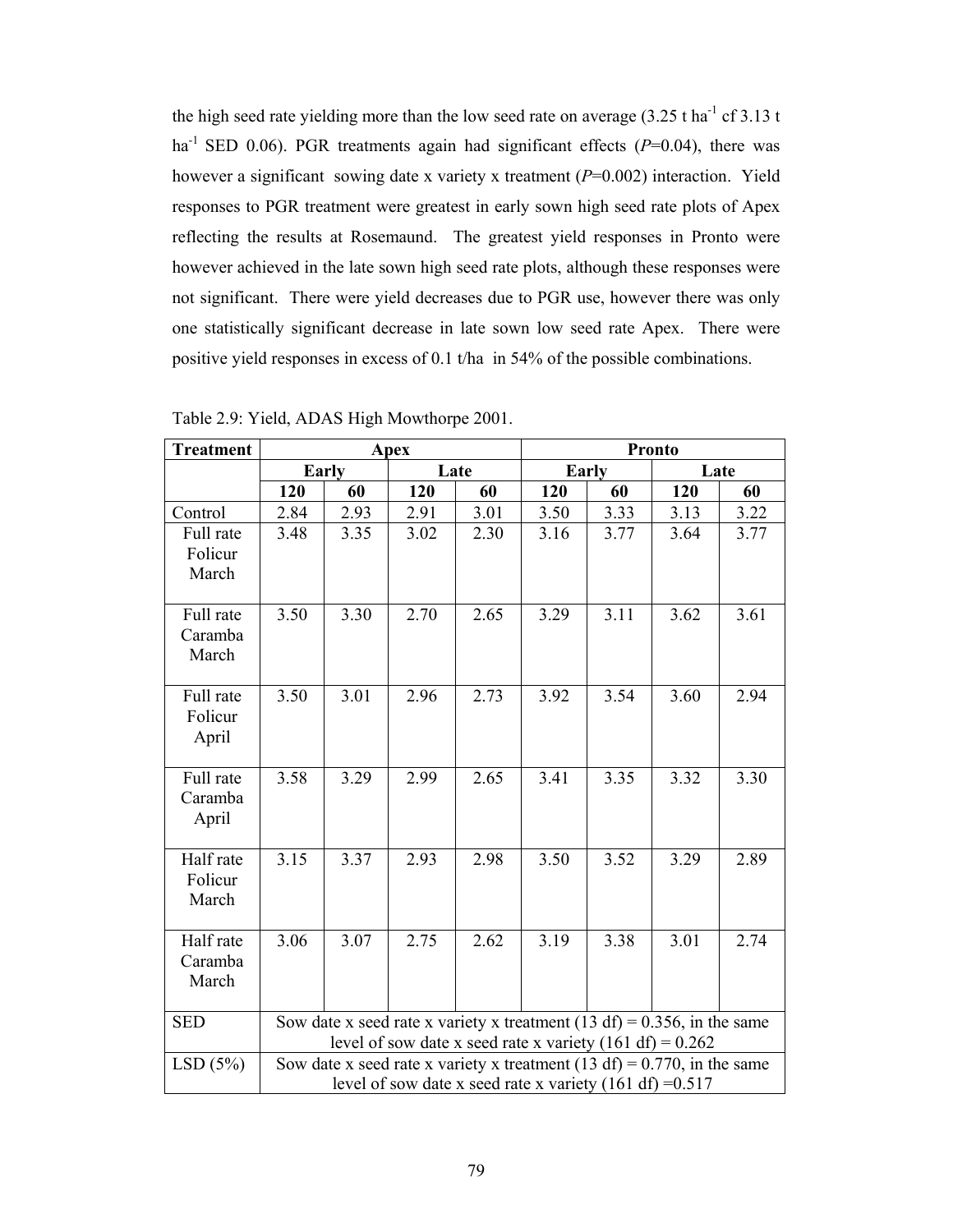#### 3.2.4. Relationship between GAI and yield benefit

As in the previous year there was generally a positive relationship between canopy size at spraying and the yield response to PGR use (Figures 2.30-2.33).

#### 3.2.4.1. ADAS Rosemaund

At Rosemaund (Figures 2.30 and 2.31) the relationship between canopy size and yield response to treatment was generally best with April applications. This is perhaps not surprising as the closer the time of assessment is to the achievement of final canopy size, the less chance there is for weather to affect the relationship. For the April applications crops with in excess of 1.5 GAI at spraying would generally give economic responses although there was a tendency for Pronto to need larger crops in the order of 2 GAI. With the full rate applications in March the relationship between crop size at treatment and yield response was generally weaker, with the exception of Caramba applied to Pronto. The relationship between crop size at treatment and yield response was generally better with half rate treatments in March than with full rate, although yield responses tended to be lower.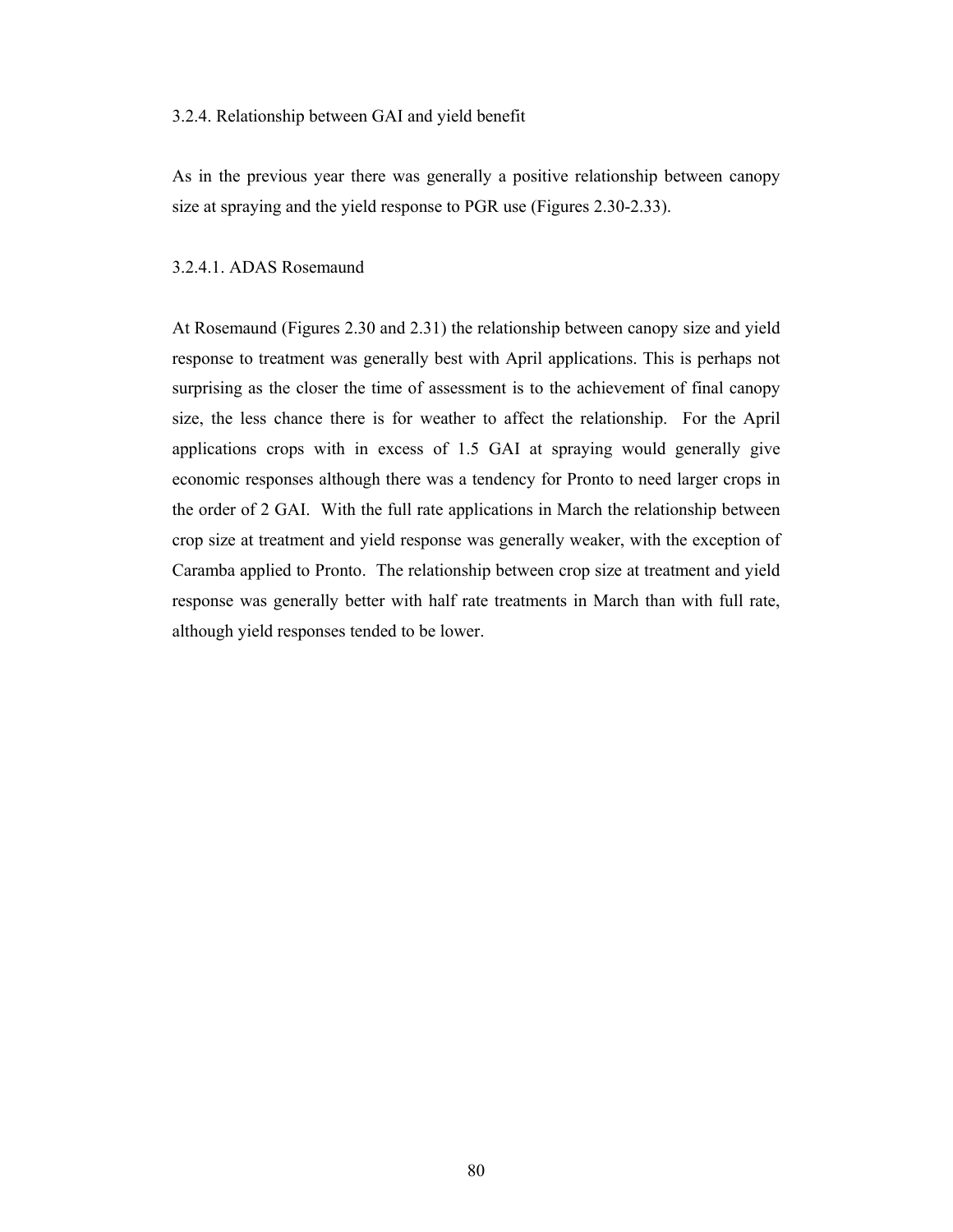

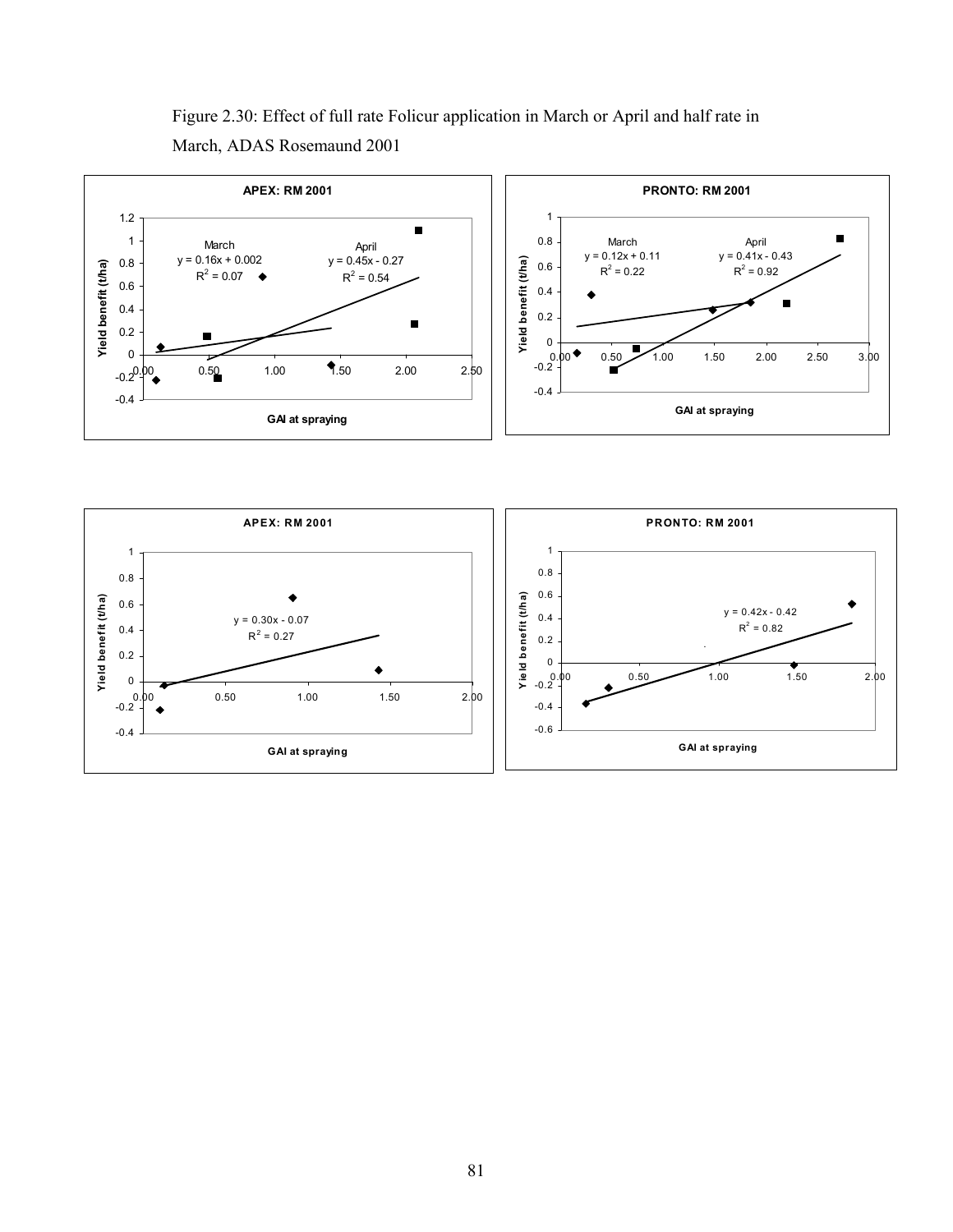Figure 2.31: Effect of full rate Caramba application in March or April and half rate in March, ADAS Rosemaund 2001

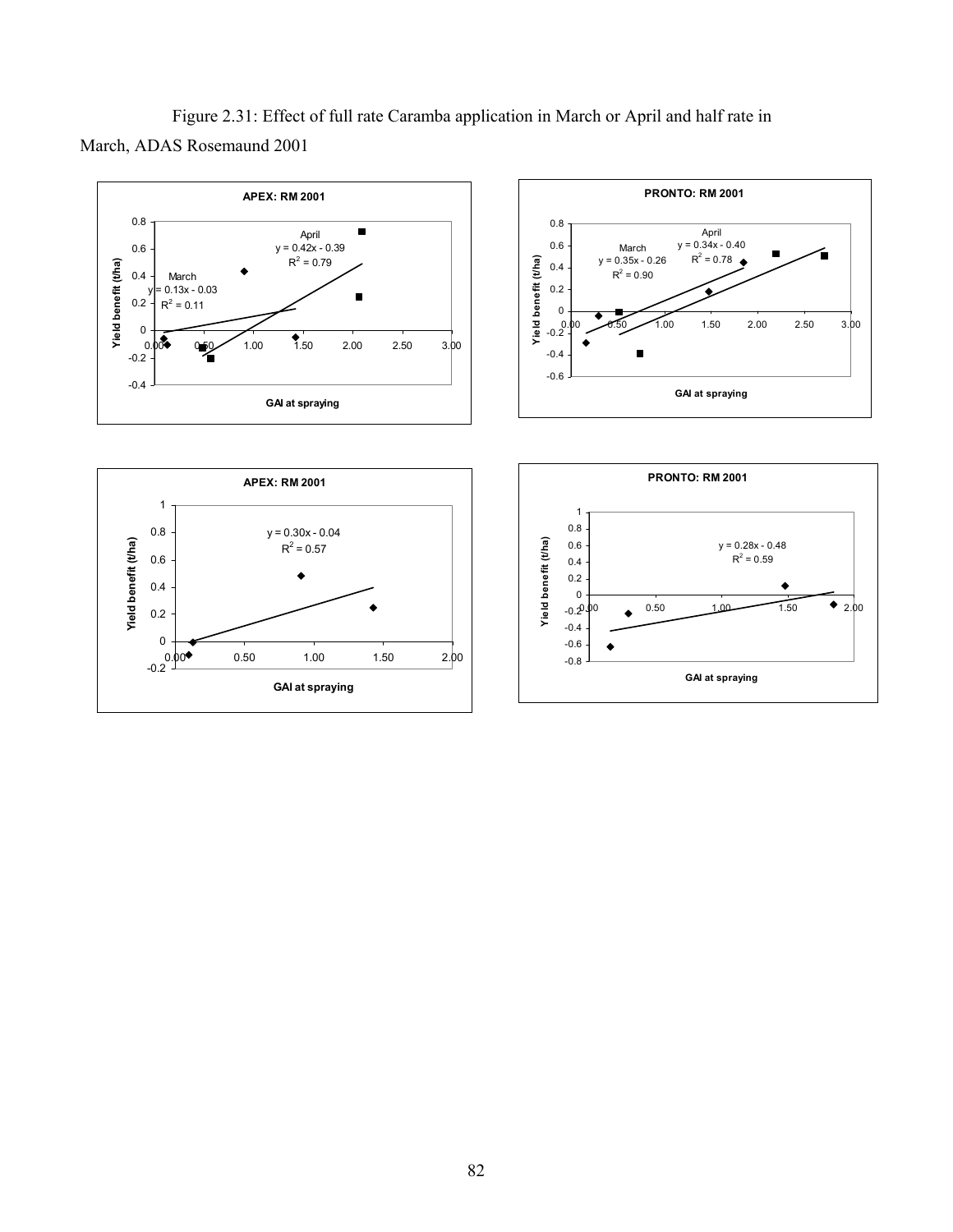#### 3.2.4.2. ADAS High Mowthorpe

At High Mowthorpe there were generally strong positive relationships between crop size at spraying and yield response to treatment, across all timings, rates and products applied to Apex. For March applications with either product or rate, a canopy size in excess of 0.5 GAI was needed for a positive response to treatment. For April applications a canopy size in excess of 1.5 GAI was needed for a positive response and closer to 2 GAI was needed for an economic response.

In contrast to the Apex at this site and results in the previous year there was no generally no positive effect of crop size at spraying on yield response found on Pronto. Full rate application of Folicur in April did give a positive relationship, but in all other cases there was either no relationship or a negative one. The small range in canopy sizes achieved in this variety in March may go some way to explain the lack of any correlation, for the early treatments. In addition yield responses to April applications were generally small which would reduce the chances of identifying a correlation especially given the relatively low number of comparisons for each treatment.

Figure 2.32: Effect of full rate Folicur application in March or April and half rate in March, ADAS High Mowthorpe 2001

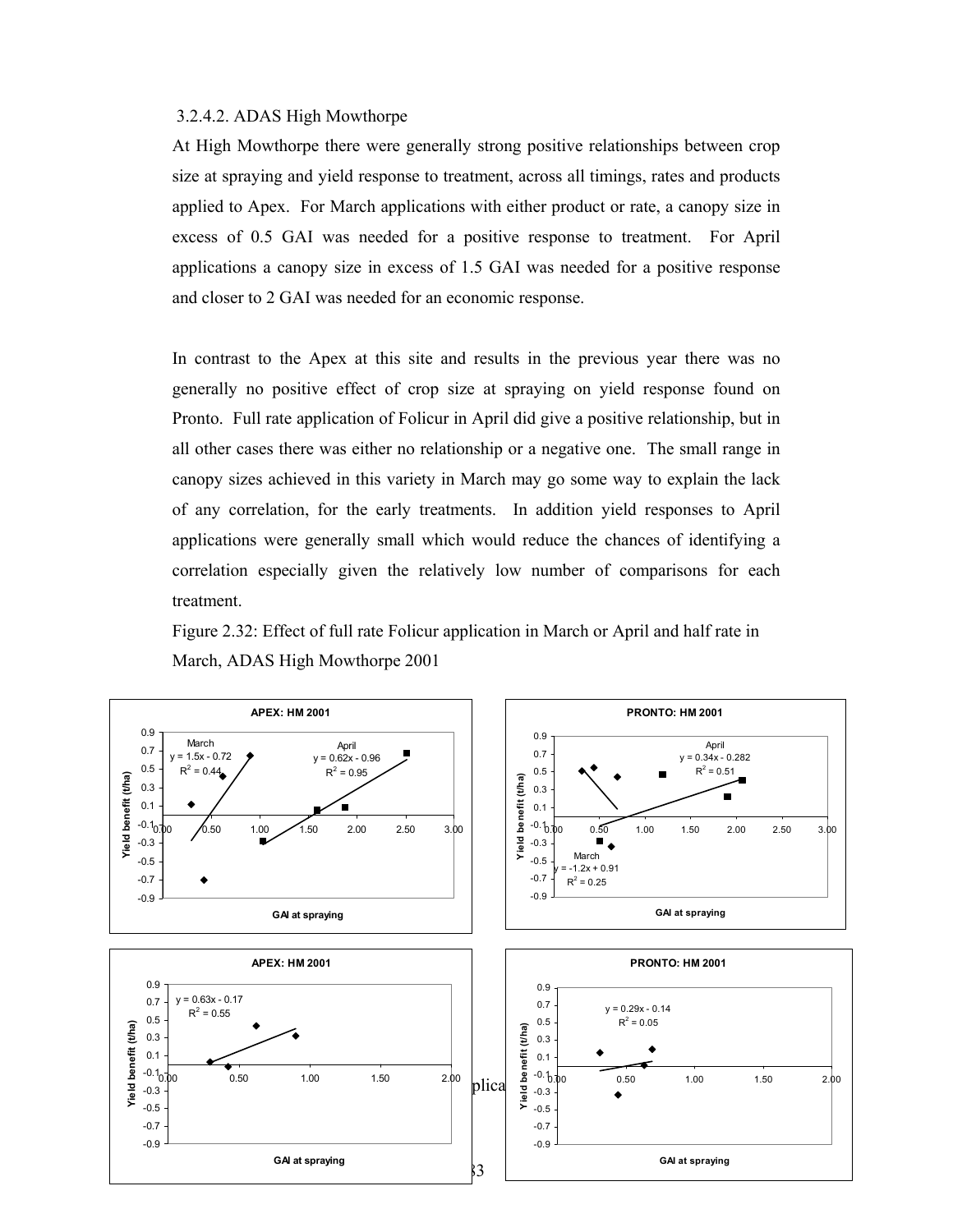

# 3.2.5. Mechanism of PGR action (effects on yield components and growth analysis parameters)

# 3.2.5.1. ADAS Rosemaund

As was seen in the 2000 season, the variation in yield of Apex was well explained by variation in the number of seeds per square metre (Figure 2.34). Variation in thousand seed weight (data not shown) did not significantly affect yield. The increased seed numbers per square metre were not related to final pod numbers, which did not vary significantly  $(P>0.1)$  and which did not affect yield. Therefore, the increased seed numbers per square metre were due largely to increased seed numbers per pod (Figure 2.34).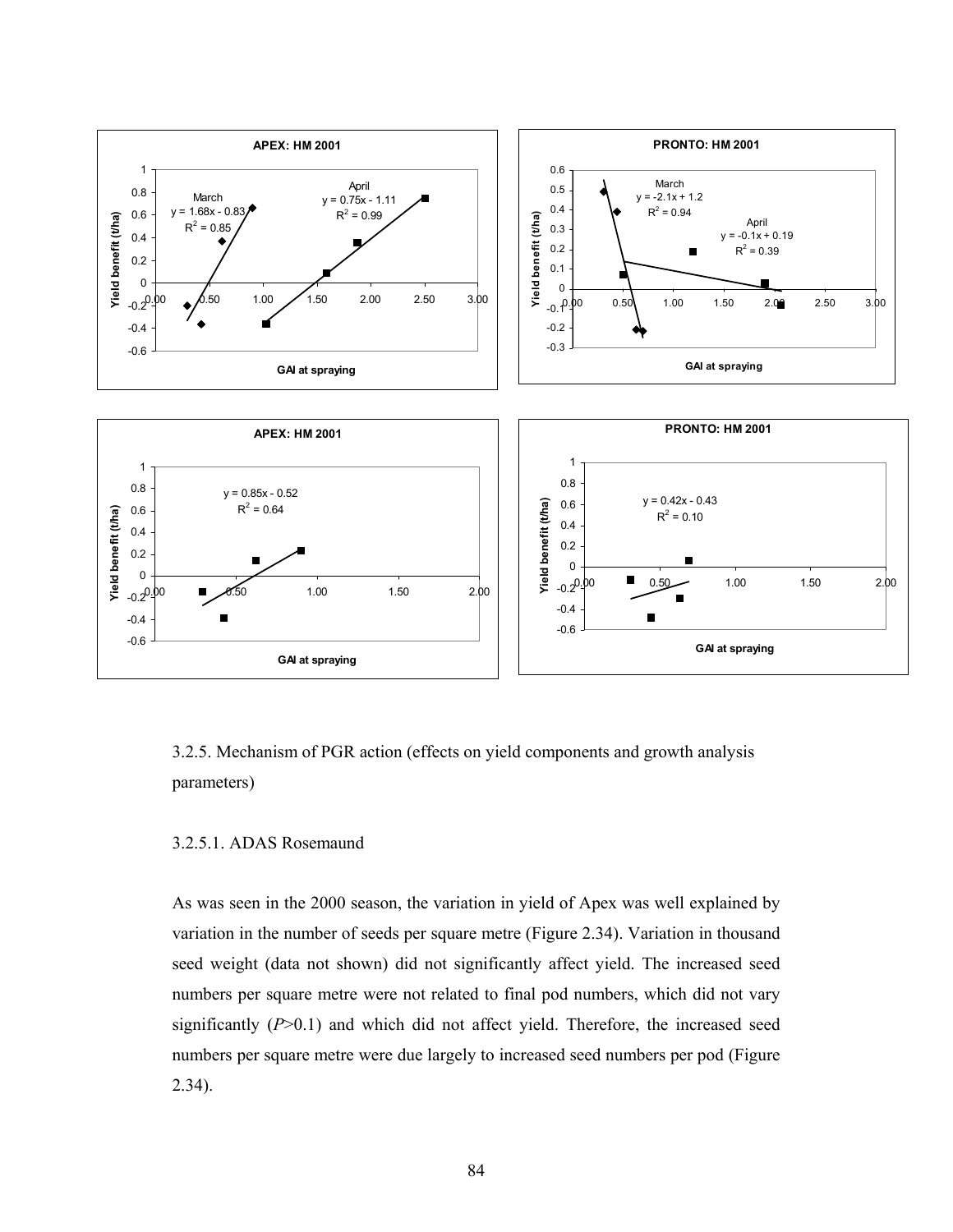

Figure 2.33: Relationship of seed numbers per square metre to yield (Apex RM 2001)

Figure 2.34: Relationship of seed numbers per pod to yield, Apex RM 2001



Unfortunately, as was also found in 2000, due to the inherent variability in the crop neither the light interception data nor the growth analysis data could be used to determine whether the greater seed numbers per square metre in the sprayed treatments were due to better light interception, enhanced assimilate supply and seed survival or better combine recovery of seed. ANOVAs showed no significant differences (*P*>0.1) between growth analysis parameters and significant regression relationships of post flowering crop parameters to yield could not be identified.

A similar picture emerged for Pronto, with increased yields best explained by increased numbers of seeds per square metre (Figure 2.35).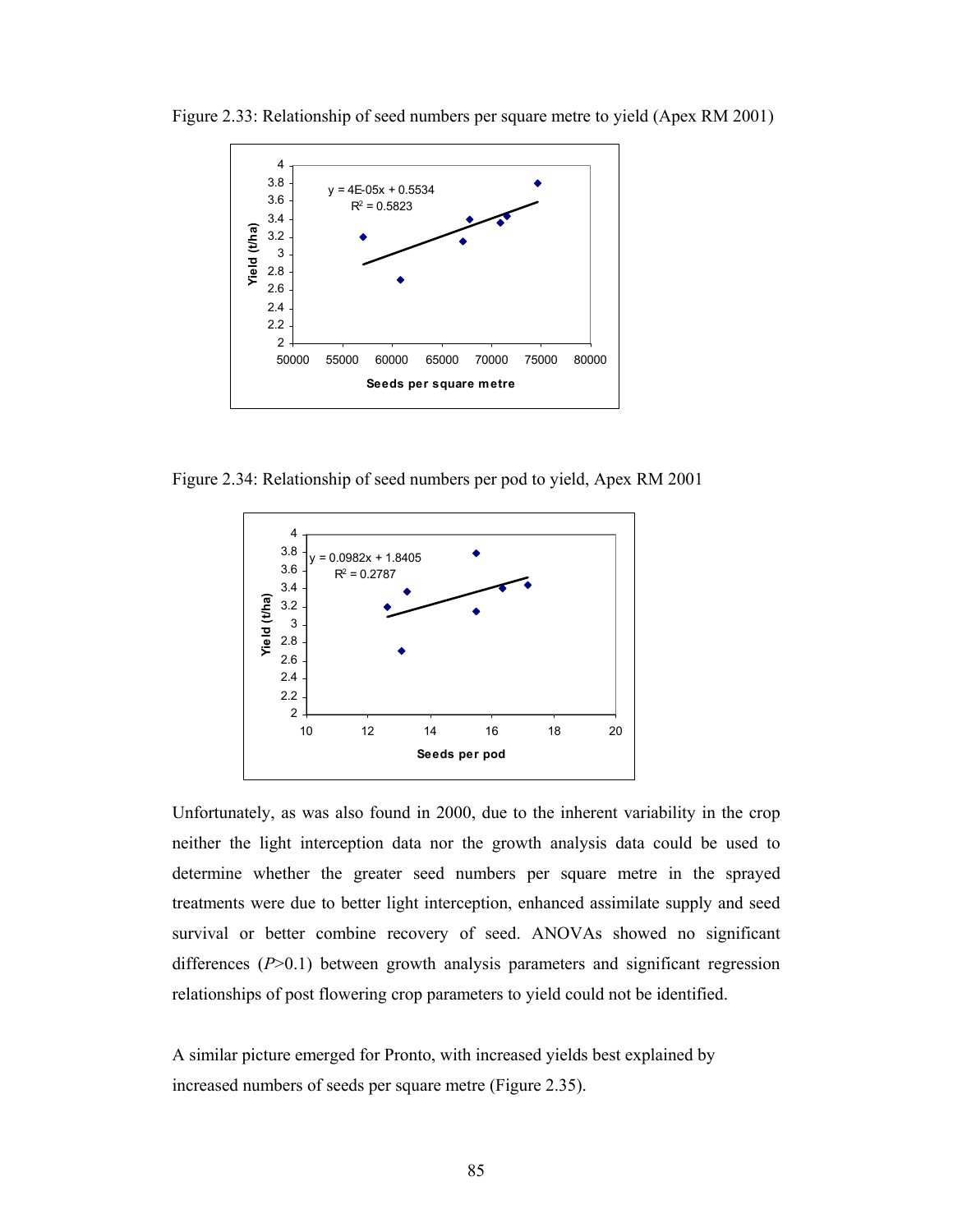Figure 2.35: Relationship of yield to seed numbers per square metre, Pronto RM 2001



As for Apex, pod numbers per square metre did not significantly affect yield, indicating that increased seed numbers were due to increased seed number per pod. However, unlike Apex there was a proportion of the yield increase due to increased thousand seed weight (Figure 2.36).

Figure 2.36: Relationship between thousand seed weight and yield



At High Mowthorpe, higher numbers of seeds per square metre were also strongly associated with higher yields, for Apex and Pronto (Figure 2.37 and 2.38 respectively). Again, there was no association between final pod numbers (at the pre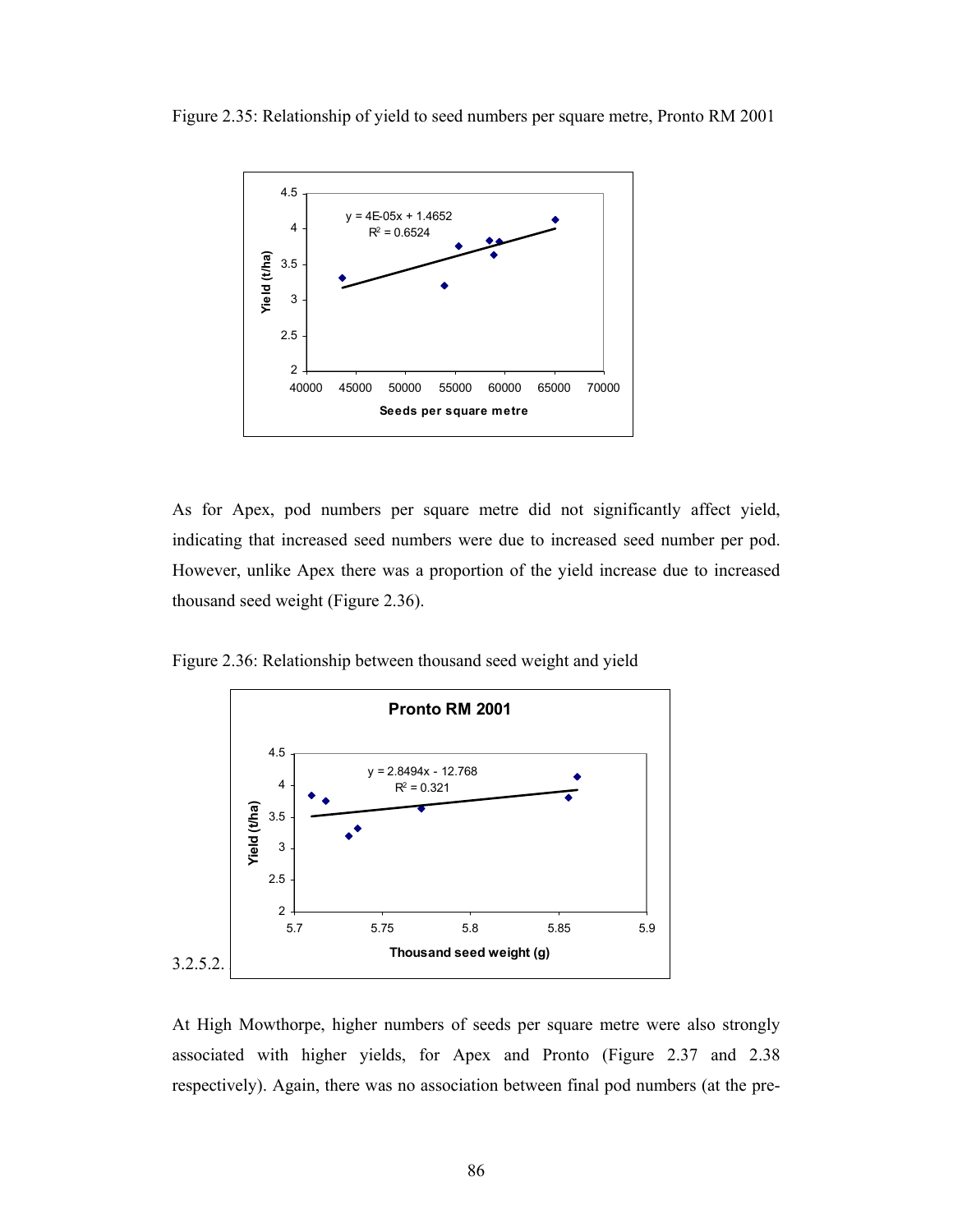harvest assessment) and yield. However, a greater proportion of higher yield at this site was was explained by enhanced thousand seed weight.



Figure 2.37: Relationship between seed numbers per square metre and yield, Apex HM 2001



Figure 2.38: Relationship between seed numbers per square metre and yield, Pronto HM 2001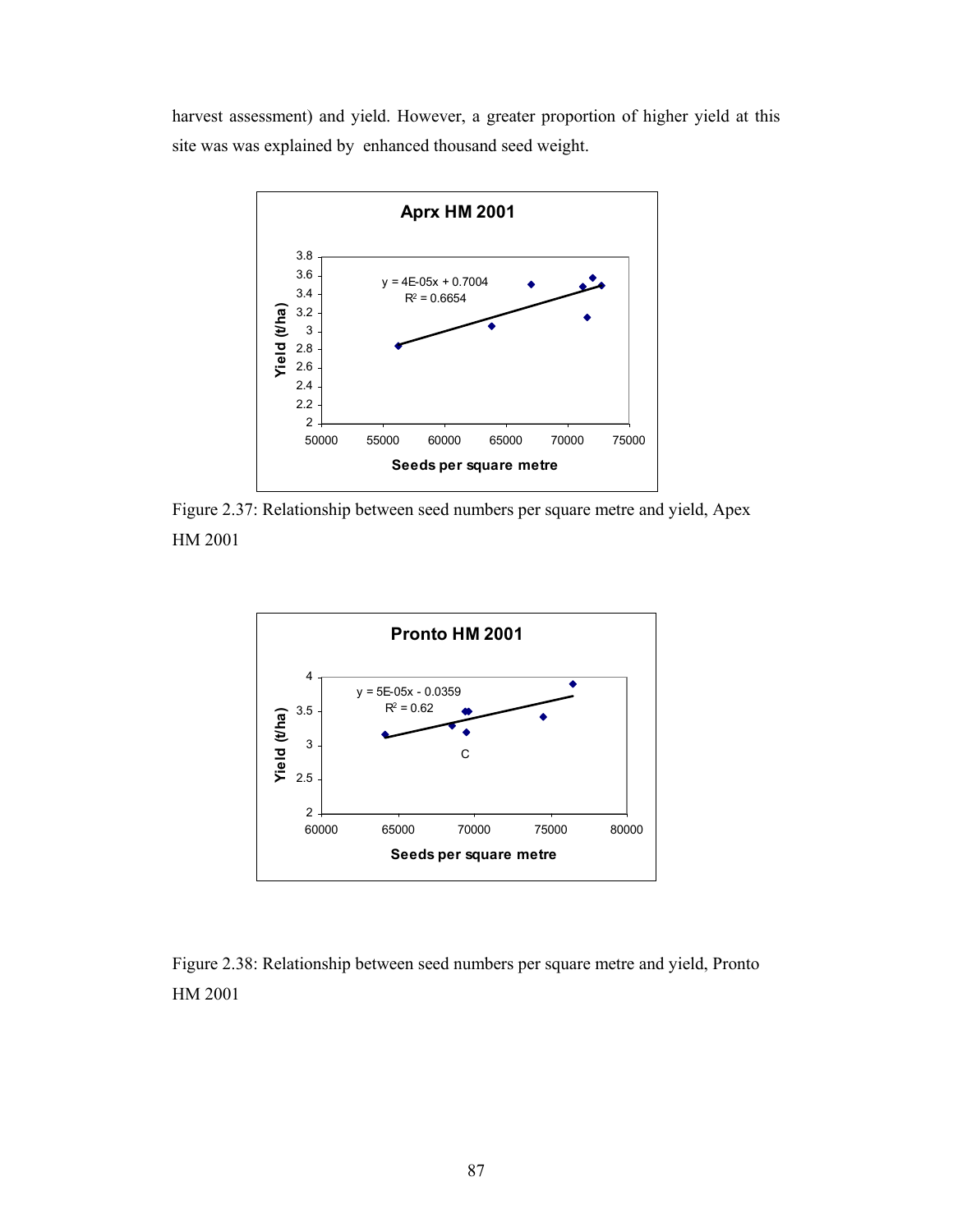#### **4. Conclusion**

In conclusion, this work confirms that the fungicides Folicur and Caramba, do have PGR activity, which can be used to control plant height, reduce lodging and benefit yield, with increases of up to 1 t ha<sup>-1</sup> recorded However, the effects of PGRs on height, lodging and yield were still occasionally inconsistent and ambiguous, as has been found with many studies using other PGR chemicals. Application of the PGR could reduce as well as increase yield. In general, a linear association was found between crop size at spraying and yield benefit, with small crops (<GAI 0.5-1) showing no benefit or reduction in yield, and large  $($  > GAI 1-2) crops showing the greatest increase in yield, the lower and higher figure in both cases relating to march and April applications respectively. These significant linear relationships were found for 66% of the 32 full rate applications and 75% of the eight half-rate applications over the 2000 and 2001 seasons. Application in April (green/yellow bud) gave more consistent and greater yield increases than application in March (stem extension). Half rate applications in March usually gave small benefits that were usually not economically beneficial. Reduction in yield by inappropriate PGR application was possibly due to 'over-remediation' and reduction in total crop and pod layer dry matter. The higher yields in some treatments were generally associated with more seeds per square metre, with occasional small effects of increased thousand seed weight. In no instance was there a significant difference in the number of pods per square metre due to treatment (although occasionally there was due to variety). Increased seed numbers per unit area in conjunction with stable pod numbers indicates that there must be an increase in seed number per pod. Growth analysis in some cases supported this where significant increases in the numbers of seeds per pod could be demonstrated, however, in other cases this could not be demonstrated, most probably due to masking by inherent crop variability. Three hypotheses can be postulated to explain greater numbers of seeds per square metre: Better assimilate supply during the critical phase of seed abortion post-flowering, due to altered canopy structure or better light interception. Increased retention of early formed, higher yield potential pods. Better seed recovery at combine harvest (due to reduced pre-harvest pod shatter or a better canopy structure). No evidence could be found to support the last hypothesis through the collection of shed seed in trays under the crop. The presence of yield improvements in hand harvested yields also tends to rule out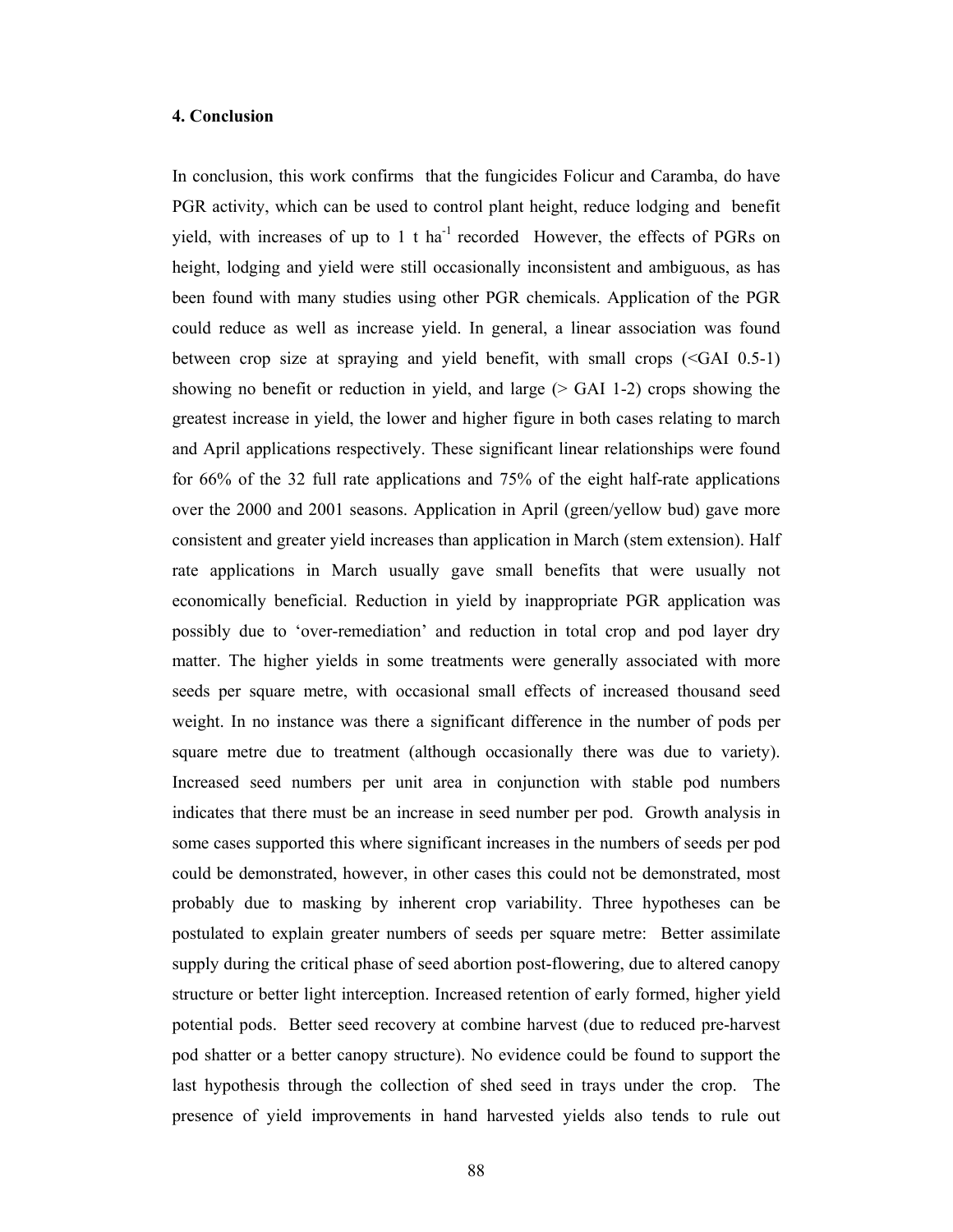combine recovery as the primary cause of yield improvement due to PGR activity. Evidence for the first or second hypothesis was also scarce, since no differences in light interception could be demonstrated. However, growth analysis data in some cases showed association of greater crop dry matter, pod dry matter, pod green area and pod specific weight with greater yield. The increased thousand seed weight responsible for some of the variation in yield also implies better assimilate supply or partitioning due to PGR action. However, the exact mechanisms by which yield improvements are effected by PGR treatment are uncertain and more work is required before the physiological processes can be fully understood and manipulated.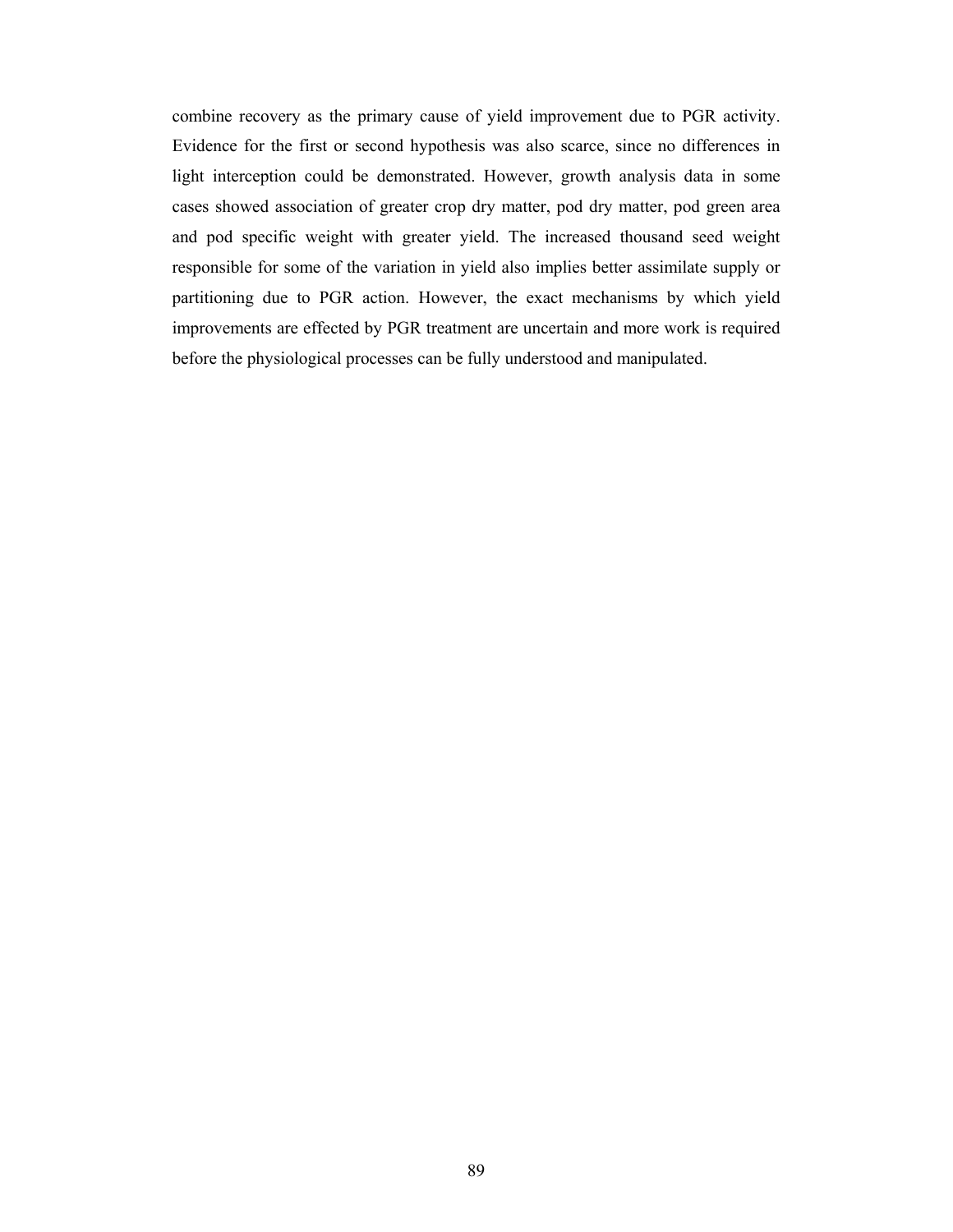#### **APPENDIX III: Identification of canopies requiring spring remediation.**

#### **1. Introduction**

The previous two Appendices have demonstrated the importance of canopy size in relation to the response to plant growth regulation with both tebuconazole (Folicur) and metconazole (Caramba). In most of the combinations of site, cultivar and chemical tested there was a positive relationship between canopy green area index (GAI) and the yield benefit from PGR application. Small crops did not benefit or suffered small yield losses whereas the larger canopies that were sprayed produced positive yield responses compared to untreated controls, with benefits of up to 1.0 t  $ha^{-1}$ . In most of the cases where there was no correlation between crop size and response this appeared to be due to insufficient range in canopy size. Therefore it is important to be able to identify which canopies will be suitable for remediation in order to target the use of either product, to just those situations where a response is likely. The potential methodologies assessed included crop knowledge/visual information, crop height and crop dry or fresh mass.

#### **2. Materials and Methods**

Data from the three years of trials collected using the methods described in Appendices I and II were used. Regression analyses between parameters such as crop height and GAI were performed using Genstat 5 for Windows statistical software.

#### **3. Results**

#### *3.1. Crop knowledge and visual observation*

In most of the studies, early-sown (late August/early September) high seed (120 seeds m<sup>-2</sup>) rate crops had large canopies that benefited from chemical remediation whereas late-sown (late September/early October) low seed rate (60 seeds m<sup>-2</sup>) showed no benefit or a small yield decrease. These criteria could therefore be used to identify broad classes of crops suitable or not suitable for remediation. However, there is no detailed information on the transition point from unsuitable to suitable crops in terms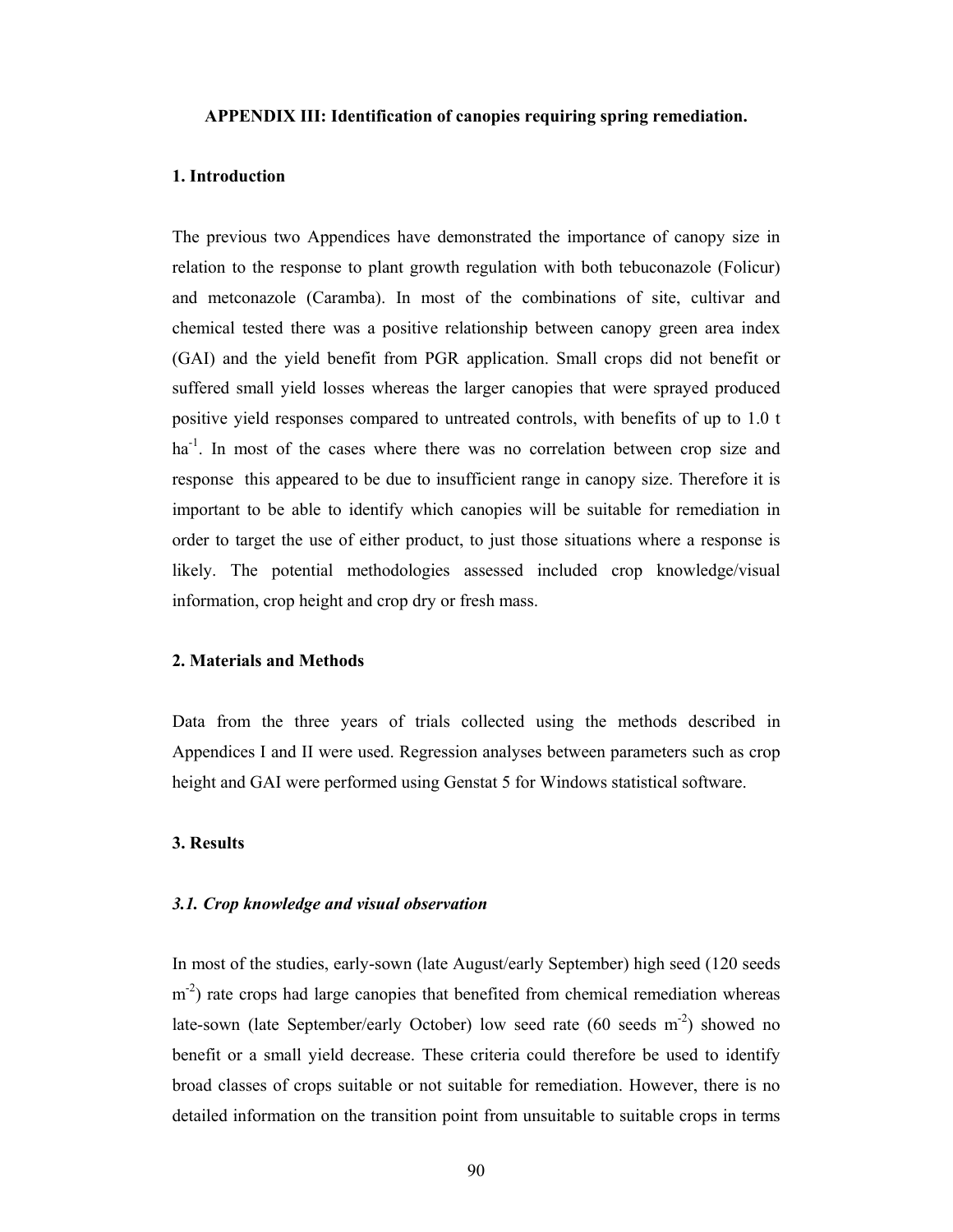of sowing date or seed rate. In any case, in certain seasons, conditions could allow even relatively late-sown or low seed rate crops to reach a size suitable for remediation or vive-versa so this method is still likely to cause some inaccurate applications.

Direct observation of the crop may allow a slightly greater refinement. Gross differences in crop canopy size (e.g.  $GAI < 0.5$  compared to  $GAI > 1$ ) due to sowing date are easily detectable and could be distinguished by reference photographs (Figure 3.1). However, the difference between GAI values of 1 and 2 (which may still result in differential benefit from chemical remediation) is far more difficult to discern by visual observation (Figure 3.2). Thus a visual observation and decision on whether a crop is backward or forward (e.g. comparing to reference photographs) is also likely to result in a substantial degree of error.

#### *3.2. Relationship between crop height and GAI*

In 1999, a relatively good relationship between crop height and GAI was found (Figure 3.3), with crops greater than 25 cm in height having GAIs above 2, which were though probably suited to remediation in March/April. In the absence of additional information, this was used as a crude recommendation for PGR application to crops after the first year trials.

However, in subsequent years a poorer relationship was found, with a great degree of scatter, due to both site and year variation leading to less accurate identification of crops suitable for remediation. There is a possibility that the relationship could be improved by taking account of plant population, but although crop height is a feasible measurement to gauge crop size it is still rather crude and likely to cause more inaccurate applications than the other methods discussed here.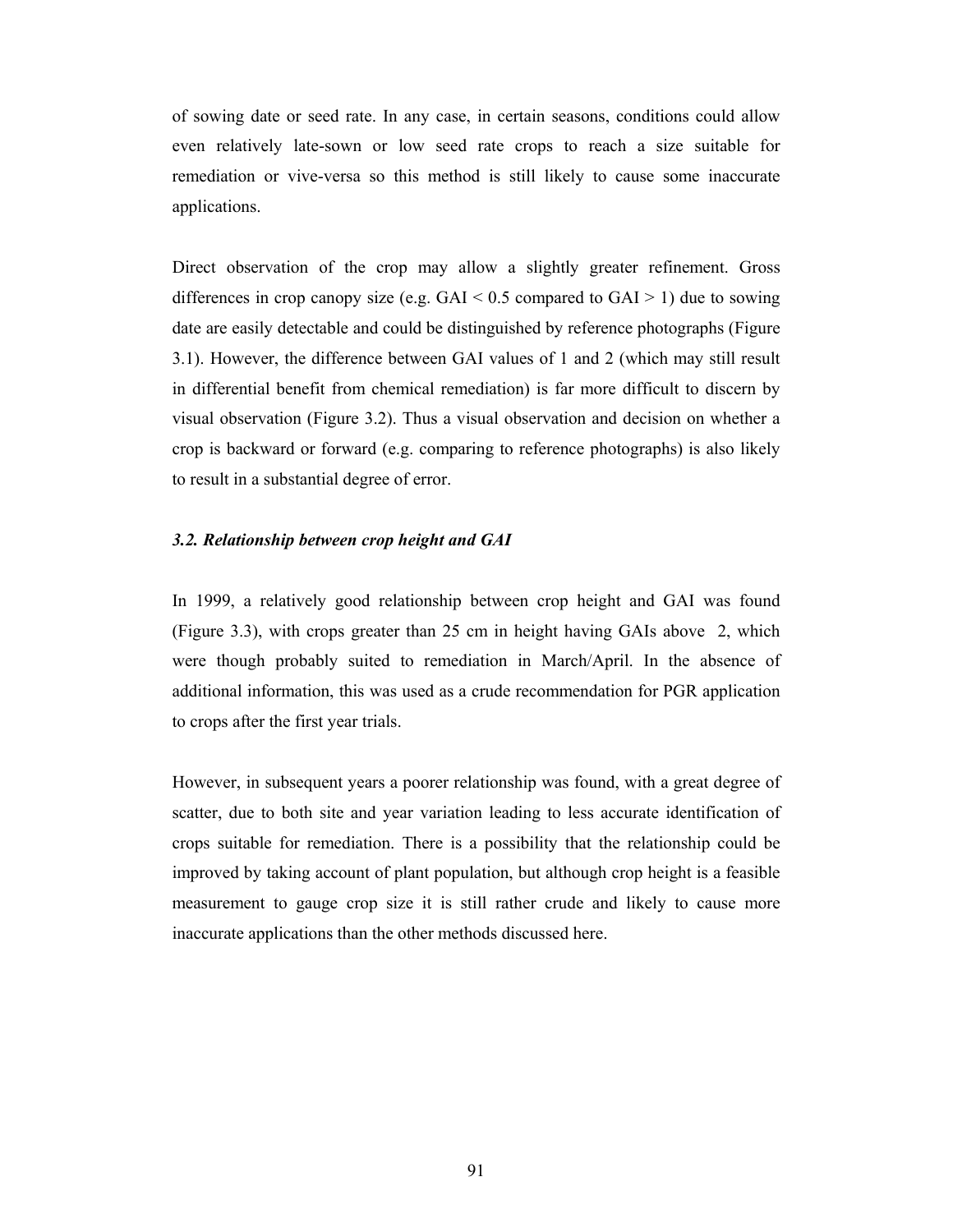Figure 3.1: Comparison of (a) GAI <1 with (b) GAI > 1 (a) GAI =  $0.2$  (b) GAI =  $1.0$ 





Figure 3.2: Comparison of (a)  $GAI = 1.0$  with (b)  $GAI = 2.0$ 









Figure 3.3: Relationship between crop height and GAI, Rosemaund 1999

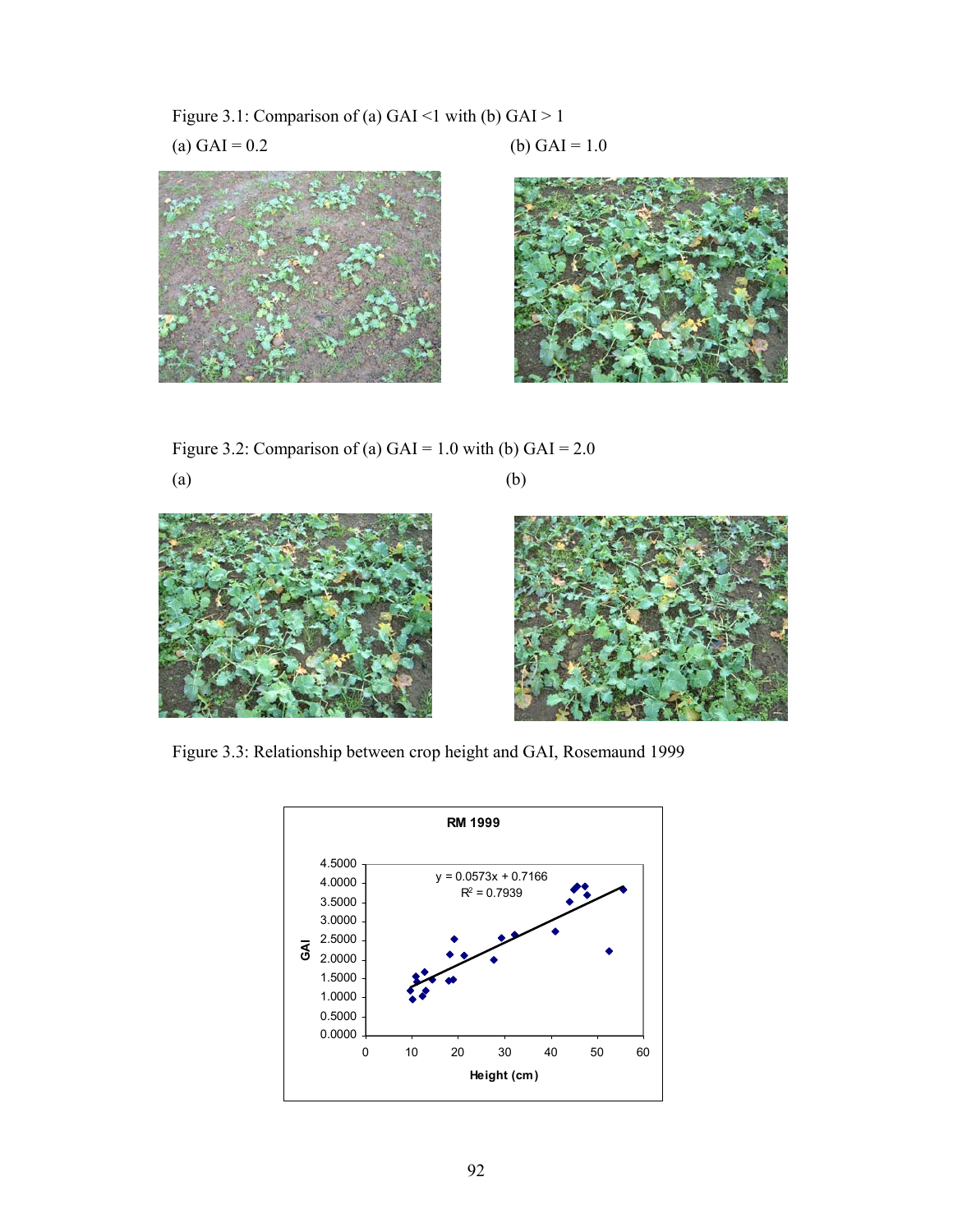# *3.3. Relationship between crop dry matter and GAI*

Further investigation demonstrated a much closer correlation between GAI and dry matter than between GAI and height (Figure 3.5). Thus the dry matter in a given area (e.g. from a metre square quadrat) could be used to give a relatively accurate assessment of crop canopy size. However, this method requires significantly more effort and equipment than the previous methods.

Figure 3.5: Relationship between crop dry weight and green area index, Rosemaund Apex 1999

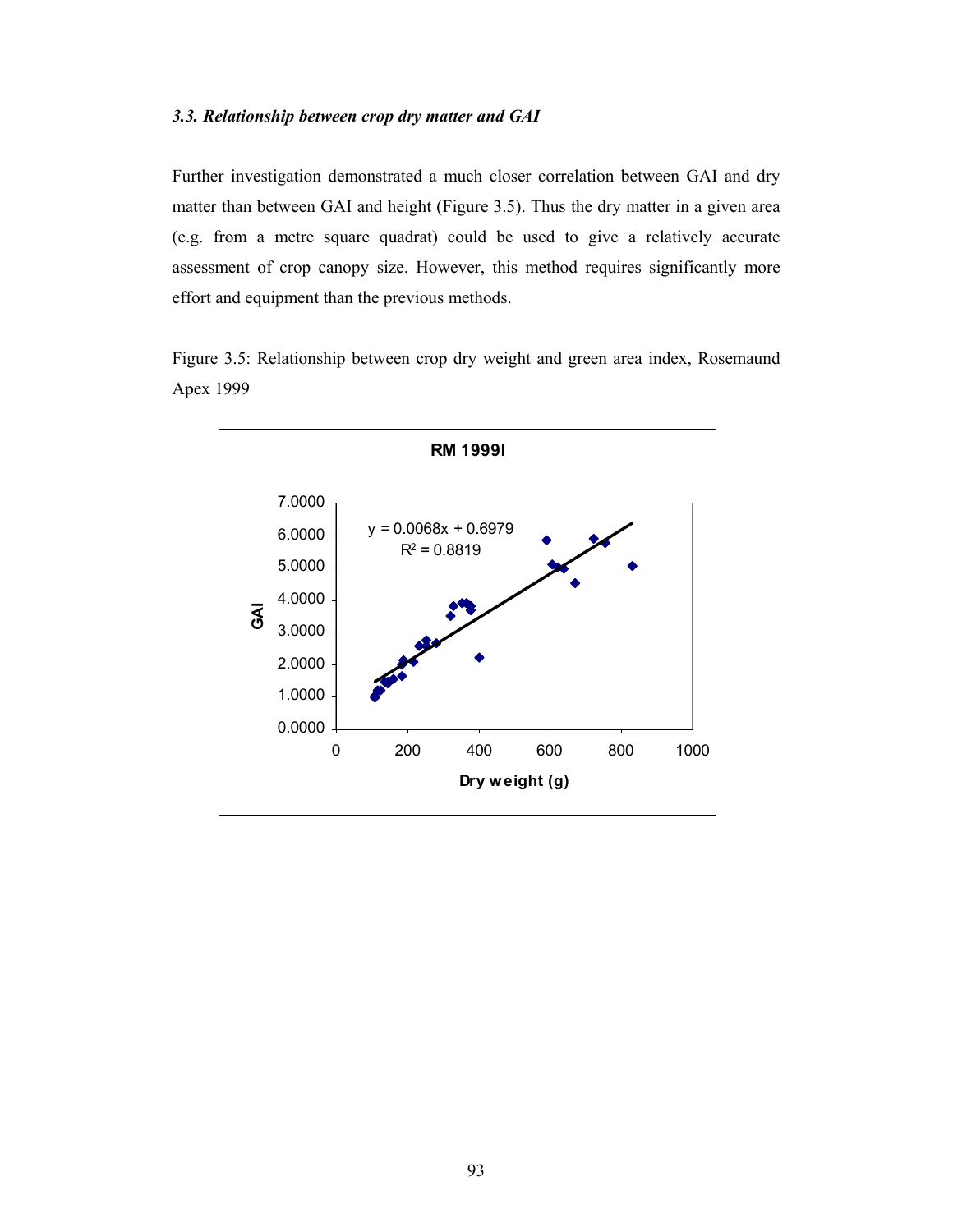#### *3.4. Relationship between crop fresh weight (biomass) and GAI*

Since determination of dry matter requires time- and space-consuming oven drying, this may be an unsuitable test for farmers and agronomists to determine which crops may benefit from remediation. Consequently, the fresh weight/GAI relationship was investigated. As for dry matter, fresh weight showed a very well-defined and consistent relationship to GAI before flowering. Post-flowering, when leaves started to senesce, the relationship started to break down, although this was deemed to be of lmited importance as PGRs would not be applied at this late stage and assessment of crop size would need to be performed earlier in the season. Thus crop GAI could be accurately estimated by sampling and weighing all the plant material in a defined (e.g. metre squared quadrat) area representative of the crop. The overall relationship is shown in Figure 3.6 (all pre-flowering data from 2 cultivars x 2 sites x 3 years), where green area index is given by the equation  $GAI = 0.0008*FW$  (where fresh weight is in g). If FW is taken in kg, then  $GAI = 0.8*FW$ . The effects of cultivar, site and year were studied by linear regression analysis with groups using Genstat 5 software. Fresh weight accounted for 90.9% of the variance in green area index. Including cultivar as a group did not significantly (*P*=0.382) increase the amount of variance accounted for, nor did including year  $(P=0.689)$ . Including site as a group, did significantly (*P*<0.001) increase the amount of variance accounted for, but only from 90.9 to 91.6%. There was no GAI x site interaction so the lines for each site were parallel. The lines were very close together and for practical purposes they can be considered coincident, so that the single relationship could be used to predict GAI from FW across all cultivars, sites and seasons in the study.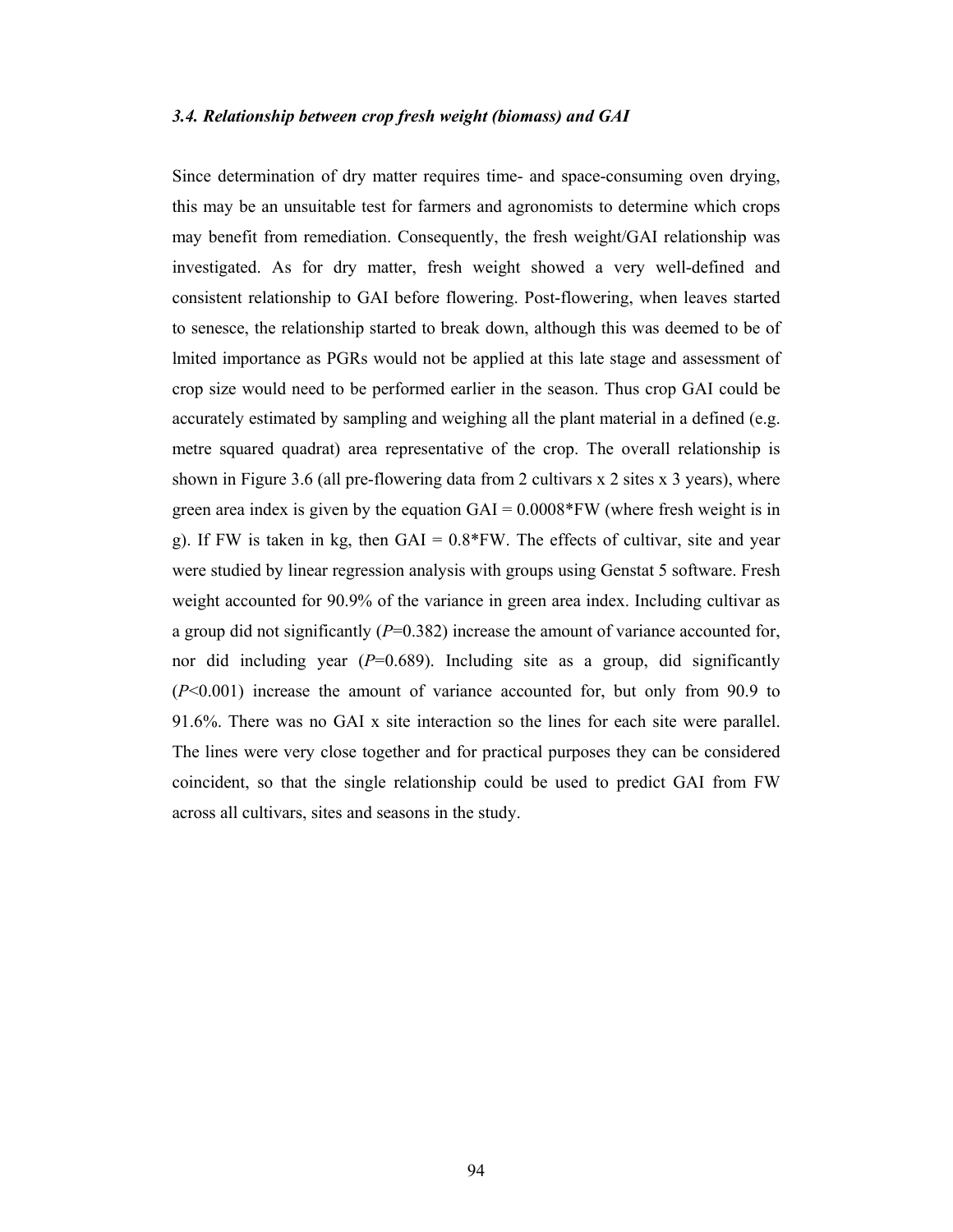**Figure 3.6: Relationship between fresh weight and green area index** 

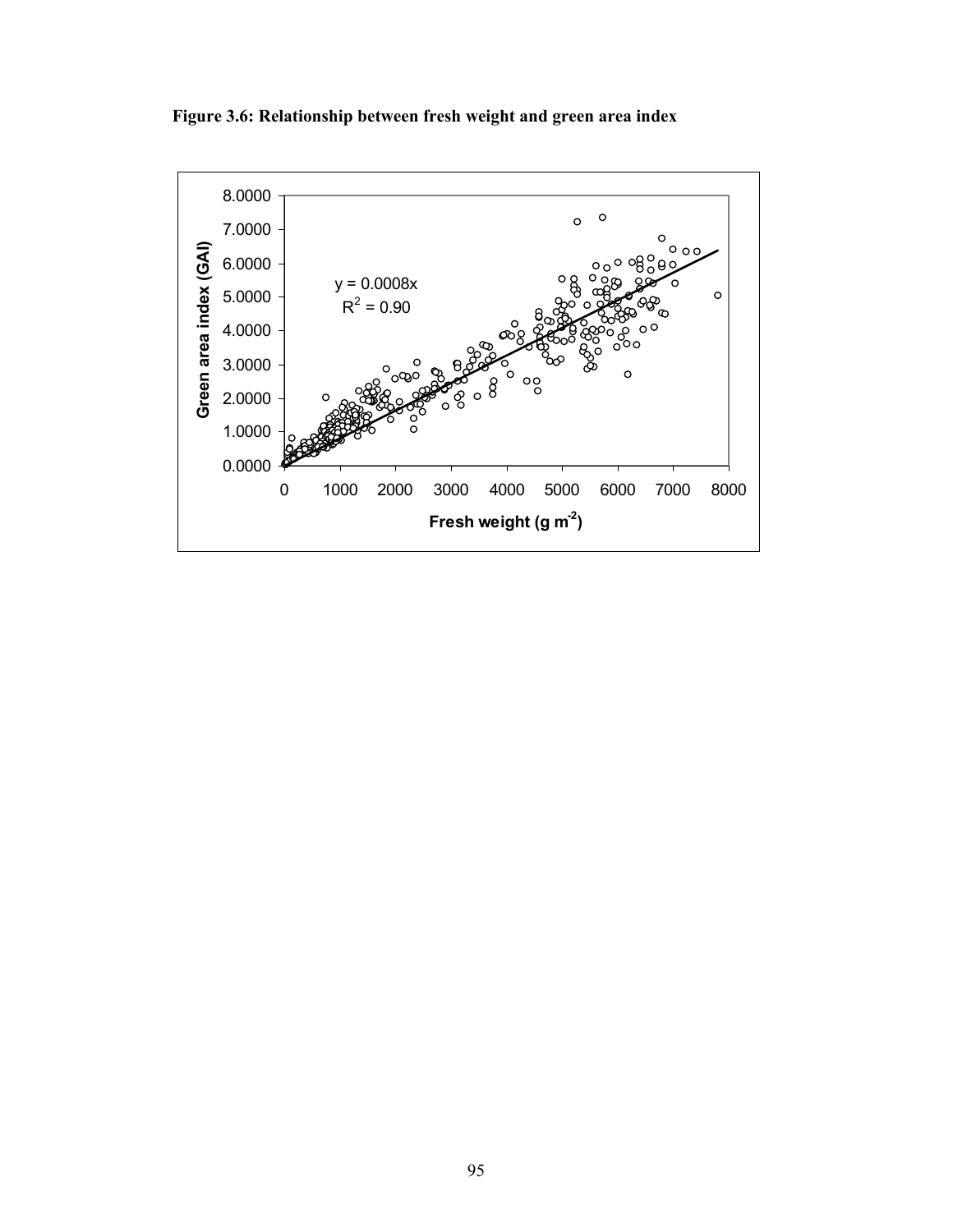## *3.5. Guidelines for growers*

PGR applications can be used to limit crop height, reduce lodging and enhance yield. The maximal effects for height and lodging reduction comes from application at around GS 2 (stem extension in March). However, these effects were not associated with the greatest benefits for yield, which come around GS 3-4 (green-yellow bud) in mid April to early May. This timing is also later than the optimal timing for spring phoma and light leaf spot control (although these are not the primary targets of Folicur and Caramba); use of these chemicals this early on all but the most forward crops runs the risk of yield reduction due to over-remediation. However, with PGR application in April, some useful control of *Sclerotinia* and *Alternaria* may be gained. Even at the later applications, in the majority of cases (66-75%) positive yield responses have been found with applications to the largest crops. Thus a compromise between chemical choice and timing is required, between disease control, height and lodging reduction and yield benefit, depending on the priorities in the particular crop. The following key sets out a decision scheme.

1. January/February

Monitor crops for phoma leaf spot and light leaf spot infection. If disease levels reach threshold levels, spray with a non-PGR fungicide (e.g. flusilazole, difenconazole) since most crops are likely to be too small to benefit from PGR application at this stage. Exceptionally forward crops  $(GAI > 1)$  may benefit from PGR fungicide application (tebuconazole or metconazole) which may also give some disease control.

2. March

If control of plant height and lodging is a priority to optimise combine harvest, application of full rate tebuconazole or metconazole by mid March gives the likelihood of the greatest benefit. Crops of GAI < 0.5 may suffer slight yield depression, crops of GAI > 1 are more likely to show yield benefit and crops of GAI > 2 are most likely to benefit. This timing is probably too late for effective phoma and light leaf spot control, but may provide some control of alternaria. A half rate